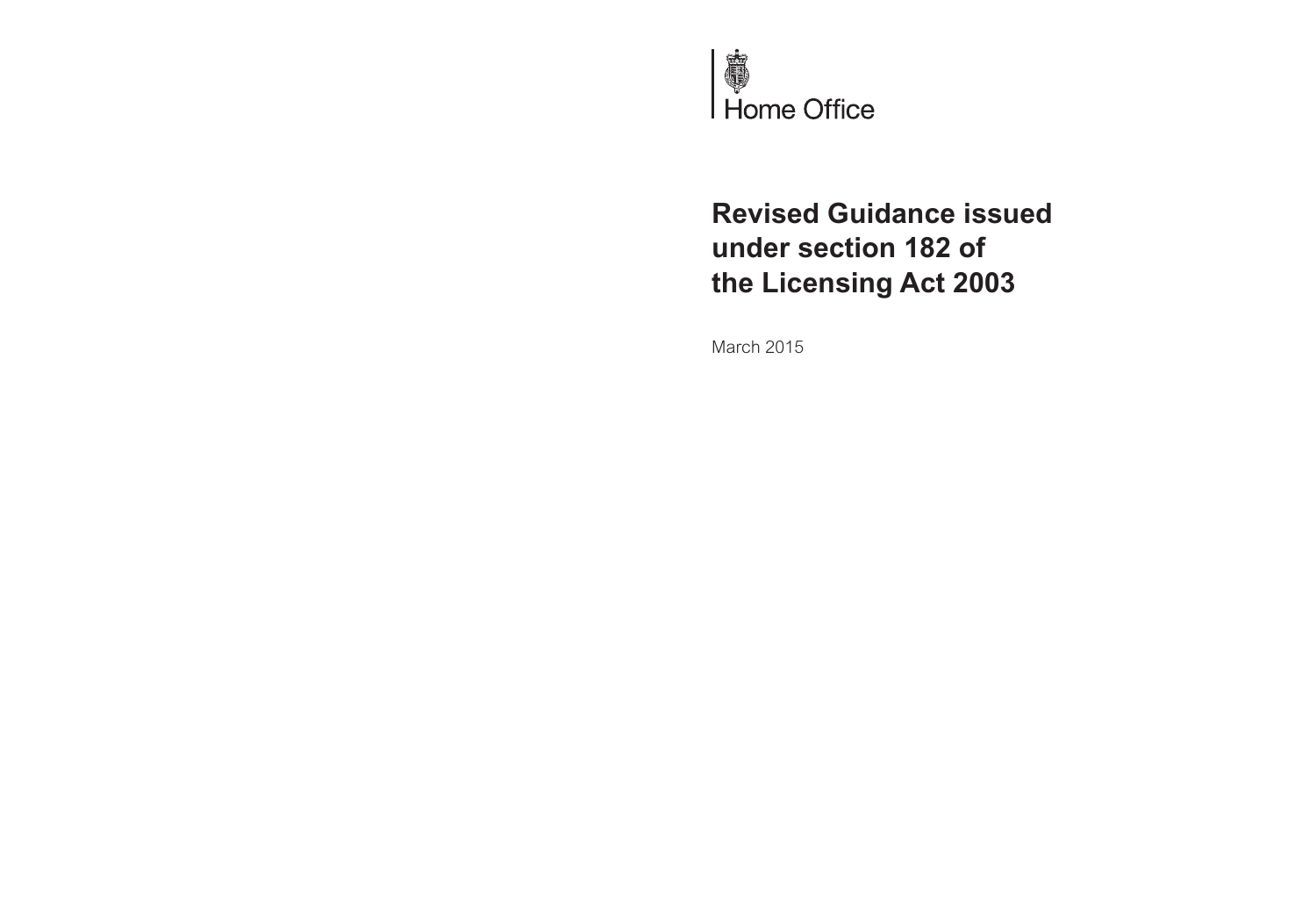**Paper to lie before both Houses of Parliament for 40 days during which time either House may resolve that the Guidance be not issued.**

# **Revised Guidance issued under section 182 of the Licensing Act 2003**

Presented to Parliament pursuant to section 182 (4) of the Licensing Act 2003

March 2015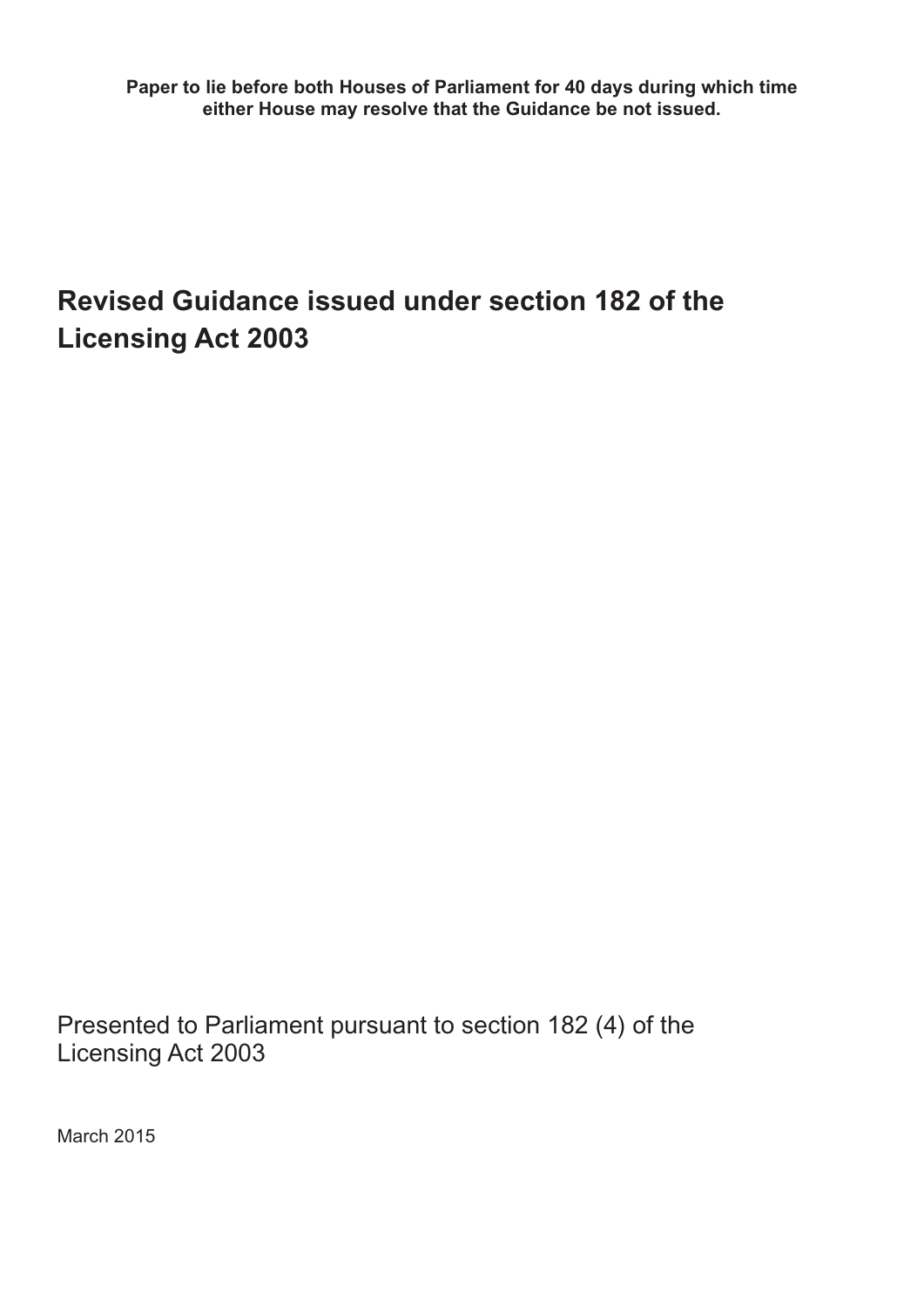

© Crown copyright 2015

This publication is licensed under the terms of the Open Government Licence v3.0 except where otherwise stated. To view this licence, visit [nationalarchives.gov.uk/doc/open-government-licence/version/3](http://www.nationalarchives.gov.uk/doc/open-government-licence/version/3)  or write to the Information Policy Team, The National Archives, Kew, London TW9 4DU, or email: [psi@nationalarchives.gsi.gov.uk.](mailto:psi@nationalarchives.gsi.gov.uk)

Where we have identified any third party copyright information you will need to obtain permission from the copyright holders concerned.

This publication is available at [www.gov.uk/government/publications](http://www.gov.uk/government/publications) 

Any enquiries regarding this publication should be sent to us at The Alcohol Team, The Home Office, 5th Floor, Fry Building (North West), 2 Marsham Street, London, SW1P 4DF. Email: [AlcoholStrategy@homeoffice.gsi.gov.uk](mailto:AlcoholStrategy@homeoffice.gsi.gov.uk)

Print ISBN 9781474116794 Web ISBN 9781474116800

ID 16031501 03/15

Printed on paper containing 75% recycled fibre content minimum

Printed in the UK by the Williams Lea Group on behalf of the Controller of Her Majesty's Stationery Office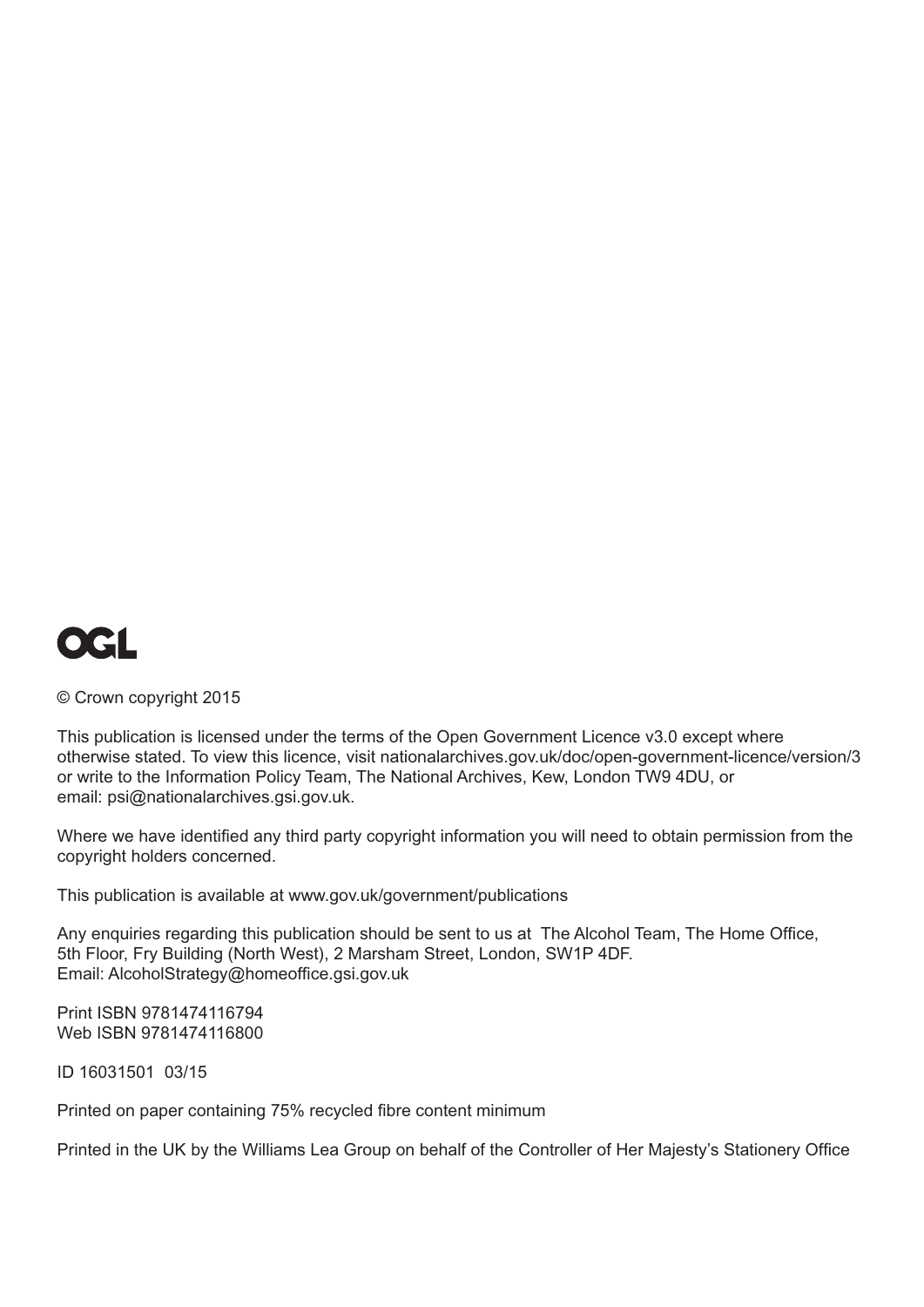# **Contents**

| 1.  | Introduction                                                            | $\mathbf 1$ |
|-----|-------------------------------------------------------------------------|-------------|
| 2.  | The licensing objectives                                                | $6\,$       |
| 3.  | Licensable activities                                                   | 13          |
| 4.  | Personal licences                                                       | 17          |
| 5.  | Who needs a premises licence?                                           | 25          |
| 6.  | Club premises certificates                                              | 30          |
| 7.  | <b>Temporary Event Notices (TENs)</b>                                   | 33          |
| 8.  | Applications for premises licences                                      | 39          |
| 9.  | Determining applications                                                | 55          |
| 10. | Conditions attached to premises licences and club premises certificates | 63          |
| 11. | <b>Reviews</b>                                                          | 75          |
| 12. | Appeals                                                                 | 81          |
| 13. | Statements of licensing policy                                          | 83          |
| 14. | Licence fees                                                            | 96          |
| 15. | Regulated entertainment                                                 | 98          |
| 16. | Early morning alcohol restriction orders                                | 115         |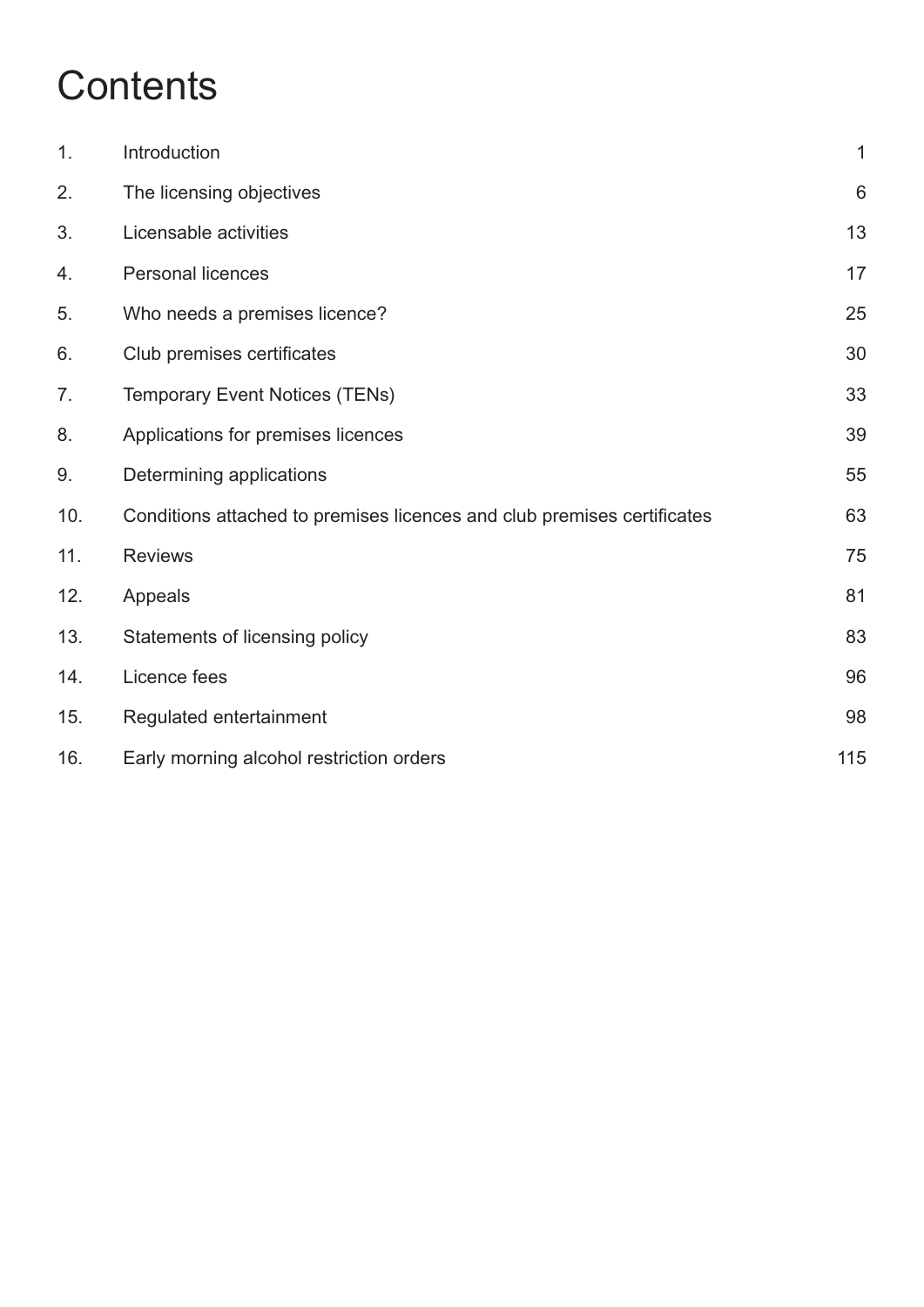# <span id="page-4-0"></span>1. Introduction

## **The Licensing Act 2003**

1.1 The Licensing Act 2003 (referred to in this Guidance as the 2003 Act), its explanatory notes and any statutory instruments made under it may be viewed online at [www.legislation.gov.uk. T](http://www.legislation.gov.uk)he statutory instruments include regulations setting out the content and format of application forms and notices. The Home Office has responsibility for the 2003 Act. However, the Department for Culture, Media and Sport (DCMS) is responsible for regulated entertainment, for which there is provision in Schedule 1 to the 2003 Act (see [Chapter 15](#page-101-0)).

#### **Licensing objectives and aims**

- 1.2 The legislation provides a clear focus on the promotion of four statutory objectives which must be addressed when licensing functions are undertaken.
- 1.3 The licensing objectives are:
	- The prevention of crime and disorder;
	- Public safety;
	- The prevention of public nuisance; and
	- The protection of children from harm.
- 1.4 Each objective is of equal importance. There are no other statutory licensing objectives, so that the promotion of the four objectives is a paramount consideration at all times.
- 1.5 However, the legislation also supports a number of other key aims and purposes. These are vitally important and should be principal aims for everyone involved in licensing work.

They include:

- protecting the public and local residents from crime, anti-social behaviour and noise nuisance caused by irresponsible licensed premises;
- giving the police and licensing authorities the powers they need to effectively manage and police the night-time economy and take action against those premises that are causing problems;
- recognising the important role which pubs and other licensed premises play in our local communities by minimising the regulatory burden on business, encouraging innovation and supporting responsible premises;
- providing a regulatory framework for alcohol which reflects the needs of local communities and empowers local authorities to make and enforce decisions about the most appropriate licensing strategies for their local area; and
- encouraging greater community involvement in licensing decisions and giving local residents the opportunity to have their say regarding licensing decisions that may affect them.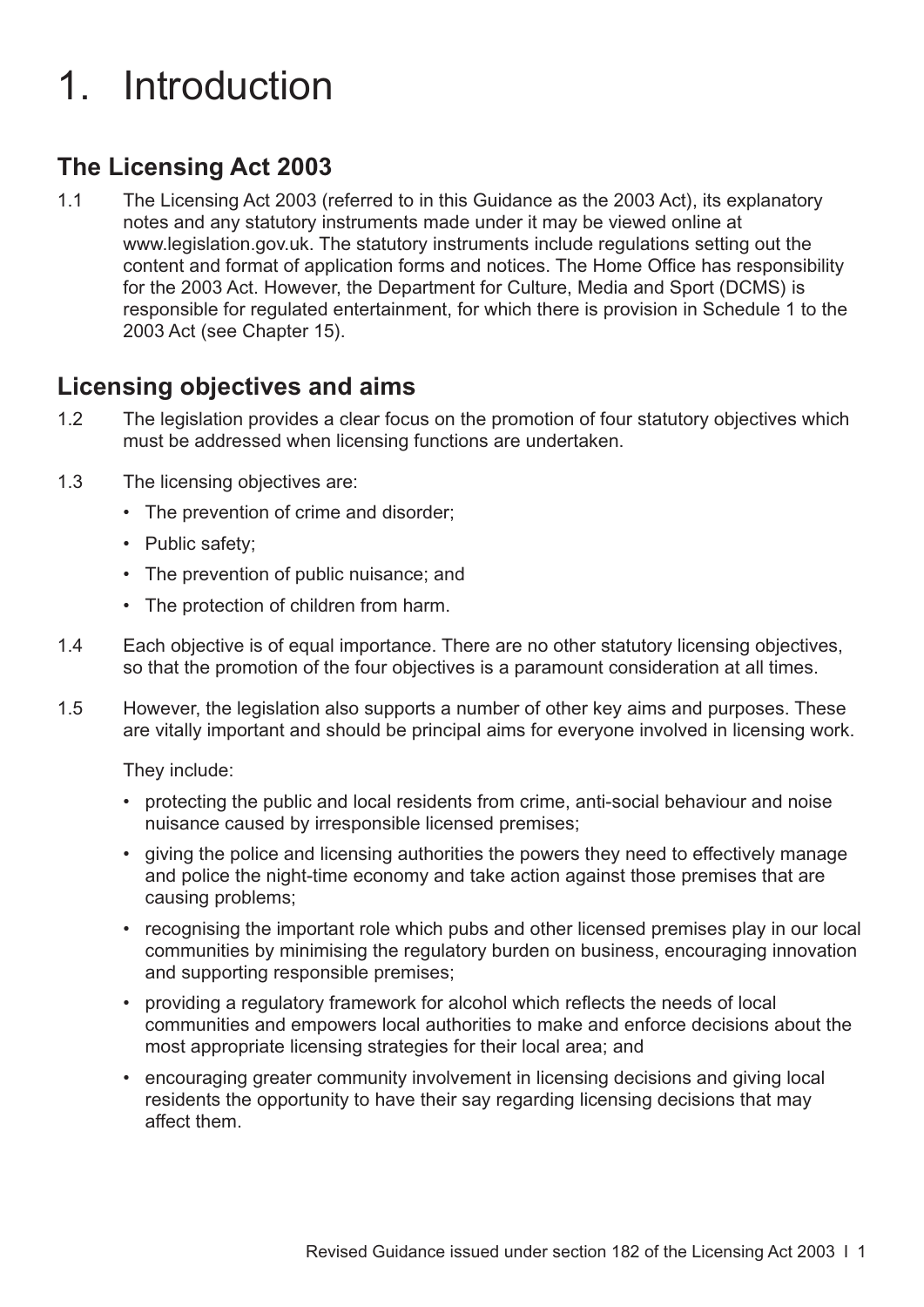# **The guidance**

1.6 Section 182 of the 2003 Act provides that the Secretary of State must issue and, from time to time, may revise guidance to licensing authorities on the discharge of their functions under the 2003 Act. This revised guidance comes into force as soon as it is laid. Where a licence application was made prior to the coming into force of the revised guidance, it should be processed in accordance with the guidance in force at the time at which the application was made; the revised guidance does not apply retrospectively. However, all applications received by the licensing authority on or after the date the revised guidance came into force should be processed in accordance with the revised guidance.

#### **Purpose**

- 1.7 This Guidance is provided to licensing authorities in relation to the carrying out of their functions under the 2003 Act. It also provides information to magistrates' courts hearing appeals against licensing decisions and has been made widely available for the benefit of those who run licensed premises, their legal advisers and the general public. It is a key medium for promoting best practice, ensuring consistent application of licensing powers across England and Wales and for promoting fairness, equal treatment and proportionality.
- 1.8 The police remain key enforcers of licensing law. This Guidance does not bind police officers who, within the parameters of their force orders and the law, remain operationally independent. However, this Guidance is provided to support and assist police officers in interpreting and implementing the 2003 Act in the promotion of the four licensing objectives.

#### **Legal status**

- 1.9 Section 4 of the 2003 Act provides that, in carrying out its functions, a licensing authority must 'have regard to' guidance issued by the Secretary of State under section 182. This Guidance is therefore binding on all licensing authorities to that extent. However, this Guidance cannot anticipate every possible scenario or set of circumstances that may arise and, as long as licensing authorities have properly understood this Guidance, they may depart from it if they have good reason to do so and can provide full reasons. Departure from this Guidance could give rise to an appeal or judicial review, and the reasons given will then be a key consideration for the courts when considering the lawfulness and merits of any decision taken.
- 1.10 Nothing in this Guidance should be taken as indicating that any requirement of licensing law or any other law may be overridden (including the obligations placed on any public authorities under human rights legislation). This Guidance does not in any way replace the statutory provisions of the 2003 Act or add to its scope and licensing authorities should note that interpretation of the 2003 Act is a matter for the courts. Licensing authorities and others using this Guidance must take their own professional and legal advice about its implementation.

# **Licensing policies**

1.11 Section 5 of the 2003 Act requires a licensing authority to determine and publish a statement of its licensing policy at least once every five years. The policy must be published before it carries out any licensing functions under the 2003 Act.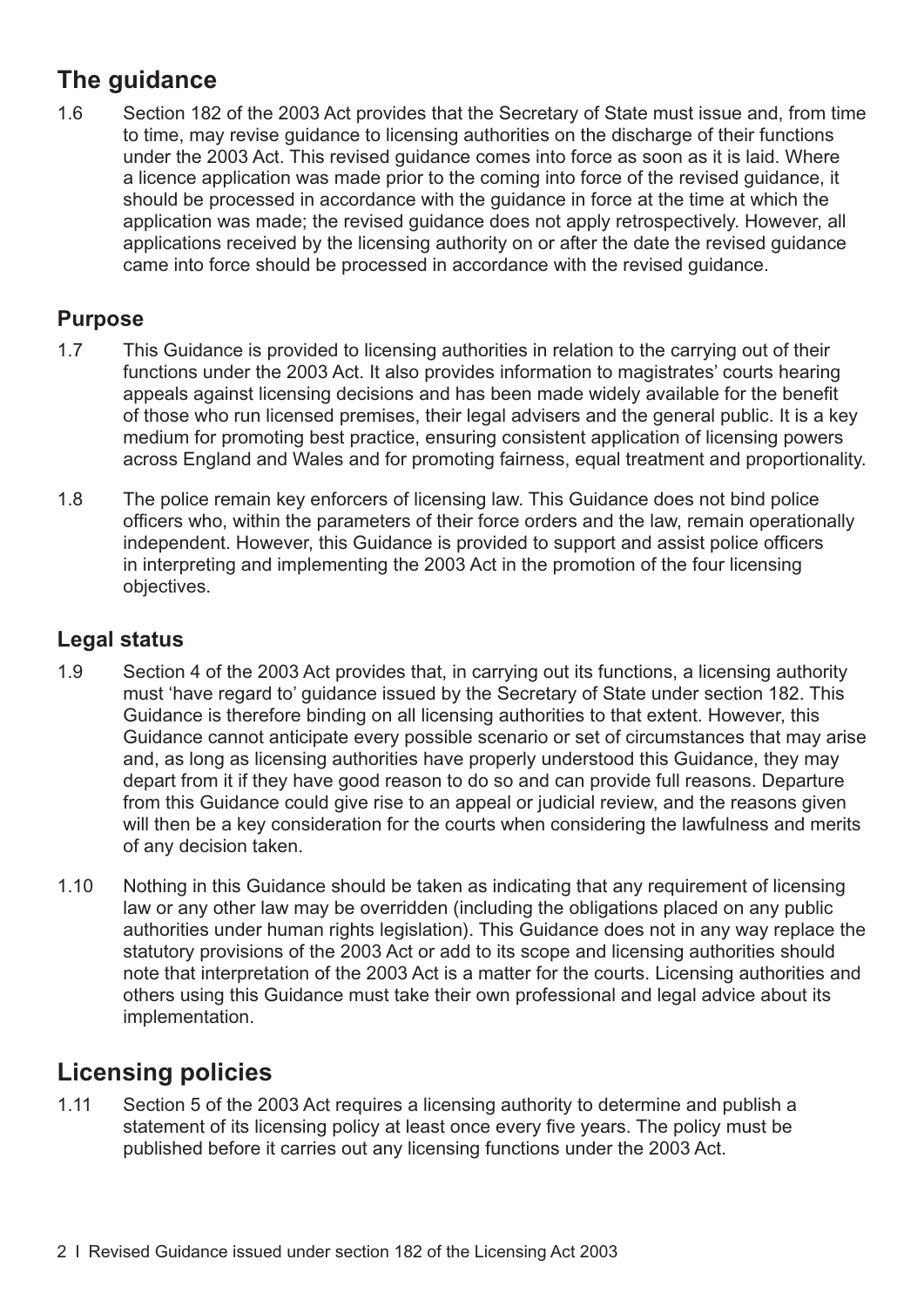1.12 However, determining and publishing a statement of its policy is a licensing function and as such the authority must have regard to this Guidance when taking this step. A licensing authority may depart from its own policy if the individual circumstances of any case merit such a decision in the interests of the promotion of the licensing objectives. But once again, it is important that it should be able to give full reasons for departing from its published statement of licensing policy. Where revisions to this Guidance are issued by the Secretary of State, there may be a period of time when the licensing policy statement is inconsistent with the Guidance (for example, during any consultation by the licensing authority). In these circumstances, the licensing authority should have regard, and give appropriate weight, to this Guidance and its own existing licensing policy statement.

#### **Licensable activities**

- 1.13 For the purposes of the 2003 Act, the following are licensable activities:
	- The sale by retail of alcohol;
	- The supply of alcohol by or on behalf of a club to, or to the order of, a member of the club;
	- The provision of regulated entertainment; and
	- The provision of late night refreshment.

Further explanation of these terms is provided in [Chapter 3.](#page-16-0)

### **Authorisations or permissions**

- 1.14 The 2003 Act provides for four different types of authorisation or permission, as follows:
	- Premises licence to use premises for licensable activities.
	- Club premises certificate to allow a qualifying club to engage in qualifying club activities as set out in Section 1 of the Act.
	- Temporary event notice to carry out licensable activities at a temporary event.
	- Personal licence to sell or authorise the sale of alcohol from premises in respect of which there is a premises licence.

## **General principles**

1.15 If an application for a premises licence or club premises certificate has been made lawfully and there have been no representations from responsible authorities or other persons, the licensing authority must grant the application, subject only to conditions that are consistent with the operating schedule and relevant mandatory conditions. It is recommended that licence applicants contact responsible authorities when preparing their operating schedules.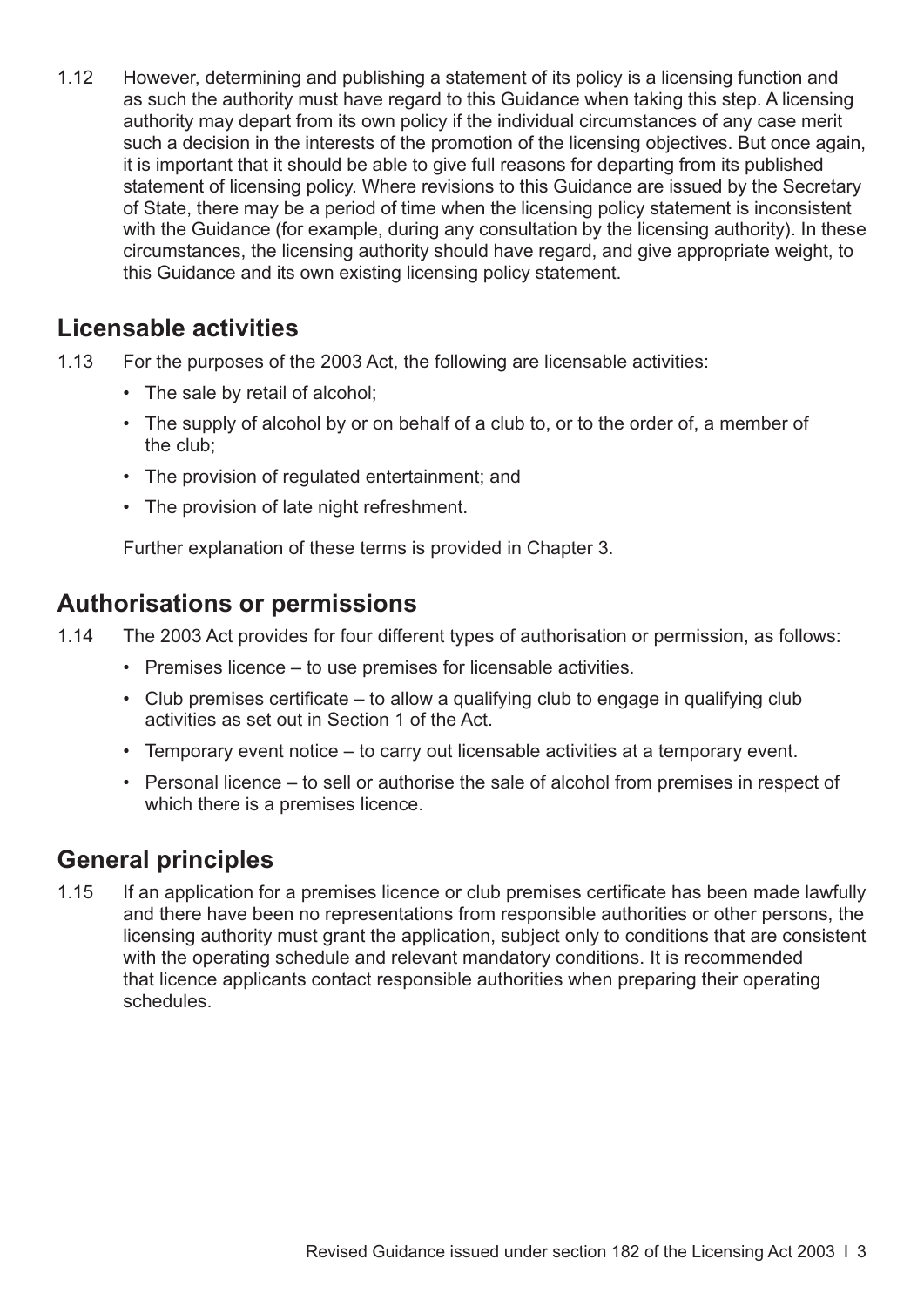## **Licence conditions – general principles**

- 1.16 Conditions on a premises licence or club premises certificate are important in setting the parameters within which premises can lawfully operate. The use of wording such as "must", "shall" and "will" is encouraged. Licence conditions:
	- must be appropriate for the promotion of the licensing objectives;
	- must be precise and enforceable;
	- must be unambiguous and clear in what they intend to achieve;
	- should not duplicate other statutory requirements or other duties or responsibilities placed on the employer by other legislation;
	- must be tailored to the individual type, location and characteristics of the premises and events concerned;
	- should not be standardised and may be unlawful when it cannot be demonstrated that they are appropriate for the promotion of the licensing objectives in an individual case;
	- should not replicate offences set out in the 2003 Act or other legislation;
	- should be proportionate, justifiable and be capable of being met;
	- cannot seek to manage the behaviour of customers once they are beyond the direct management of the licence holder and their staff, but may impact on the behaviour of customers in the immediate vicinity of the premises or as they enter or leave; and
	- should be written in a prescriptive format.

#### **Each application on its own merits**

1.17 Each application must be considered on its own merits and in accordance with the licensing authority's statement of licensing policy; for example, if the application falls within the scope of a cumulative impact policy. Conditions attached to licences and certificates must be tailored to the individual type, location and characteristics of the premises and events concerned. This is essential to avoid the imposition of disproportionate and overly burdensome conditions on premises where there is no need for such conditions. Standardised conditions should be avoided and indeed may be unlawful where they cannot be shown to be appropriate for the promotion of the licensing objectives in an individual case.

### **Additional guidance**

1.18 From time to time, the Home Office may issue additional supporting guidance to licensing authorities and other persons on the Gov.uk website. This supporting guidance is good practice guidance and should be viewed as indicative and subject to change. Such supporting guidance will broadly reflect but will not be part of the statutory guidance issued by the Secretary of State under section 182 of the 2003 Act. Licensing authorities may wish to refer to, but are under no statutory duty to have regard to such supporting guidance issued by the Home Office.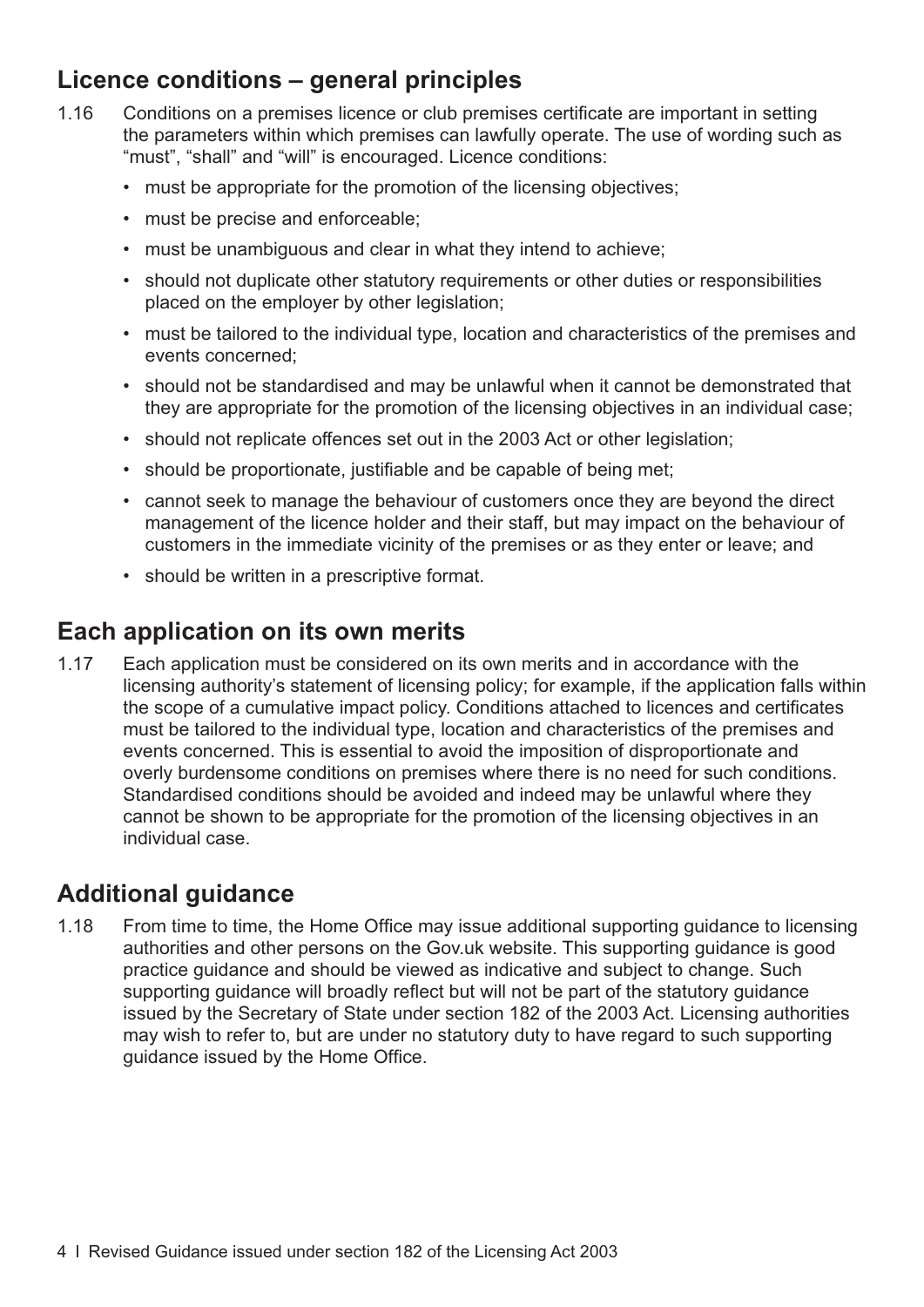## **Other relevant legislation**

- 1.19 While licence conditions should not duplicate other statutory provisions, licensing authorities and licensees should be mindful of requirements and responsibilities placed on them by other legislation. Legislation which may be relevant includes:
	- The Gambling Act 2005
	- The Environmental Protection Act 1990
	- The Noise Act 1996
	- The Clean Neighbourhoods and Environmental Act 2005
	- The Regulatory Reform (Fire Safety) Order 2005
	- The Health and Safety at Work etc. Act 1974
	- The Equality Act 2010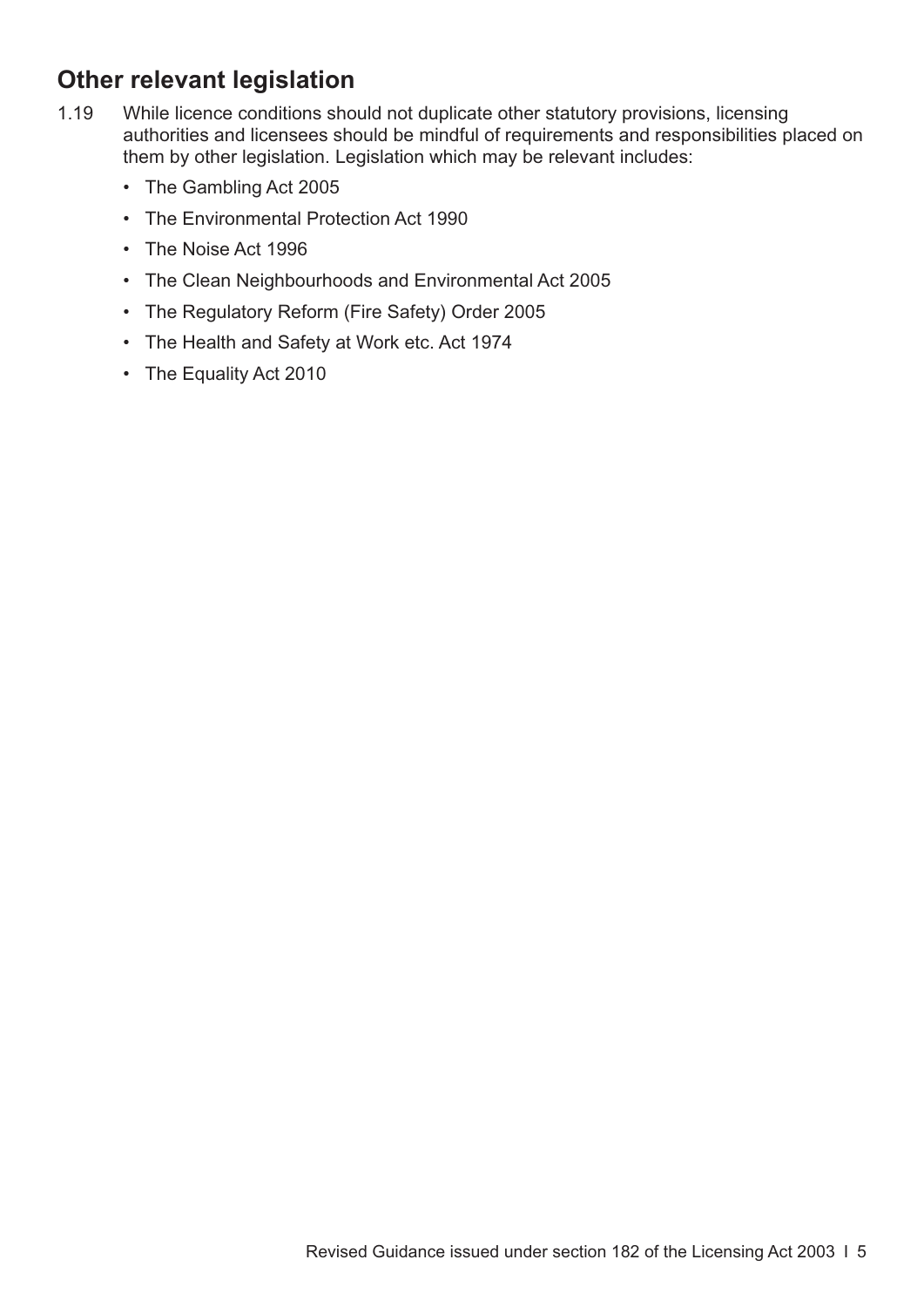# <span id="page-9-0"></span>2. The licensing objectives

### **Crime and disorder**

- 2.1 Licensing authorities should look to the police as the main source of advice on crime and disorder. They should also seek to involve the local Community Safety Partnership (CSP).
- 2.2 In the exercise of their functions, licensing authorities should seek to co-operate with the Security Industry Authority ("SIA") as far as possible and consider adding relevant conditions to licences where appropriate. The SIA also plays an important role in preventing crime and disorder by ensuring that door supervisors are properly licensed and, in partnership with police and other agencies, that security companies are not being used as fronts for serious and organised criminal activity. This may include making specific enquiries or visiting premises through intelligence led operations in conjunction with the police, local authorities and other partner agencies. Similarly, the provision of requirements for door supervision may be appropriate to ensure that people who are drunk, drug dealers or people carrying firearms do not enter the premises and ensuring that the police are kept informed.
- 2.3 Conditions should be targeted on deterrence and preventing crime and disorder. For example, where there is good reason to suppose that disorder may take place, the presence of closed-circuit television (CCTV) cameras both inside and immediately outside the premises can actively deter disorder, nuisance, anti-social behaviour and crime generally. Some licence holders may wish to have cameras on their premises for the prevention of crime directed against the business itself, its staff, or its customers. But any condition may require a broader approach, and it may be appropriate to ensure that the precise location of cameras is set out on plans to ensure that certain areas are properly covered and there is no subsequent dispute over the terms of the condition.
- 2.4 The inclusion of radio links and ring-round phone systems should be considered an appropriate condition for public houses, bars and nightclubs operating in city and town centre leisure areas with a high density of licensed premises. These systems allow managers of licensed premises to communicate instantly with the police and facilitate a rapid response to any disorder which may be endangering the customers and staff on the premises.
- 2.5 Conditions relating to the management competency of designated premises supervisors should not normally be attached to premises licences. It will normally be the responsibility of the premises licence holder as an employer, and not the licensing authority, to ensure that the managers appointed at the premises are competent and appropriately trained. The designated premises supervisor is the key person who will usually be responsible for the day to day management of the premises by the premises licence holder, including the prevention of disorder. A condition of this kind may only be justified as appropriate in rare circumstances where it can be demonstrated that, in the circumstances associated with particular premises, poor management competency could give rise to issues of crime and disorder and public safety.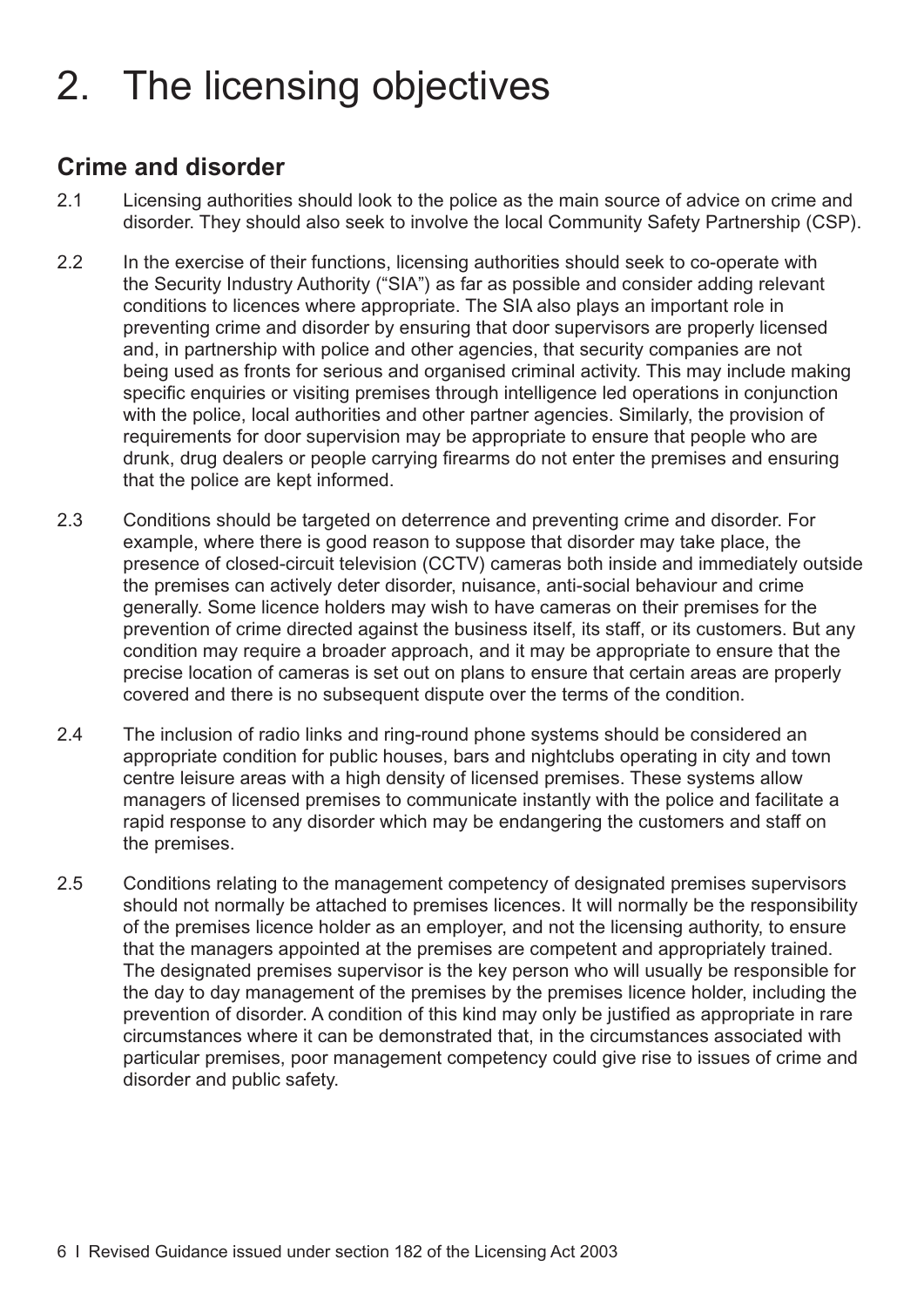# **Public safety**

- 2.6 Licence holders have a responsibility to ensure the safety of those using their premises, as a part of their duties under the 2003 Act. This concerns the safety of people using the relevant premises rather than public health which is addressed in other legislation. Physical safety includes the prevention of accidents and injuries and other immediate harms that can result from alcohol consumption such as unconsciousness or alcohol poisoning. Conditions relating to public safety may also promote the crime and disorder objective as noted above. There will of course be occasions when a public safety condition could incidentally benefit a person's health more generally, but it should not be the purpose of the condition as this would be outside the licensing authority's powers (be ultra vires) under the 2003 Act. Conditions should not be imposed on a premises licence or club premises certificate which relate to cleanliness or hygiene.
- 2.7 A number of matters should be considered in relation to public safety. These may include:
	- Fire safety;
	- Ensuring appropriate access for emergency services such as ambulances;
	- Good communication with local authorities and emergency services, for example communications networks with the police and signing up for local incident alerts (see [paragraph 2.4](#page-9-0) above);
	- Ensuring the presence of trained first aiders on the premises and appropriate first aid kits;
	- Ensuring the safety of people when leaving the premises (for example, through the provision of information on late-night transportation);
	- Ensuring appropriate and frequent waste disposal, particularly of glass bottles;
	- Ensuring appropriate limits on the maximum capacity of the premises (see paragraphs [2.11-2.12](#page-11-0), and [Chapter 10;](#page-66-0) and
	- Considering the use of CCTV in and around the premises (as noted in [paragraph 2.3](#page-9-0) above, this may also assist with promoting the crime and disorder objective).
- 2.8 The measures that are appropriate to promote public safety will vary between premises [and the matters listed above may not apply in all cases. As set out in Chapter 8 \(8.33-](#page-47-0) 8.41), applicants should consider when making their application which steps it is appropriate to take to promote the public safety objective and demonstrate how they achieve that.

#### **Ensuring safe departure of those using the premises**

- 2.9 Licence holders should make provision to ensure that premises users safely leave their premises. Measures that may assist include:
	- Providing information on the premises of local taxi companies who can provide safe transportation home; and
	- Ensuring adequate lighting outside the premises, particularly on paths leading to and from the premises and in car parks.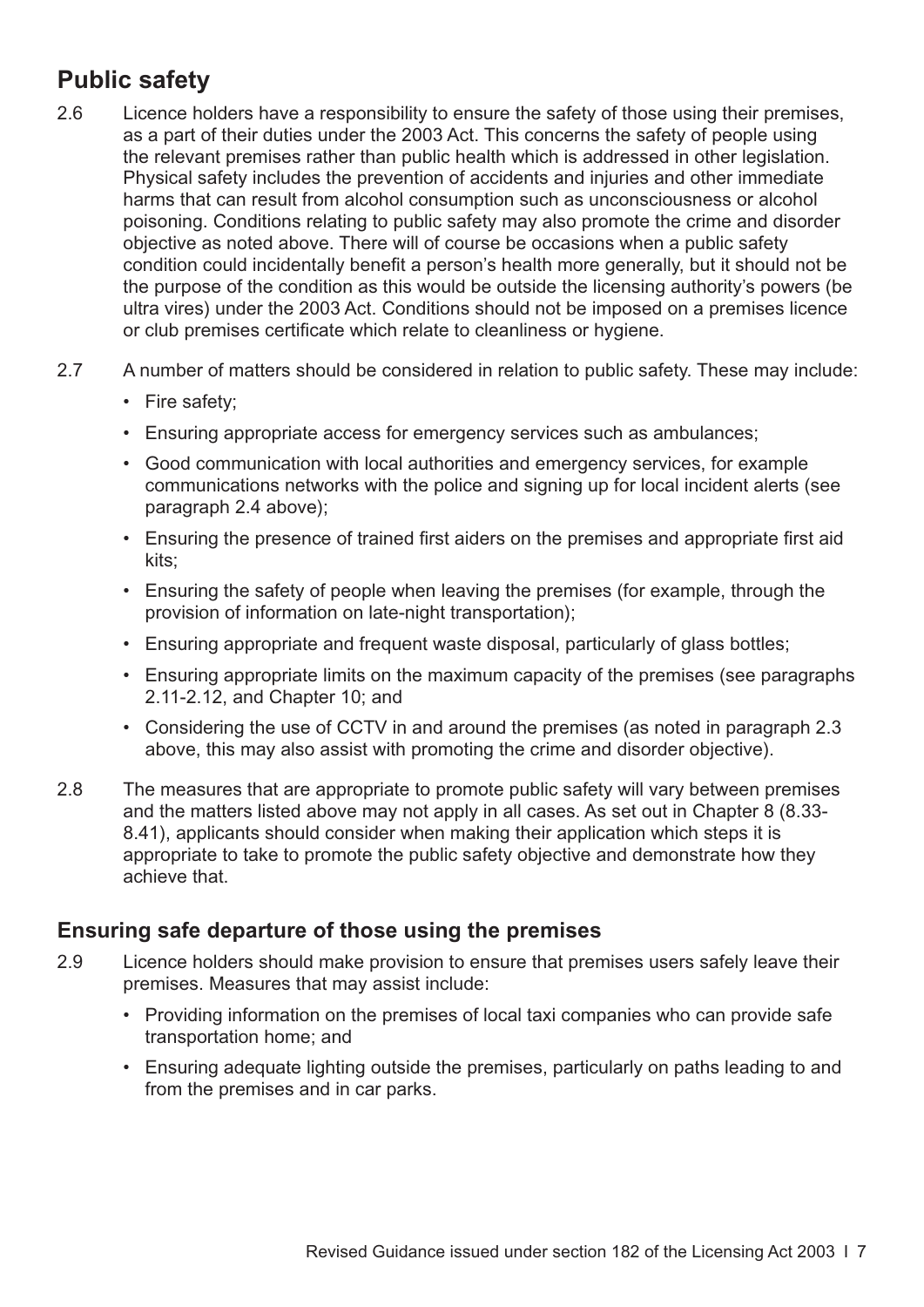#### <span id="page-11-0"></span>**Maintenance and repair**

2.10 Where there is a requirement in other legislation for premises open to the public or for employers to possess certificates attesting to the safety or satisfactory nature of certain equipment or fixtures on the premises, it would be inappropriate for a licensing condition to require possession of such a certificate. However, it would be permissible to require as a condition of a licence or certificate, if appropriate, checks on this equipment to be conducted at specified intervals and for evidence of these checks to be retained by the premises licence holder or club provided this does not duplicate or gold-plate a requirement in other legislation. Similarly, it would be permissible for licensing authorities, if they receive relevant representations from responsible authorities or any other persons, to attach conditions which require equipment of particular standards to be maintained on the premises. Responsible authorities – such as health and safety authorities – should therefore make their expectations clear in this respect to enable prospective licence holders or clubs to prepare effective operating schedules and club operating schedules.

#### **Safe capacities**

- 2.11 "Safe capacities" should only be imposed where appropriate for the promotion of public safety or the prevention of disorder on the relevant premises. For example, if a capacity has been imposed through other legislation, it would be inappropriate to reproduce it in a premises licence. Indeed, it would also be wrong to lay down conditions which conflict with other legal requirements. However, if no safe capacity has been imposed through other legislation, a responsible authority may consider it appropriate for a new capacity to be attached to the premises which would apply at any material time when the licensable activities are taking place and make representations to that effect. For example, in certain circumstances, capacity limits may be appropriate in preventing disorder, as overcrowded venues can increase the risks of crowds becoming frustrated and hostile.
- 2.12 The permitted capacity is a limit on the number of persons who may be on the premises at any time, following a recommendation by the relevant fire and rescue authority under the Regulatory Reform (Fire Safety) Order 2005. For any application for a premises licence or club premises certificate for premises without an existing permitted capacity where the applicant wishes to take advantage of the special provisions set out in section 177 of the 2003 Act<sup>1</sup>, the applicant should conduct their own risk assessment as to the appropriate capacity of the premises. They should send their recommendation to the fire and rescue authority which will consider it and decide what the "permitted capacity" of those premises should be.
- 2.13 Public safety may include the safety of performers appearing at any premises, but does not extend to the prevention of injury from participation in a boxing or wrestling entertainment.

# **Public nuisance**

2.14 The 2003 Act enables licensing authorities and responsible authorities, through representations, to consider what constitutes public nuisance and what is appropriate to prevent it in terms of conditions attached to specific premises licences and club premises certificates. It is therefore important that in considering the promotion of this licensing objective, licensing authorities and responsible authorities focus on the effect of the licensable activities at the specific premises on persons living and working (including those carrying on business) in the area around the premises which may be

<sup>&</sup>lt;sup>1</sup> S 177 of the 2003 Act now only applies to performances of dance.

<sup>8</sup> I Revised Guidance issued under section 182 of the Licensing Act 2003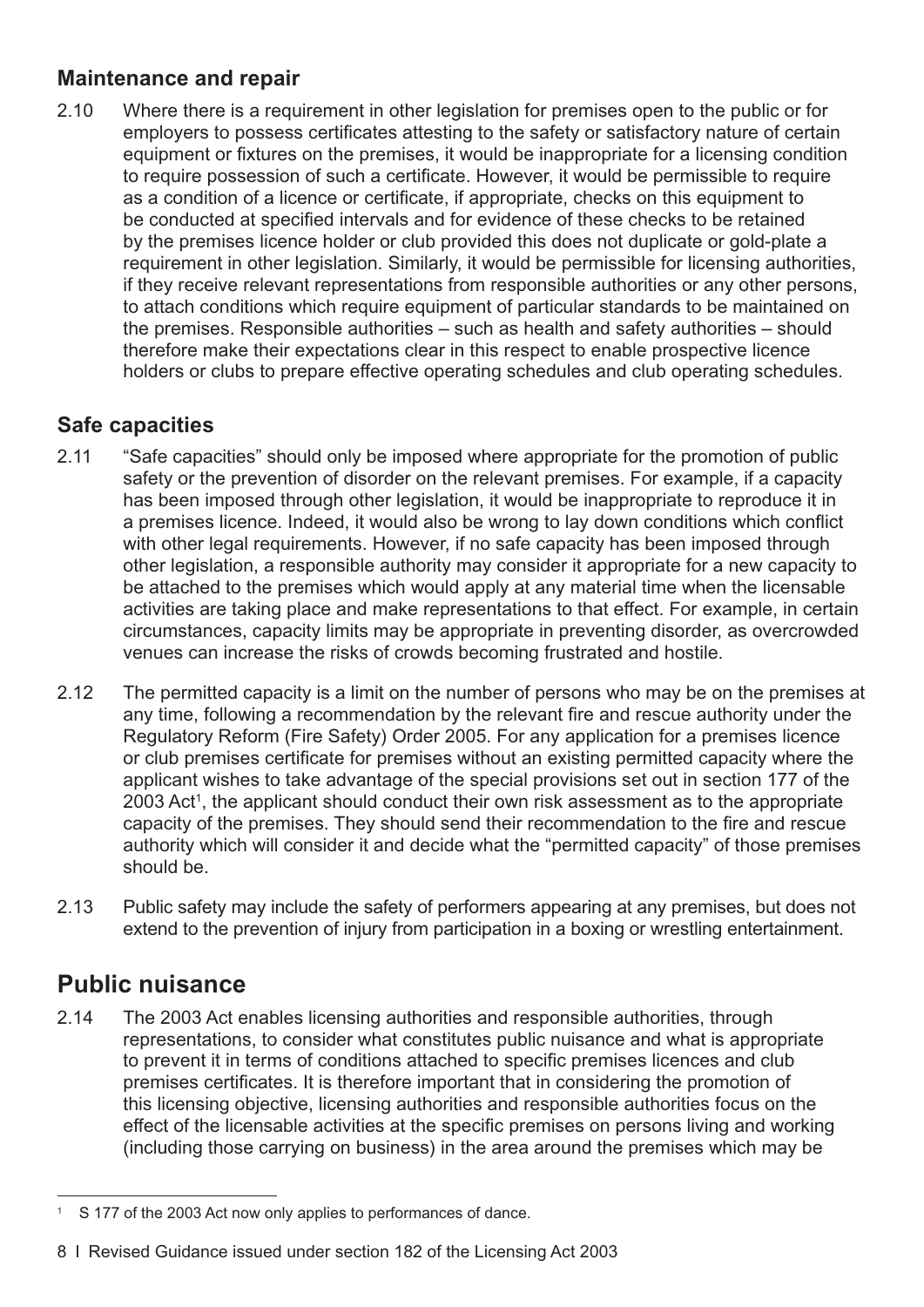disproportionate and unreasonable. The issues will mainly concern noise nuisance, light pollution, noxious smells and litter.

- 2.15 Public nuisance is given a statutory meaning in many pieces of legislation. It is however not narrowly defined in the 2003 Act and retains its broad common law meaning. It may include in appropriate circumstances the reduction of the living and working amenity and environment of other persons living and working in the area of the licensed premises. Public nuisance may also arise as a result of the adverse effects of artificial light, dust, odour and insects or where its effect is prejudicial to health.
- 2.16 Conditions relating to noise nuisance will usually concern steps appropriate to control the levels of noise emanating from premises. This might be achieved by a simple measure such as ensuring that doors and windows are kept closed after a particular time, or persons are not permitted in garden areas of the premises after a certain time. More sophisticated measures like the installation of acoustic curtains or rubber speaker mounts to mitigate sound escape from the premises may be appropriate. However, conditions in relation to live or recorded music may not be enforceable in circumstances where the entertainment activity itself is not licensable (see [chapter 15\)](#page-101-0). Any conditions appropriate to promote the prevention of public nuisance should be tailored to the type, nature and characteristics of the specific premises and its licensable activities. Licensing authorities should avoid inappropriate or disproportionate measures that could deter events that are valuable to the community, such as live music. Noise limiters, for example, are expensive to purchase and install and are likely to be a considerable burden for smaller venues.
- 2.17 As with all conditions, those relating to noise nuisance may not be appropriate in certain circumstances where provisions in other legislation adequately protect those living in the area of the premises. But as stated earlier in this Guidance, the approach of licensing authorities and responsible authorities should be one of prevention and when their powers are engaged, licensing authorities should be aware of the fact that other legislation may not adequately cover concerns raised in relevant representations and additional conditions may be appropriate.
- 2.18 Where applications have given rise to representations, any appropriate conditions should normally focus on the most sensitive periods. For example, the most sensitive period for people being disturbed by unreasonably loud music is at night and into the early morning when residents in adjacent properties may be attempting to go to sleep or are sleeping. This is why there is still a need for a licence for performances of live music between 11 pm and 8 am. In certain circumstances, conditions relating to noise emanating from the premises may also be appropriate to address any disturbance anticipated as customers enter and leave.
- 2.19 Measures to control light pollution will also require careful thought. Bright lighting outside premises which is considered appropriate to prevent crime and disorder may itself give rise to light pollution for some neighbours. Applicants, licensing authorities and responsible authorities will need to balance these issues.
- 2.20 Beyond the immediate area surrounding the premises, these are matters for the personal responsibility of individuals under the law. An individual who engages in anti-social behaviour is accountable in their own right. However, it would be perfectly reasonable for a licensing authority to impose a condition, following relevant representations, that requires the licence holder or club to place signs at the exits from the building encouraging patrons to be quiet until they leave the area, or that, if they wish to smoke, to do so at designated places on the premises instead of outside, and to respect the rights of people living nearby to a peaceful night.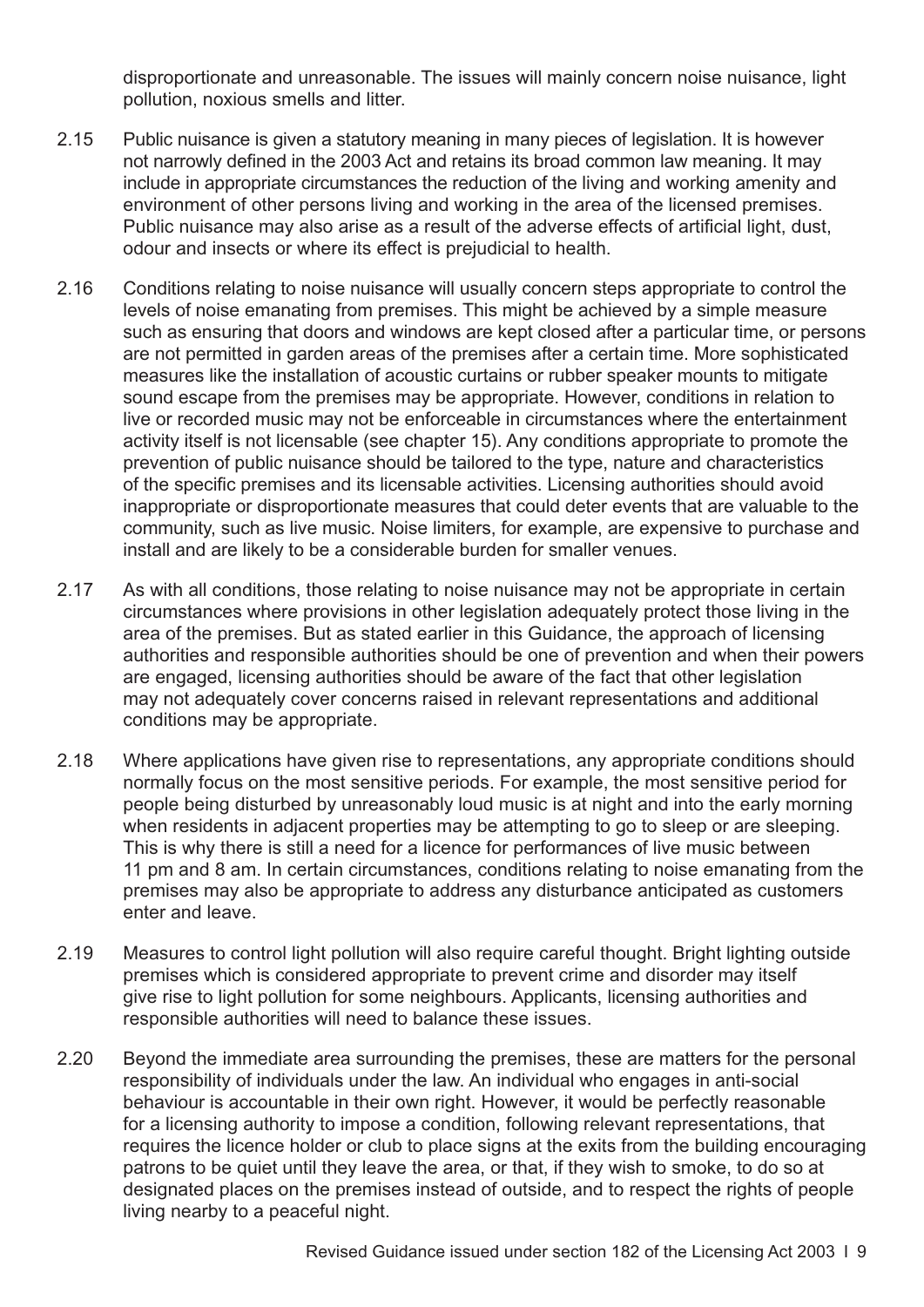# **Protection of children from harm**

- 2.21 The protection of children from harm includes the protection of children from moral, psychological and physical harm. This includes not only protecting children from the harms associated directly with alcohol consumption but also wider harms such as exposure to strong language and sexual expletives (for example, in the context of exposure to certain films or adult entertainment). Licensing authorities must also consider the need to protect children from sexual exploitation when undertaking licensing functions.
- 2.22 The Government believes that it is completely unacceptable to sell alcohol to children. Conditions relating to the access of children where alcohol is sold and which are appropriate to protect them from harm should be carefully considered. Moreover, conditions restricting the access of children to premises should be strongly considered in circumstances where:
	- adult entertainment is provided;
	- a member or members of the current management have been convicted for serving alcohol to minors or with a reputation for allowing underage drinking (other than in the context of the exemption in the 2003 Act relating to 16 and 17 year olds consuming beer, wine and cider when accompanied by an adult during a table meal);
	- it is known that unaccompanied children have been allowed access;
	- there is a known association with drug taking or dealing; or
	- in some cases, the premises are used exclusively or primarily for the sale of alcohol for consumption on the premises.
- 2.23 It is also possible that activities, such as adult entertainment, may take place at certain times on premises but not at other times. For example, premises may operate as a café bar during the day providing meals for families but also provide entertainment with a sexual content after 8.00pm. It is not possible to give an exhaustive list of what amounts to entertainment or services of an adult or sexual nature. Applicants, responsible authorities and licensing authorities will need to consider this point carefully. This would broadly include topless bar staff, striptease, lap-, table- or pole-dancing, performances involving feigned violence or horrific incidents, feigned or actual sexual acts or fetishism, or entertainment involving strong and offensive language.
- 2.24 Applicants must be clear in their operating schedules about the activities and times at which the events would take place to help determine when it is not appropriate for children to enter the premises. Consideration should also be given to the proximity of premises to schools and youth clubs so that applicants take appropriate steps to ensure that advertising relating to their premises, or relating to events at their premises, is not displayed at a time when children are likely to be near the premises.
- 2.25 Licensing authorities and responsible authorities should expect applicants, when preparing an operating schedule or club operating schedule, to set out the steps to be taken to protect children from harm when on the premises.
- 2.26 Conditions, where they are appropriate, should reflect the licensable activities taking place on the premises. In addition to the mandatory condition regarding age verification, other conditions relating to the protection of children from harm can include:
	- restrictions on the hours when children may be present;
	- restrictions or exclusions on the presence of children under certain ages when particular specified activities are taking place;
- 10 I Revised Guidance issued under section 182 of the Licensing Act 2003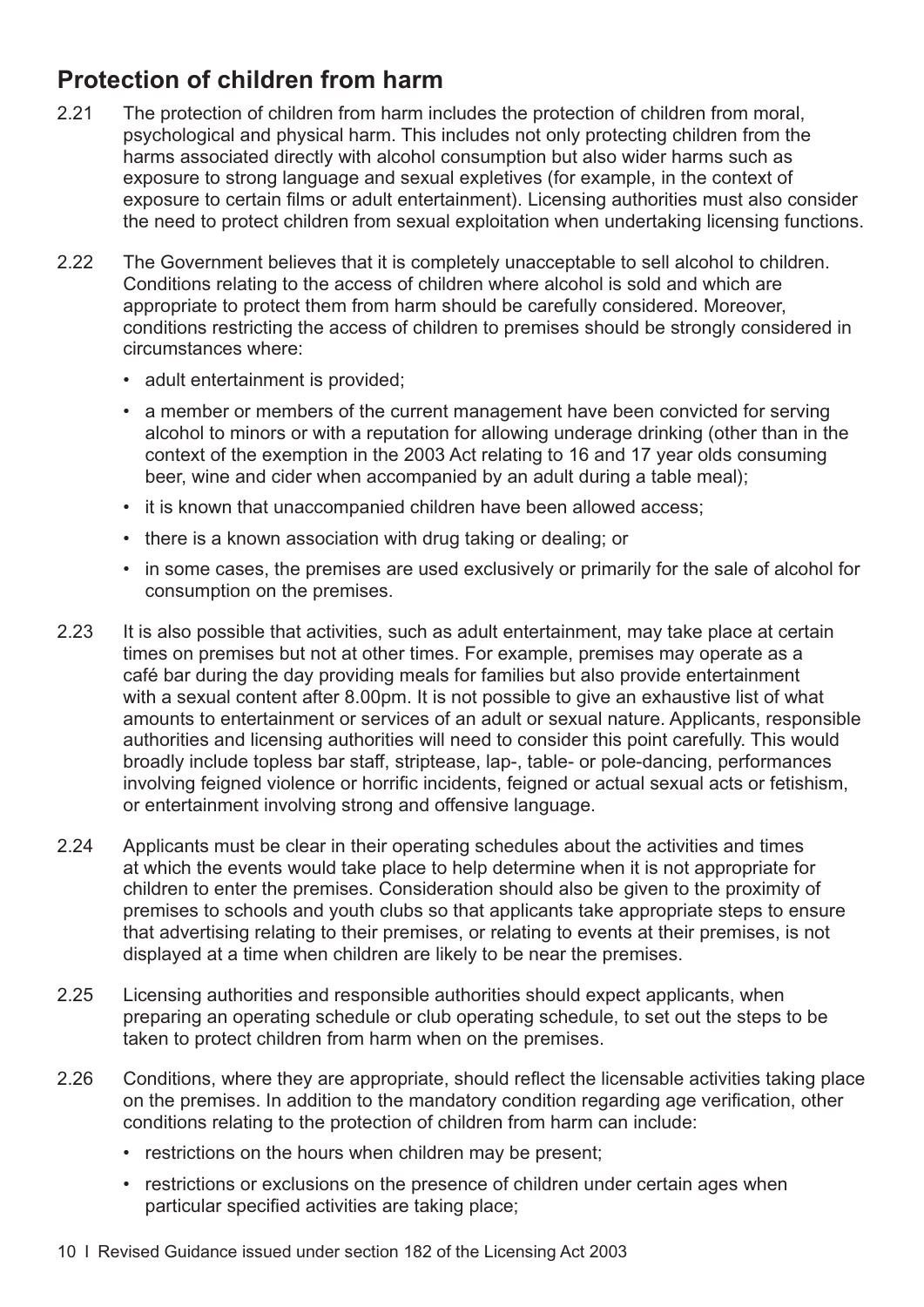- restrictions on the parts of the premises to which children may have access;
- age restrictions (below 18);
- restrictions or exclusions when certain activities are taking place;
- requirements for an accompanying adult (including for example, a combination of requirements which provide that children under a particular age must be accompanied by an adult); and
- full exclusion of people under 18 from the premises when any licensable activities are taking place.
- 2.27 Please see also [Chapter 10](#page-66-0) for details about the Licensing Act 2003 (Mandatory Licensing Conditions) Order 2010.
- 2.28 Licensing authorities should give considerable weight to representations about child protection matters. In addition to the responsible authority whose functions relate directly to child protection, the Director of Public Health may also have access to relevant evidence to inform such representations. These representations may include, amongst other things, the use of health data about the harms that alcohol can cause to underage drinkers. Where a responsible authority, or other person, presents evidence to the licensing authority linking specific premises with harms to children (such as ambulance data or emergency department attendances by persons under 18 years old with alcoholrelated illnesses or injuries) this evidence should be considered, and the licensing authority should also consider what action is appropriate to ensure this licensing objective is effectively enforced. In relation to applications for the grant of a licence in areas where evidence is presented on high levels of alcohol-related harms in persons aged under 18, it is recommended that the licensing authority considers what conditions may be appropriate to ensure that this objective is promoted effectively.
- 2.29 The 2003 Act provides that, where a premises licence or club premises certificate authorises the exhibition of a film, it must include a condition requiring the admission of children to films to be restricted in accordance with recommendations given either by a body designated under section 4 of the Video Recordings Act 1984 specified in the licence (the British Board of Film Classification is currently the only body which has been so designated) or by the licensing authority itself. Further details are given in [Chapter 10.](#page-66-0)
- 2.30 Theatres may present a range of diverse activities and entertainment including, for example, variety shows incorporating adult entertainment. It is appropriate in these cases for a licensing authority to consider restricting the admission of children in such circumstances. Entertainments may also be presented at theatres specifically for children. It will be appropriate to consider whether a condition should be attached to a premises licence or club premises certificate which requires the presence of a sufficient number of adult staff on the premises to ensure the wellbeing of the children during any emergency.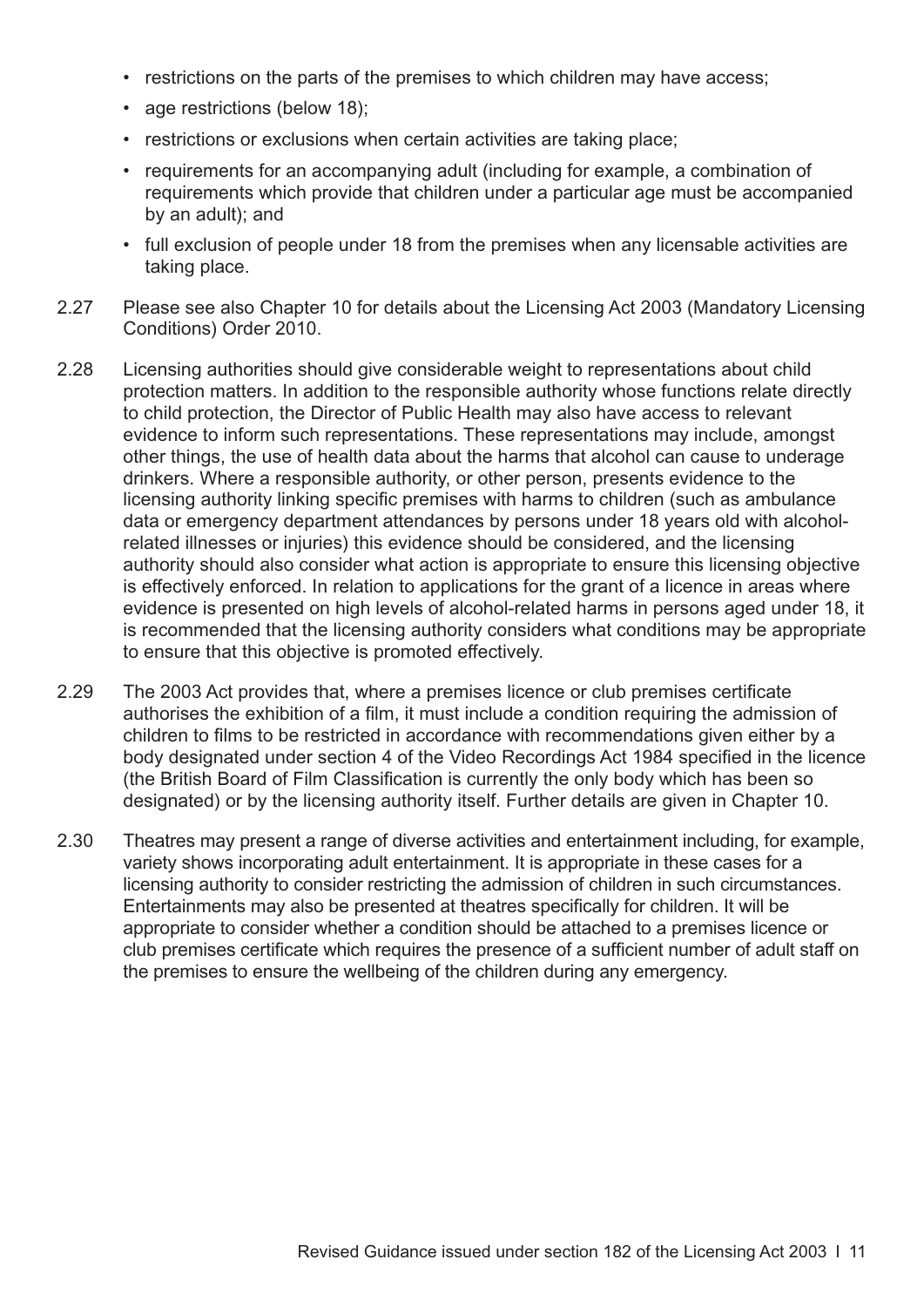#### **Offences relating to the sale and supply of alcohol to children**

2.31 Licensing authorities are expected to maintain close contact with the police, young offenders' teams and trading standards officers (who can carry out test purchases under section 154 of the 2003 Act) about the extent of unlawful sales and consumption of alcohol by minors and to be involved in the development of any strategies to control or prevent these unlawful activities and to pursue prosecutions. Licensing authorities, alongside the police, are prosecuting authorities for the purposes of these offences, except for the offences under section 147A (persistently selling alcohol to children). Where, as a matter of policy, warnings are given to retailers prior to any decision to prosecute in respect of an offence, it is important that each of the enforcement arms should be aware of the warnings each of them has given.

| <b>Section</b> | <b>Offence</b>                                                                                                                               | <b>Prosecuting Authority</b>                                                         |
|----------------|----------------------------------------------------------------------------------------------------------------------------------------------|--------------------------------------------------------------------------------------|
| Section 145    | Unaccompanied children prohibited from<br>certain premises                                                                                   | Police and/or Licensing Authority                                                    |
| Section 146    | Sale of alcohol to children                                                                                                                  | Police, Licensing Authority<br>and/or Local Weights and<br><b>Measures Authority</b> |
| Section 147    | Allowing the sale of alcohol to children                                                                                                     | Police, Licensing Authority<br>and/or Local Weights and<br><b>Measures Authority</b> |
| Section 147A   | Persistently selling alcohol to children                                                                                                     | Police and/or Local Weights and<br><b>Measures Authority</b>                         |
| Section 148    | Sale of liqueur confectionery to children<br>under 16. (This offence will be repealed<br>by the Deregulation Act 2015 on 26 May<br>$2015$ ). | Police and/or Licensing Authority                                                    |
| Section 149    | Purchase of alcohol by or on behalf of<br>children                                                                                           | Police and/or Licensing Authority                                                    |
| Section 150    | Consumption of alcohol by children                                                                                                           | Police and/or Licensing Authority                                                    |
| Section 151    | Delivering alcohol to children                                                                                                               | Police and/or Licensing Authority                                                    |
| Section 152    | Sending a child to obtain alcohol                                                                                                            | Police and/or Licensing Authority                                                    |
| Section 153    | Prohibition of unsupervised sales by<br>children                                                                                             | Police and/or Licensing Authority                                                    |

#### **Table of relevant offences under the 2003 Act**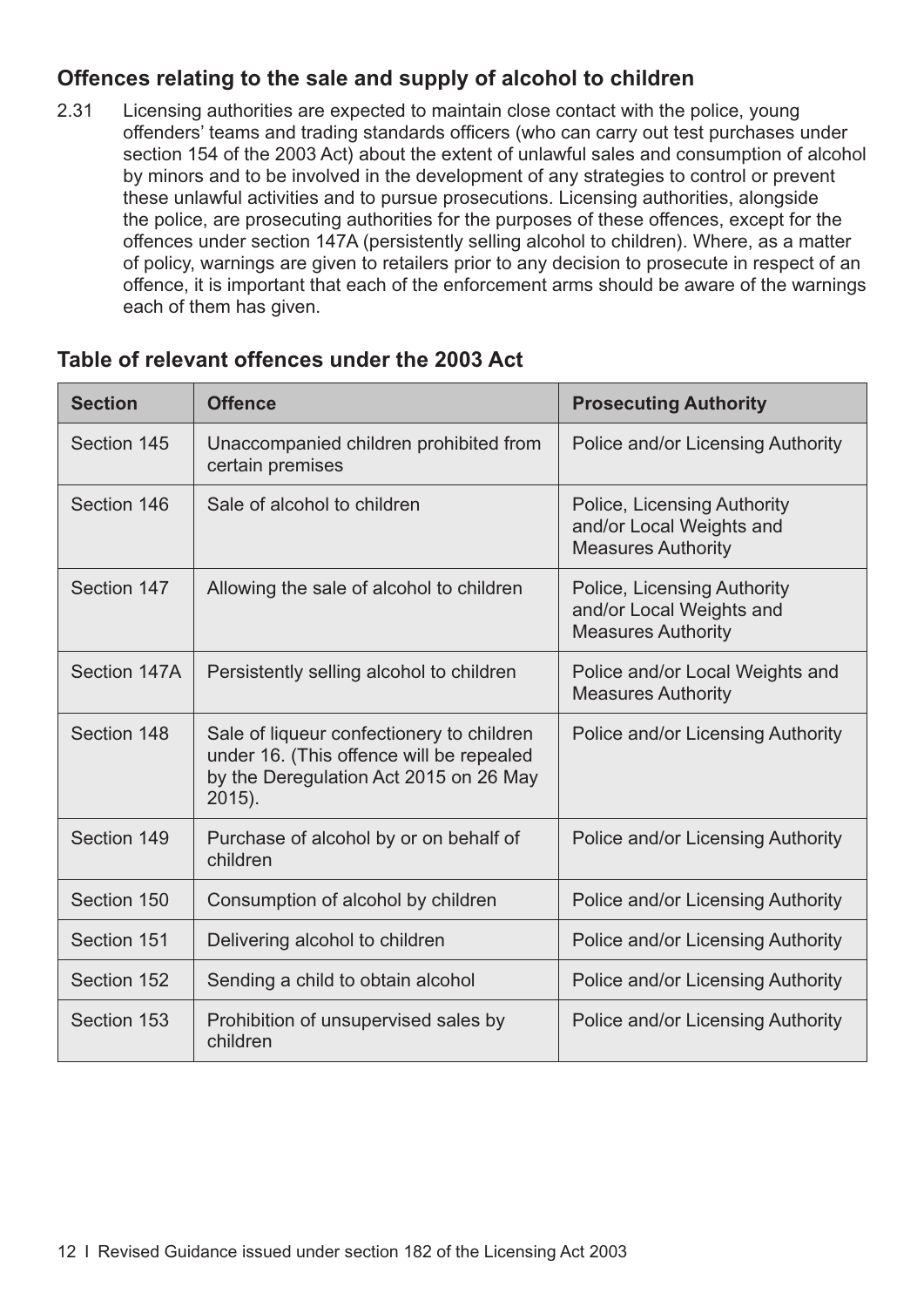# <span id="page-16-0"></span>3. Licensable activities

#### **Summary**

- 3.1 A premises licence authorises the use of any premises (see [Chapter 5\)](#page-28-0) for licensable activities. Licensable activities are defined in section 1 of the 2003 Act, and a fuller description of certain activities is set out in Schedules 1 and 2 to the 2003 Act.
- 3.2 The licensable activities are:
	- the sale by retail of alcohol;
	- the supply of alcohol by or on behalf of a club to, or to the order of, a member of the club;
	- the provision of regulated entertainment; and
	- the provision of late night refreshment.

#### **Wholesale of alcohol**

- 3.3 The sale of alcohol to the general public is licensable under the 2003 Act in accordance with the definition of "sale by retail" in section 192 of the 2003 Act. This section makes it clear that, to be excluded from the meaning of "sale by retail", a sale must be:
	- made from premises owned by the person making the sale, or occupied under a lease with security of tenure; and
	- for consumption off the premises.
- 3.4 In addition, to be excluded, the sales must be sales which are made to:
	- a trader for the purpose of his trade;
	- to a club for the purposes of that club;
	- to a holder of a premises licence or a personal licence for the purpose of making sales under a premises licence; or
	- a premises user who has given a temporary event notice, for the purpose of making sales authorised by that notice.
- 3.5 If an employee were buying alcohol as an "agent" for their employer and for the purposes of their employer's trade (i.e. selling alcohol), this could be treated as a sale to a trader. If, however, an employee were buying for the employee's own consumption, this would be a retail sale, and would require a licence.
- 3.6 The same considerations apply in the case of caterers who supply alcohol to their customers. Where a caterer purchases alcohol and then sells this alcohol to its customer, an authorisation will be required at the location where the retail sale of the alcohol is made (likely to be the caterer's own premises). If the customer was proposing to sell the alcohol under an authorisation, it is the customer who would need an authorisation under the 2003 Act. In this case, the exemption under the 2003 Act may apply to the sale made by the caterer.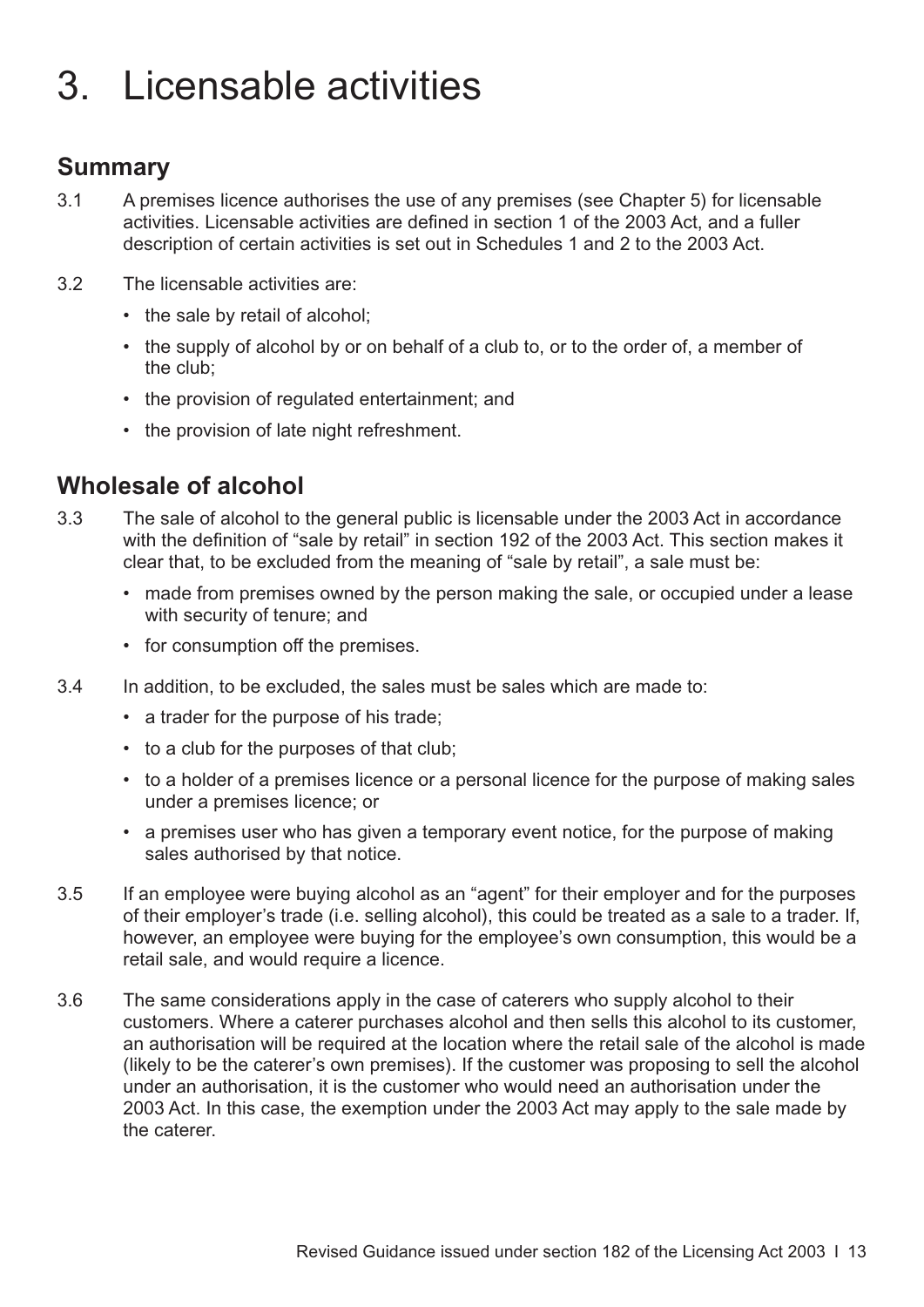## **Mobile, remote, internet and other delivery sales**

- 3.7 The sale by retail of alcohol is a licensable activity and may only be carried out in accordance with an authorisation under the 2003 Act. Therefore, a person cannot sell alcohol from a vehicle or moveable structure at a series of different locations (e.g. house to house), unless there is a premises licence in respect of the vehicle or moveable structure at each location at which a sale of alcohol is made in, on or from it.
- 3.8 The place where the order for alcohol, or payment for it, takes place may not be the same as the place where the alcohol is appropriated to the contract (i.e. the place where it is identified and specifically set apart for delivery to the purchaser). This position can arise when sales are made online, by telephone, or mail order. Section 190 of the 2003 Act provides that the sale of alcohol is to be treated as taking place where the alcohol is appropriated to the contract. It will be the premises at this location which need to be licensed; for example, a call centre receiving orders for alcohol would not need a licence but the warehouse where the alcohol is stored and specifically selected for, and despatched to, the purchaser would need to be licensed. These licensed premises will, as such, be subject to conditions including the times of day during which alcohol may be sold. The premises licence will also be subject to the mandatory licence conditions.
- 3.9 Persons who run premises providing 'alcohol delivery services' should notify the relevant licensing authority that they are operating such a service in their operating schedule. This ensures that the licensing authority can properly consider what conditions are appropriate. Premises with an existing premises licence, which choose to operate such a service in addition to their existing licensable activities, should contact their licensing authority for its view on whether this form of alcohol sale is already permitted or whether an application to vary the licence will be required.

### **Regulated entertainment**

3.10 Schedule 1 to the 2003 Act sets out what activities are to be treated as the provision of regulated entertainment and those that are not and are therefore exempt from the regulated entertainment aspects of the licensing regime, including incidental music – (see [paragraphs 15.1 to 15.3](#page-101-0) below). [Chapter 15](#page-101-0) of this Guidance document sets out the types of entertainment regulated by the 2003 Act.

### **Late night refreshment**

3.11 Schedule 2 to the 2003 Act sets out what activities are to be treated as the provision of late night refreshment and those that are not and are therefore exempt from the late night refreshment aspects of the licensing regime. The Deregulation Act, contains provisions that make changes to the requirements to licence late night refreshment. At the time of publication of this guidance (March 2015) the requirements of the Licensing Act 2003 still apply. The new provisions, should they be commenced, as intended, would allow licensing authorities to exempt the supply of late night refreshment from the requirements of Schedule 2 if it takes place: (a) on or from premises situated in an area designated by the authority; (b) on or from premises of a description designated by the licensing authority (the descriptions will be prescribed in regulations made by the Secretary of State); (c) during a period (beginning on or after 11pm and ending on or before 5am) designated by the licensing authority.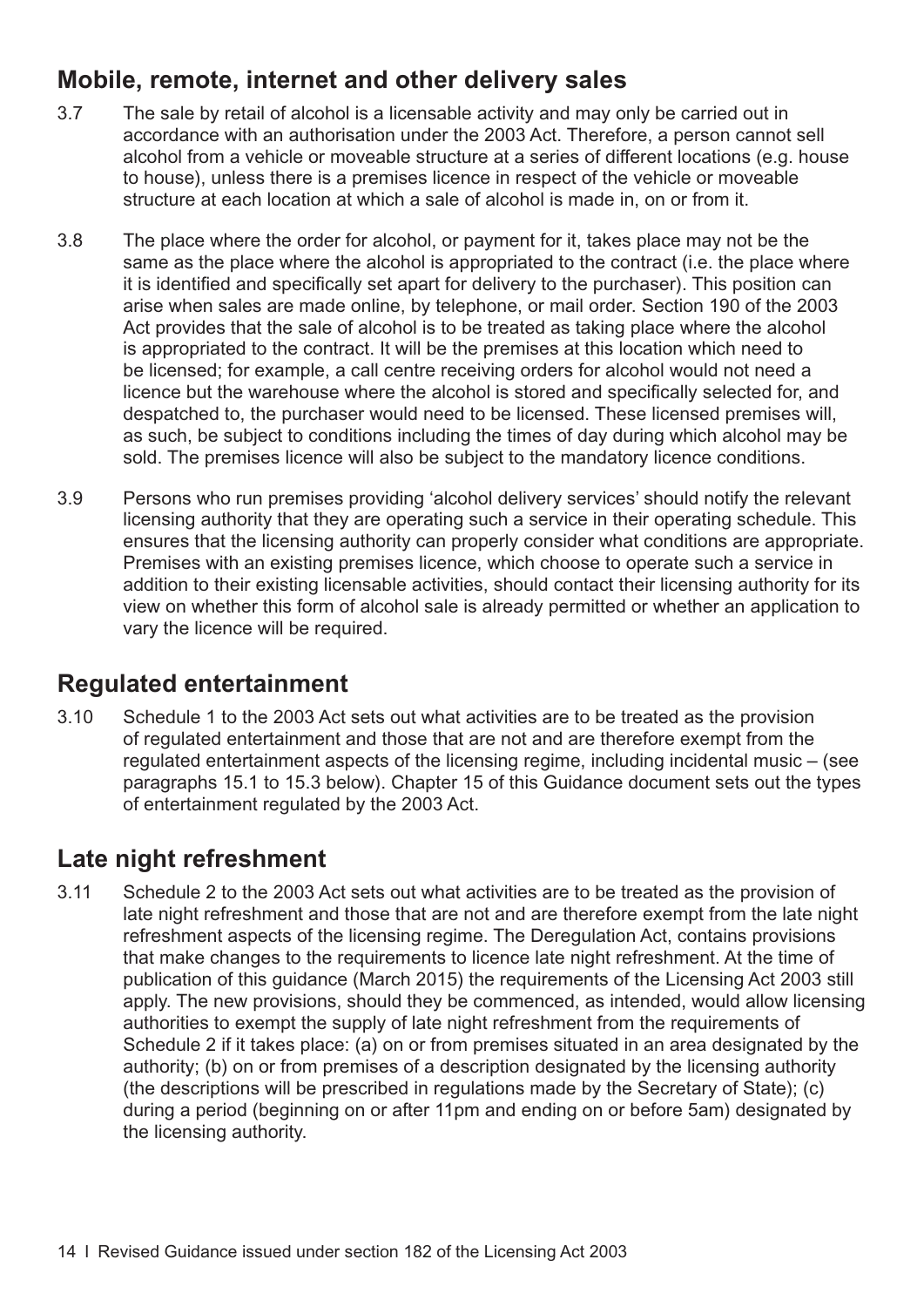- 3.12 Schedule 2 provides a definition of what constitutes the provision of late night refreshment. It involves only the supply of 'hot food and hot drink'. Shops, stores and supermarkets selling cold food and cold drink that is immediately consumable from 11.00pm are not licensable as providing late night refreshment. The 2003 Act affects premises such as night cafés and take away food outlets where people may gather at any time from 11.00pm and until 5.00am. In this case, supply takes place when the hot food or hot drink is given to the customer and not when payment is made. For example, supply takes place when a table meal is served in a restaurant or when a take-away is handed to a customer over the counter.
- 3.13 Some premises provide hot food or hot drink between 11.00pm and 5.00am by means of vending machines. The supply of hot drink by a vending machine is not a licensable activity and is exempt under the 2003 Act provided the public have access to and can operate the machine without any involvement of the staff.
- 3.14 However, this exemption does not apply to hot food. Premises supplying hot food for a charge by vending machine are licensable if the food has been heated on the premises, even though no staff on the premises may have been involved in the transaction.
- 3.15 It is not expected that the provision of late night refreshment as a secondary activity in licensed premises open for other purposes such as public houses, cinemas or nightclubs or casinos should give rise to a need for significant additional conditions. The key licensing objectives in connection with late night refreshment are the prevention of crime and disorder and public nuisance, and it is expected that both will normally have been adequately covered in the conditions relating to the other licensable activities on such premises.
- 3.16 The supply of hot drink which consists of or contains alcohol is exempt under the 2003 Act as late night refreshment because it is caught by the provisions relating to the sale or supply of alcohol.
- 3.17 The supply of hot food or hot drink free of charge is not a licensable activity. However, where any charge is made for either admission to the premises or for some other item in order to obtain the hot food or hot drink, this will not be regarded as "free of charge". Supplies by a registered charity or anyone authorised by a registered charity are also exempt. Similarly, supplies made on vehicles – other than when they are permanently or temporarily parked – are also exempt.
- 3.18 Supplies of hot food or hot drink from 11.00pm are exempt from the provisions of the 2003 Act if there is no admission to the public to the premises involved and they are supplies to:
	- a member of a recognised club supplied by the club;
	- persons staying overnight in a hotel, guest house, lodging house, hostel, a caravan or camping site or any other premises whose main purpose is providing overnight accommodation;
	- an employee supplied by a particular employer (for example, a staff canteen);
	- a person who is engaged in a particular profession or who follows a particular vocation (for example, a tradesman carrying out work at particular premises);
	- a guest of any of the above.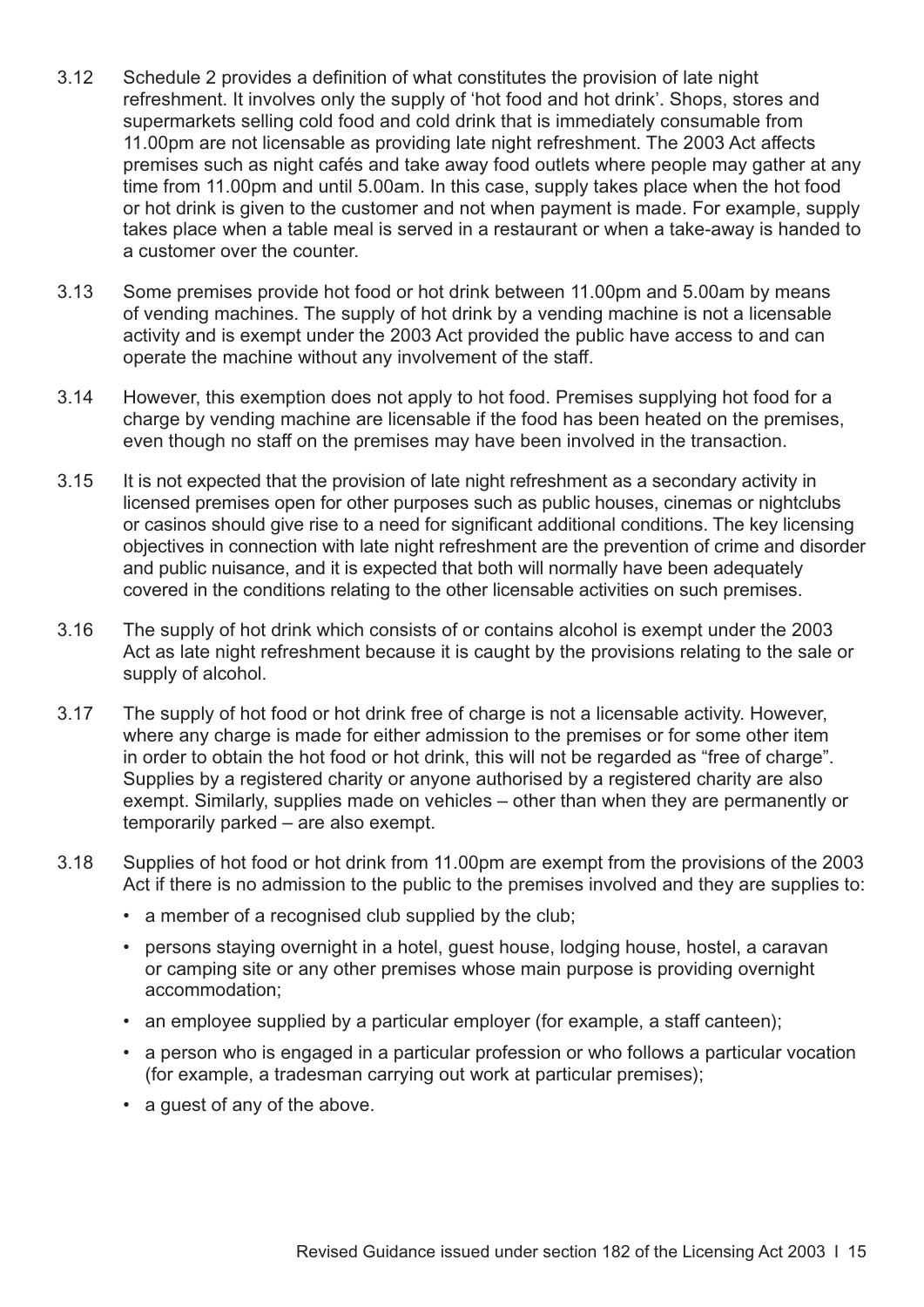# **Unauthorised activities**

3.19 It is a criminal offence under section 136 of the 2003 Act to carry on any of the licensable activities listed at [paragraph 3.2](#page-16-0) above other than in accordance with a licence or other authorisation under the 2003 Act. The fine for this offence is unlimited. Police and local authorities have powers to take action in relation to premises carrying on unauthorised activities.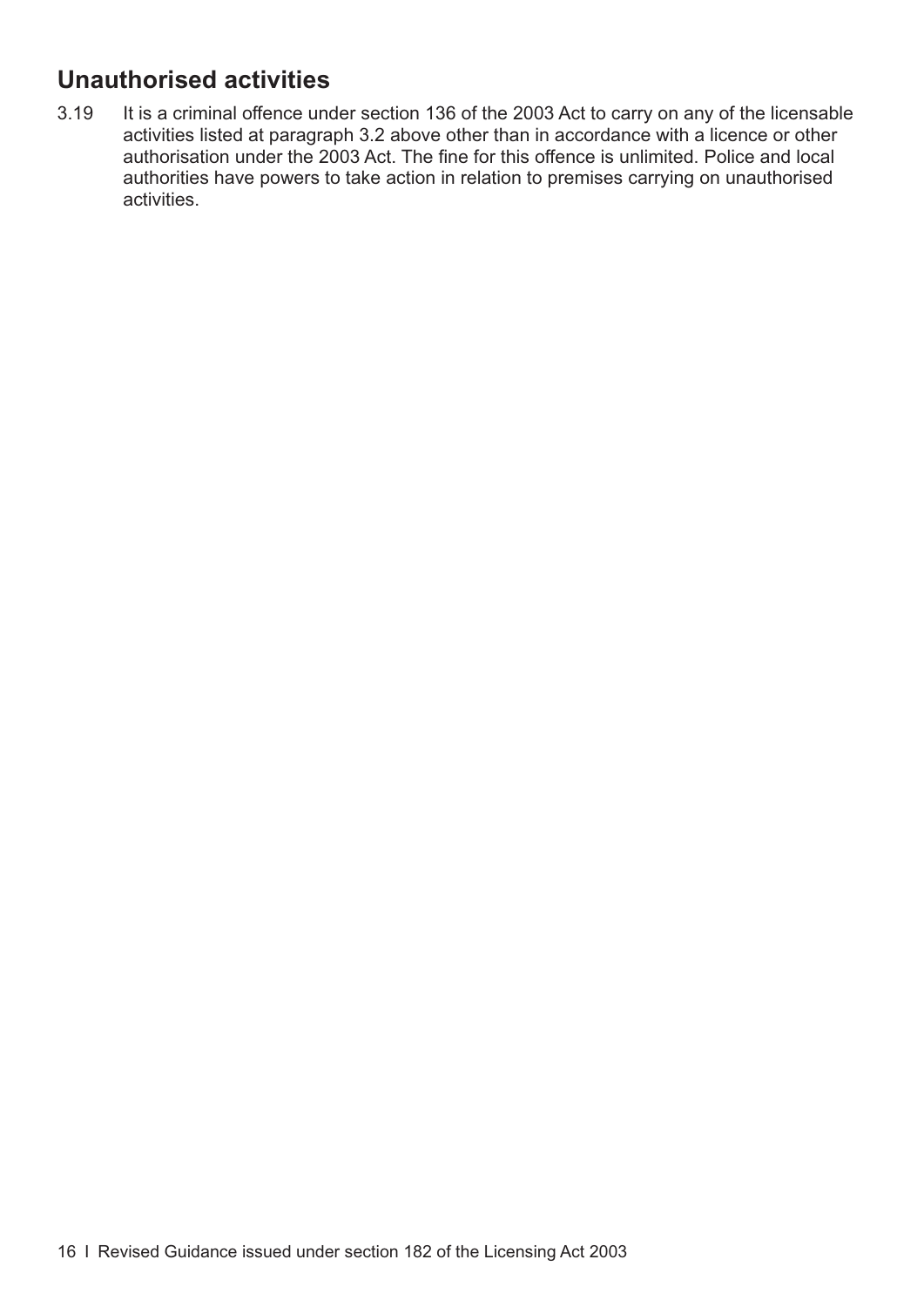# <span id="page-20-0"></span>4. Personal licences

4.1 This chapter provides advice about the framework for personal licences. It also contains guidance for decision-making on applications by those managing community premises (church and village halls etc.) to remove the usual mandatory conditions that relate to personal licences and the requirement for a designated premises supervisor (DPS). The Deregulation Act 2015 has removed the requirement to renew a personal licence with effect from 1 April 2015.

#### **Requirements for a personal licence**

- 4.2 The sale and supply of alcohol, because of its impact on the wider community and on crime and anti-social behaviour, carries with it greater responsibility than the provision of regulated entertainment and late night refreshment. This is why sales of alcohol may not be made under a premises licence unless there is a DPS in respect of the premises (who must hold a personal licence); and every sale must be made or authorised by a personal licence holder. The exception is only for those community premises which have successfully applied to remove the DPS requirement (see [paragraph 4.34](#page-24-0) below).
- 4.3 Any premises at which alcohol is sold or supplied where the requirement for a personal licence holder does apply may employ one or more such licence holders. For example, there may be one owner or senior manager and several junior managers holding a personal licence. However, the requirement that every sale of alcohol must at least be authorised by a personal licence holder does not mean that the licence holder has to be present on the premises or oversee each sale; it is sufficient that such sales are authorised. It should be noted that there is no requirement to have a DPS in relation to a Temporary Event Notice (TEN) or club premises certificate, and sales or supplies of alcohol authorised by a TEN or club premises certificate do not need to be authorised by a personal licence holder.

### **Who can apply?**

- 4.4 In the case of an application for a personal licence under Part 6 of the 2003 Act, the requirements are that:
	- the applicant must be aged 18 or over;
	- the applicant possesses a licensing qualification accredited by the Secretary of State (or one which is certified as if it is such a qualification or is considered equivalent) or is a person as prescribed in the Licensing Act 2003 (Personal licences) Regulations 2005<sup>2</sup>).
	- the applicant must not have forfeited a personal licence within five years of their application;
	- the applicant has paid the appropriate fee to the licensing authority; and
	- in a case in which the applicant has an unspent conviction for a relevant offence or a foreign offence, the police have not objected to the grant of the application on crime prevention grounds or the licensing authority has considered their objection but determined that the grant of the application will not undermine the crime prevention objective.

<sup>&</sup>lt;sup>2</sup> Currently persons prescribed in regulations are: a member of the company of the Master, Wardens, Freemen and Commonalty of the Mistery of the Vintners of the City of London; a person operating under a licence granted by the University of Cambridge; or a person operating premises under a licence granted by the Board of the Green Cloth.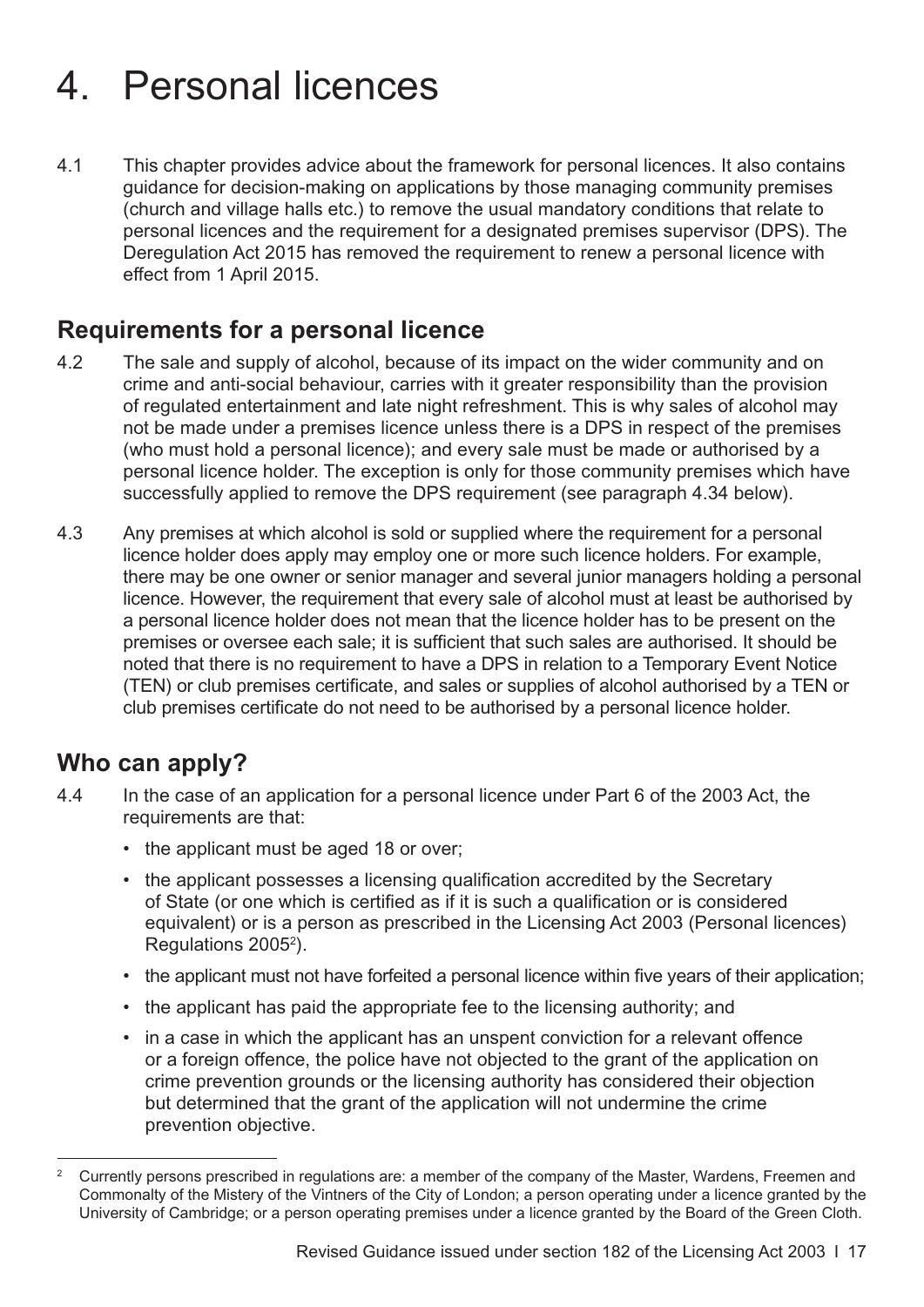- 4.5 Any individual may apply for a personal licence whether or not they are currently employed or have business interests associated with the use of the licence. The issues which arise when the holder of a personal licence becomes associated with particular licensed premises and is specified as the DPS for those premises are dealt with at [paragraphs 4.19 to 4.26](#page-22-0) below. Licensing authorities may not therefore take these matters into account when considering an application for a personal licence.
- 4.6 Applicants for personal licences who are ordinarily resident in a licensing authority's area are required to make the application to that licensing authority. An applicant who is not ordinarily resident in a licensing authority's area (which may include persons living outside England and Wales), may apply for the grant of a personal licence to any licensing authority in England and Wales.

### **Criminal record**

- 4.7 Regulations made under the 2003 Act require that, in order to substantiate whether or not an applicant has a conviction for an unspent relevant offence, an applicant for the grant or renewal of a personal licence must include a criminal conviction certificate, a criminal record certificate or the results of a subject access search of the Police National Computer by the National Identification Service to the licensing authority.
- 4.8 The requirement for an individual to establish whether or not they have unspent convictions for a relevant offence or foreign offence applies whether or not the individual has been living for a length of time in a foreign jurisdiction. It does not follow that such individuals will not have recorded offences in this country. All applicants are also required to make a clear statement as to whether or not they have been convicted outside England and Wales of a relevant offence or an equivalent foreign offence. This applies both to applicants ordinarily resident in England and Wales and any person from a foreign jurisdiction. Details of relevant offences as set out in the 2003 Act should be appended to application forms for the information of applicants, together with a clear warning that making any false statement is a criminal offence liable to prosecution.
- 4.9 Licensing authorities are required to notify the police when an applicant is found to have an unspent conviction for a relevant offence defined in the 2003 Act or for a foreign offence. The police have no involvement or locus in such applications until notified by the licensing authority.
- 4.10 Where an applicant has an unspent conviction for a relevant or foreign offence, and the police object to the application on crime prevention grounds, the applicant is entitled to a hearing before the licensing authority. If the police do not issue an objection notice and the application otherwise meets the requirements of the 2003 Act, the licensing authority must grant it.
- 4.11 A number of relevant offences never become spent. However, where an applicant is able to demonstrate that the offence in question took place so long ago and that the applicant no longer has a propensity to re-offend, a licensing authority may consider that it is appropriate to grant the application on the basis that doing so would not undermine the crime prevention objective.
- 4.12 If an application is refused, the applicant will be entitled to appeal against the decision they make. Similarly, if the application is granted despite a police objection notice, the chief officer of police is entitled to appeal against the licensing authority's determination. Licensing authorities are therefore expected to record in full the reasons for any decision which they make.
- 18 I Revised Guidance issued under section 182 of the Licensing Act 2003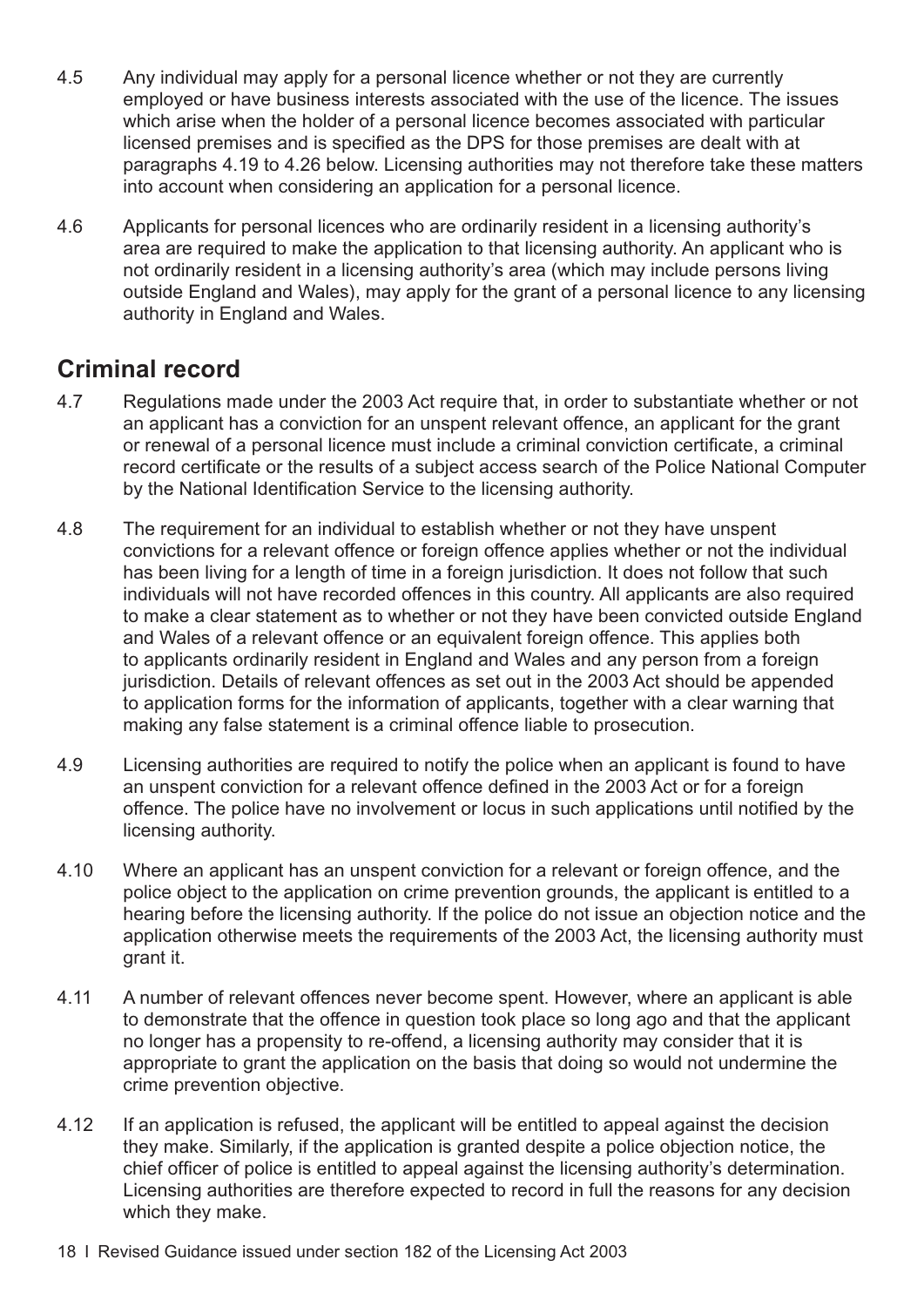## <span id="page-22-0"></span>**Issuing of personal licences by Welsh licensing authorities**

4.13 All application forms in Wales should be bilingual. Proceedings before a court must be capable of being conducted in Welsh at the request of the applicant. There is a panel of Welsh speaking magistrates so this can be arranged if necessary. Licensing authorities in Wales should consider issuing personal licences in a bilingual format.

## **Licensing qualifications**

4.14 Details of licensing qualifications accredited by the Secretary of State will be notified to licensing authorities and the details may be viewed on the GOV.UK website.

### **Relevant licensing authority**

4.15 Personal licences remain valid unless surrendered, suspended, revoked or declared forfeit by the courts. The requirement to renew a personal licence was removed from the Licensing Act 2003 by the Deregulation Act 2015. While personal licences issued before the 2015 Act have expiry dates, these licences will remain valid and such dates no longer have an effect. Once granted, the licensing authority which issued the licence remains the "relevant licensing authority" for it and its holder, even though the individual may move out of the area or take employment elsewhere. The personal licence itself will give details of the issuing licensing authority.

#### **Changes in name or address**

- 4.16 The holder of the licence is required by the 2003 Act to notify the licensing authority of any changes to a holder's name or address. These changes should be recorded by the licensing authority. The holder is also under a duty to notify any convictions for relevant offences to the licensing authority and the courts are similarly required to inform the licensing authority of such convictions, whether or not they have ordered the suspension or forfeiture of the licence. The holder must also notify the licensing authority of any conviction for a foreign offence. These measures ensure that a single record will be held of the holder's history in terms of licensing matters.
- 4.17 The 2003 Act authorises the provision and receipt of such personal information to such agencies for the purposes of that Act.

#### **Specification of new designated premises supervisors**

- 4.18 Every premises licence that authorises the sale of alcohol must specify a DPS. This will normally be the person who has been given day to day responsibility for running the premises by the premises licence holder. The only exception is for community premises which have successfully made an application to remove the usual mandatory conditions [set out in the 2003 Act. Guidance on such applications is set out in paragraphs 4.33 to](#page-24-0) 4.46 of this Guidance.
- 4.19 The Government considers it essential that police officers, fire officers or officers of the licensing authority can identify immediately the DPS so that any problems can be dealt with swiftly. For this reason, the name of the DPS and contact details must be specified on the premises licence and this must be held at the premises and displayed in summary form. The DPS' personal address should not be included in the summary form in order to protect their privacy.
- 4.20 To specify a DPS, the premises licence holder should normally submit an application to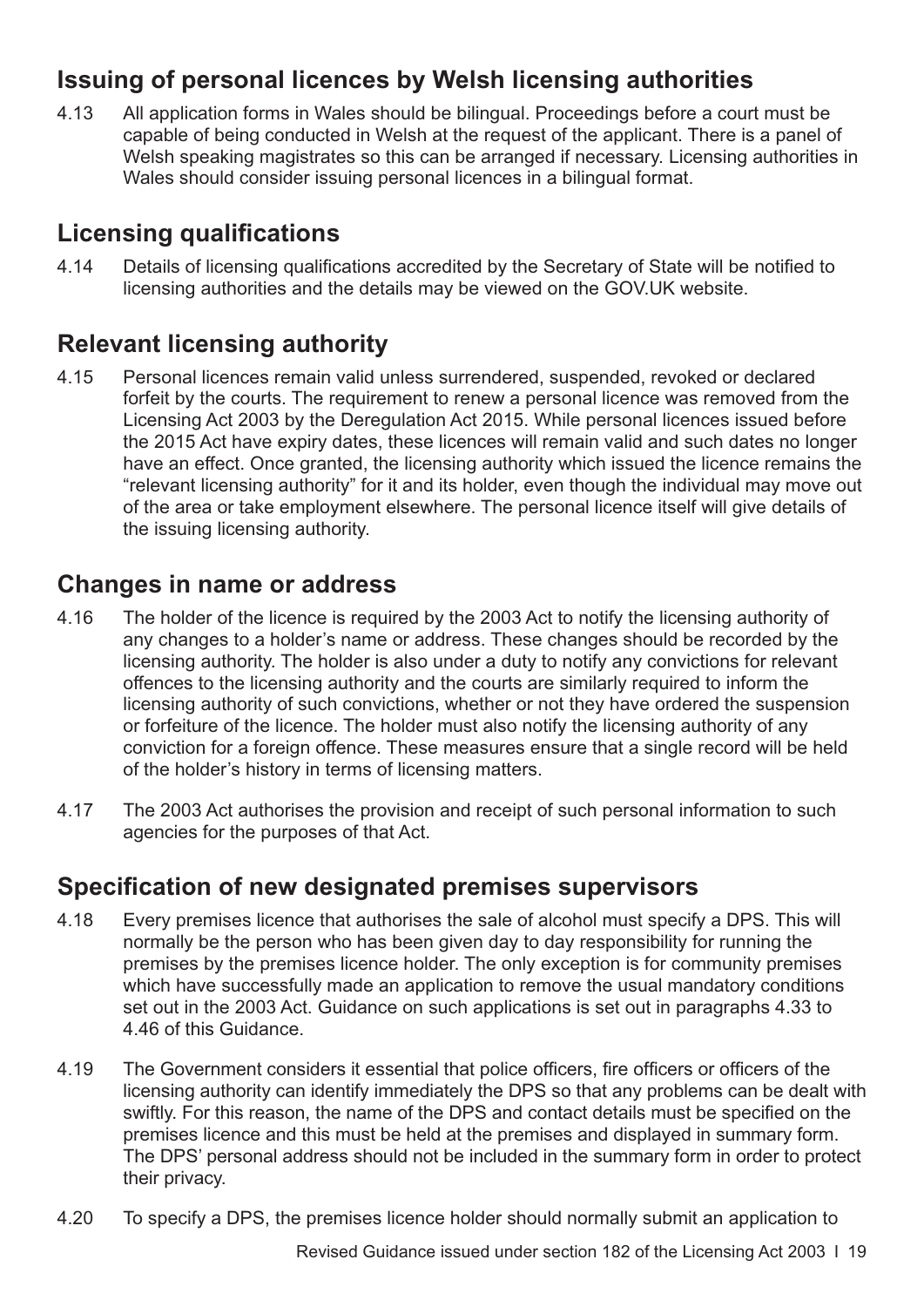the licensing authority (which may include an application for immediate interim effect) with:

- a form of consent signed by the individual concerned to show that they consent to taking on this responsible role, and
- the relevant part (Part A) of the licence.
- 4.21 If they are applying in writing, they must also notify the police of the application. If the application is made electronically via GOV.UK or the licensing authority's own electronic facility, the licensing authority must notify the police no later than the first working day after the application is given.
- 4.22 The premises licence holder must notify the existing DPS (if there is one) of the application on the same day as the application is given to the licensing authority. This requirement applies regardless of whether the application was given by means of an electronic facility, or by some other means.
- 4.23 The general guidance in [Chapter 8](#page-42-0) on electronic applications applies in respect of new applications.
- 4.24 Only one DPS may be specified in a single premises licence, but a DPS may supervise two or more premises as long as the DPS is able to ensure that the licensing objectives are properly promoted and that each premises complies with the 2003 Act and conditions on the premises licence.
- 4.25 Where there are frequent changes of DPS, the premises licence holder may submit the form in advance specifying the date when the new individual will be in post and the change will take effect.

#### **Police objections to new designated premises supervisors**

- 4.26 The police may object to the designation of a new DPS where, in exceptional circumstances, they believe that the appointment would undermine the crime prevention objective. The police can object where, for example, a DPS is first specified in relation to particular premises and the specification of that DPS in relation to the particular premises gives rise to exceptional concerns. For example, where a personal licence holder has been allowed by the courts to retain their licence despite convictions for selling alcohol to children (a relevant offence) and then transfers into premises known for underage drinking.
- 4.27 Where the police do object, the licensing authority must arrange for a hearing at which the issue can be considered and both parties can put forward their arguments. The 2003 Act provides that the applicant may apply for the individual to take up post as DPS immediately and, in such cases, the issue would be whether the individual should be removed from this post. The licensing authority considering the matter must restrict its consideration to the issue of crime and disorder and give comprehensive reasons for its decision. Either party would be entitled to appeal if their argument is rejected.
- 4.28 The portability of personal licences between premises is an important concept under the 2003 Act. It is expected that police objections would arise in only genuinely exceptional circumstances. If a licensing authority believes that the police are routinely objecting to the designation of new premises supervisors on grounds which are not exceptional, they should raise the matter with the chief officer of police as a matter of urgency.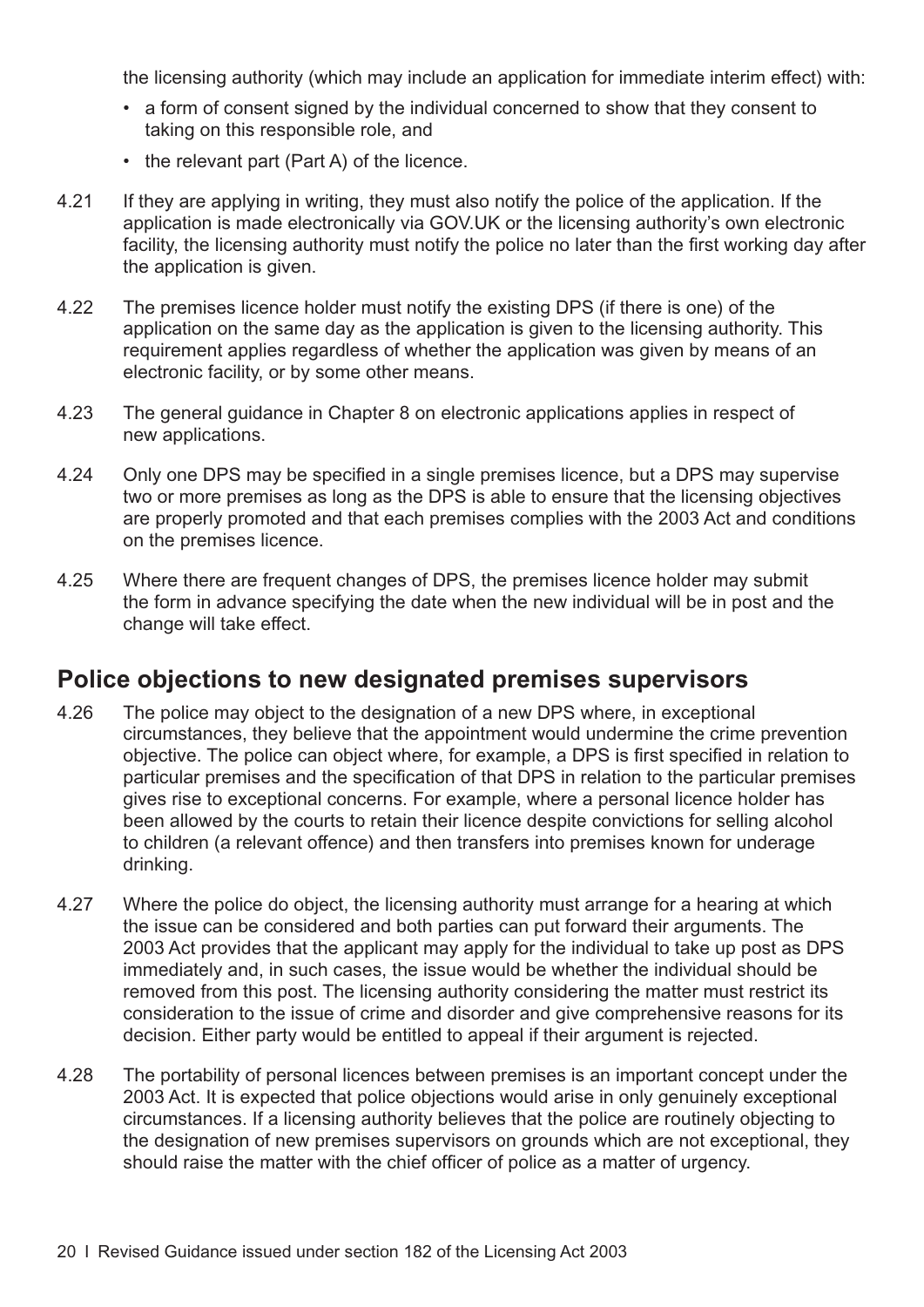## <span id="page-24-0"></span>**Police objections to existing designated premises supervisors**

4.29 The 2003 Act also provides for the suspension and forfeiture of personal licences by the courts following convictions for relevant offences, including breaches of licensing law. The police can at any stage after the appointment of a DPS seek a review of a premises licence on any grounds relating to the licensing objectives if problems arise relating to the performance of a DPS. The portability of personal licences is also important to industry because of the frequency with which some businesses move managers from premises to premises. It is not expected that licensing authorities or the police should seek to use the power of intervention as a routine mechanism for hindering the portability of a licence or use hearings of this kind as a fishing expedition to test out the individual's background and character. It is expected that such hearings should be rare and genuinely exceptional.

#### **Convictions and liaison with the courts**

- 4.30 Where a personal licence holder is convicted by a court for a relevant offence, the court is under a duty to notify the relevant licensing authority of the conviction and of any decision to order that the personal licence is suspended or declared forfeit. The sentence of the court has immediate effect despite the fact that an appeal may be lodged against conviction or sentence (although the court may suspend the forfeiture or suspension of the licence pending the outcome of any appeal).
- 4.31 When the licensing authority receives such a notification, it should contact the holder and request the licence so that the necessary action can be taken. The holder must then produce the relevant licence to the authority within 14 days. It is expected that the chief officer of police for the area in which the holder resides would be advised if they do not respond promptly. The licensing authority should record the details of the conviction, endorse them on the licence, together with any period of suspension and then return the licence to the holder. If the licence is declared forfeit, it should be retained by the licensing authority.

### **Relevant offences**

4.32 Relevant offences are set out in Schedule 4 to the 2003 Act.

## **Disapplication of certain mandatory conditions for community premises**

- 4.33 The 2003 Act was amended in 2009 to allow certain community premises which have, or are applying for, a premises licence that authorises alcohol sales to also apply to include the alternative licence condition in sections 25A(2) and 41D(3) ("the alternative licence condition") of that Act in the licence instead of the usual mandatory conditions in sections 19(2) and 19(3). Such an application may only be made if the licence holder is, or is to be, a committee or board of individuals with responsibility for the management of the premises (the "management committee"). If such an application is successful, the effect of the alternative licence condition will be that the licence holder (i.e. the management committee) is responsible for the supervision and authorisation of all alcohol sales authorised by the licence. All such sales will have to be made or authorised by the licence holder. There will be no requirement for a DPS or for alcohol sales to be authorised by a personal licence holder.
- 4.34 Community premises are defined as premises that are or form part of a church hall, chapel hall or other similar building; or a village hall, parish hall or community hall or other similar building.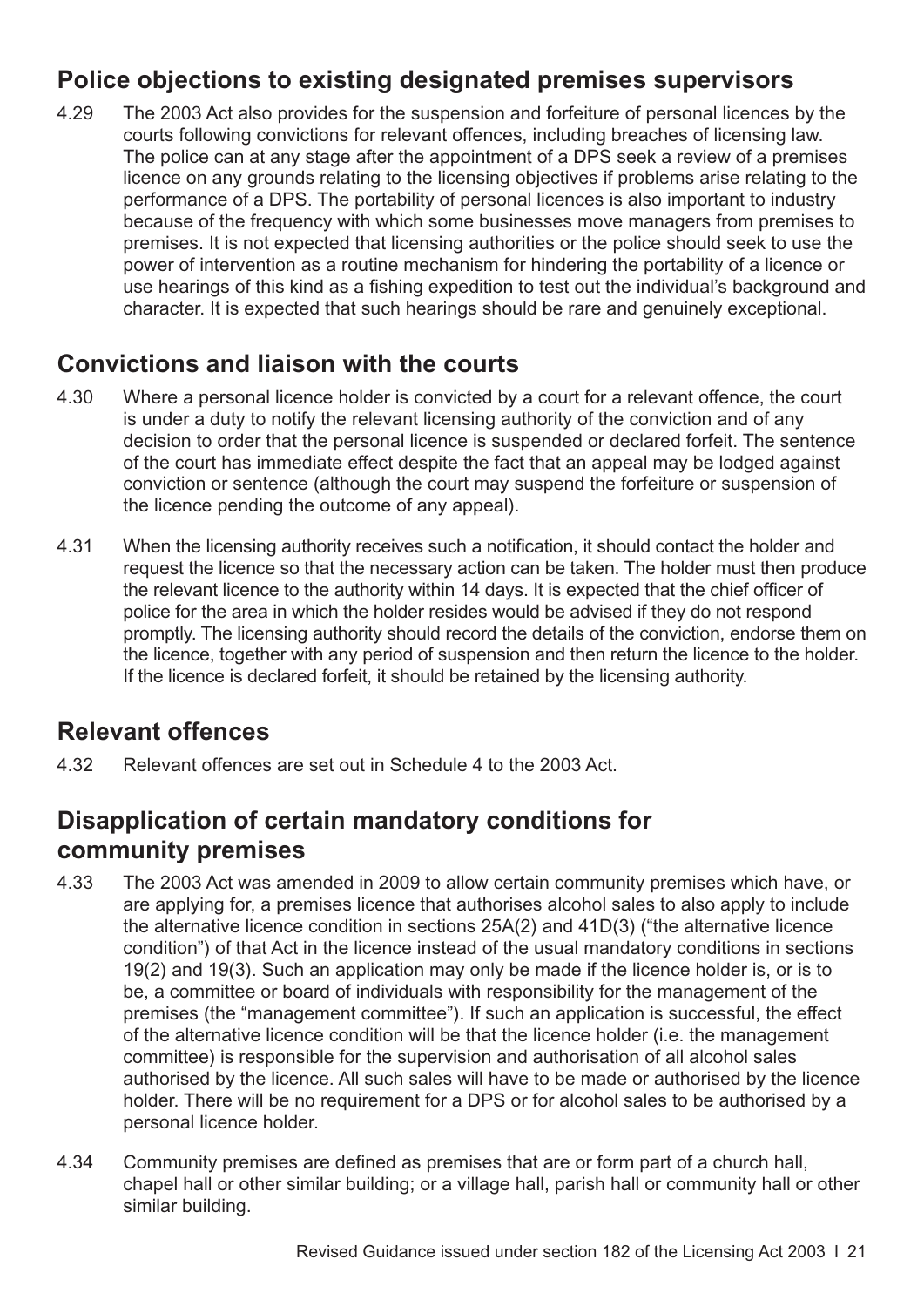- 4.35 The process requires the completion of a form which is prescribed in regulations made under the 2003 Act. Where the management committee of a community premises is applying for authorisation for the sale of alcohol for the first time, it should include the form with the new premises licence application or the premises licence variation application. No extra payment is required beyond the existing fee for a new application or a variation.
- 4.36 Where a community premises already has a premises licence to sell alcohol, but wishes to include the alternative licence condition in place of the usual mandatory conditions in sections 19(2) and 19(3) of the 2003 Act, it should submit the form on its own together with the required fee.

#### **Definition of community premises**

- 4.37 In most instances, it should be self evident whether a premises is, or forms part of a church hall, chapel hall or other similar building; or a village hall, parish hall, community hall or other similar building.
- 4.38 Licensing authorities may have previously taken a view on how to determine whether a premises meets the definition of community premises for the purpose of the fee exemptions set out in regulation 9(2)(b) of the Licensing Act 2003 (Fees) Regulations 2005 (SI 2005/79). As the criteria are the same, premises that qualify for these fee exemptions for regulated entertainment will also be "community premises" for present purposes.
- 4.39 Where it is not clear whether premises are "community premises", licensing authorities will need to approach the matter on a case-by-case basis. The main consideration in most cases will be how the premises are predominately used. If they are genuinely made available for community benefit most of the time, and accessible by a broad range of persons and sectors of the local community for purposes which include purposes beneficial to the community as a whole, the premises will be likely to meet the definition.
- 4.40 Many community premises such as school and private halls are available for private hire by the general public. This fact alone would not be sufficient for such halls to qualify as "community premises". The statutory test is directed at the nature of the premises themselves, as reflected in their predominant use, and not only at the usefulness of the premises for members of the community for private purposes.
- 4.41 If the general use of the premises is contingent upon membership of a particular organisation or organisations, this would strongly suggest that the premises in question are not a "community premises" within the definition. However, the hire of the premises to individual organisations and users who restrict their activities to their own members and guests would not necessarily conflict with the status of the premises as a "community premises", provided the premises are generally available for use by the community in the sense described above. It is not the intention that qualifying clubs, which are able to apply for a club premises certificate, should instead seek a premises licence with the removal of the usual mandatory conditions in sections 19(2) and 19(3) of the 2003 Act relating to the supply of alcohol.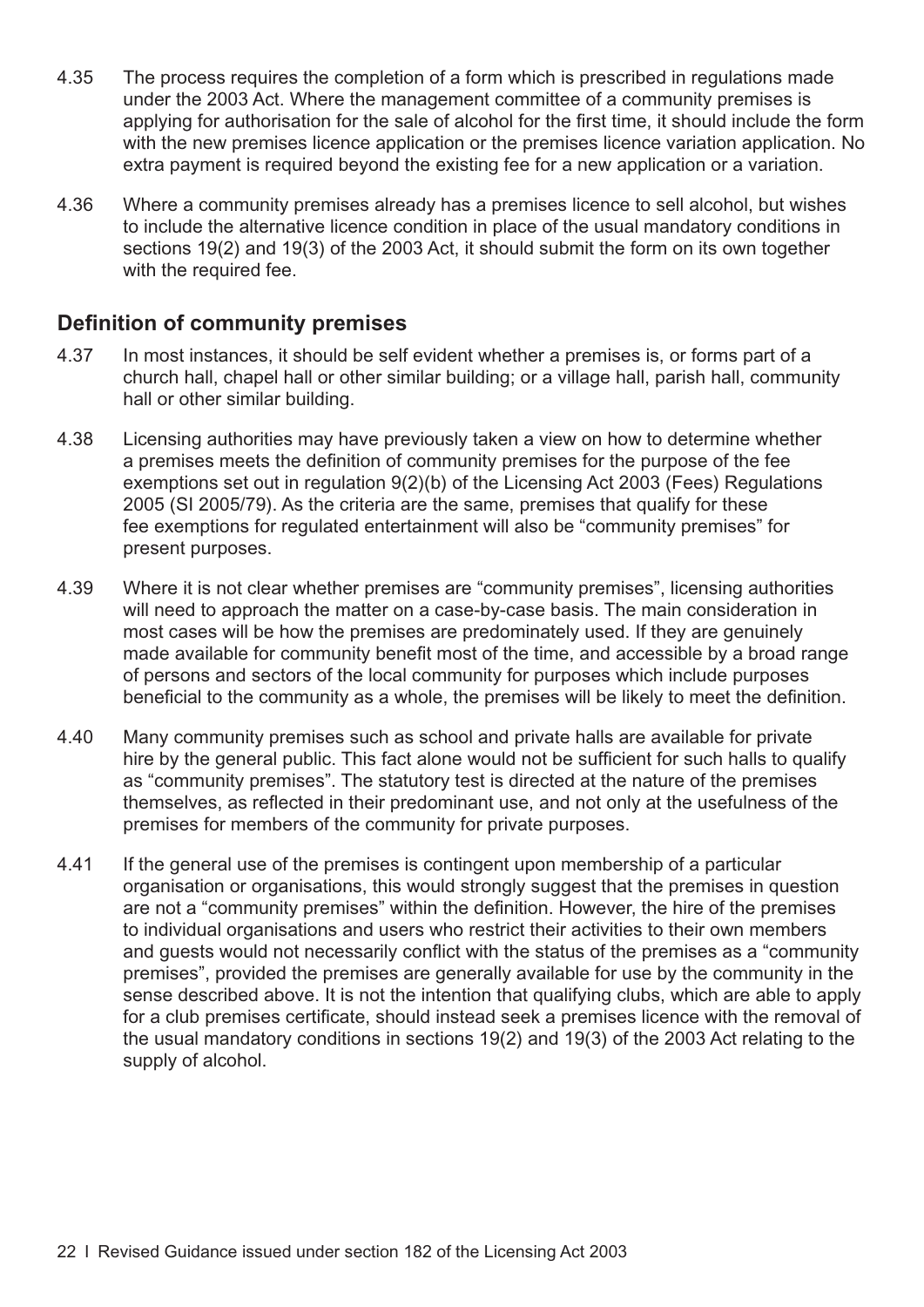#### **Management of the premises**

- 4.42 Sections 25A(1) and 41D(1) and (2) of the 2003 Act allow applications by community premises to apply the alternative licence condition rather than the usual mandatory conditions in sections 19(2) and 19(3) of the 2003 Act only where the applicant for the licence is the management committee of the premises in question. In addition, sections 25A(6) and 41D(5) require the licensing authority to be satisfied that the arrangements for the management of the premises by the committee or board are sufficient to ensure the adequate supervision of the supply of alcohol on the premises.
- 4.43 The reference to a "committee or board of individuals" is intended to cover any formally constituted, transparent and accountable management committee or structure. Such a committee should have the capacity to provide sufficient oversight of the premises to minimise any risk to the licensing objectives that could arise from allowing the responsibility for supervising the sale of alcohol to be transferred from a DPS and personal licence holder or holders. This could include management committees, executive committees and boards of trustees.
- 4.44 The application form requires applicants to set out how the premises is managed, its committee structure and how the supervision of alcohol sales is to be ensured in different situations (e.g. when the hall is hired to private parties) and how responsibility for this is to be determined in individual cases and discussed within the committee procedure in the event of any issues arising. The application form requires that the community premises submit copies of any constitution or other management documents with their applications and that they provide the names of their key officers. Where the management arrangements are less clear, licensing authorities may wish to ask for further details to confirm that the management board or committee is properly constituted and accountable before taking a decision on whether to grant the application (subject to the views of the police). Community premises may wish to check with the licensing authority before making an application. The management committee is strongly encouraged to notify the licensing authority if there are key changes in the committee's composition and to submit a copy to the chief officer of police. A failure to do so may form the basis of an application to review the premises licence, or be taken into account as part of the consideration of such an application.
- 4.45 As the premise licence holder, the management committee will collectively be responsible for ensuring compliance with licence conditions and the law (and may remain liable to prosecution for one of the offences in the 2003 Act) although there would not necessarily be any individual member always present at the premises. While overall responsibility will lie with the management committee, where the premises are hired out the hirer may be clearly identified as having responsibility for matters falling within his or her control (e.g. under the contract for hire offered by the licence holder), much in the same way that the event organiser may be responsible for an event held under a Temporary Event Notice. Where hirers are provided with a written summary of their responsibilities under the 2003 Act in relation to the sale of alcohol, the management committee is likely to be treated as having taken adequate steps to avoid liability to prosecution if a licensing offence is committed.
- 4.46 As indicated above, sections 25A(6) and 41D(5) of the 2003 Act require the licensing authority to consider whether the arrangements for the management of the premises by the committee are sufficient to ensure adequate supervision of the supply of alcohol on the premises. Where private hire for events which include the sale of alcohol is permitted by the licence, it would be necessary to have an effective hiring agreement. Licensing authorities may wish to consider model hiring agreements that have been made available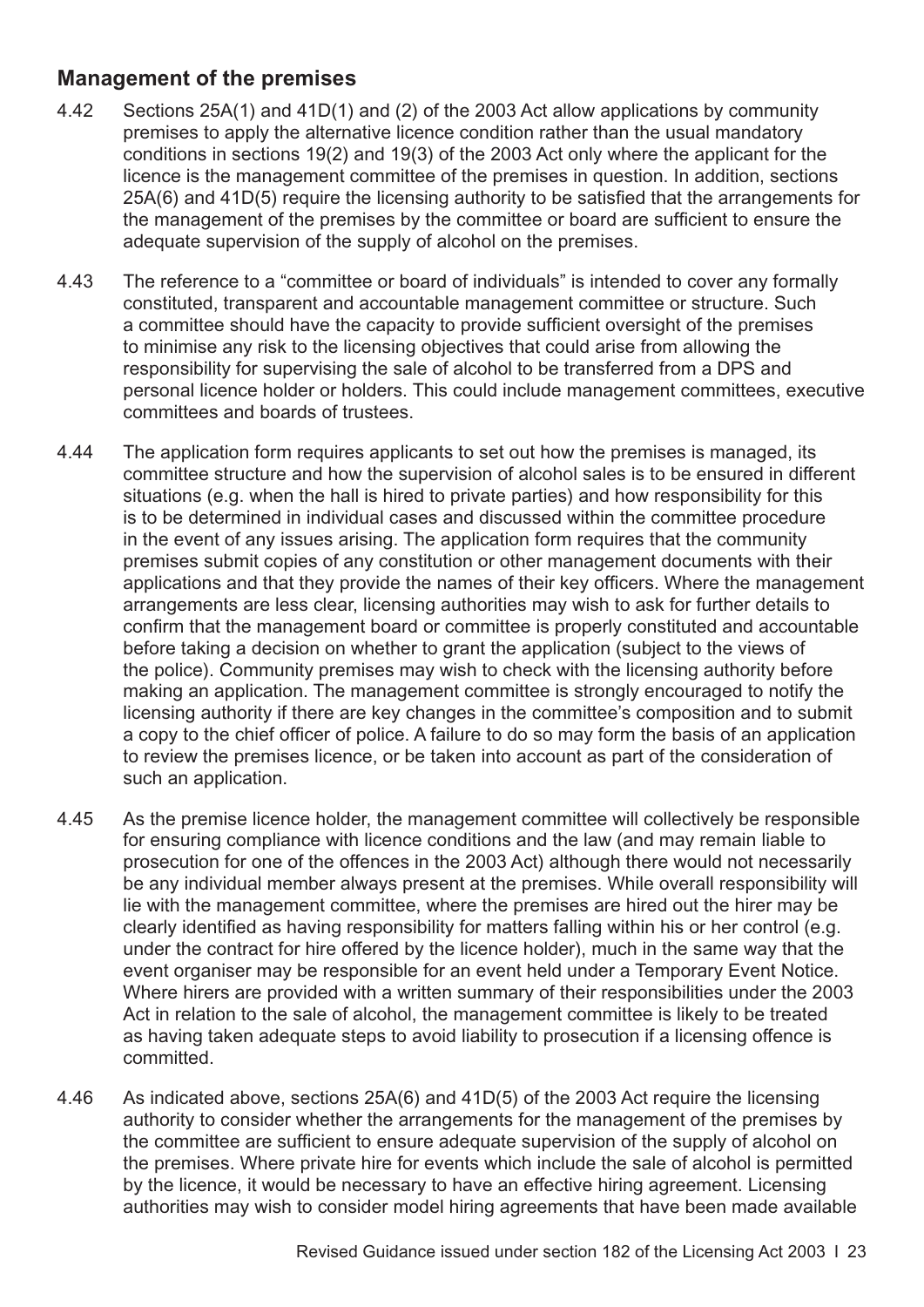by organisations such as ACRE and Community Matters. Such model agreements can be revised to cater for the circumstances surrounding each hire arrangement; for example to state that the hirer is aware of the licensing objectives and offences in the 2003 Act and will ensure that it will take all appropriate steps to ensure that no offences are committed during the period of the hire.

#### **Police views**

4.47 In exceptional circumstances, the chief officer of police for the area in which the community premises is situated can object to a request for inclusion of the alternative licence condition on the grounds of crime and disorder, and any responsible authority or other person can seek reinstatement of the mandatory conditions through a review of the licence (as provided in section 52A of the 2003 Act). The police will want to consider any history of incidents at an establishment in light of the actual or proposed management arrangements, including the use of appropriate hire agreements. If the chief officer of police issues a notice seeking the refusal of the application to include the alternative licence condition, the licensing authority must hold a hearing in order to reach a decision on whether to grant the application.

#### **Appeals**

4.48 Where the chief officer of police has made relevant representations against the inclusion of the alternative licence condition, or given a notice under section 41D(6) which was not withdrawn, the chief officer of police can appeal the decision of the licensing authority to allow the inclusion of the alternative licence condition. Similarly, a community premises can appeal a decision by the licensing authority to refuse to include the alternative licence condition following a hearing triggered by relevant representations or by a notice given under section 41D(6). Following a review of the licence in which the mandatory conditions are reinstated, the licence holder may appeal against the decision. If the alternative licence condition is retained on review, the applicant for the review or any person who made relevant representations may appeal against the decision.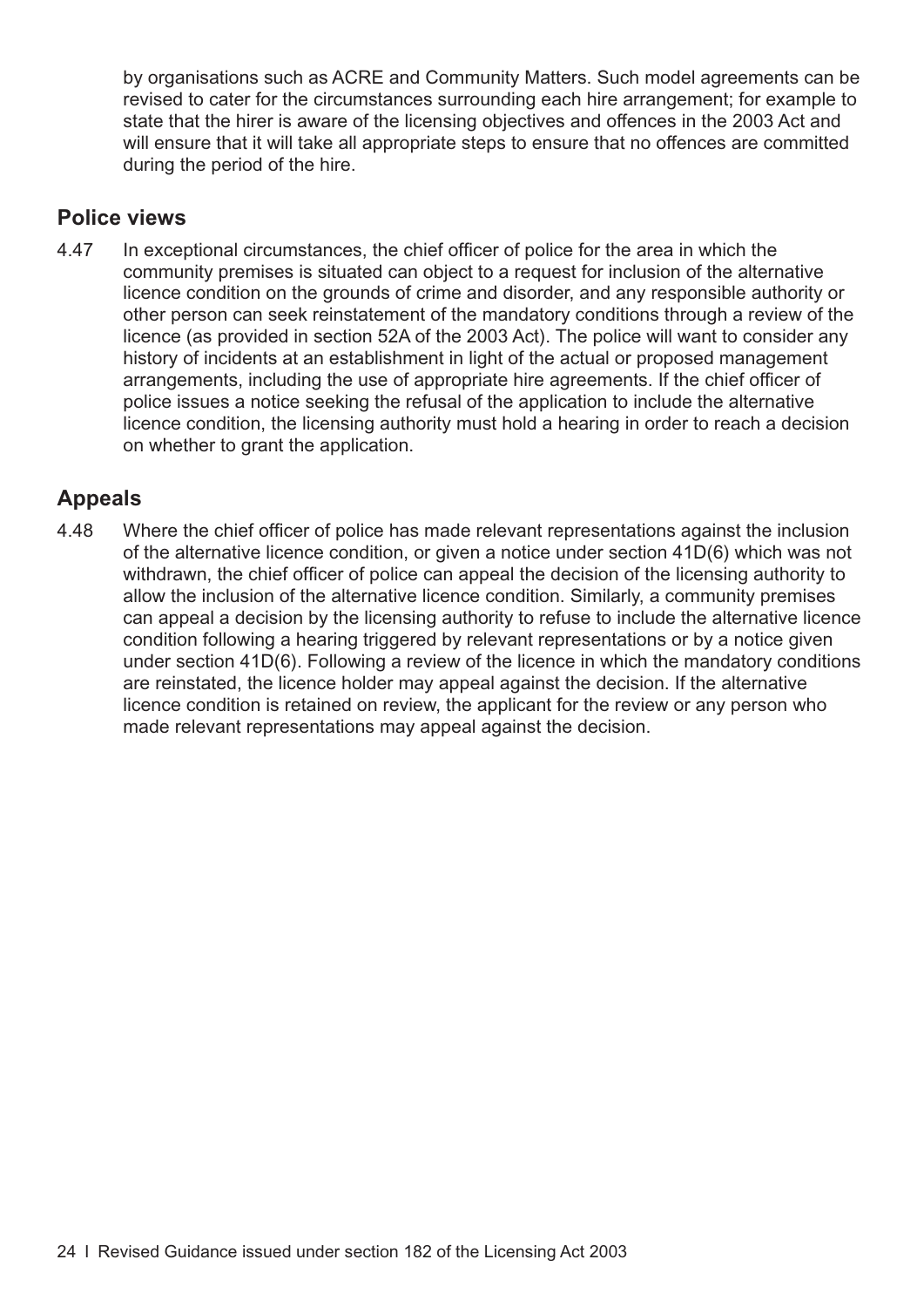# <span id="page-28-0"></span>5. Who needs a premises licence?

5.1 A premises licence authorises the use of any premises (which is defined in the 2003 Act as a vehicle, vessel or moveable structure or any place or a part of any premises) for licensable activities defined in section 1 of the 2003 Act.

#### **Relevant parts of Act**

5.2 In determining whether any premises should be licensed, the following parts of the 2003 Act are relevant:

| <b>Relevant part of Act</b> | <b>Description</b>                                                                                                                                                                                                                                              |
|-----------------------------|-----------------------------------------------------------------------------------------------------------------------------------------------------------------------------------------------------------------------------------------------------------------|
| Section 1                   | Outlines the licensable activities                                                                                                                                                                                                                              |
| Part 3                      | Provisions relating to premises licences                                                                                                                                                                                                                        |
| Part 4                      | Provisions for qualifying clubs                                                                                                                                                                                                                                 |
| Section 173                 | Activities in certain locations which are not licensable                                                                                                                                                                                                        |
| Section 174                 | Premises that may be exempted on grounds of national security                                                                                                                                                                                                   |
| Section 175                 | Exemption for incidental non-commercial lottery (e.g. a minor raffle<br>or tombola)                                                                                                                                                                             |
| Section 176                 | Prohibits the sale of alcohol at motorway service areas; and restricts<br>the circumstances in which alcohol may be sold at garages                                                                                                                             |
| Section 189                 | Special provision in relation to the licensing of vessels, vehicles and<br>moveable structures                                                                                                                                                                  |
| Section 190                 | Where the place where a contract for the sale of alcohol is made<br>is different from the place where the alcohol is appropriated to the<br>contract, the sale of alcohol is to be treated as taking place where the<br>alcohol is appropriated to the contract |
| Section 191                 | Defines "alcohol" for the purposes of the 2003 Act                                                                                                                                                                                                              |
| Section 192                 | Defines the meaning of "sale by retail"                                                                                                                                                                                                                         |
| Section 193                 | Defines among other things "premises", "vehicle", "vessel" and "wine"                                                                                                                                                                                           |
| Schedules 1 and 2           | Provision of regulated entertainment and provision of late night<br>refreshment                                                                                                                                                                                 |

5.3 Section 191 provides the meaning of "alcohol" for the purposes of the 2003 Act. It should be noted that a wide variety of foodstuffs contain alcohol but generally in a highly diluted form when measured against the volume of the product. For the purposes of the 2003 Act, the sale or supply of alcohol which is of a strength not exceeding 0.5 per cent ABV (alcohol by volume) at the time of the sale or supply in question is not a licensable activity. However, where the foodstuff contains alcohol at greater strengths, for example, as with some alcoholic jellies, the sale would be a licensable activity.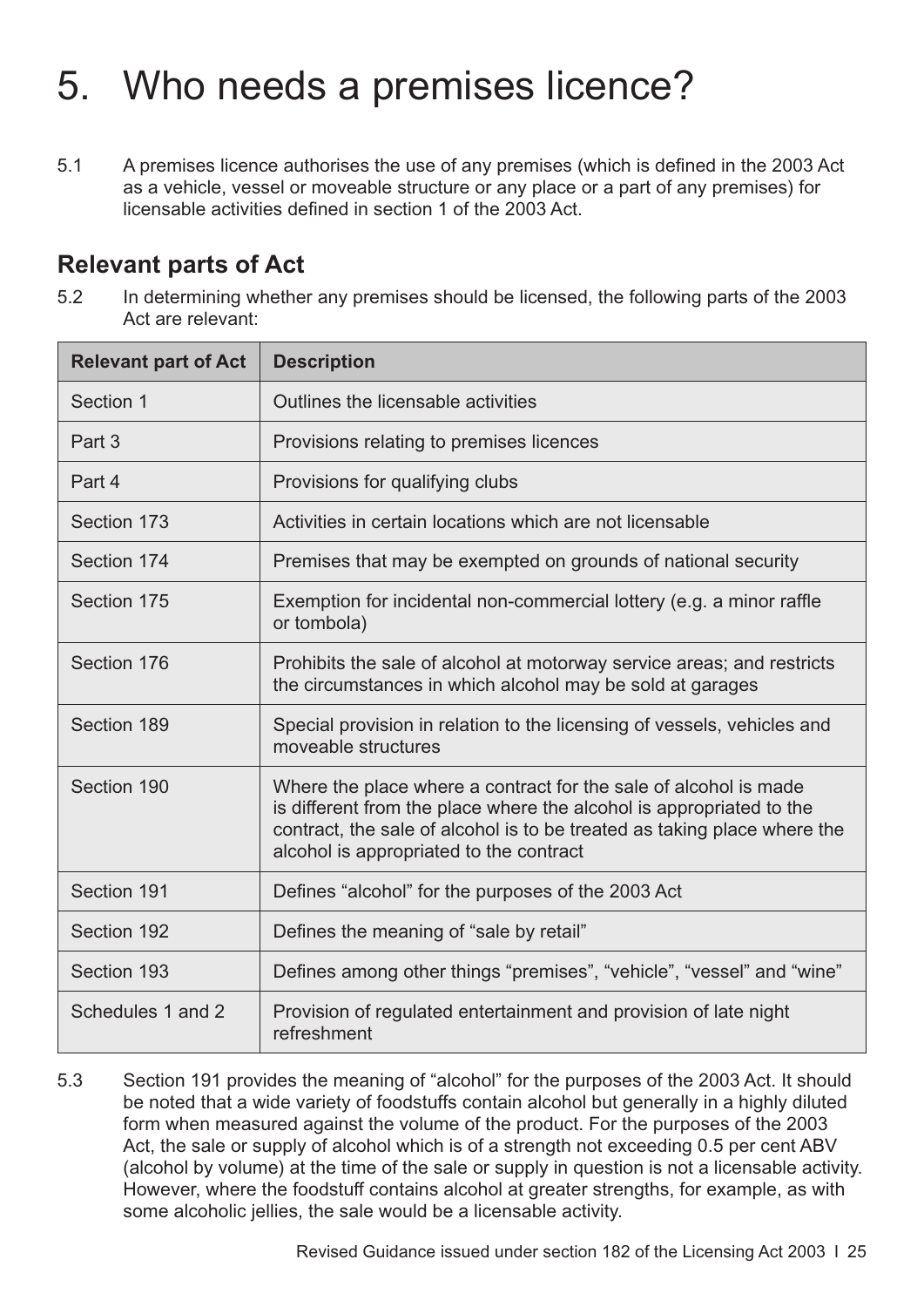## **Premises licensed for gambling**

5.4 Gambling is the subject of separate legislation and licensing authorities should not duplicate any conditions imposed by this legislation when granting, varying or reviewing licences that authorise licensable activities under the 2003 Act. When making a licence application, the applicant may, in detailing the steps to be taken in promoting the licensing objectives, refer to the statutory conditions in respect of their gambling licence (where relevant). In addition, any conditions which are attached to premises licences should not prevent the holder from complying with the requirements of gambling legislation or supporting regulations. Further information about the Gambling Act 2005 can be found on the GOV.UK website.

## **Designated sports grounds, designated sports events and major outdoor sports stadia**

- 5.5 Outdoor sports stadia are regulated by separate legislation and sports events taking place at outdoor stadia do not fall within the definition of the provision of regulated entertainment [under the 2003 Act, with the exception of boxing or wrestling entertainment \(see 15.49-](#page-113-0) 15.51). Licensing authorities should therefore limit their consideration of applications for premises licences to activities that are licensable under the 2003 Act.
- 5.6 Major stadia will often have several bars and restaurants, including bars generally open to all spectators as well as bars and restaurants to which members of the public do not have free access. Alcohol may also be supplied in private boxes and viewing areas. A premises licence may make separate arrangements for public and private areas or for restaurant areas on the same premises. It may also designate areas where alcohol may not be consumed at all or at particular times.
- 5.7 Licensing authorities should be aware that paragraphs 98 and 99(c) of Schedule 6 to the 2003 Act and the repeals of section 2(1A) and section 5A of the Sporting Events (Control of Alcohol etc.) Act 1985 have not been commenced because their effect would have been different from that which Parliament had intended.

### **Sporting events at stadia with retractable roofs**

5.8 A sporting event at a stadium or sports ground with a roof that opens and closes does not fall within the definition of an "indoor sporting event" under the 2003 Act. As a result, indoor sporting events taking place in these stadia are not 'regulated entertainment' and are not licensable under the 2003 Act.

#### **Vessels**

- 5.9 The 2003 Act applies to vessels (including ships and boats) as if they were premises. A vessel which is not permanently moored or berthed is treated as if it were premises situated in a place where it is usually moored or berthed. The relevant licensing authority for considering an application for a premises licence for a vessel is therefore the licensing authority for the area in which it is usually moored or berthed.
- 5.10 However, an activity is not a licensable activity if it takes place aboard a vessel engaged on an international journey. An "international journey" means a journey from a place in the United Kingdom to an immediate destination outside the United Kingdom or a journey from outside the United Kingdom to an immediate destination in the United Kingdom.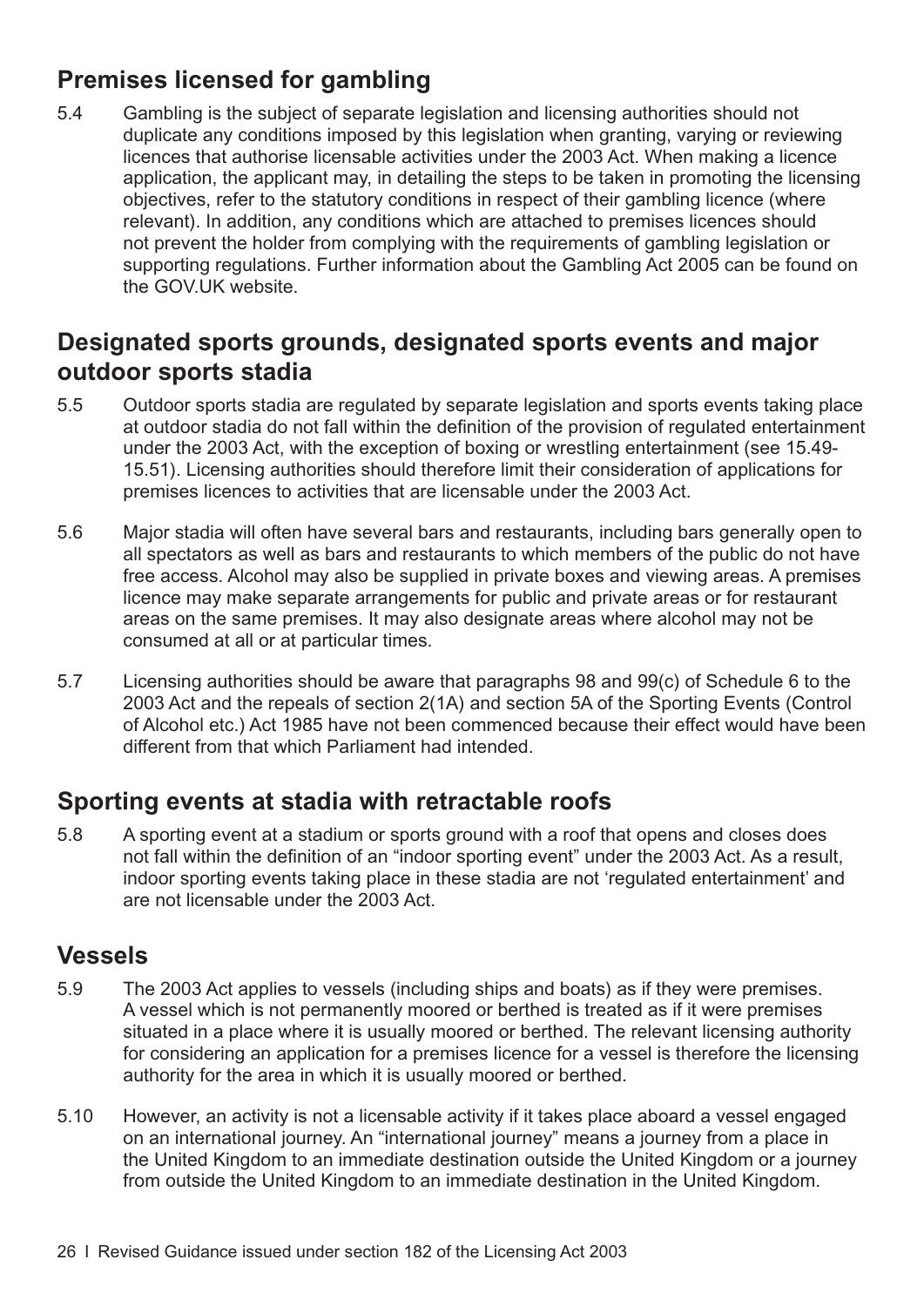- 5.11 If a vessel is not permanently moored and carries more than 12 passengers it is a passenger ship and will be subject to safety regulation by the Maritime and Coastguard Agency (MCA).
- 5.12 When a licensing authority receives an application for a premises licence in relation to a vessel, it should consider the promotion of the licensing objectives, but should not focus on matters relating to safe navigation or operation of the vessel, the general safety of passengers, or emergency provision; all of which are subject to regulations which must be met before the vessel is issued with its Passenger Certificate and Safety Management Certificate.
- 5.13 If the MCA is satisfied that the vessel complies with Merchant Shipping standards for a passenger ship, the premises should normally be accepted as meeting the public safety objective. In relation to other public safety aspects of the application, representations made by the MCA on behalf of the Secretary of State should be given particular weight.
- 5.14 If a vessel, which is not permanently moored and carries no more than 12 passengers, goes to sea, it will be subject to the Code of Practice for the Safety of Small Commercial Sailing Vessels. This code sets the standards for construction, safety equipment and manning for these vessels and MCA will be able to confirm that it has a valid safety certificate.
- 5.15 If a vessel carries no more than 12 passengers and does not go to sea, it may be regulated or licensed by the competent harbour authority, navigation authority or local authority. The recommended standards for these vessels are set out in the (non-statutory) Inland Waters Small Passenger Boat Code, which provides best practice guidance on the standards for construction, safety equipment and manning. Some authorities may use their own local rules. MCA has no direct responsibility for these vessels and will not normally comment on a premises licence application.

#### **International airports and ports**

- 5.16 Under the 2003 Act, the Secretary of State may 'designate' a port, hoverport or airport with a substantial amount of international traffic so that an activity carried on there is not licensable. The Secretary of State may also preserve existing designations made under earlier legislation.
- 5.17 Areas at designated ports which are "airside" or "wharfside" are included in the exemption in the 2003 Act from the licensing regime. The non-travelling public does not have access to these areas and they are subject to stringent bye-laws. The exemption allows refreshments to be provided to travellers at all times of the day and night. Other parts of designated ports, hoverports and airports are subject to the normal licensing controls.

### **Vehicles**

5.18 Under the 2003 Act, alcohol may not be sold on a moving vehicle and the vehicle may not be licensed for that purpose. However, licensing authorities may consider applications for the sale of alcohol from a parked or stationary vehicle. For example, mobile bars could sell alcohol at special events as long as they were parked. Any permission granted would relate solely to the place where the vehicle is parked and where sales are to take place.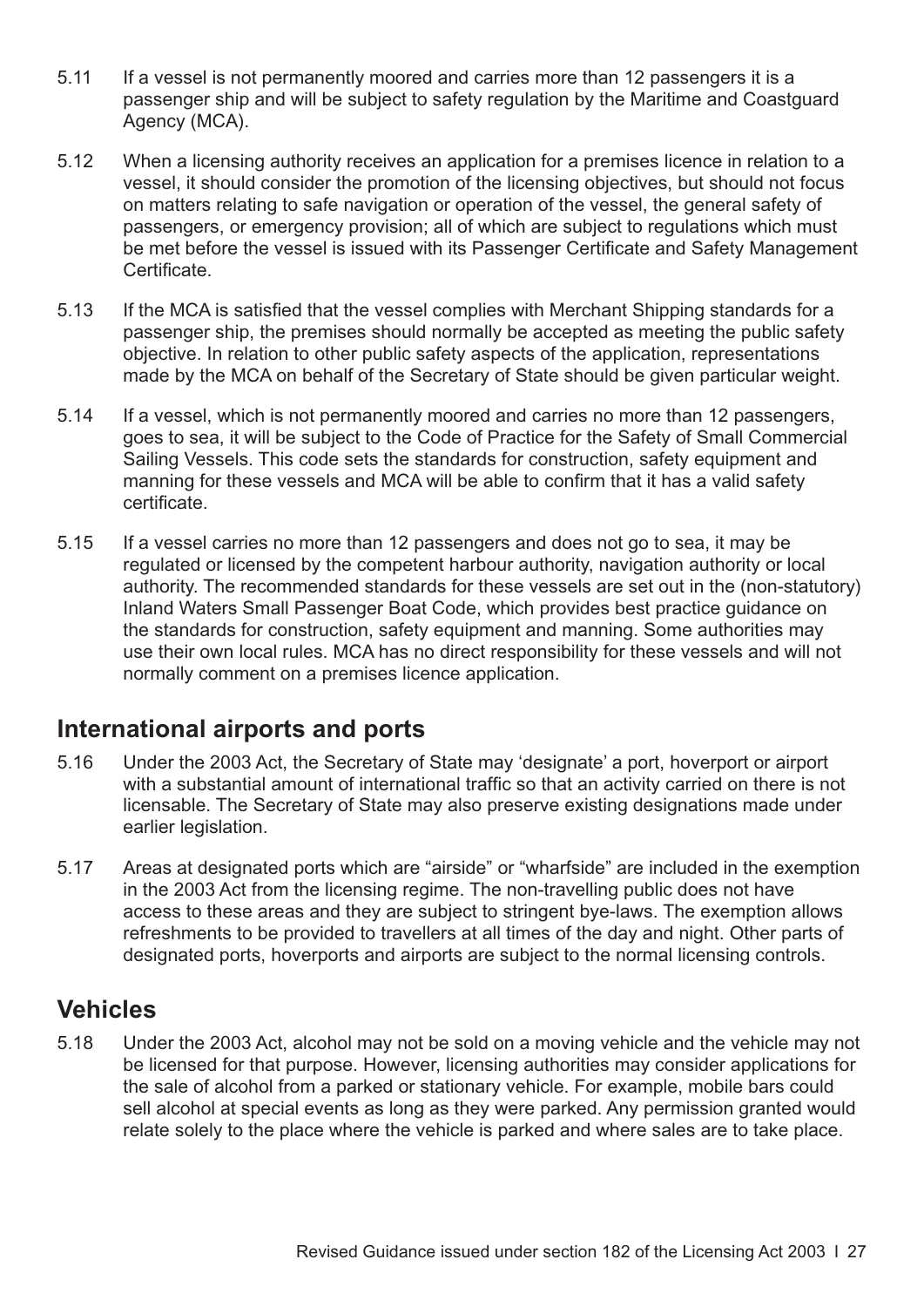5.19 The provision of any entertainment on premises consisting of or forming part of any vehicle while it is in motion and not permanently or temporarily parked is not regulated entertainment for the purposes of the 2003 Act.

#### **Trains and aircraft**

5.20 Railway vehicles and aircraft engaged on journeys are exempted from the requirement to have an authorisation to carry on licensable activities (although a magistrates' court can make an order to prohibit the sale of alcohol on a railway vehicle if this is appropriate to prevent disorder). Licensing authorities should note that some defunct aircraft and railway carriages remain in a fixed position and are used as restaurants and bars. These premises are subject to the provisions of the 2003 Act.

#### **Garages and motorway service areas**

- 5.21 Section 176 of the 2003 Act prohibits the sale or supply of alcohol at motorway service areas (MSAs) and from premises which are used primarily as a garage, or are part of premises used primarily as a garage. Premises are used primarily as a garage if they are used for one or more of the following:
	- the retailing of petrol;
	- the retailing of derv;
	- the sale of motor vehicles; and
	- the maintenance of motor vehicles.
- 5.22 It is for the licensing authority to decide, based on the licensing objectives, whether it is appropriate for that premises to be granted a licence, taking into account the documents and information listed in section 17(3) and (4) which must accompany the application.
- 5.23 If a licence is granted in respect of a premises and the primary use of that premises subsequently changes (for example, the primary use becomes that of a garage rather than a shop) it would no longer be legal to sell alcohol on that premises. If a relevant representation is made, the licensing authority must decide whether or not the premises are used primarily as a garage. The licensing authority may ask the licence holder to provide further information to help establish what the primary use of the premises is.

### **Large scale time-limited events requiring premises licences**

5.24 Licensing authorities should note that a premises licence may be sought for a short, discrete period. The 2003 Act provides that a temporary event notice is subject to various limitations (see [Chapter 7 of this Guidance](#page-36-0)). The temporary provision of licensable activities that fall outside these limits will require the authority of a premises licence if the premises are currently unlicensed for the activities involved.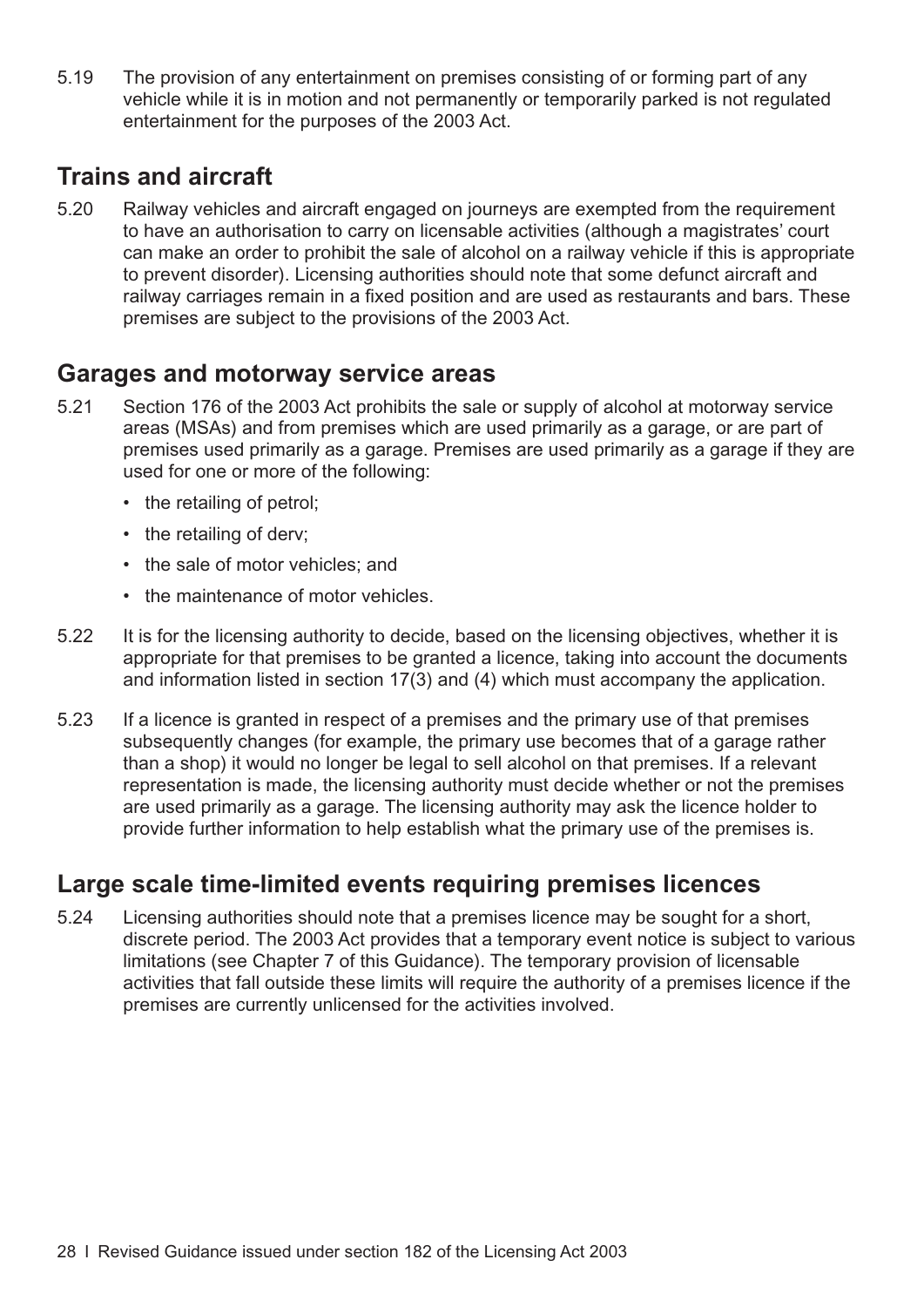5.25 The procedures for applying for and granting such a licence are identical to those for an unlimited duration premises licence except that it should be stated on the application that the applicant's intention is that the period of the licence should be limited. Licensing authorities should clearly specify on such a licence when it comes into force and when it ceases to have effect. If the sale of alcohol is involved, a personal licence holder must be specified as the designated premises supervisor.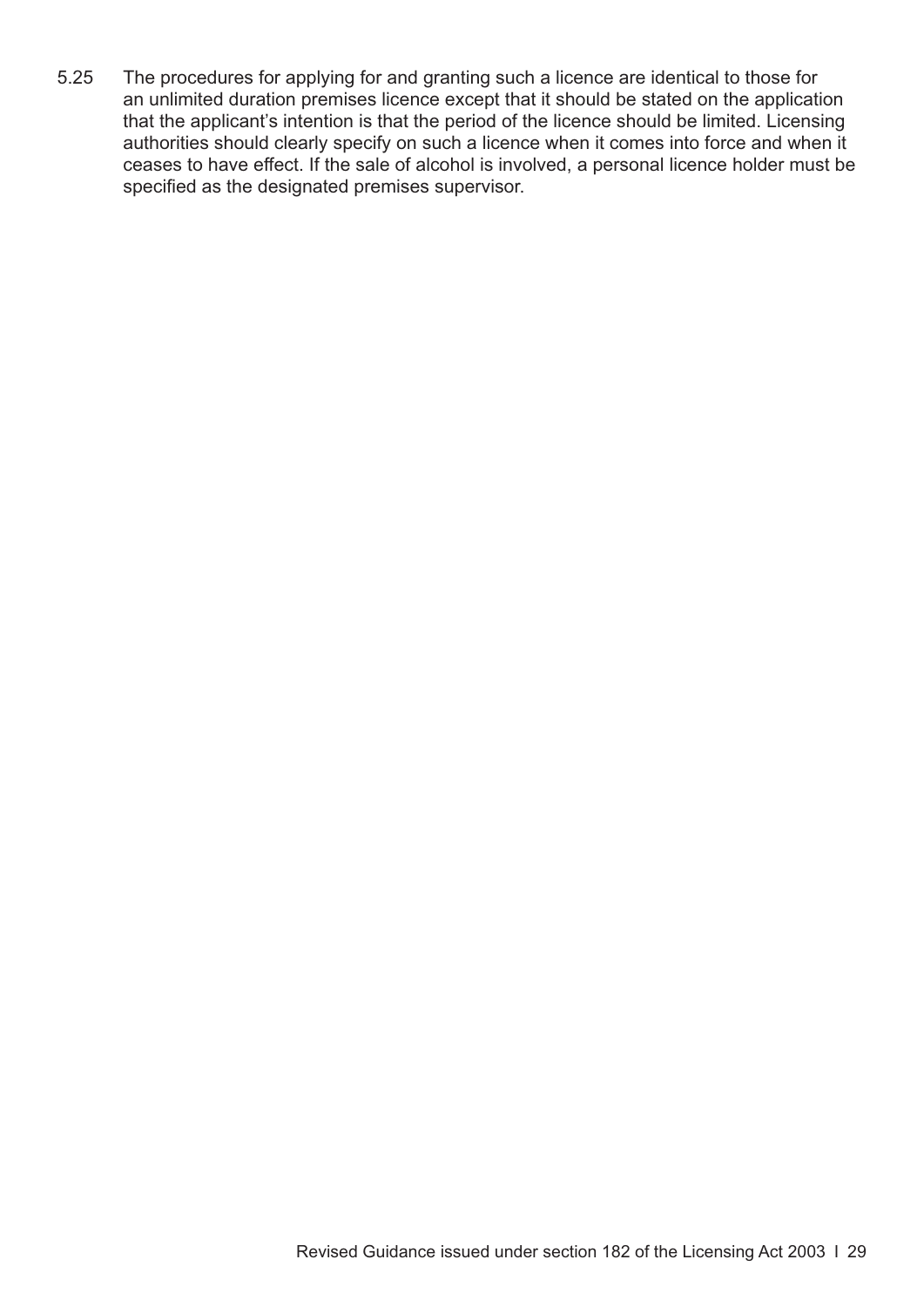# <span id="page-33-0"></span>6. Club premises certificates

6.1 This Chapter covers the administration of the processes for issuing, varying, and reviewing club premises certificates and other associated procedures.

#### **General**

- 6.2 Clubs are organisations where members have joined together for particular social, sporting or political purposes. They may then combine to buy alcohol in bulk as members of the organisation to supply in the club.
- 6.3 Technically the club only sells alcohol by retail at such premises to guests. Where members purchase alcohol, there is no sale (as the member owns part of the alcohol stock) and the money passing across the bar is merely a mechanism to preserve equity between members where one may consume more than another.
- 6.4 Only 'qualifying' clubs may hold club premises certificates. In order to be a qualifying club, a club must have at least 25 members and meet the qualifying conditions set out in [paragraph 6.9.](#page-34-0) The grant of a club premises certificate means that a qualifying club is entitled to certain benefits. These include:
	- the authority to supply alcohol to members and sell it to guests on the premises to which the certificate relates without the need for any member or employee to hold a personal licence;
	- the authority to provide late night refreshment to members of the club without requiring additional authorisation;
	- more limited rights of entry for the police and authorised persons because the premises are considered private and not generally open to the public;
	- exemption from police powers of instant closure on grounds of disorder and noise nuisance (except when being used under the authority of a temporary event notice or premises licence) because they operate under their codes of discipline and rules; and
	- exemption from orders of the magistrates' court for the closure of all licensed premises in an area when disorder is happening or expected.
- 6.5 Qualifying clubs should not be confused with proprietary clubs, which are clubs run commercially by individuals, partnerships or businesses for profit. These require a premises licence and are not qualifying clubs.
- 6.6 A qualifying club will be permitted under the terms of a club premises certificate to sell and supply alcohol to its members and their guests only. Instant membership is not permitted and members must wait at least two days between their application and their admission to the club. A qualifying club may choose to apply for a premises licence if it decides that it wishes to offer its facilities commercially for use by the general public, including the sale of alcohol to them. However, an individual on behalf of a club may give temporary event notices. See [Chapter 7](#page-36-0).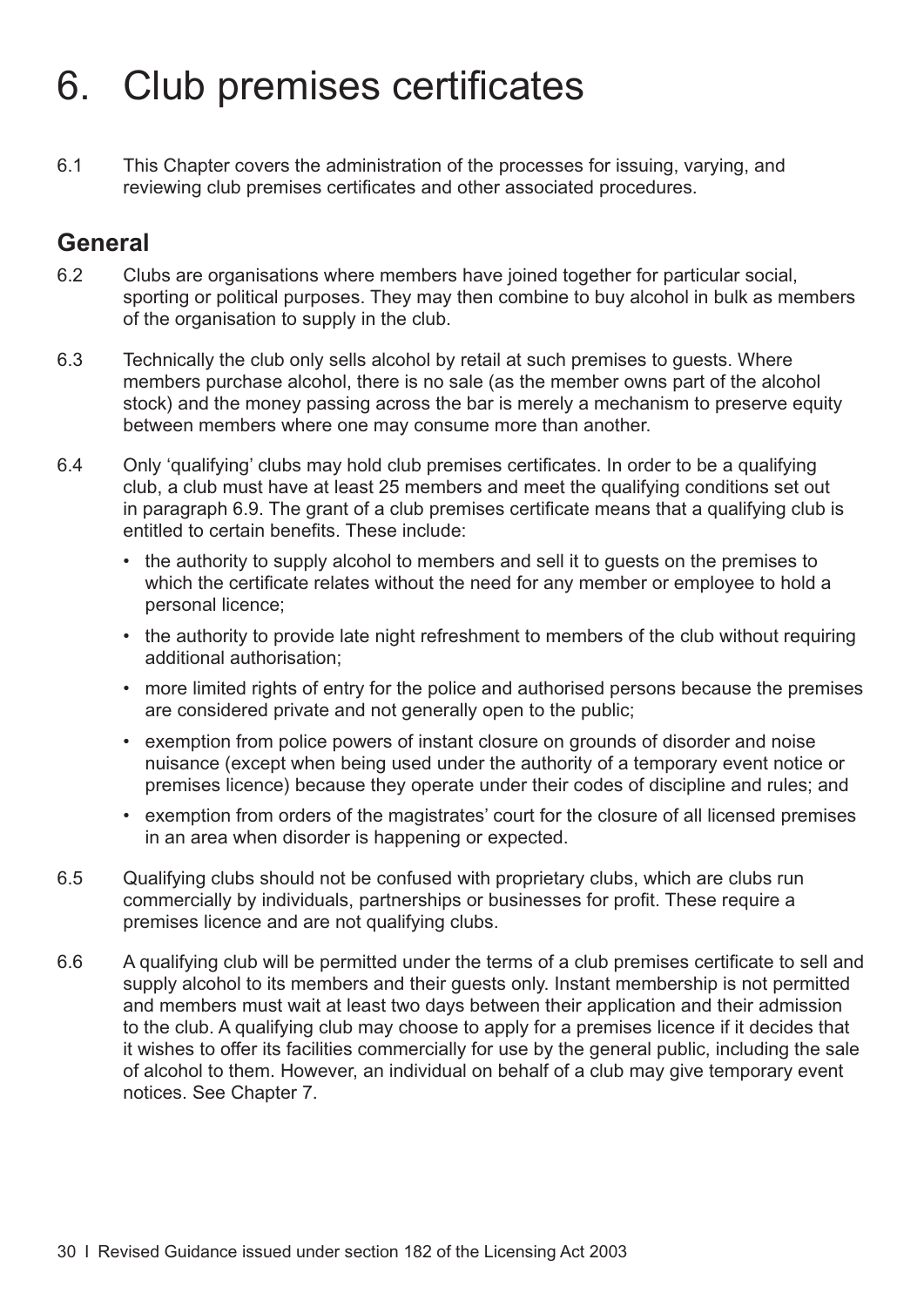- <span id="page-34-0"></span>6.7 The 2003 Act does not prevent visitors to a qualifying club being supplied with alcohol as long as they are 'guests' of any member of the club or the club collectively, and nothing in the 2003 Act prevents the admission of such people as guests without prior notice. The 2003 Act does not define "guest" and whether or not somebody is a genuine guest would in all cases be a question of fact.
- 6.8 There is no mandatory requirement under the 2003 Act for guests to be signed in by a member of the club. However, a point may be reached where a club is providing commercial services to the general public in a way that is contrary to its qualifying club status. It is at this point that the club would no longer be conducted in "good faith" and would no longer meet "general condition 3" for qualifying clubs in section 62 of the 2003 Act. Under the 2003 Act, the licensing authority must decide when a club has ceased to operate in "good faith" and give the club a notice withdrawing the club premises certificate. The club is entitled to appeal against such a decision to a magistrates' court. Unless the appeal is successful, the club would need to apply for a premises licence to authorise licensable activities taking place there.

### **Qualifying conditions**

6.9 Section 62 of the 2003 Act sets out five general conditions which a relevant club must meet to be a qualifying club. Section 63 also sets out specified matters for licensing authorities to enable them to determine whether a club is established and conducted in good faith – the third qualifying condition. Section 64 sets out additional conditions which only need to be met by clubs intending to supply alcohol to members and guests. Section 90 of the 2003 Act gives powers to the licensing authority to issue a notice to a club withdrawing its certificate where it appears that it has ceased to meet the qualifying conditions. There is a right of appeal against such a decision.

#### **Associate members and guests**

6.10 As well as their own members and guests, qualifying clubs are also able to admit associate members and their guests (i.e. members and guests from another 'recognised club' as defined by section 193 of the 2003 Act) to the club premises when qualifying club activities are being carried on without compromising the use of their club premises certificate.

### **Applications for the grant or variation of club premises certificates**

- 6.11 The arrangements for applying for or seeking to vary club premises certificates are extremely similar to those for a premises licence. Clubs may also use the minor variation process to make small changes to their certificates as long as these could have no adverse impact on the licensing objectives. Licensing authorities should refer to [Chapter 8](#page-42-0) of this Guidance on the handling of such applications.
- 6.12 In addition to a plan of the premises and a club operating schedule, clubs must also include the rules of the club with their application (as well as making a declaration to the licensing authority in accordance with regulations made under the 2003 Act). On notifying any alteration to these rules to the licensing authority, the club is required to pay a fee set down in regulations. Licensing authorities cannot require any changes to the rules to be made as a condition of receiving a certificate unless relevant representations have been made. However, if a licensing authority is satisfied that the rules of a club indicate that it does not meet the qualifying conditions in the 2003 Act, a club premises certificate should not be granted.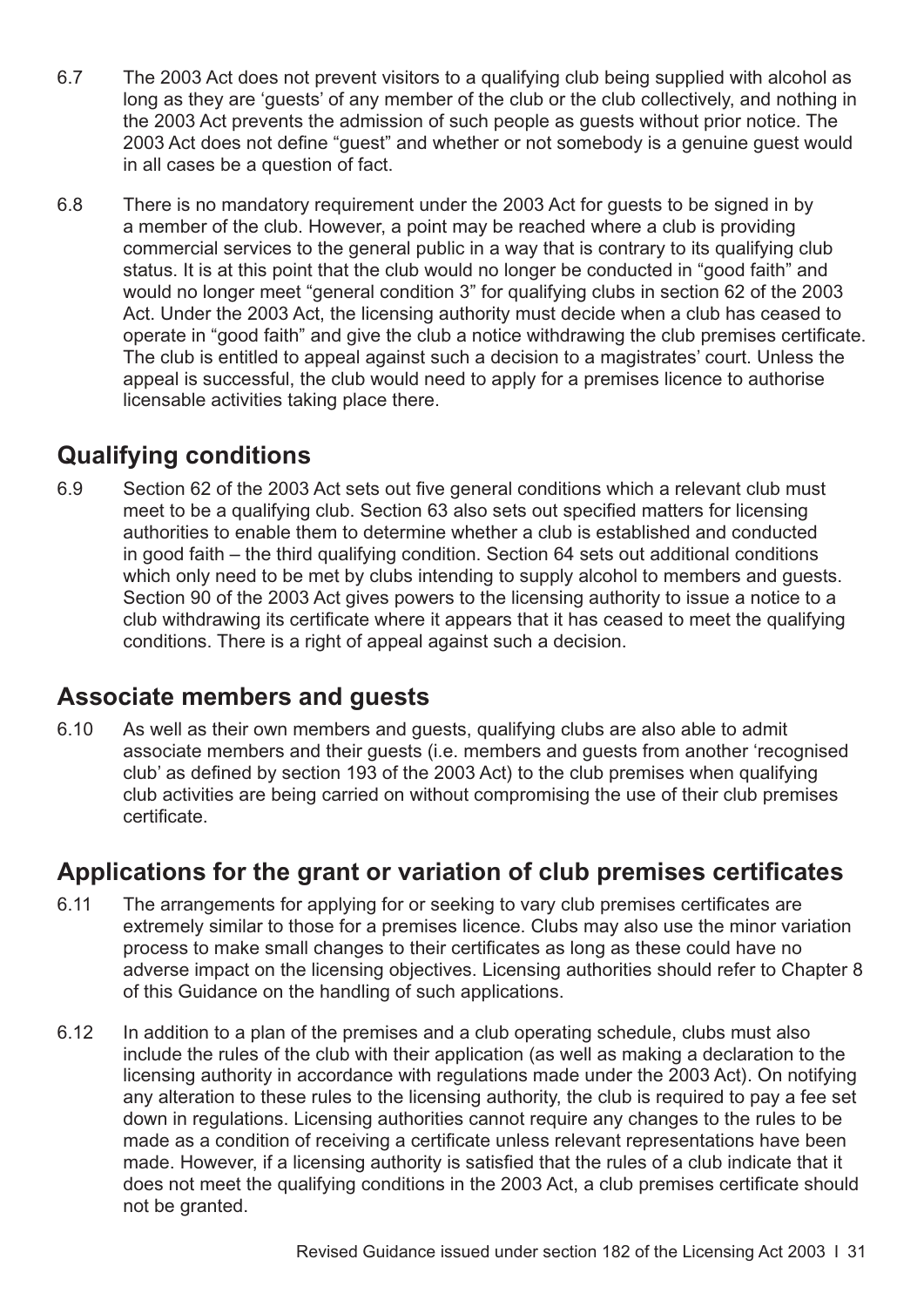## **Steps needed to promote the licensing objectives**

6.13 Club operating schedules prepared by clubs, must include the steps it intends to take to promote the licensing objectives. These will be translated into conditions included in the certificate, unless the conditions have been modified by the licensing authority following consideration of relevant representations. Guidance on these conditions is given in [Chapter 10](#page-66-0) of this Guidance.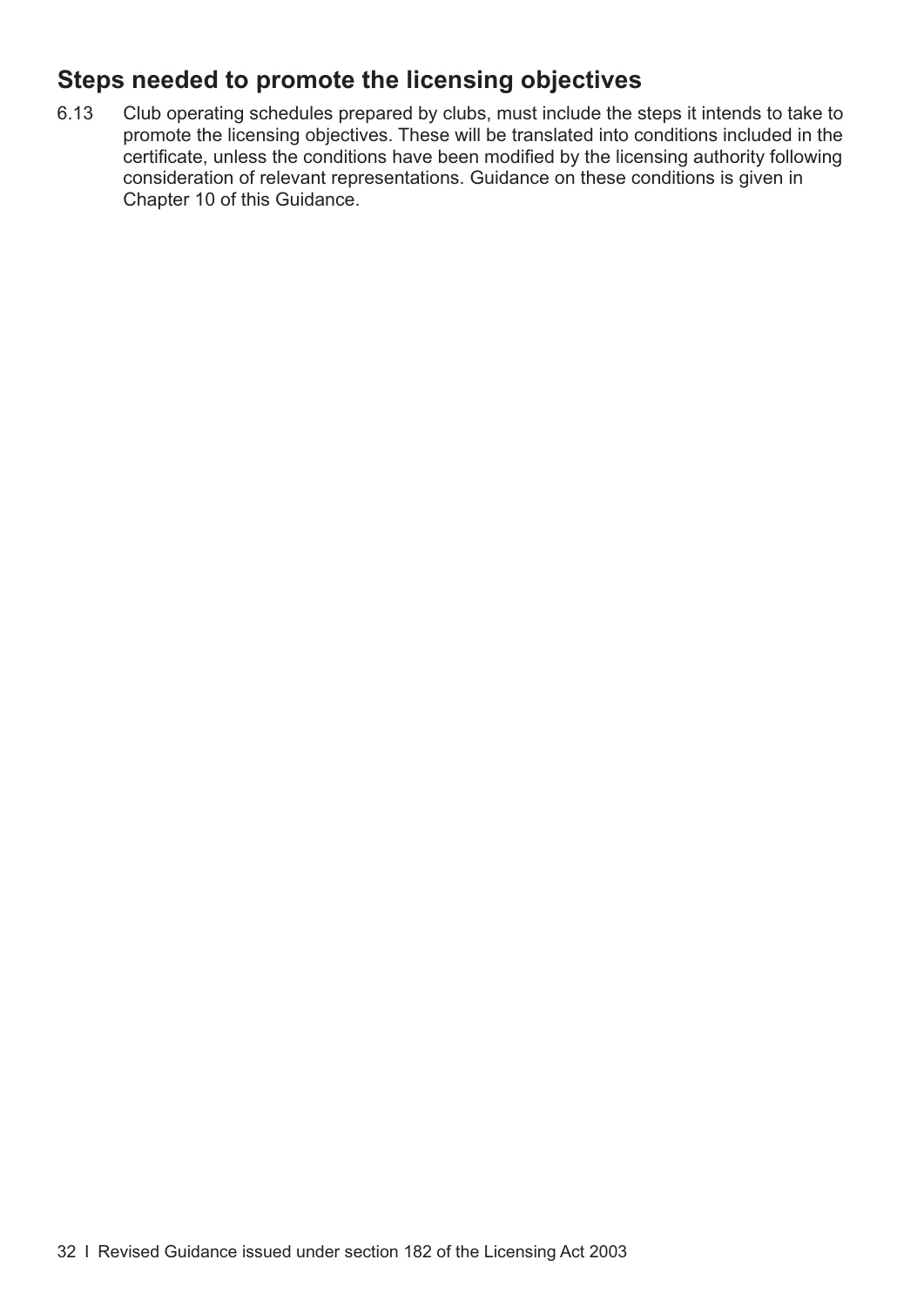## 7. Temporary Event Notices (TENs)

7.1 This Chapter covers the arrangements in Part 5 of the 2003 Act for the temporary carrying on of licensable activities which are not authorised by a premises licence or club premises certificate.

## **General**

- 7.2 The system of permitted temporary activities is intended as a light touch process, and as such, the carrying on of licensable activities does not have to be authorised by the licensing authority on an application. Instead, a person wishing to hold an event at which such activities are proposed to be carried on (the "premises user") gives notice to the licensing authority of the event (a "temporary event notice" or "TEN").
- 7.3 The TEN must be given to the licensing authority in the form prescribed in regulations made under the 2003 Act. The form requires the user to describe key aspects of the proposed event, including the general nature of the premises and the event, the licensable activities intended to be carried on at the proposed event, including whether they will include any relevant entertainment as defined in Schedule 3 to the Local Government (Miscellaneous Provisions) Act 1982 (i.e. displays of nudity designed to sexually stimulate any member of the audience including, but not limited to, lap dancing and pole dancing).
- 7.4 Unless it is sent electronically, it must be sent to the relevant licensing authority, to the police and "local authority exercising environmental health functions" ("EHA") at least ten working days before the event. A premises user may also give a limited number of "late TENs" to the licensing authority less than 10 working days before the event to which they relate, although certain restrictions apply (see [paragraphs 7.12-7.14](#page-37-0)). "Working day" under the 2003 Act means any day other than a Saturday, Sunday, Christmas Day, Good Friday or Bank Holiday. For limited purposes in relation to a TEN, the 2003 Act defines a "day" as a period of 24 hours beginning at midnight.
- 7.5 If a TEN is sent electronically via GOV.UK or the licensing authority's own facility, the licensing authority must notify the police and EHA as soon as possible and no later than the first working day after the TEN is given.
- 7.6 The police or EHA ("relevant persons" for the purposes of TENs) may intervene to prevent such an event taking place by sending an objection to the licensing authority, which the licensing authority must consider on the basis of the statutory licensing objectives and decide whether the event should go ahead. A relevant person may also intervene by agreeing a modification of the proposed arrangements directly with the TENs user (see [paragraph 7.36\)](#page-40-0). If a relevant person sends an objection, this may result in the licensing authority imposing conditions on a TEN but only where the venue at which the event is to be held has an existing premises licence or club premises certificate. When giving a TEN, the premises user should consider the promotion of the four licensing objectives. The licensing authority may only otherwise intervene if the statutory permitted limits on TENs would be exceeded (see [paragraphs 7.15-7.22\)](#page-37-0).
- 7.7 A TEN does not relieve the premises user from any requirements under planning law for appropriate planning permission where it is required.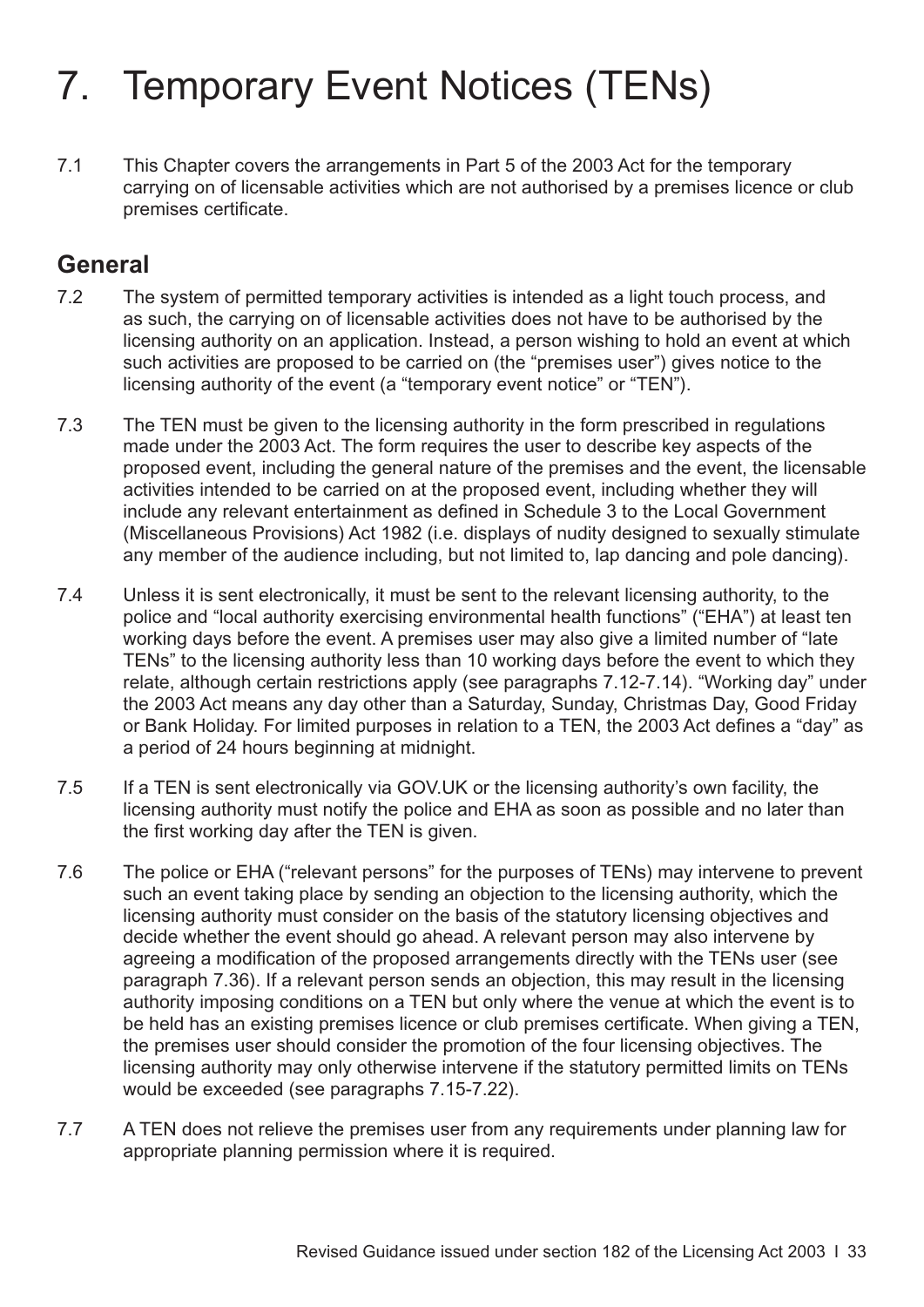## <span id="page-37-0"></span>**Standard and late temporary event notices**

7.8 There are two types of TEN: a standard TEN and a late TEN. These are subject to different processes: a standard notice is given no later than ten working days before the event to which it relates; and a late notice is given not before nine and not later than five working days before the event.

#### **Standard temporary event notices**

- 7.9 "Ten working days" (and other periods of days which apply to other requirements in relation to TENs) exclude the day the notice is received and the first day of the event.
- 7.10 The police and EHA have a period of three working days from when they are given the notice to object to it on the basis of any of the four licensing objectives.
- 7.11 Although ten clear working days is the minimum possible notice that may be given, licensing authorities should publicise their preferences in terms of advance notice and encourage premises users to provide the earliest possible notice of events planned by them. Licensing authorities should also consider publicising a preferred maximum time in advance of an event by when TENs should ideally be given to them.

#### **Late temporary event notices**

- 7.12 Late TENs are intended to assist premises users who are required for reasons outside their control to, for example, change the venue for an event at short notice. However, late TENs may, of course, be given in any circumstances providing the limits specified at paragraph 7.15 are not exceeded.
- 7.13 Late TENs can be given up to five working days but no earlier than nine working days before the event is due to take place and, unless given electronically to the licensing authority, must also be sent by the premises user to the police and EHA. A late TEN given less than five days before the event to which it relates will be returned as void and the activities to which it relates will not be authorised.
- 7.14 A key difference between standard and late TENs is the process following an objection notice from the police or EHA. Where an objection notice is received in relation to a standard TEN the licensing authority must hold a hearing to consider the objection, unless all parties agree that a hearing is unnecessary. If the police, EHA or both give an objection to a late TEN, the notice will not be valid and the event will not go ahead as there is no scope for a hearing or the application of any existing conditions.

## **Limitations**

- 7.15 A number of limitations are imposed on the use of TENs by the 2003 Act:
	- the number of times a premises user may give a TEN is 50 times in a calendar year for a personal licence holder and five times in a calendar year for other people;
	- the number of times a premises user may give a late TEN is limited to 10 times in a calendar year for a personal licence holder and twice for other people. Late TENs count towards the total number of permitted TENs (i.e. the limit of five TENs a year for non-personal licence holders and 50 TENs for personal licence holders). A notice that is given less than ten working days before the event to which it relates, when the premises user has already given the permitted number of late TENs in that calendar year, will be returned as void and the activities described in it will not be authorised.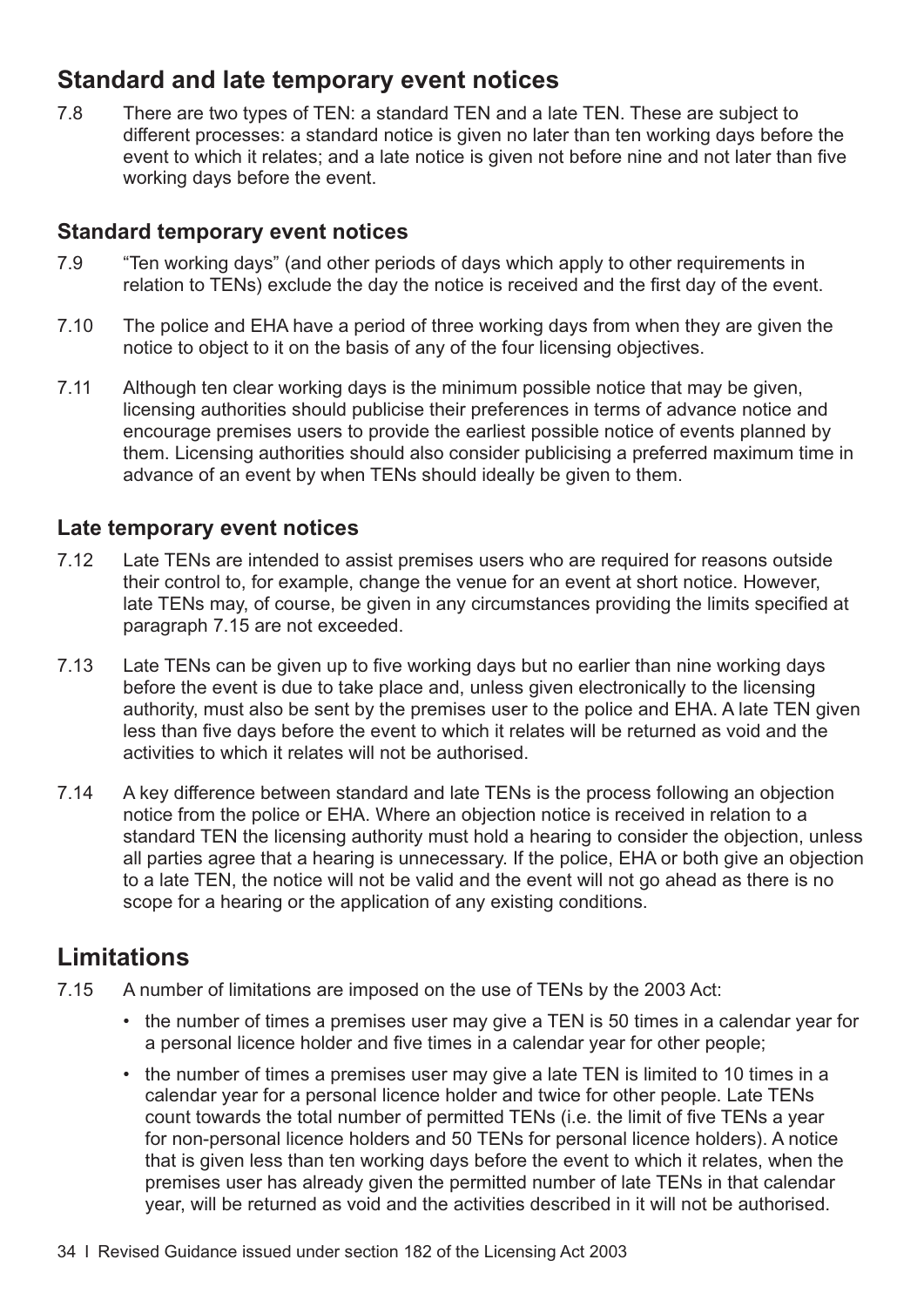- the number of times a TEN may be given for any particular premises is 12 times in a calendar year (the Deregulation Act 2015 has increased this number to 15 with effect from 1 January 2016);
- the maximum duration of an event authorised by a TEN is 168 hours (seven days);
- the maximum total duration of the events authorised by TENs in relation to individual premises is 21 days in a calendar year;
- the maximum number of people attending at any one time is 499; and
- the minimum period between events authorised under separate TENs in relation to the same premises (not including withdrawn TENs) by the same premises user is 24 hours.
- 7.16 Any associate, relative or business partner of the premises user is considered to be the same premises user in relation to these restrictions. The 2003 Act defines an associate, in relation to the premises user, as being:
	- the spouse or civil partner of that person;
	- a child, parent, grandchild, grandparent, brother or sister of that person;
	- an agent or employee of that person; or
	- the spouse or civil partner of a person listed in either of the two preceding bullet points.
- 7.17 A person living with another person as their husband or wife, is treated for these purposes as their spouse. 'Civil partner' has its meaning in the Civil Partnership Act 2004.
- 7.18 A TEN that is given and subsequently withdrawn by the TEN user can be included within the limits of the numbers of TENs allowed in a given calendar year.
- 7.19 Once these limits have been reached, the licensing authority should issue a counter notice (permitted limits) if any more are given. Proposed activities that exceed these limits will require a premises licence or club premises certificate.
- 7.20 TENs may be given in respect of premises which already have a premises licence or club premises certificate to cover licensable activities not permitted by the existing authorisation.
- 7.21 In determining whether the maximum total duration of the periods covered by TENs at any individual premises has exceeded 21 days, an event beginning before midnight and continuing into the next day would count as two days towards the 21-day limitation.
- 7.22 There is nothing in the 2003 Act to prevent notification of multiple events at the same time, provided the first event is at least ten working days away (or five working days away in the case of a late TEN). For example, an individual personal licence holder wishing to exhibit and sell beer at a series of farmers' markets may wish to give several notices simultaneously. However, this would only be possible where the limits are not exceeded in the case of each notice. Where the events are due to take place in different licensing authority (and police) areas, the respective licensing authorities and relevant persons would each need to be notified accordingly.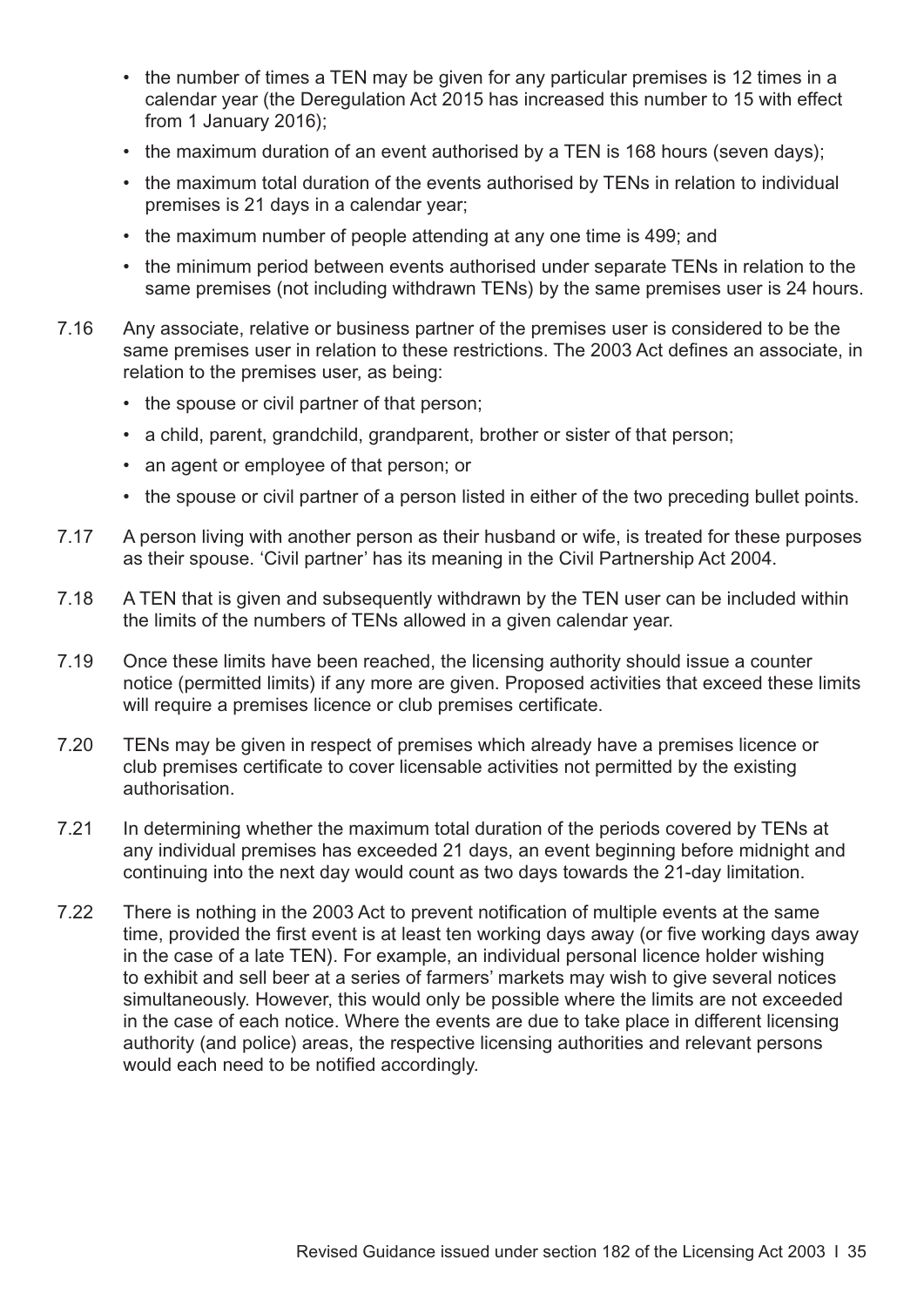## **Who can give a temporary event notice?**

#### **Personal licence holders**

7.23 A personal licence holder can give a TEN at any premises on up to 50 occasions in a calendar year. This limit is inclusive of any late TENs given in the same year. The use of each TEN must of course observe the limits described above, including the limit of 12 TENs in respect of each premises in a calendar year.

#### **Non-personal licence holders**

7.24 The 2003 Act provides that any individual aged 18 or over may give a TEN to authorise the carrying on of all licensable activities under the Licensing Act 2003, whether or not that individual holds a personal licence. Such an individual will not, therefore, have met the requirements that apply to a personal licence holder under Part 6 of the 2003 Act. Where alcohol is not intended to be sold, this should not matter. However, many events will involve a combination of licensable activities and the 2003 Act limits the number of notices that may be given by any non-personal licence holder to five occasions in a calendar year (inclusive of any late TENs in the same year). In every other respect, the Guidance and information set out in the paragraphs above applies.

## **Role of the licensing authority**

- 7.25 The licensing authority must check that the limitations set down in Part 5 of the 2003 Act are being observed and intervene if they are not (see [paragraph 7.15\)](#page-37-0). For example, a TEN would be void unless there is a minimum of 24 hours between events notified by the same premises user, or an associate or someone who is in business with the relevant premises user in respect of the same premises. This is to prevent evasion of the seven day (or 168 hour) limit on such events and the need to obtain a full premises licence or club premises certificate for more major or permanent events. In addition, for these purposes, a TEN is treated as being from the same premises user if it is given by an associate.
- 7.26 Where the application is not within the statutory parameters described earlier, the licensing authority will issue a counter notice to the premises user.
- 7.27 Where the TEN is in order, the relevant fee paid and the event falls within the prescribed limits, the licensing authority will record the notice in its register and send an acknowledgement to the premises user (which may be given electronically). The licensing authority must do so, no later than the end of the first working day following the day on which it was received (or by the end of the second working day if it was received on a non-working day), unless an objection notice is received beforehand from the police or EHA on the basis of any of the four licensing objectives (see paragraphs below).
- 7.28 If the licensing authority receives an objection notice from the police or EHA that is not withdrawn, it must (in the case of a standard TEN only) hold a hearing to consider the objection (unless all parties agree that this is unnecessary). The licensing committee may decide to allow the licensable activities to go ahead as stated in the notice. If the notice is in connection with licensable activities at licensed premises, the licensing authority may also impose one or more of the existing licence conditions on the TEN (insofar as such conditions are not inconsistent with the event) if it considers that this is appropriate for the promotion of the licensing objectives. If the authority decides to impose conditions, it must give notice to the premises user which includes a statement of conditions (a "notice (statement of conditions)") and provide a copy to each relevant party. Alternatively, it can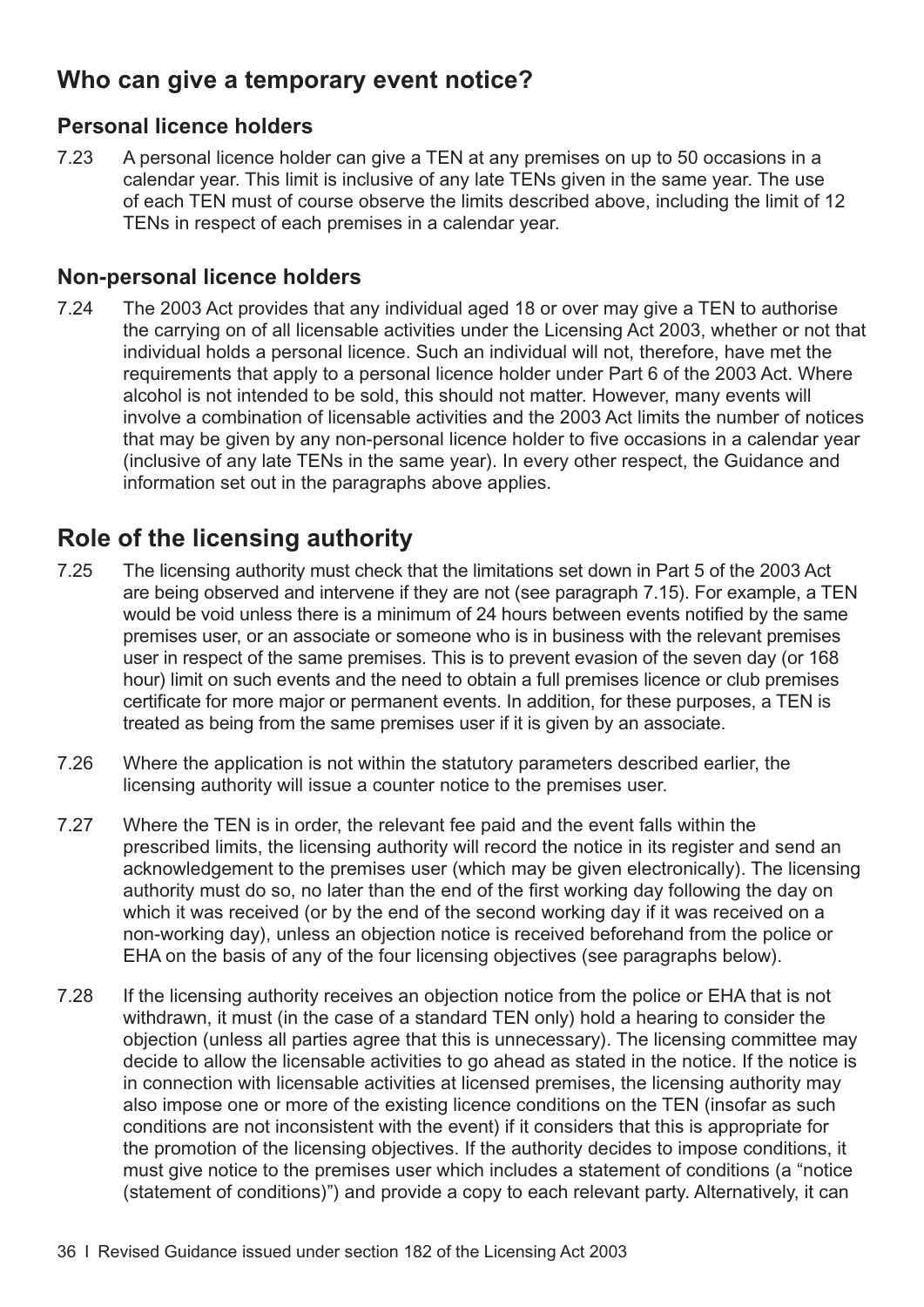<span id="page-40-0"></span>decide that the event would undermine the licensing objectives and should not take place. In this case, the licensing authority must give a counter notice.

- 7.29 Premises users are not required to be on the premises during the event authorised by the TEN, but they will remain liable to prosecution for certain offences that may be committed at the premises during the period covered by it. These include, for example, the offences of the sale of alcohol to a person who is drunk; persistently selling alcohol to children and allowing disorderly conduct on licensed premises.
- 7.30 In the case of an event authorised by a TEN, failure to adhere to the requirements of the 2003 Act, such as the limitation of no more than 499 being present at any one time, would mean that the event was unauthorised. In such circumstances, the premises user would be liable to prosecution.
- 7.31 Section 8 of the 2003 Act requires licensing authorities to keep a register containing certain matters, including a record of TENs received. There is no requirement to record all the personal information given on a TEN.

#### **Police and environmental health intervention**

- 7.32 The system of permitted temporary activities gives police and EHAs the opportunity to consider whether they should object to a TEN on the basis of any of the licensing objectives.
- 7.33 If the police or EHA believe that allowing the premises to be used in accordance with the TEN will undermine the licensing objectives, they must give the premises user and the licensing authority an objection notice. The objection notice must be given within the period of three working days following the day on which they received the TEN.
- 7.34 Where a standard TEN was given, the licensing authority must consider the objection at a hearing before a counter notice can be issued. At the hearing, the police, EHA and the premises user may make representations to the licensing authority. Following the hearing, the licensing authority may decide to impose conditions which already apply to an existing premises licence or club premises certificate at the venue, or issue a counter notice to prevent the event going ahead. As noted above, there is no scope for hearings in respect of late TENs and if objections are raised by the police or EHA in relation to a late TEN, the notice will be invalid and the event will not go ahead.
- 7.35 Such cases might arise because of concerns about the scale, location, timing of the event or concerns about public nuisance. However, in most cases, where for example, alcohol is supplied away from licensed premises at a temporary bar under the control of a personal licence holder, (such as at weddings with a cash bar or small social or sporting events) this should not usually give rise to the use of these powers.

#### **Modification**

7.36 As noted above, the police or EHA (as "relevant persons") may contact the premises user to discuss their objections and try to come to an agreement which will allow the proposed licensable activities to proceed. The TEN can be modified (for example, by changing the details of the parts of the premises that are to be used for the event, the description of the nature of the intended activities or their duration). The other relevant person has to agree for the modification to be made. There is no scope under the 2003 Act for the modification of a late TEN.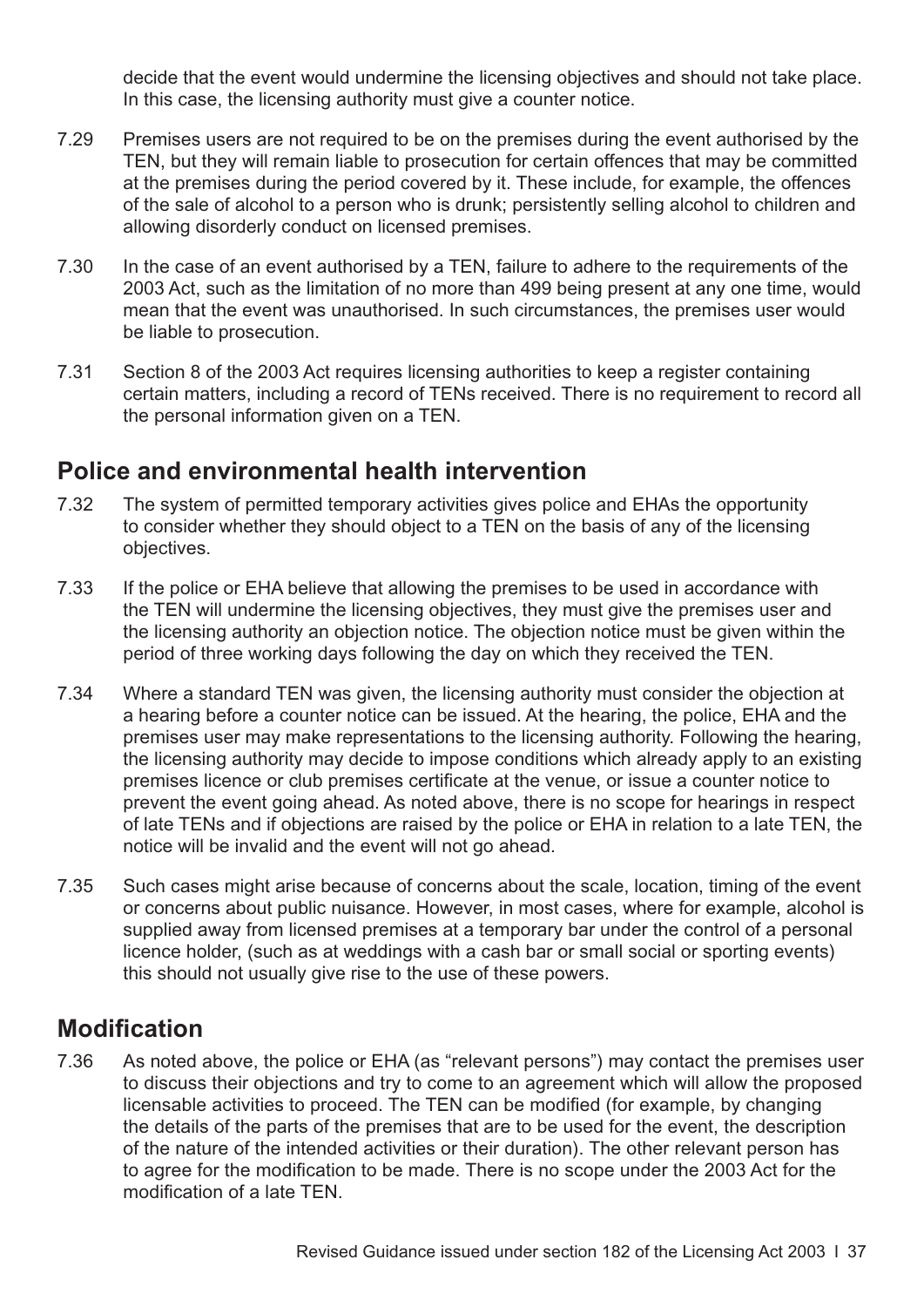## **Applying conditions to a TEN**

- 7.37 The 2003 Act provides that only the licensing authority can impose conditions to a TEN from the existing conditions on the premises licence or club premises certificate at the venue. The licensing authority can only do so:
	- if the police or the EHA have objected to the TEN;
	- if that objection has not been withdrawn;
	- if there is a licence or certificate in relation to at least a part of the premises in respect of which the TEN is given;
	- and if the licensing authority considers it appropriate for the promotion of the licensing objectives to impose one or more conditions.
- 7.38 This decision is one for the licensing authority alone, regardless of the premises user's views or willingness to accept conditions. The conditions must be notified to the premises user on the form prescribed by regulations.

## **Hearings to impose conditions**

7.39 Section 105 of the 2003 Act is clear that a licensing authority must hold a hearing to consider any objections from the police or EHA unless all the parties agree that a hearing is not necessary. If the parties agree that a hearing is not necessary and the licensing authority decides not to give a counter notice on the basis of the objection, it may impose existing conditions on the TEN.

## **Duty of premises users to keep and produce TENs**

7.40 Where a TEN is not prominently displayed at the premises, the police and licensing officers have the right under sections 109(5) and (6) of the 2003 Act to request the premises user (or relevant nominated person who has the TEN in their custody) to produce the TEN for examination. If the police do not intervene when a TEN is given, they will still be able to rely on their powers of closure under the Anti-social Behaviour, Crime and Policing Act 2014<sup>3</sup>.

 $3$  For further quidance on the closure power under the 2014 Act, please refer to https://www.gov.uk/government/uploads/system/uploads/attachment\_data/file/352562/ASB\_Guidance\_v8 [July2014\\_final\\_\\_2\\_.pdf](https://www.gov.uk/government/uploads/system/uploads/attachment_data/file/352562/ASB_Guidance_v8_July2014_final__2_.pdf)

<sup>38</sup> I Revised Guidance issued under section 182 of the Licensing Act 2003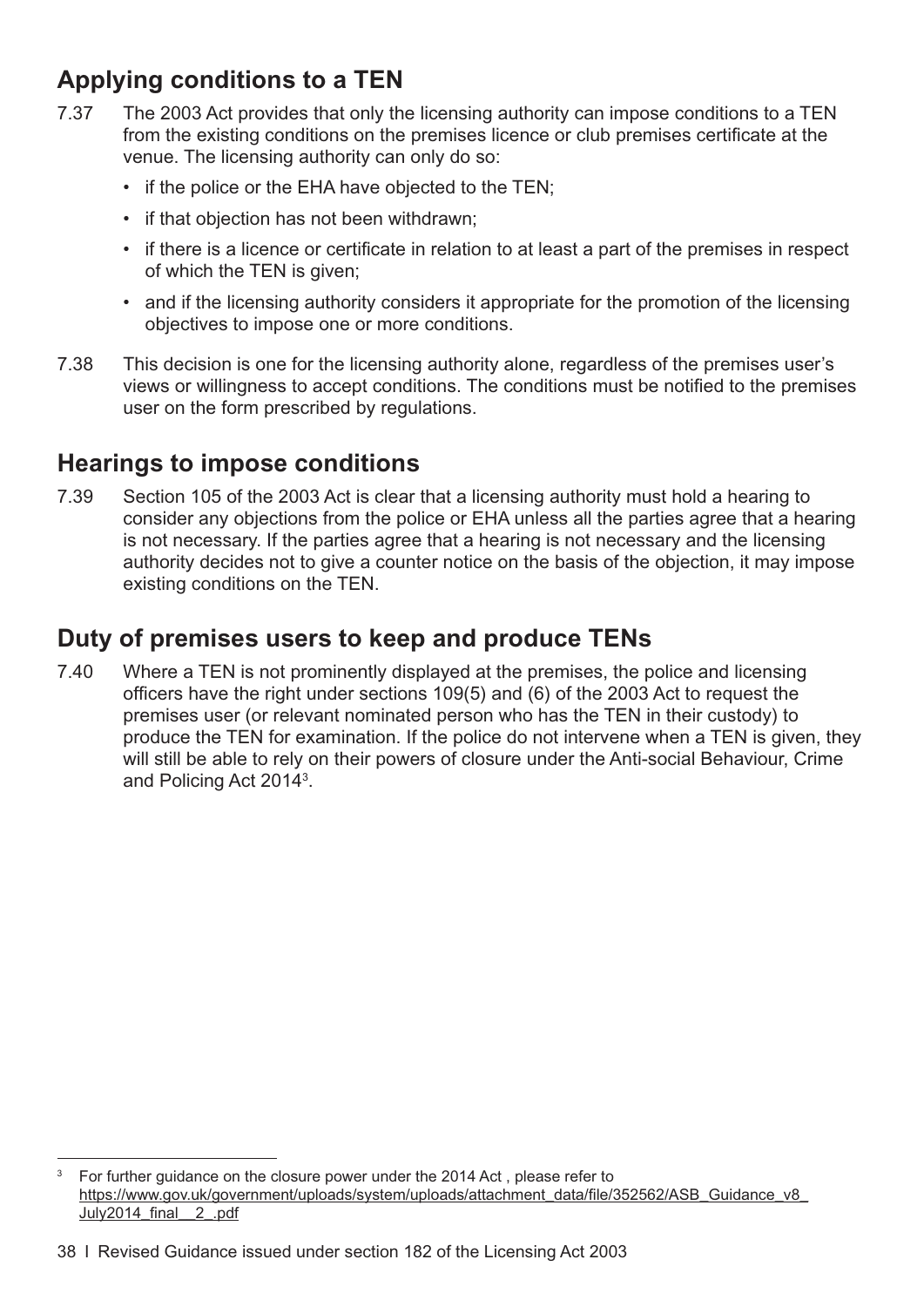## 8. Applications for premises licences

## **Relevant licensing authority**

- 8.1 Premises licences are issued by the licensing authority in which the premises are situated or, in the case of premises straddling an area boundary, the licensing authority where the greater part of the premises is situated. Where the premises is located equally in two or more areas, the applicant may choose but, in these rare cases, it is important that each of the licensing authorities involved maintain close contact.
- 8.2 Section 13 of the 2003 Act defines the parties holding important roles in the context of applications, inspection, monitoring and reviews of premises licences.

#### **Authorised persons**

- 8.3 The first group –"authorised persons"– are bodies empowered by the 2003 Act to carry out inspection and enforcement roles. The police are not included because they are separately empowered by the 2003 Act to carry out their duties.
- 8.4 For all premises, the authorised persons include:
	- officers of the licensing authority;
	- fire inspectors;
	- inspectors with responsibility in the licensing authority's area for the enforcement of the Health and Safety at Work etc Act 1974; and
	- officers of the local authority exercising environmental health functions.
- 8.5 Local authority officers will most commonly have responsibility for the enforcement of health and safety legislation, but the Health and Safety Executive is responsible for certain premises. In relation to vessels, authorised persons also include an inspector or a surveyor of ships appointed under section 256 of the Merchant Shipping Act 1995. These would normally be officers acting on behalf of the Maritime and Coastguard Agency. The Secretary of State may prescribe other authorised persons by means of regulations, but has not currently prescribed any additional bodies. If any are prescribed, details will be made available on the GOV.UK website.

#### **Responsible authorities**

- 8.6 The second group –"responsible authorities"– are public bodies that must be fully notified of applications and that are entitled to make representations to the licensing authority in relation to the application for the grant, variation or review of a premises licence. These representations must still be considered 'relevant' by the licensing authority and relate to one or more of the licensing objectives. For all premises, responsible authorities include:
	- the relevant licensing authority and any other licensing authority in whose area part of the premises is situated;
	- the chief officer of police;
	- the local fire and rescue authority;
	- the relevant enforcing authority under the Health and Safety at Work etc Act 1974;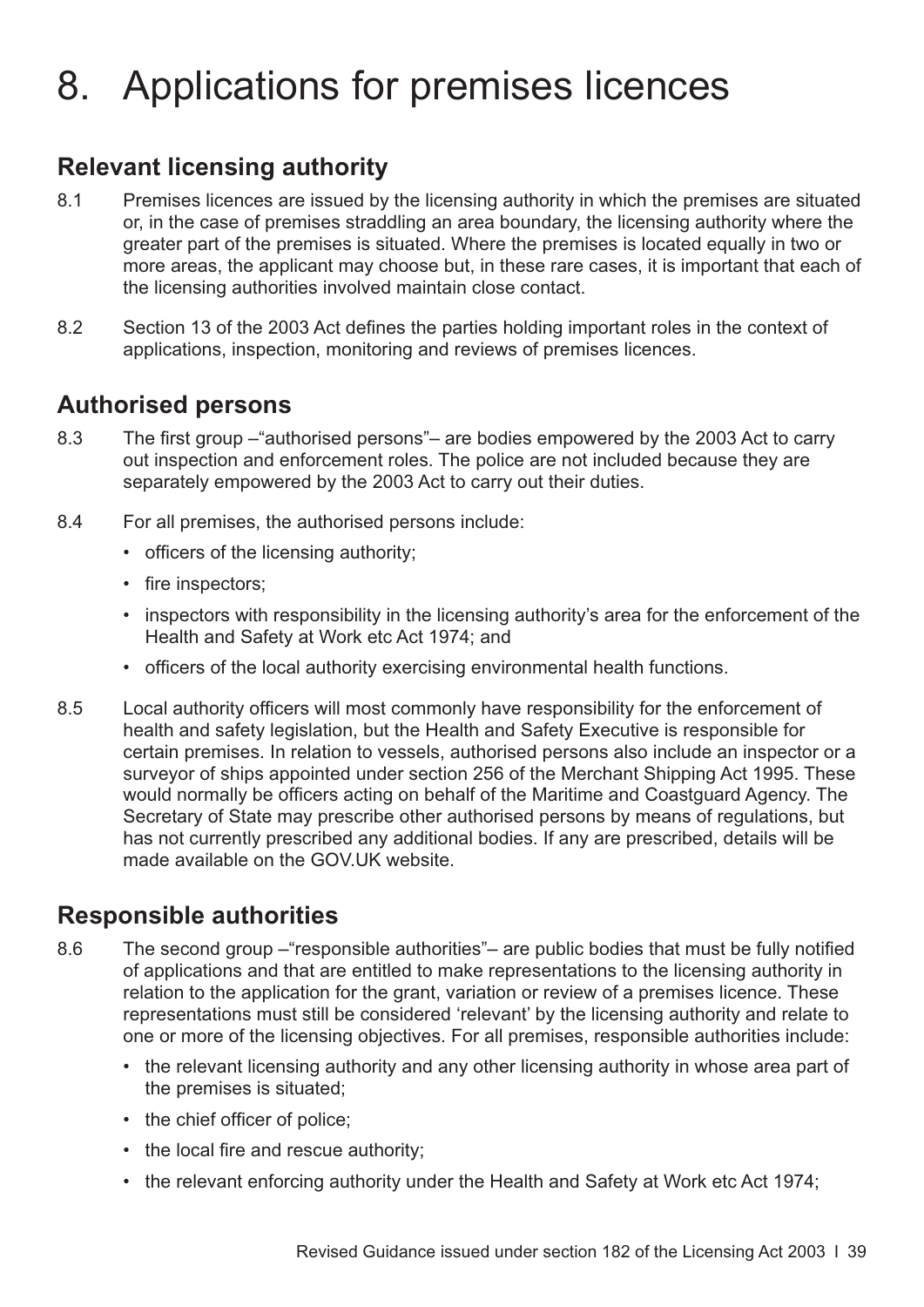- the local authority with responsibility for environmental health;
- the local planning authority;
- a body that represents those who are responsible for, or interested in, matters relating to the protection of children from harm;
- each local authority's Director of Public Health (DPH) in England<sup>4</sup> and Local Health Boards (in Wales); and
- the local weights and measures authority (trading standards).
- 8.7 The licensing authority should indicate in its statement of licensing policy which body it recognises to be competent to advise it on the protection of children from harm. This may be the local authority social services department, the Local Safeguarding Children Board or another competent body. This is important as applications for premises licences have to be copied to the responsible authorities in order for them to make any representations they think are relevant.
- 8.8 In relation to a vessel, responsible authorities also include navigation authorities within the meaning of section 221(1) of the Water Resources Act 1991 that have statutory functions in relation to the waters where the vessel is usually moored or berthed, or any waters where it is proposed to be navigated when being used for licensable activities; the Environment Agency; the Canal and River Trust; and the Secretary of State (who in practice acts through the Maritime and Coastguard Agency (MCA)). In practice, the Environment Agency and the Canal and River Trust only have responsibility in relation to vessels on waters for which they are the navigation statutory authority.
- 8.9 The MCA is the lead responsible authority for public safety, including fire safety, affecting passenger ships (those carrying more than 12 passengers) wherever they operate and small commercial vessels (carrying no more than 12 passengers) which go to sea. The safety regime for passenger ships is enforced under the Merchant Shipping Acts by the MCA which operates certification schemes for these vessels. Fire and rescue authorities, the Health and Safety Executive and local authority health and safety inspectors should normally be able to make "nil" returns in relation to such vessels and rely on the MCA to make any appropriate representations in respect of this licensing objective.
- 8.10 Merchant Shipping legislation does not, however, apply to permanently moored vessels. So, for example, restaurant ships moored on the Thames Embankment, with permanent shore connections should be considered by the other responsible authorities concerned with public safety, including fire safety. Vessels carrying no more than 12 passengers which do not go to sea are not subject to MCA survey and certification, but may be licensed by the local port or navigation authority.
- 8.11 The Secretary of State may prescribe other responsible authorities by means of regulations. Any such regulations are published on the Government's legislation website: [www.legislation.gov.uk](http://www.legislation.gov.uk)

<sup>&</sup>lt;sup>4</sup> This change was made as a result of the commencement of measures in the Health and Social Care Act 2012 which amended the 2003 Act and further provision in the NHS Bodies and Local Authorities (Partnership Arrangements, Care Trusts, Public Health and Local Healthwatch) Regulations 2012.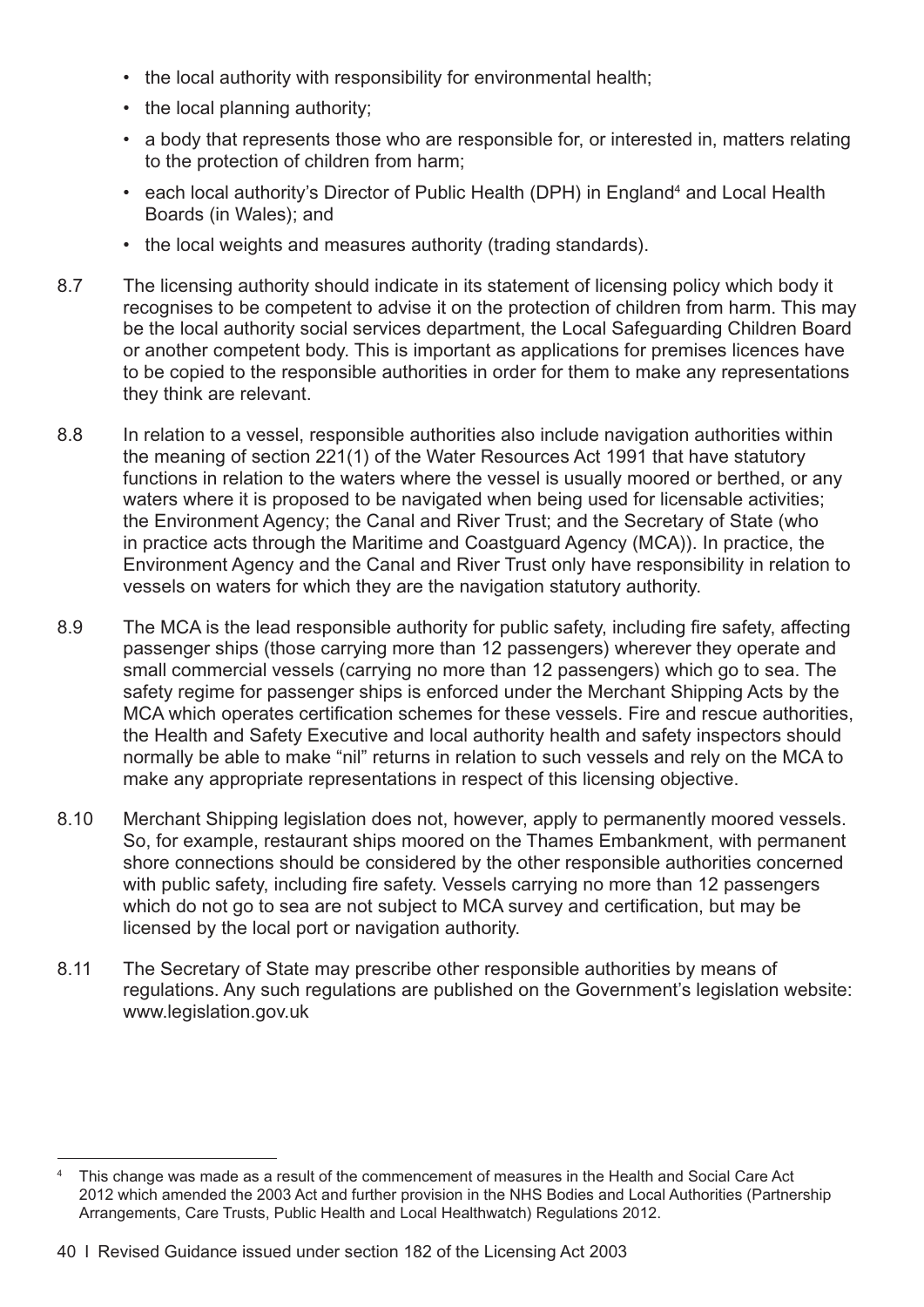## **Other persons**

- 8.12 As well as responsible authorities, any other person can play a role in a number of licensing processes under the 2003 Act. This includes any individual, body or business entitled to make representations to licensing authorities in relation to applications for the grant, variation, minor variation or review of premises licences and club premises certificates, regardless of their geographic proximity to the premises. In addition, these persons may themselves seek a review of a premises licence. Any representations made by these persons must be 'relevant', in that the representation relates to one or more of the licensing objectives. It must also not be considered by the licensing authority to be frivolous or vexatious. In the case of applications for reviews, there is an additional requirement that the grounds for the review should not be considered by the licensing authority to be repetitious. Chapter 9 of this guidance [\(paragraphs 9.4 to 9.10\)](#page-58-0) provides more detail on the definition of relevant, frivolous, vexatious and repetitious representations.
- 8.13 While any of these persons may act in their own right, they may also request that a representative makes the representation to the licensing authority on their behalf. A representative may include a legal representative, a friend, a Member of Parliament, a Member of the Welsh Government, or a local ward or parish councillor who can all act in such a capacity.

#### **Who can apply for a premises licence?**

- 8.14 Any person (if an individual aged 18 or over) who is carrying on or who proposes to carry on a business which involves the use of premises (any place including one in the open air) for licensable activities may apply for a premises licence either on a permanent basis or for a time-limited period.
- 8.15 "A person" in this context includes, for example, a business or a partnership. Licensing authorities should not require the nomination of an individual to hold the licence or determine the identity of the most appropriate person to hold the licence.
- 8.16 In considering joint applications (which is likely to be a rare occurrence), it must be stressed that under section 16(1)(a) of the 2003 Act each applicant must be carrying on a business which involves the use of the premises for licensable activities. In the case of public houses, this would be easier for a tenant to demonstrate than for a pub owning company that is not itself carrying on licensable activities. Where licences are to be held by businesses, it is desirable that this should be a single business to avoid any lack of clarity in accountability.
- 8.17 A public house may be owned, or a tenancy held, jointly by a husband and wife, civil partners or other partnerships of a similar nature, and both may be actively involved in carrying on the licensable activities. In these cases, it is entirely possible for the husband and wife or the partners to apply jointly as applicant for the premises licence, even if they are not formally partners in business terms. This is unlikely to lead to the same issues of clouded accountability that could arise where two separate businesses apply jointly for the licence. If the application is granted, the premises licence would identify the holder as comprising both names and any subsequent applications, for example for a variation of the licence, would need to be made jointly.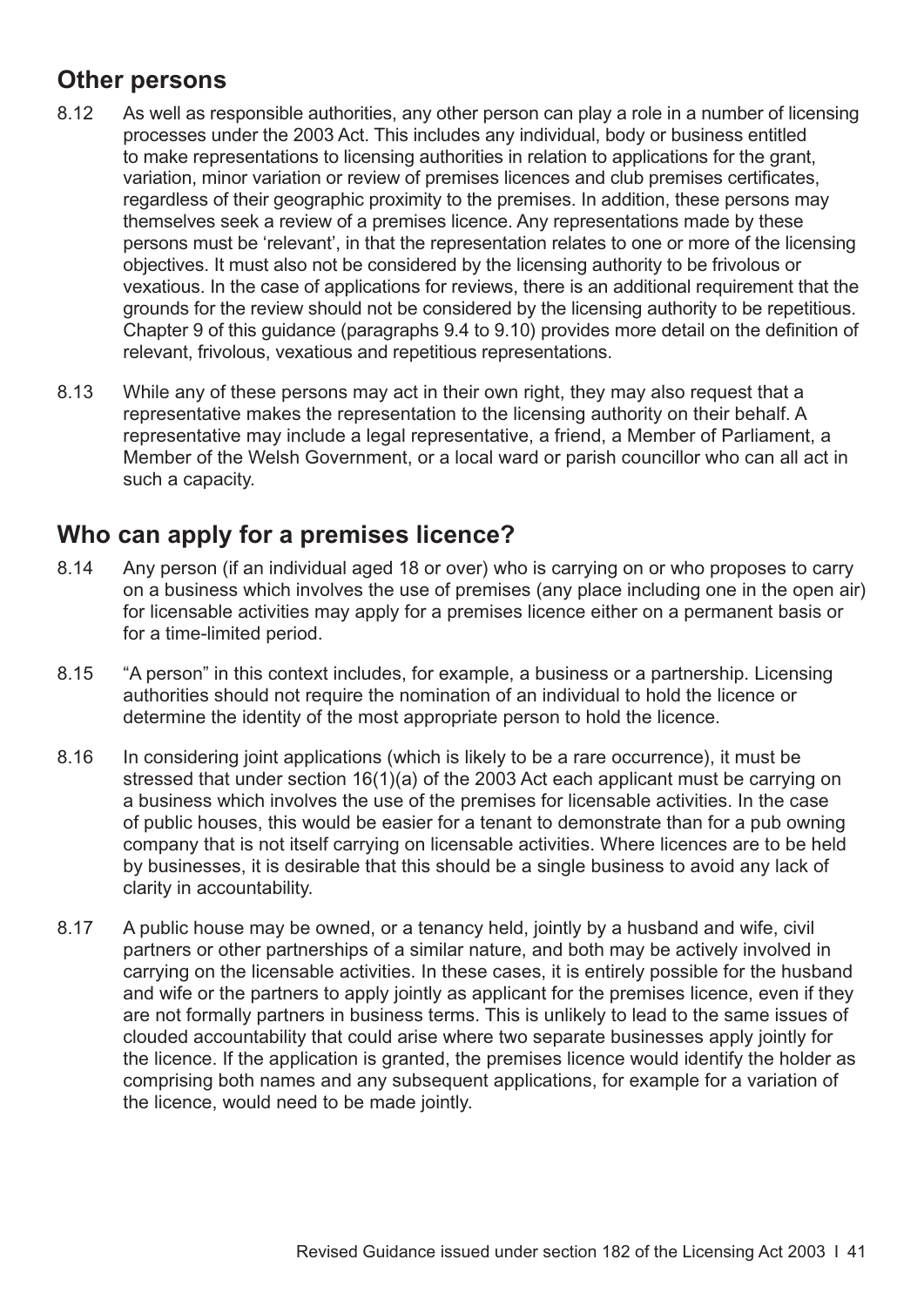<span id="page-45-0"></span>8.18 A wide range of other individuals and bodies set out in section 16 of the 2003 Act may apply for premises licences. They include, for example, Government Departments, local authorities, hospitals, schools, charities or police forces. In addition to the bodies listed in section 16, the Secretary of State may prescribe by regulations other bodies that may apply and any such regulations are published on the Government's legislation website. There is nothing in the 2003 Act which prevents an application being made for a premises licence at premises where a premises licence is already held.

## **Application forms**

8.19 The Provision of Services Regulations 2009 require local authorities to ensure that all procedures relating to access to, or the exercise of, a service activity may be easily completed, at a distance and by electronic means. Electronic application facilities for premises licences may be found either on GOV.UK or the licensing authority's own website. It remains acceptable to make an application in writing.

#### **Electronic applications**

8.20 Applicants may apply using the licence application forms available on GOV.UK, or will be re-directed from GOV.UK to the licensing authority's own electronic facility if one is available. Applicants may also apply directly to the licensing authority's facility without going through GOV.UK.

#### **Electronic applications using forms on gov.uk**

- 8.21 GOV.UK will send a notification to the licensing authority when a completed application form is available for it to download from [GOV.UK](http://gov.uk). This is the day that the application is taken to be 'given' to the licensing authority, even if it is downloaded at a later stage, and the application must be advertised from the day after that day (as for a written application). The licensing authority must acknowledge the application as quickly as possible, specifying the statutory time period and giving details of the appeal procedure.
- 8.22 The period of 28 consecutive days during which the application must be advertised on a notice outside the premises is, effectively, the statutory timescale by which the application must be determined (unless representations are made). This will be published on GOV.UK and must also be published on the licensing authority's own electronic facility if one exists. If no representations are made during this period, the licensing authority must notify the applicant as quickly as possible that the licence has been granted. The licensing authority must send the licence to the applicant as soon as possible after this, but the applicant may start the licensed activity as soon as they have been notified that the application is granted. The licence may be supplied in electronic or written format as long as the applicant is aware which document constitutes 'the licence'. If representations are made, the guidance in [Chapter 9](#page-58-0) applies.

#### **Requirement to copy application to responsible authorities**

8.23 The licensing authority must copy electronic applications, made via GOV.UK or its own facility, to responsible authorities no later than the first working day after the application is given. However, if an applicant submits any part of their application in writing, the applicant will remain responsible for copying it to responsible authorities.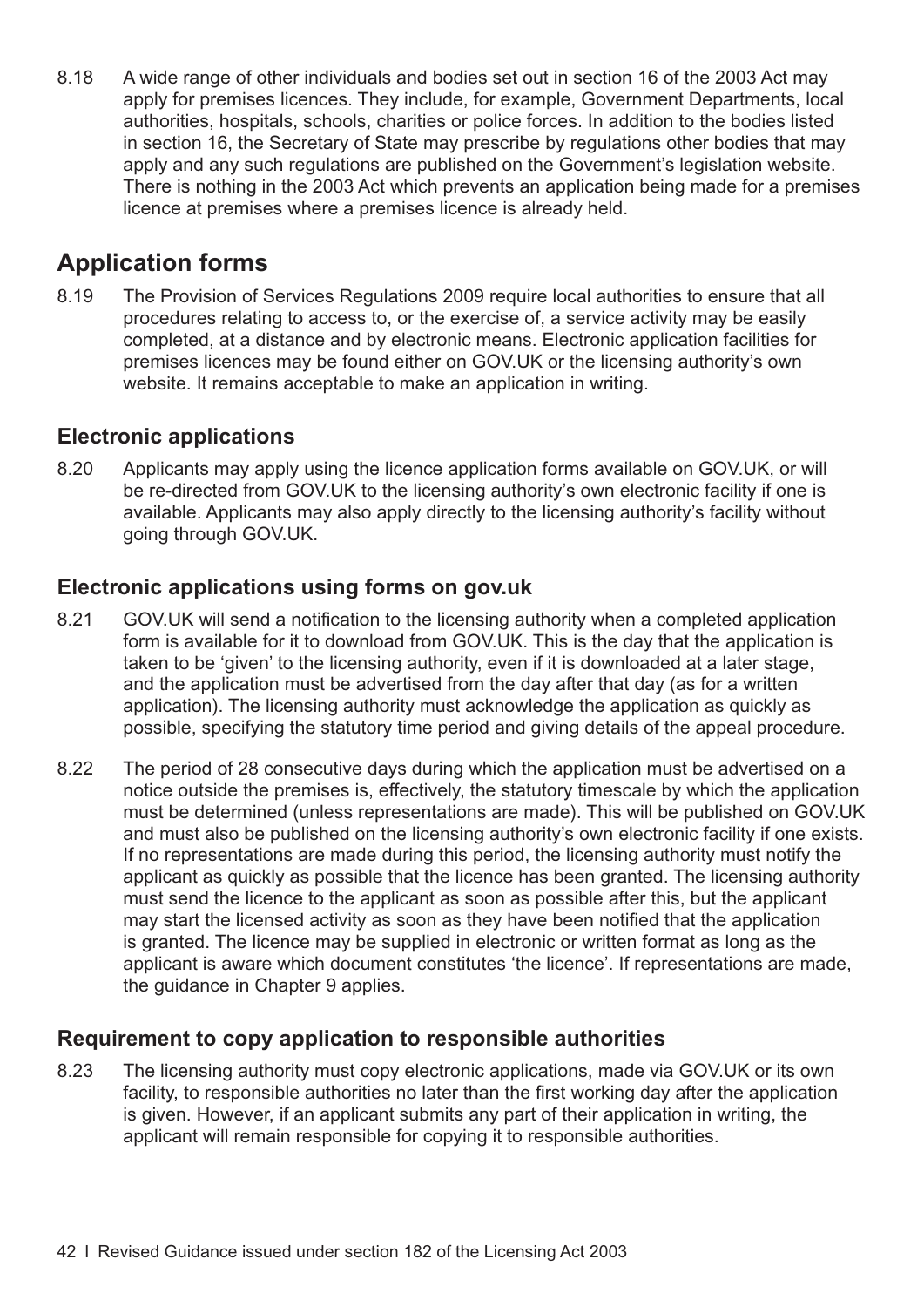#### **Applications via the local authority electronic application facility**

8.24 Where applications are made on the licensing authority's own electronic facility, the application will be taken to be 'given' when the applicant has submitted a complete application form and paid the fee. The application is given at the point at which it becomes accessible to the authority by means of the facility. The licensing authority must acknowledge the application as quickly as possible, specifying the statutory time period and giving details of the appeal procedure.

#### **'Holding' and 'deferring' electronic applications**

- 8.25 The Government recommends (as for written applications) that electronic applications should not be returned if they contain obvious and minor errors such as typing mistakes, or small errors that can be rectified with information already in the authority's possession. However, if this is not the case and required information is missing or incorrect, the licensing authority may 'hold' the application until the applicant has supplied all the required information. This effectively resets the 28 day period for determining an application and may be done any number of times until the application form is complete. Licensing authorities must ensure that they notify the applicant as quickly as possible of any missing (or incorrect) information, and explain how this will affect the statutory timescale and advertising requirements.
- 8.26 If an application has been given at the weekend, the notice advertising the application (where applicable) may already be displayed outside the premises by the time that the licensing authority downloads the application. It is therefore recommended that, if a licensing authority holds an application, it should inform the applicant that the original (or if necessary, amended) notice must be displayed until the end of the revised period. The licensing authority should also advise the applicant that they should not advertise the application in a local newspaper until they have received confirmation from the licensing authority that the application includes all the required information. To ensure clarity for applicants, the Government recommends that licensing authorities include similar advice on their electronic application facilities (where these exist) to ensure that applicants do not incur any unnecessary costs.
- 8.27 If an applicant persistently fails to supply the required information, the licensing authority may refuse the application and the applicant must submit a new application.
- 8.28 Licensing authorities may also 'defer' electronic applications once if the application is particularly complicated, for example if representations are received and a hearing is required. This allows the licensing authority to extend the statutory time period for the determination of the application by such time as is necessary, including, if required, arranging and holding a hearing. Licensing authorities must ensure that applicants are informed as quickly as possible of a decision to defer, and the reasons for the deferral, before the original 28 days has expired.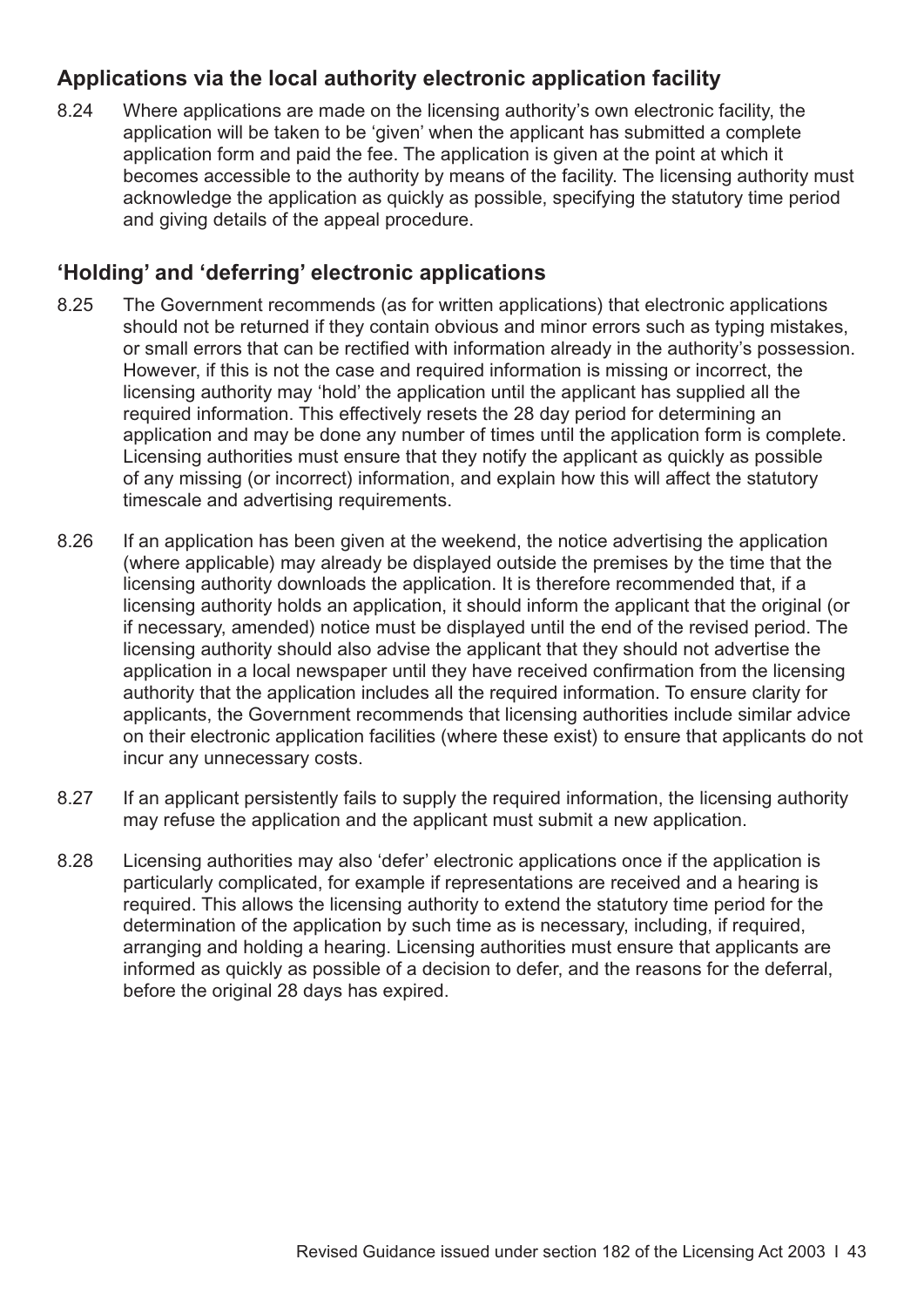#### **Written applications**

- 8.29 A written application for a premises licence must be made in the prescribed form to the relevant licensing authority and be copied to each of the appropriate responsible authorities. For example, it would not be appropriate to send an application for premises which was not a vessel to the Maritime and Coastguard Agency. The application must be accompanied by:
	- the required fee (details of fees may be viewed on the [GOV.UK](http://gov.uk) website);
	- an operating schedule (see below);
	- a plan of the premises in a prescribed form; and
	- if the application involves the supply of alcohol, a form of consent from the individual who is to be specified in the licence as the designated premises supervisor (DPS).
- 8.30 If the application is being made in respect of a community premises, it may be accompanied by the form of application to apply the alternative licence condition.
- 8.31 Guidance on completing premises licence, club premises certificate and minor variation forms can be found on the GOV.UK website. The Licensing Act 2003 (Premises licences and club premises certificates) Regulations 2005 contain provision about the prescribed form of applications, operating schedules and plans and are published on the legislation. gov.uk website.

#### **Plans**

8.32 Plans, for written and electronic applications, will not be required to be submitted in any particular scale, but they must be in a format which is "clear and legible in all material respects", i.e. they must be accessible and provides sufficient detail for the licensing authority to be able to determine the application, including the relative size of any features relevant to the application. There is no requirement for plans to be professionally drawn as long as they clearly show all the prescribed information.

## **Steps to promote the licensing objectives**

- 8.33 In completing an operating schedule, applicants are expected to have regard to the statement of licensing policy for their area. They must also be aware of the expectations of the licensing authority and the responsible authorities as to the steps that are appropriate for the promotion of the licensing objectives, and to demonstrate knowledge of their local area when describing the steps they propose to take to promote the licensing objectives. Licensing authorities and responsible authorities are expected to publish information about what is meant by the promotion of the licensing objectives and to ensure that applicants can readily access advice about these matters. However, applicants are also expected to undertake their own enquiries about the area in which the premises are situated to inform the content of the application.
- 8.34 Applicants are, in particular, expected to obtain sufficient information to enable them to demonstrate, when setting out the steps they propose to take to promote the licensing objectives, that they understand:
	- the layout of the local area and physical environment including crime and disorder hotspots, proximity to residential premises and proximity to areas where children may congregate;
	- any risk posed to the local area by the applicants' proposed licensable activities; and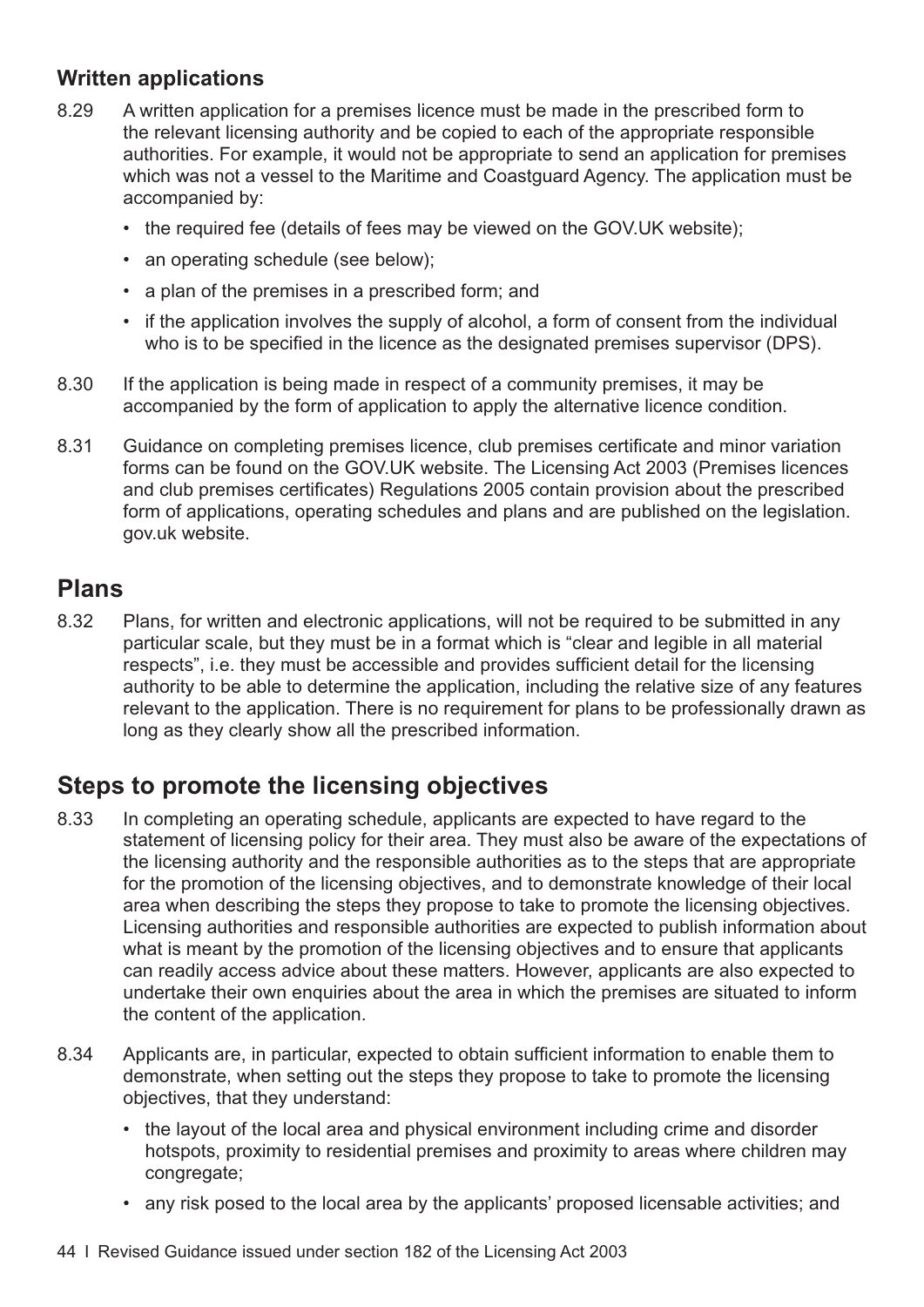- any local initiatives (for example, local crime reduction initiatives or voluntary schemes including local taxi-marshalling schemes, street pastors and other schemes) which may help to mitigate potential risks.
- 8.35 Applicants are expected to include positive proposals in their application on how they will manage any potential risks. Where specific policies apply in the area (for example, a cumulative impact policy), applicants are also expected to demonstrate an understanding of how the policy impacts on their application; any measures they will take to mitigate the impact; and why they consider the application should be an exception to the policy.
- 8.36 It is expected that enquiries about the locality will assist applicants when determining the steps that are appropriate for the promotion of the licensing objectives. For example, premises with close proximity to residential premises should consider what effect this will have on their smoking, noise management and dispersal policies to ensure the promotion of the public nuisance objective. Applicants must consider all factors which may be relevant to the promotion of the licensing objectives, and where there are no known concerns, acknowledge this in their application.
- 8.37 The majority of information which applicants will require should be available in the licensing policy statement in the area. Other publicly available sources which may be of use to applicants include:
	- the Crime Mapping website;
	- Neighbourhood Statistics websites;
	- websites or publications by local responsible authorities;
	- websites or publications by local voluntary schemes and initiatives; and
	- on-line mapping tools.
- 8.38 While applicants are not required to seek the views of responsible authorities before formally submitting their application, they may find them to be a useful source of expert advice on local issues that should be taken into consideration when making an application. Licensing authorities may wish to encourage co-operation between applicants, responsible authorities and, where relevant, local residents and businesses before applications are submitted in order to minimise the scope for disputes to arise.
- 8.39 Applicants are expected to provide licensing authorities with sufficient information in this section to determine the extent to which their proposed steps are appropriate to promote the licensing objectives in the local area. Applications must not be based on providing a set of standard conditions to promote the licensing objectives and applicants are expected to make it clear why the steps they are proposing are appropriate for the premises.
- 8.40 All parties are expected to work together in partnership to ensure that the licensing objectives are promoted collectively. Where there are no disputes, the steps that applicants propose to take to promote the licensing objectives, as set out in the operating schedule, will very often translate directly into conditions that will be attached to premises licences with the minimum of fuss.
- 8.41 For some premises, it is possible that no measures will be appropriate to promote one or more of the licensing objectives, for example, because they are adequately covered by other existing legislation. It is however important that all operating schedules should be precise and clear about the measures that are proposed to promote each of the licensing objectives.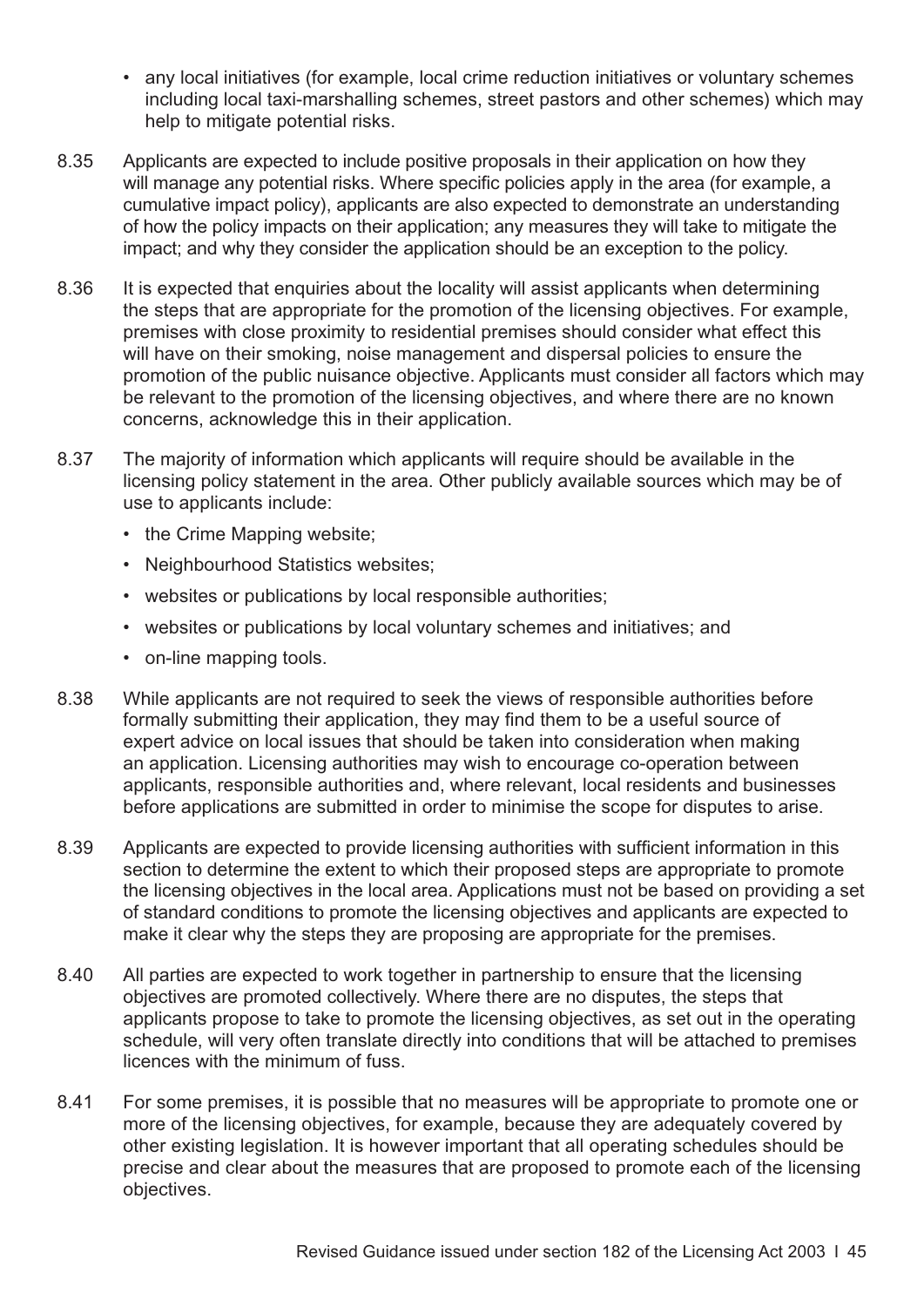## **Variations**

#### **Introduction**

8.42 Where a premises licence holder wishes to amend the licence, the 2003 Act in most cases permits an application to vary to be made rather than requiring an application for a new premises licence. The process to be followed will depend on the nature of the variation and its potential impact on the licensing objectives. Applications to vary can be made electronically via GOV.UK or by means of the licensing authority's own electronic facility following the procedures set out in Chapter 8 above.

#### **Simplified processes**

- 8.43 There are simplified processes for making applications, or notifying changes, in the following cases:
	- a change of the name or address of someone named in the licence (section 33);
	- an application to vary the licence to specify a new individual as the designated premises supervisor (DPS) (section 37);
	- a request to be removed as the designated premises supervisor (section 41);
	- an application by a licence holder in relation to community premises authorised to sell alcohol to remove the usual mandatory conditions set out in sections 19(2) and 19(3) of the 2003 Act concerning the supervision of alcohol sales by a personal licence holder and the need for a DPS who holds a personal licence (sections 25A and 41D); and
	- an application for minor variation of a premises licence (sections 41A to 41C) or club premises certificate (sections 86A to 86C).
- 8.44 If an application to specify a new DPS or to remove the mandatory conditions concerning the supervision of alcohol sales is made electronically via GOV.UK or the licensing authority's own electronic facility, the authority must notify the police no later than the first working day after the application is given.
- 8.45 Where a simplified process requires the applicant (if they are not also the personal licence holder) to copy the application to the licence holder for information, this will apply regardless of whether the application is made in writing or electronically. Otherwise the general guidance set out above [\(paragraphs 8.21 to 8.28\)](#page-45-0) on electronic applications applies.

#### **Minor variations process**

8.46 Variations to premises licences or club premises certificates that could not impact adversely on the licensing objectives are subject to a simplified 'minor variations' process. Under this process, the applicant is not required to advertise the variation in a newspaper or circular, or copy it to responsible authorities. However, they must display it on a white notice (to distinguish it from the blue notice used for full variations and new applications). The notice must comply with the requirements set out in regulation 26A of the Licensing Act 2003 (Premises licences and club premises certificates) Regulations 2005. In accordance with those regulations, the notice must be displayed for a period of ten working days starting on the working day after the minor variation application was given to the licensing authority.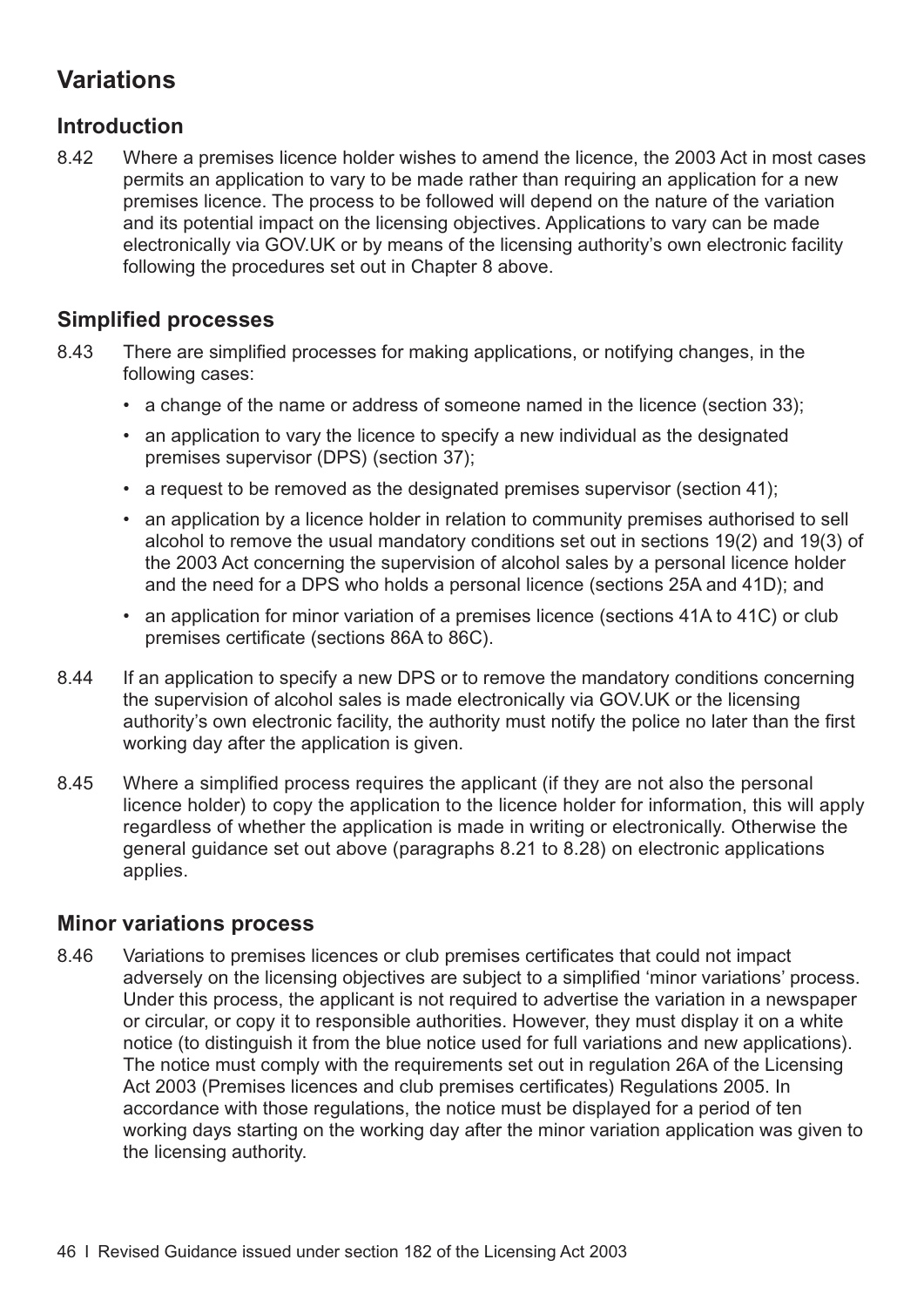- 8.47 On receipt of an application for a minor variation, the licensing authority must consider whether the variation could impact adversely on the licensing objectives. It is recommended that decisions on minor variations should be delegated to licensing officers.
- 8.48 In considering the application, the licensing authority must consult relevant responsible authorities (whether the application is made in writing or electronically) if there is any doubt about the impact of the variation on the licensing objectives and they need specialist advice, and take their views into account in reaching a decision.
- 8.49 The licensing authority must also consider any relevant representations received from other persons within the time limit referred to below. As stated earlier in this Guidance, representations are only relevant if they clearly relate to the likely effect of the grant of the variation on the promotion of at least one of the licensing objectives. In the case of minor variations, there is no right to a hearing (as for a full variation or new application), but licensing authorities must take any representations into account in arriving at a decision.
- 8.50 Other persons have ten working days from the 'initial day', that is to say, the day after the application is received by the licensing authority, to submit representations. The licensing authority must therefore wait until this period has elapsed before determining the application, but must do so at the latest within 15 working days, beginning on the first working day after the authority received the application, with effect either that the minor variation is granted or the application is refused.
- 8.51 If the licensing authority fails to respond to the applicant within 15 working days (see section 193 of the 2003 Act for the definition of working day), the application will be treated as refused and the authority must return the fee to the applicant forthwith. However, the licensing authority and the applicant may agree instead that the undetermined application should be treated as a new application and that the fee originally submitted will be treated as a fee for the new application.
- 8.52 Where an application is refused and is then re-submitted through the full variation process, the full 28 day notification period will apply from the date the new application is received and applicants should advertise the application and copy it to all responsible authorities (in accordance with the regulations applicable to full variations).
- 8.53 Minor variations will generally fall into four categories: minor changes to the structure or layout of premises; small adjustments to licensing hours; the removal of out of date, irrelevant or unenforceable conditions or addition of volunteered conditions; and the addition of certain licensable activities. In all cases the overall test is whether the proposed variation could impact adversely on any of the four licensing objectives.

#### **Changes to structure/layout**

- 8.54 Many small variations to layout will have no adverse impact on the licensing objectives. However, changes to layout should be referred to the full variation process if they could potentially have an adverse impact on the promotion of the licensing objectives, for example by:
	- increasing the capacity for drinking on the premises;
	- affecting access between the public part of the premises and the rest of the premises or the street or public way, for instance, block emergency exits or routes to emergency exits; or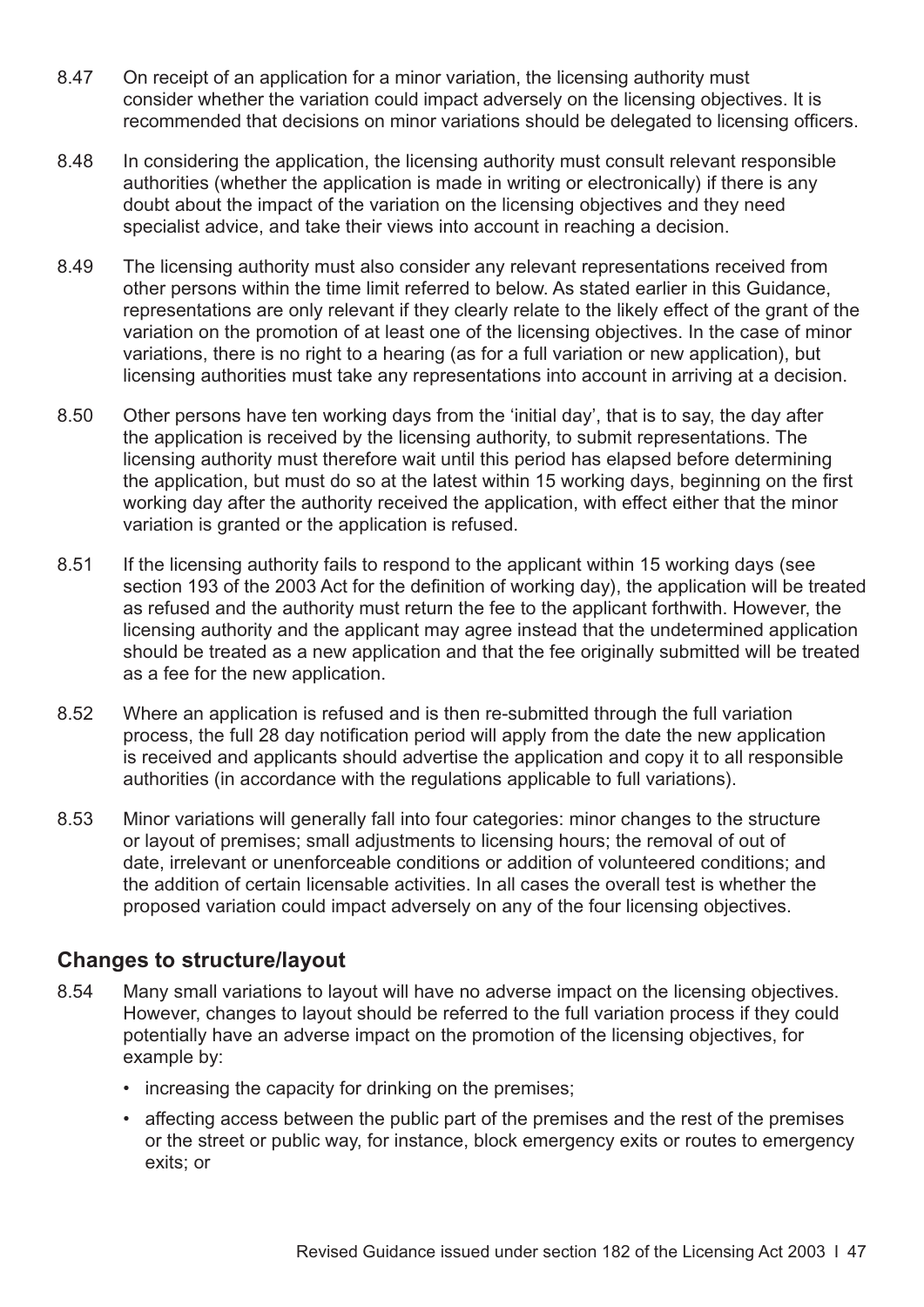- impeding the effective operation of a noise reduction measure such as an acoustic lobby.
- 8.55 Licensing authorities will also need to consider the combined effect of a series of applications for successive small layout changes (for example, as part of a rolling refurbishment of premises) which in themselves may not be significant, but which cumulatively may impact adversely on the licensing objectives. This emphasises the importance of having an up-to-date copy of the premises plan available.
- 8.56 An application to remove a licensable activity should normally be approved as a minor variation. Variations to add the sale by retail or supply of alcohol to a licence are excluded from the minor variations process and must be treated as full variations in all cases.
- 8.57 For other licensable activities, licensing authorities will need to consider each application on a case by case basis and in light of any licence conditions put forward by the applicant.

#### **Licensing hours**

- 8.58 Variations to the following are excluded from the minor variations process and must be treated as full variations in all cases:
	- to extend licensing hours for the sale or supply of alcohol for consumption on or off the premises between the hours of 23.00 and 07.00; or
	- to increase the amount of time on any day during which alcohol may be sold or supplied for consumption on or off the premises.
- 8.59 Applications to reduce licensing hours for the sale or supply of alcohol or, in some cases, to move (without increasing) the licensed hours between 07.00 and 23.00 will normally be processed as minor variations.
- 8.60 Applications to vary the time during which other licensable activities take place should be considered on a case-by-case basis with reference to the likely impact on the licensing objectives.

#### **Licensing conditions**

#### **a) Imposed conditions**

8.61 Licensing authorities cannot impose their own conditions on the licence through the minor variations process. If the licensing officer considers that the proposed variation would impact adversely on the licensing objectives unless conditions are imposed, they should refuse it.

#### **b) Volunteered conditions**

- 8.62 Applicants may volunteer conditions as part of the minor variation process. These conditions may arise from their own risk assessment of the variation, or from informal discussions with responsible authorities or the licensing authority.
- 8.63 For instance, there may be circumstances when the licence holder and a responsible authority such as the police or environmental health authority, agree that a new condition should be added to the licence (for example, that a nightclub adds the provision of late night refreshment to its licence to ensure a longer period of dispersal). Such a change would not normally impact adversely on the licensing objectives and could be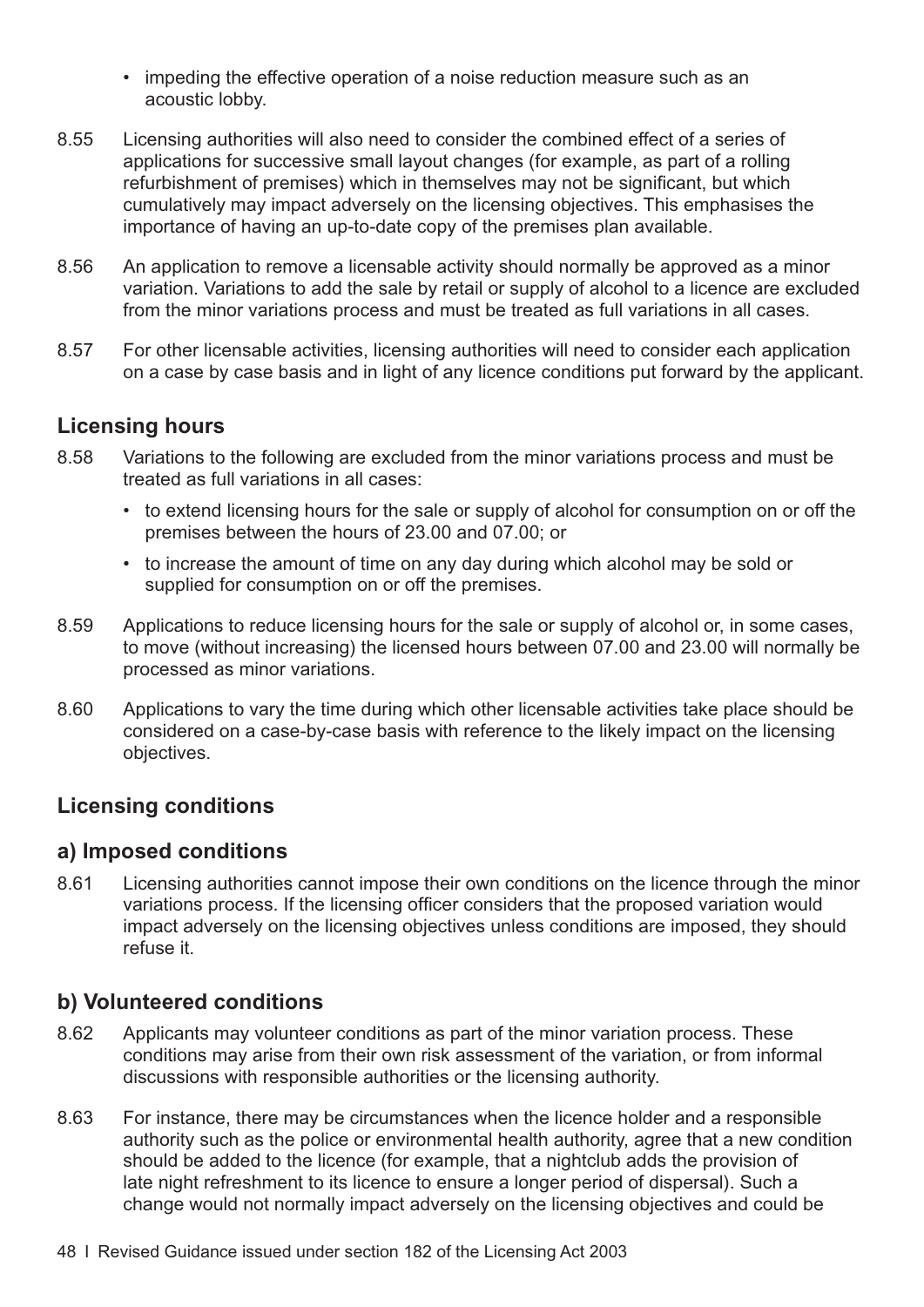expected to promote them by preventing crime and disorder or public nuisance. In these circumstances, the minor variation process may provide a less costly and onerous means of amending the licence than a review, with no risk to the licensing objectives. However, this route should only be used where the agreed variations are minor and the licence holder and the responsible authority have come to a genuine agreement. The licensing authority should be alive to any attempts to pressure licence or certificate holders into agreeing to new conditions where there is no evidence of a problem at the premises and, if there is any doubt, should discuss this with the relevant parties.

#### **c) Amending or removing existing conditions**

- 8.64 However, there may be some circumstances when the minor variation process is appropriate. Premises may change over time and the circumstances that originally led to the condition being attached or volunteered may no longer apply. For example, there may be no need for door supervision if a bar has been converted into a restaurant. Equally some embedded conditions may no longer apply.
- 8.65 Changes in legislation may invalidate certain conditions. Although the conditions do not have to be removed from the licence, licence holders and licensing authorities may agree that this is desirable to clarify the licence holder's legal obligations. There may also be cases where it is appropriate to revise the wording of a condition that is unclear or unenforceable. This would be acceptable as a minor variation as long as the purpose of the condition and its intended effect remain unchanged. Such a change could be expected to promote the licensing objectives by making it easier for the licence holder to understand and comply with the condition and easier for the licensing authority to enforce it.

#### **Full variations process**

- 8.66 Any other changes to the licence or certificate require an application to vary under sections 34 or 84 of the 2003 Act.
- 8.67 Licensing authorities may wish to consider whether there is any likely impact on the promotion of the licensing objectives in deciding whether there is a need for an application to vary in relation to features which are not required to be shown on the plan under section 17 of the 2003 Act, but have nevertheless been included, for example, moveable furniture (altering the position of tables and chairs) or beer gardens (installation of a smoking shelter that will not affect the use of exits or escape routes).
- 8.68 However, it should be noted that a section 34 application cannot be used to vary a licence so as to:
	- extend a time limited licence;
	- transfer the licence from one holder to another; or
	- transfer the licence from one premises to another.
- 8.69 If an applicant wishes to make these types of changes to the premises licence, the applicant should make a new premises licence application under section 17 of the 2003 Act; or, to transfer the licence to another holder, an application under section 42 of the 2003 Act.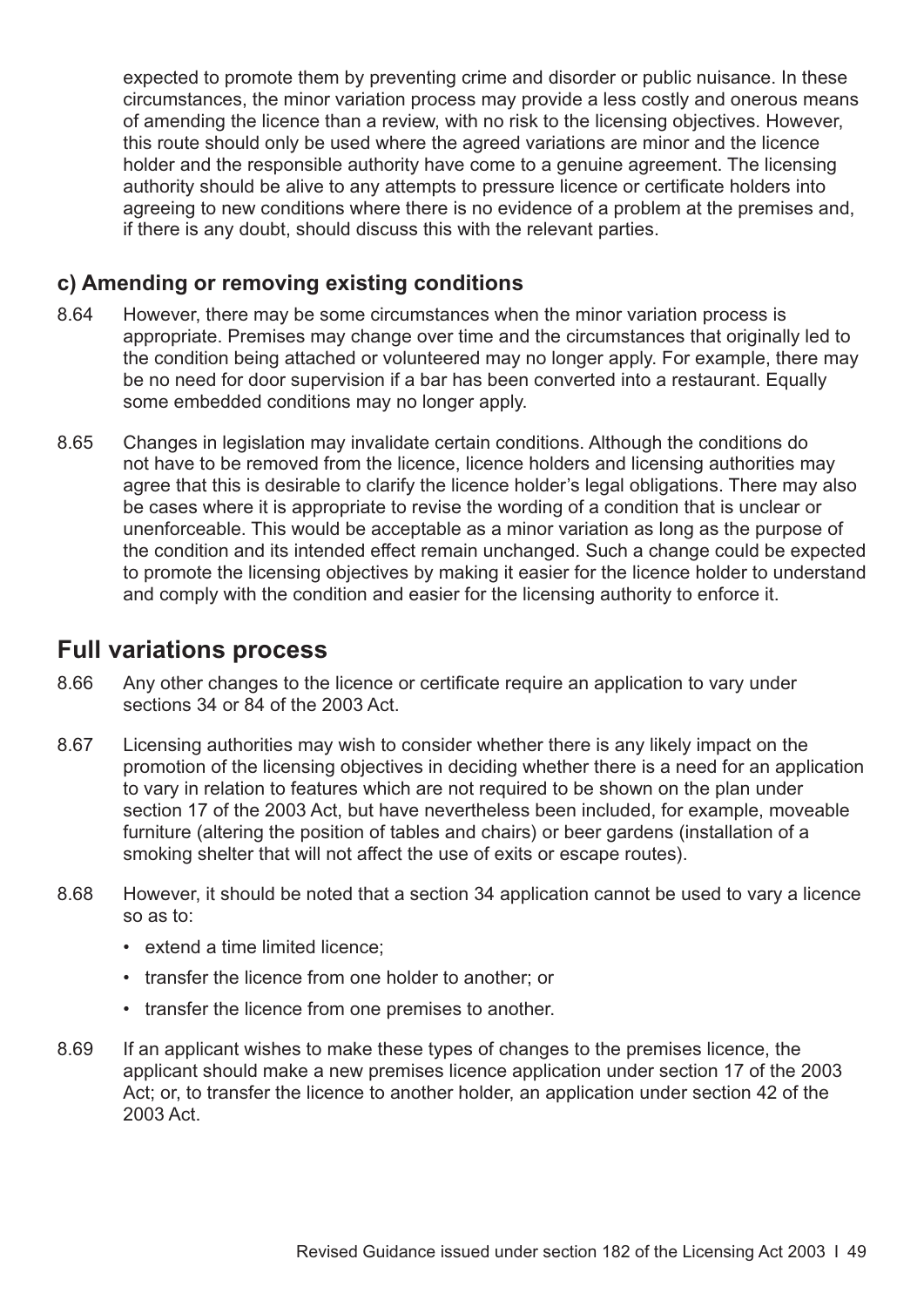## **Relaxation of opening hours for local, national and international occasions**

- 8.70 It should normally be possible for applicants for premises licences and club premises certificates to anticipate special occasions which occur regularly each year – such as bank holidays and St. George's or St. Patrick's Day – and to include appropriate opening hours in their operating schedules. Similarly, temporary event notices should be sufficient to cover other events which take place at premises that do not have a premises licence or club certificate.
- 8.71 However, exceptional events of local, national or international significance may arise which could not have been anticipated when the application was first made. In these circumstances, the Secretary of State may make a licensing hours order to allow premises to open for specified, generally extended, hours on these special occasions. This avoids the need for large numbers of applications to vary premises licences and club premises certificates. Typical events might include a one-off local festival or a Royal Jubilee.

## **Advertising applications**

- 8.72 The requirements governing the advertisement of applications for the grant, variation or review of premises licences and club premises certificates are contained in the regulations made under the 2003 Act which are published on the Government's legislation website.
- 8.73 Applicants are required to:
	- publish a notice in a local newspaper or, if there is none, in a local newsletter, circular or similar document circulating in the area in which the premises are situated; and
	- display a brief summary of the application on an A4 size notice immediately on or outside the premises.
- 8.74 As prescribed in regulations, licensing authorities must also place a notice on their website outlining key details of the application as set out in regulations, including:
	- the name of the applicant or club;
	- the postal address of the premises or club premises;
	- the postal address and, where applicable, the internet address where the relevant licensing authority's register is kept and where and when the record of the application may be inspected;
	- the date by which representations from responsible authorities or other persons should be received and how these representations should be made; and
	- that it is an offence knowingly or recklessly to make a false statement in connection with an application and the maximum fine for which a person is liable on summary conviction for the offence.
- 8.75 The summary of the application should set out matters such as the proposed licensable activities and the proposed hours of opening and should be clearly displayed for the period during which representations may be made, together with information about where the details of the application may be viewed.
- 8.76 Licensing authorities in Wales should consider encouraging applicants to provide details in the alternative language (Welsh or English) to that of the main advertisement itself where the application may be viewed. Therefore, if an applicant publishes a notice in English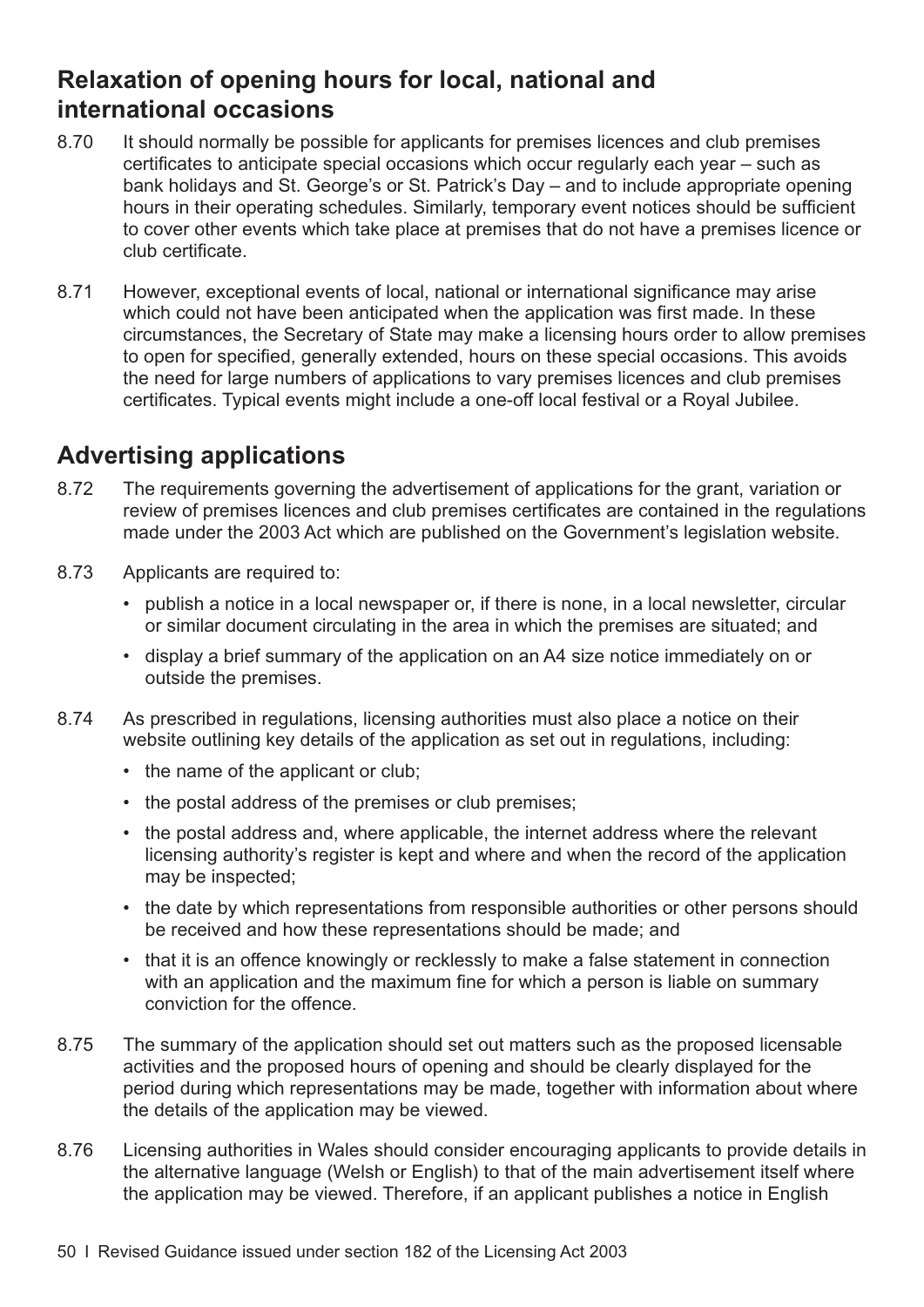they should be encouraged to provide a statement in Welsh as to where the application may be viewed, and vice versa. This would allow the reader of the notice to make enquiries to the licensing authority and find out the nature of the application.

- 8.77 Licensing authorities in Wales are also required to publish key information from licence applications in Welsh on their websites.
- 8.78 In the case of applications for premises licences involving internet or mail order sales, notices should be conspicuously displayed at the place where the alcohol is appropriated to the contract.
- 8.79 A vessel which is not permanently moored or berthed is treated as if it were a premises situated in a place where it is usually moored or berthed. The newspaper advertisement notice for such a vessel would need to be in relation to this place (where it is usually moored or berthed) and there is no provision requiring such advertising in other areas, for instance, if the vessel journeys through other licensing authority areas.
- 8.80 Arrangements should be put in place by the licensing authority for other parties to view a record of the application in the licensing register as described in Schedule 3 to the 2003 Act. Charges made for copies of the register should not exceed the cost of preparing such copies. Licensing authorities may wish to conduct random and unannounced visits to premises to confirm that notices have been clearly displayed and include relevant and accurate information.

#### **Applications to change the designated premises supervisors**

8.81 [Chapter 4](#page-20-0) covers designated premises supervisors and applications to vary a premises licence covering sales of alcohol by specifying a new designated premises supervisor. Chapter 4 covers applications by community premises to disapply the usual mandatory conditions in sections 19(2) and 19(3) of the 2003 Act concerning the authorisation of alcohol sales by a personal licence holder and the need for a designated premises supervisor who holds a personal licence.

## **Provisional statements**

- 8.82 Where premises are being or are about to be constructed, extended or otherwise altered for the purpose of being used for one or more licensable activities, investors may be unwilling to commit funds unless they have some assurance that a premises licence covering the desired licensable activities would be granted for the premises when the building work is completed.
- 8.83 The 2003 Act does not define the words "otherwise altered", but the alteration must relate to the purpose of being used for one or more licensable activities.
- 8.84 Any person falling within section 16 of the 2003 Act can apply for a premises licence before new premises are constructed, extended or changed. This would be possible where clear plans of the proposed structure exist and the applicant is in a position to complete an operating schedule including details of:
	- the activities to take place there;
	- the time at which such activities will take place;
	- the proposed hours of opening;
	- where the applicant wishes the licence to have effect for a limited period, that period;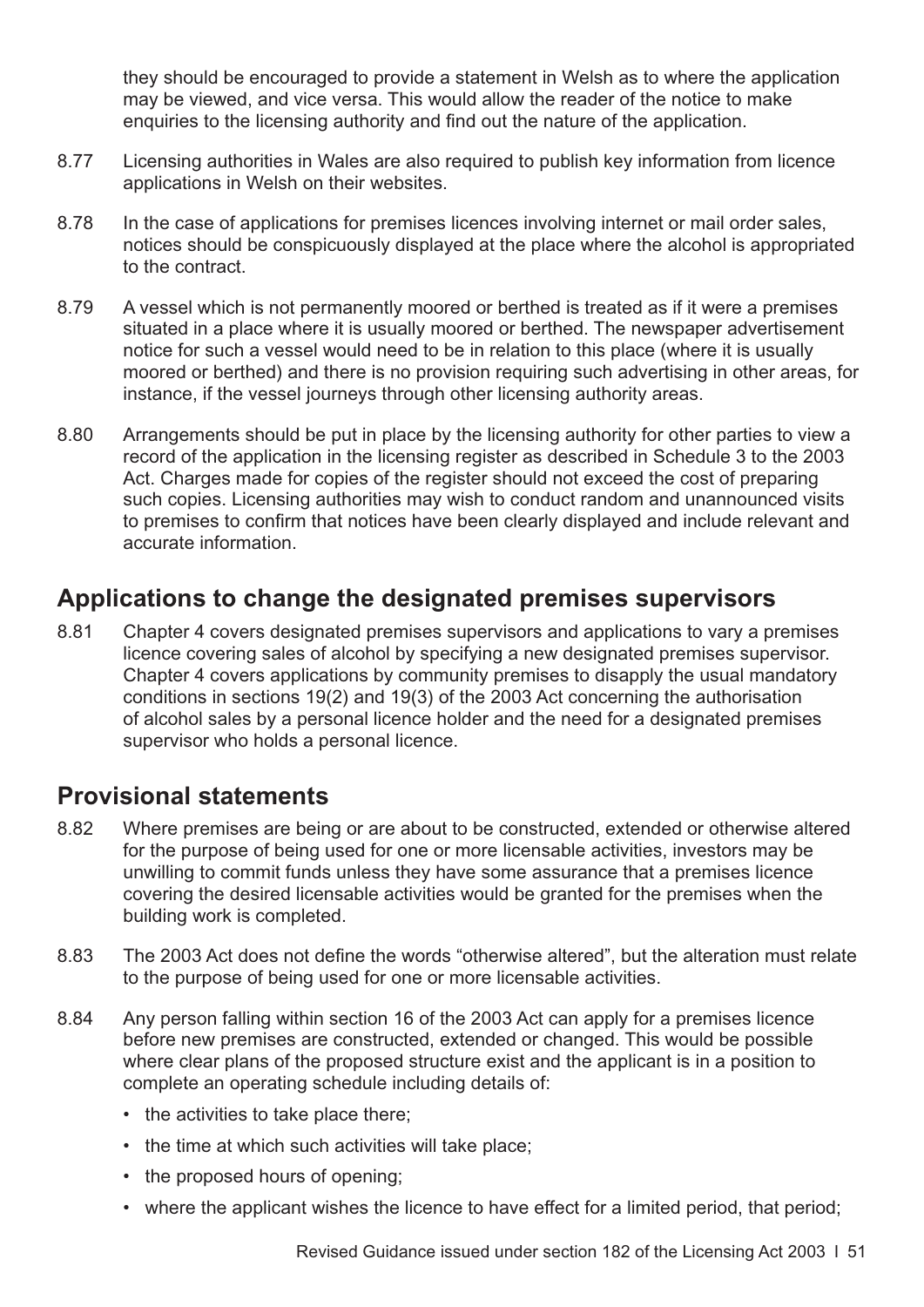- the steps to be taken to promote the licensing objectives; and
- where the sale of alcohol is involved, whether supplies are proposed to be for consumption on or off the premises (or both) and the name of the designated premises supervisor the applicant wishes to specify.
- 8.85 In such cases, the licensing authority would include in the licence the date upon which it would come into effect. A provisional statement will normally only be required when the information described above is not available.
- 8.86 The 2003 Act therefore provides for a person, if an individual aged 18 or over, who has an interest in the premises to apply for a "provisional statement". This will not be time limited, but the longer the delay before an application for a premises licence is made, the more likely it is that there will be material changes and that the licensing authority will accept representations. "Person" in this context includes a business.
- 8.87 When a hearing is held, the licensing authority must decide whether, if the premises were constructed or altered in the way proposed in the schedule of works and if a premises licence was sought for those premises, it would consider it appropriate for the promotion of the licensing objectives to:
	- attach conditions to the licence;
	- rule out any of the licensable activities applied for;
	- refuse to specify the person nominated as premises supervisor; or
	- reject the application.

It will then issue the applicant with a provisional statement setting out the details of that decision together with its reasons.

- 8.88 The licensing authority must copy the provisional statement to each person who made relevant representations, and the chief officer of police for the area in which the premises is situated. The licensing authority should give full and comprehensive reasons for its decision. This is important in anticipation of an appeal by any aggrieved party.
- 8.89 When a person applies for a premises licence in respect of premises (or part of the premises or premises which are substantially the same) for which a provisional statement has been made, representations by responsible authorities and other persons will be excluded in certain circumstances. These are where:
	- the application for a licence is in the same form as the licence described in the provisional statement;
	- the work in the schedule of works has been satisfactorily completed;
	- given the information provided in the application for a provisional statement, the responsible authority or other person could have made the same, or substantially the same, representations about the application then but failed to do so without reasonable excuse; and
	- there has been no material change in the circumstances relating either to the premises or to the area in the proximity of those premises since the provisional statement was made.
- 8.90 Any decision of the licensing authority on an application for a provisional statement will not relieve an applicant of the need to apply for planning permission, building control approval of the building work, or in some cases both planning permission and building control.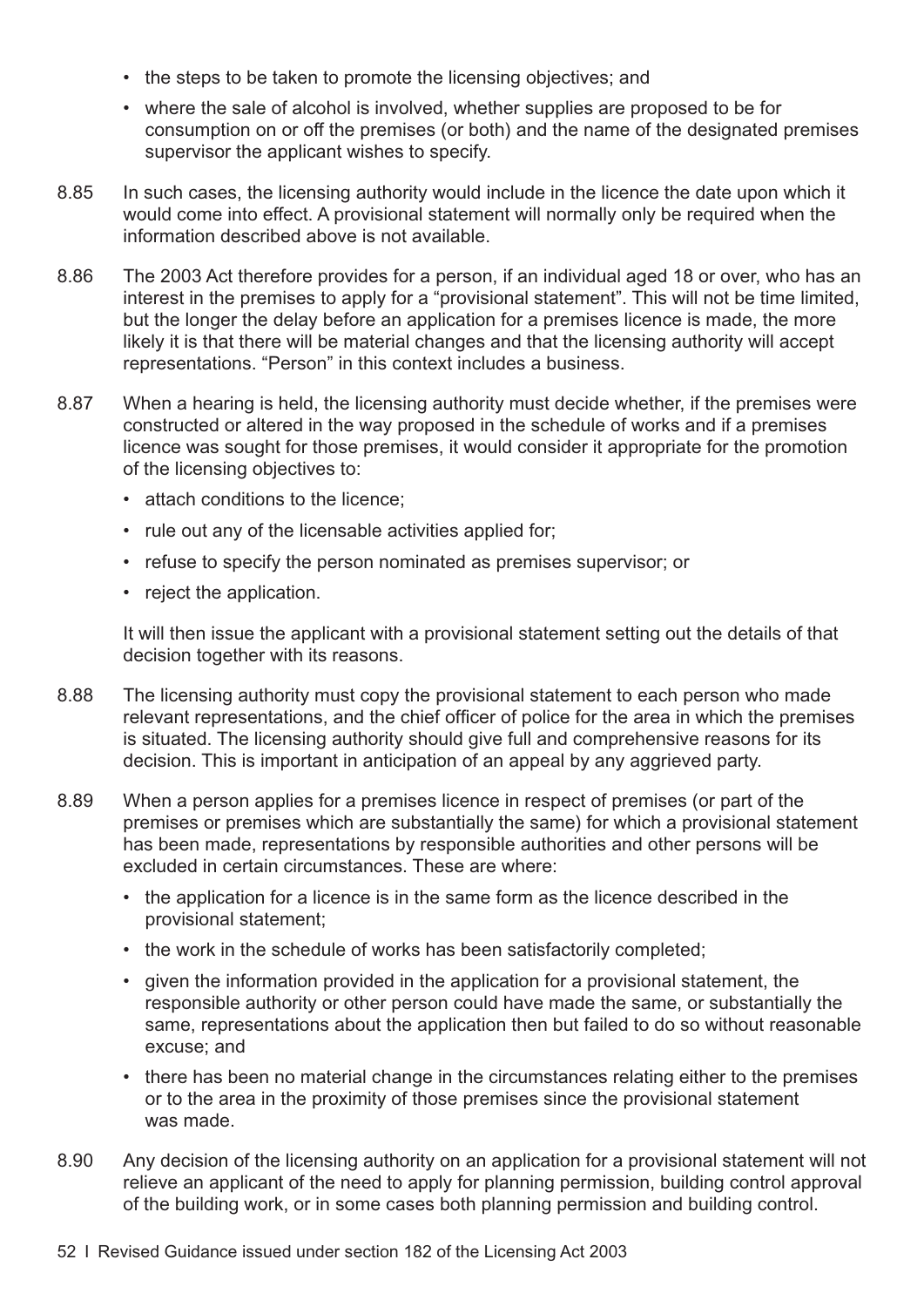8.91 A provisional statement may not be sought or given for a vessel, a vehicle or a moveable structure (see section 189 of the 2003 Act).

## **Transfers of premises licences**

- 8.92 The 2003 Act provides for any person who may apply for a premises licence, which includes a business, to apply for a premises licence to be transferred to them. Where the application is made in writing, the applicant must give notice of the application to the chief officer of police. Where it is made electronically via GOV.UK or the licensing authority's electronic facility, the licensing authority must notify the police no later than the first working day after the application is given. However, the responsibility to notify the DPS remains with the applicant. Otherwise the general guidance on electronic applications set out in [paragraphs 8.21 to 8.28](#page-45-0) applies.
- 8.93 In the vast majority of cases, it is expected that a transfer will be a very simple administrative process. Section 43 of the 2003 Act provides a mechanism which allows the transfer to come into immediate interim effect as soon as the licensing authority receives it, until it is formally determined or withdrawn. This is to ensure that there should be no interruption to normal business at the premises. If the police raise no objection about the application, the licensing authority must transfer the licence in accordance with the application, amend the licence accordingly and return it to the new holder.
- 8.94 In exceptional circumstances where the chief officer of police believes the transfer may undermine the crime prevention objective, the police may object to the transfer. Such objections are expected to be rare and arise because the police have evidence that the business or individuals seeking to hold the licence or business or individuals linked to such persons are involved in crime (or disorder).
- 8.95 Such objections (and therefore such hearings) should only arise in truly exceptional circumstances. If the licensing authority believes that the police are using this mechanism to vet transfer applicants routinely and to seek hearings as a fishing expedition to inquire into applicants' backgrounds, it is expected that it would raise the matter immediately with the chief officer of police.

#### **Interim authorities**

- 8.96 The 2003 Act provides special arrangements for the continuation of permissions under a premises licence when the holder of a licence dies suddenly or becomes bankrupt or mentally incapable. In the normal course of events, the licence would lapse in such circumstances. However, there may also be some time before, for example, the deceased person's estate can be dealt with or an administrative receiver appointed. This could have a damaging effect on those with interests in the premises, such as an owner, lessor or employees working at the premises in question; and could bring unnecessary disruption to customers' plans. The 2003 Act therefore provides for the licence to be capable of being reinstated in a discrete period of time in certain circumstances.
- 8.97 These circumstances arise only where a premises licence has lapsed owing to the death, incapacity or insolvency of the holder. In such circumstances, an "interim authority" notice may be given to the licensing authority within 28 consecutive days beginning the day after the licence lapsed. Where applications are made in writing, the applicant must give notice of the application to the chief officer of police. If an application is made electronically via GOV.UK or the licensing authority's electronic facility, the licensing authority must notify the police no later than the first working day after the notice is given.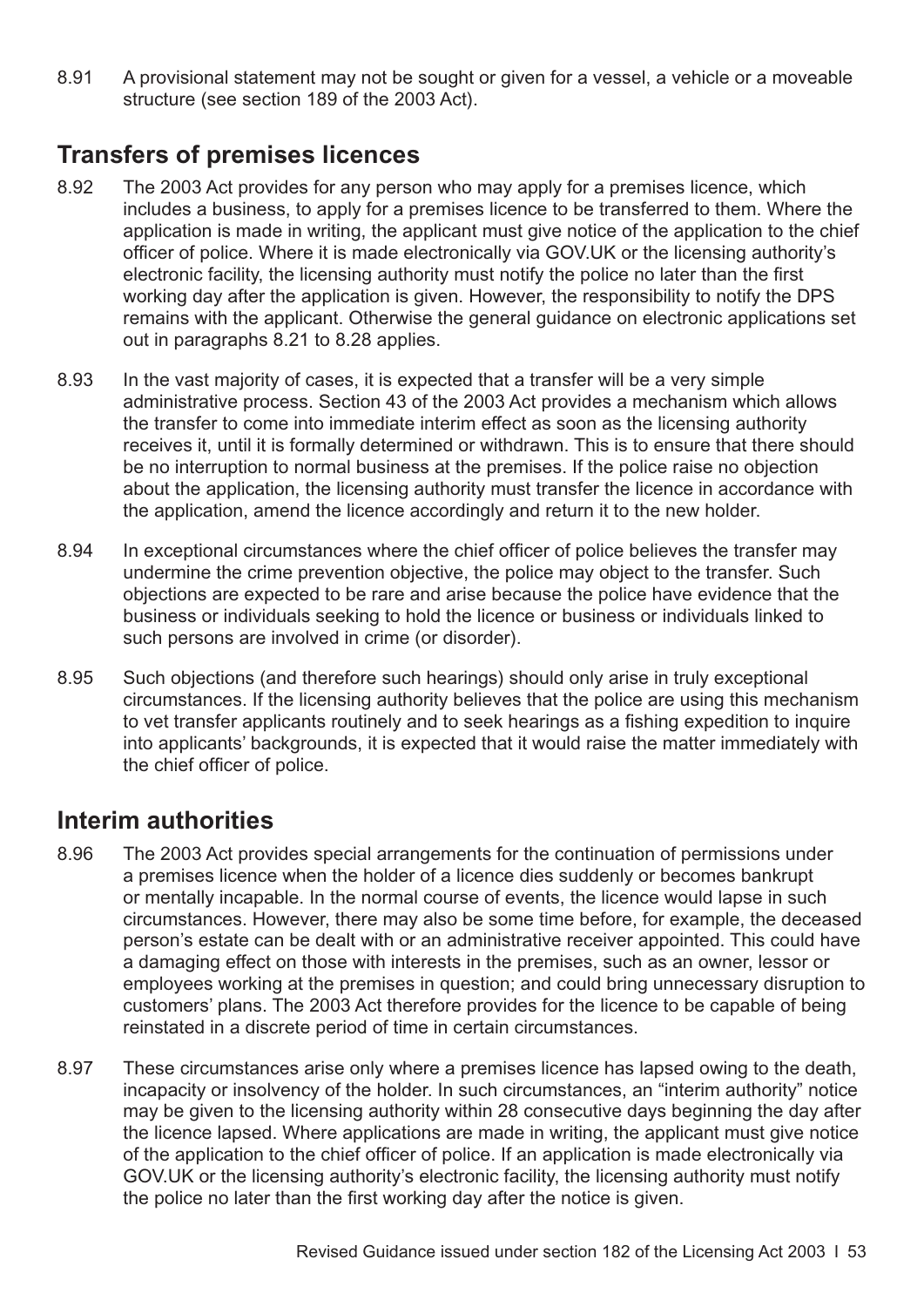- 8.98 An interim notice may only be given either by a person with a prescribed interest in the premises as set out in the regulations made under the 2003 Act (which may be viewed on [www.legislation.gov.uk,](http://www.legislation.gov.uk) the Government's legislation website); or by a person connected to the former holder of the licence (normally a personal representative of the former holder; or a person with power of attorney; or where someone has become insolvent, that person's insolvency practitioner).
- 8.99 The effect of giving the notice is to reinstate the premises licence as if the person giving the notice is the holder of the licence and thereby allow licensable activities to continue to take place pending a formal application for transfer. The maximum period for which an interim authority notice may have effect is three months.
- 8.100 The interim authority notice ceases to have effect unless, by the end of the initial period of 28 consecutive days, a copy of the notice has been given to the chief officer of police. Within two working days of receiving the copy, and if satisfied that in the exceptional circumstances of the case failure to cancel the interim authority would undermine the crime prevention objective, the police may give a notice to that effect to the licensing authority. In such circumstances, the licensing authority must hold a hearing to consider the objection notice and cancel the interim authority notice if it decides that it is appropriate to do so for the promotion of the crime prevention objective.
- 8.101 Licensing authorities should be alert to the need to consider the objection quickly. Under section 50 of the 2003 Act, where the premises licence lapses (because of death, incapacity or insolvency of the holder) or by its surrender, but no interim authority notice has effect, a person who may apply for the grant of a premises licence under section 16(1) may apply within 28 consecutive days of the lapse for the transfer of the licence to them with immediate effect pending the determination of the application. This will result in the licence being reinstated from the point at which the transfer application was received by the licensing authority. Where the application is made in writing, the person applying for the transfer must copy their application to the chief officer of police. If the application is made electronically the licensing authority must copy the application to the police.

## **Right of freeholders etc to be notified of licensing matters**

- 8.102 A person (which will include a business or company) with a property interest in any premises situated in the licensing authority's area may give notice of their interest to the authority using a prescribed form and on payment of the relevant fee. The application may be made in writing or electronically via GOV.UK or the licensing authority's own facility, in which case the guidance at [paragraphs 8.21 to 8.28](#page-45-0) applies. Details of fees and forms are available on the GOV.UK website. It is entirely at the discretion of such persons whether they choose to register or not. It is not a legal requirement. Those who may take advantage of this arrangement include the freeholder or leaseholder, a legal mortgagee in respect of the premises, a person in occupation of the premises or any other person prescribed by the Secretary of State.
- 8.103 The notice will have effect for 12 months but a new notice can be given every year. While the notice has effect, if any change relating to the premises concerned has been made to the licensing register (which the licensing authority has a duty to keep under section 8 of the 2003 Act), the licensing authority must notify the person who registered an interest of the matter to which the change relates. The person will also be notified of their right under section 8 to request a copy of the information contained in any entry in the register. In cases relating to interim authority notices (see above), it is important that such communications are dealt with promptly.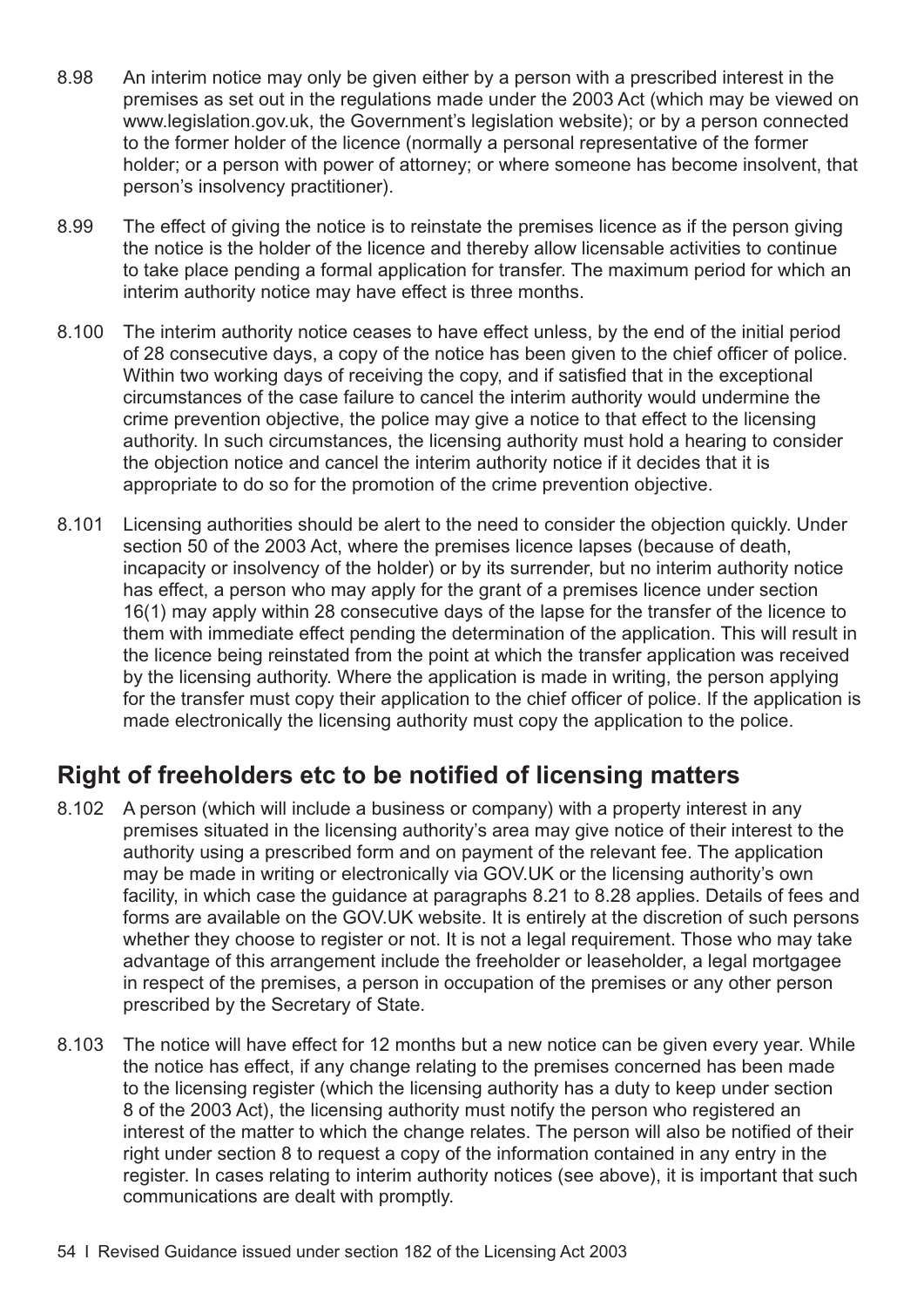# <span id="page-58-0"></span>9. Determining applications

## **General**

9.1 When a licensing authority receives an application for a new premises licence or an application to vary an existing premises licence, it must determine whether the application has been made in accordance with section 17 of the 2003 Act, and in accordance with regulations made under sections 17(3) to (6), 34, 42, 54 and 55 of the 2003 Act. It must similarly determine applications for the grant of club premises certificates made in accordance with section 71 of the 2003 Act, and in accordance with regulations made under sections 71(4) to (7), 84, 91 and 92 of the 2003 Act. This means that the licensing authority must consider among other things whether the application has been properly advertised in accordance with those regulations.

#### **Where no representations are made**

9.2 A hearing is not required where an application has been properly made and no responsible authority or other person has made a relevant representation or where representations are made and subsequently withdrawn. In these cases, the licensing authority must grant the application in the terms sought, subject only to conditions which are consistent with the operating schedule and relevant mandatory conditions under the 2003 Act. This should be undertaken as a simple administrative process by the licensing authority's officials who should replicate the proposals contained in the operating schedule to promote the licensing objectives in the form of clear and enforceable licence conditions. Licensing authorities should not hold hearings for uncontested applications, for example in situations where representations have been made and conditions have subsequently been agreed.

#### **Where representations are made**

9.3 Where a representation concerning the licensing objectives is made by a responsible authority about a proposed operating schedule and it is relevant (see paragraphs 9.4 to 9.10 below), the licensing authority's discretion will be engaged. It will also be engaged if another person makes relevant representations to the licensing authority, which are also not frivolous or vexatious (see paragraphs 9.4 to 9.10 below). Relevant representations can be made in opposition to, or in support of, an application and can be made by any individual, body or business that has grounds to do so.

## **Relevant, vexatious and frivolous representations**

9.4 A representation is "relevant" if it relates to the likely effect of the grant of the licence on the promotion of at least one of the licensing objectives. For example, a representation from a local businessperson about the commercial damage caused by competition from new licensed premises would not be relevant. On the other hand, a representation by a businessperson that nuisance caused by new premises would deter customers from entering the local area, and the steps proposed by the applicant to prevent that nuisance were inadequate, would be relevant. In other words, representations should relate to the impact of licensable activities carried on from premises on the objectives. For representations in relation to variations to be relevant, they should be confined to the subject matter of the variation. There is no requirement for a responsible authority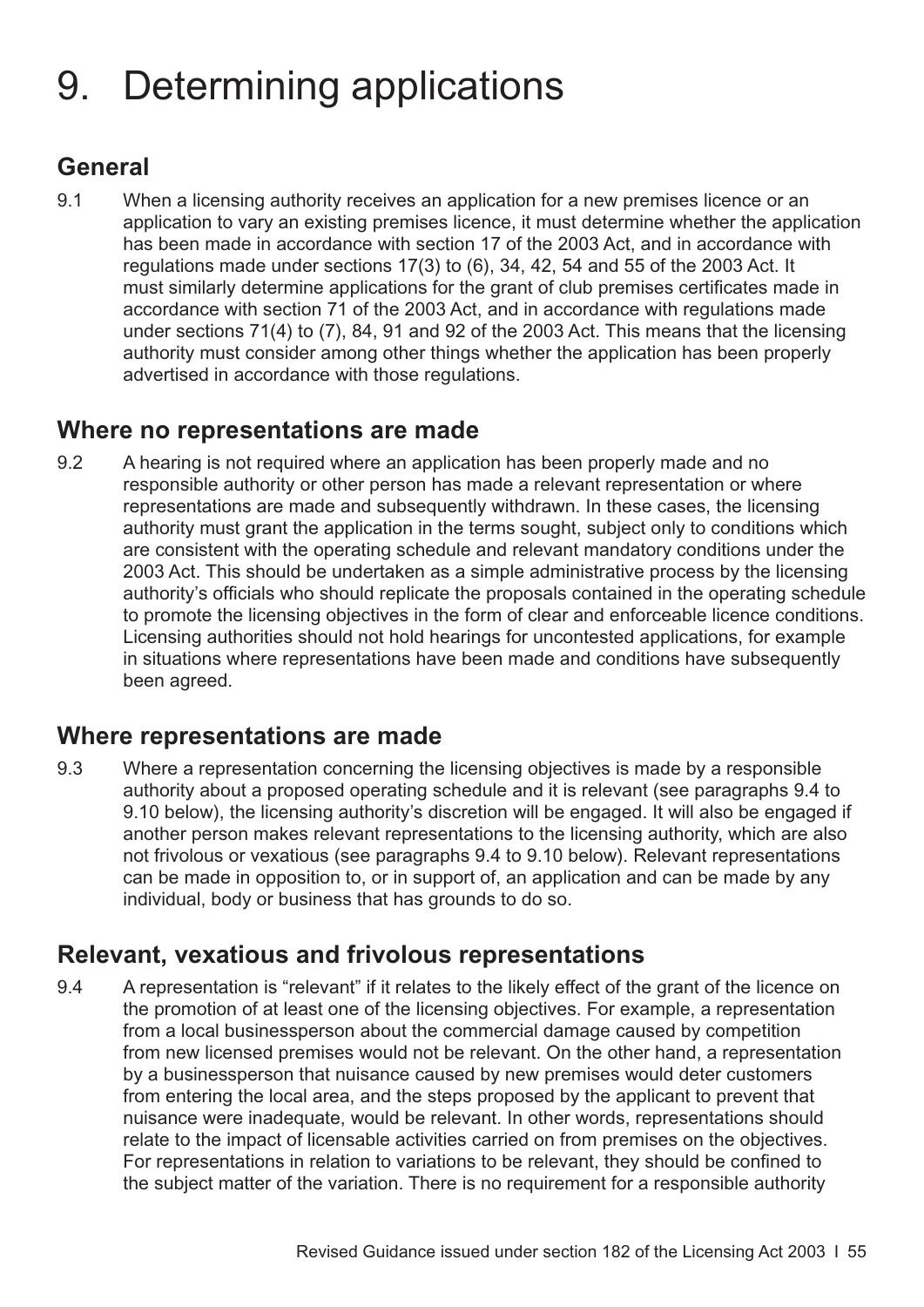or other person to produce a recorded history of problems at premises to support their representations, and in fact this would not be possible for new premises.

- 9.5 It is for the licensing authority to determine whether a representation (other than a representation from responsible authority) is frivolous or vexatious on the basis of what might ordinarily be considered to be vexatious or frivolous. A representation may be considered to be vexatious if it appears to be intended to cause aggravation or annoyance, whether to a competitor or other person, without reasonable cause or justification. Vexatious circumstances may arise because of disputes between rival businesses and local knowledge will therefore be invaluable in considering such matters. Licensing authorities can consider the main effect of the representation, and whether any inconvenience or expense caused by it could reasonably be considered to be proportionate.
- 9.6 Frivolous representations would be essentially categorised by a lack of seriousness. Frivolous representations would concern issues which, at most, are minor and in relation to which no remedial steps would be warranted or proportionate.
- 9.7 Any person who is aggrieved by a rejection of their representations on either of these grounds may lodge a complaint through the local authority's corporate complaints procedure. A person may also challenge the authority's decision by way of judicial review.
- 9.8 Licensing authorities should not take decisions about whether representations are frivolous, vexatious or relevant to the licensing objectives on the basis of any political judgement. This may be difficult for councillors who receive complaints from residents within their own wards. If consideration is not to be delegated, contrary to the recommendation in this Guidance, an assessment should be prepared by officials for consideration by the sub- committee before any decision is taken that necessitates a hearing. Any councillor who considers that their own interests are such that they are unable to consider the matter independently should disqualify themselves.
- 9.9 It is recommended that, in borderline cases, the benefit of the doubt about any aspect of a representation should be given to the person making that representation. The subsequent hearing would then provide an opportunity for the person or body making the representation to amplify and clarify it.
- 9.10 Licensing authorities should consider providing advice on their websites about how any person can make representations to them.

## **The role of responsible authorities**

9.11 Responsible authorities under the 2003 Act are automatically notified of all new applications. While all responsible authorities may make representations regarding applications for licences and club premises certificates and full variation applications, it is the responsibility of each responsible authority to determine when they have appropriate grounds to do so.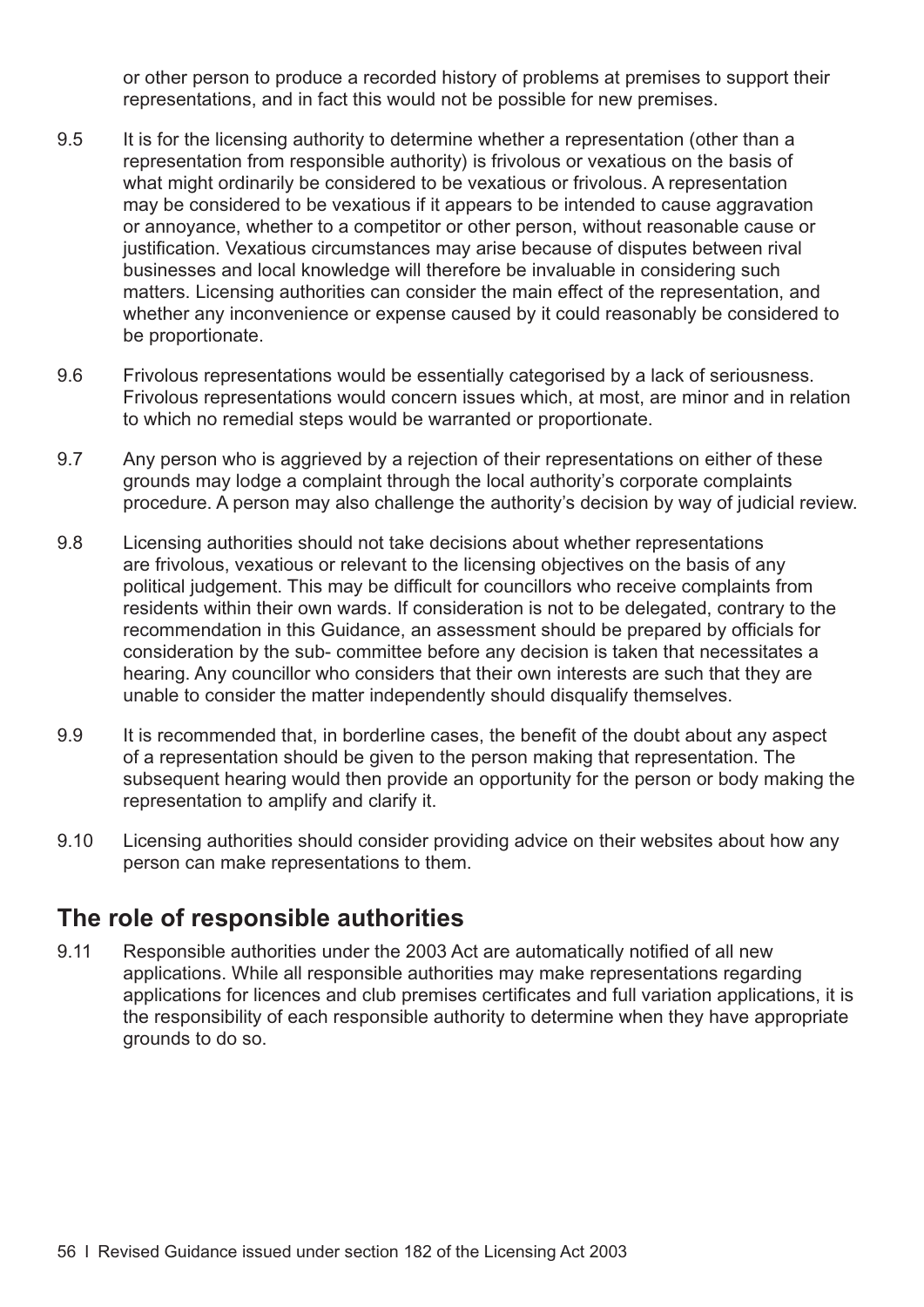## <span id="page-60-0"></span>**Representations from the police**

9.12 In their role as a responsible authority, the police are an essential source of advice and information on the impact and potential impact of licensable activities, particularly on the crime and disorder objective. The police have a key role in managing the night-time economy and should have good working relationships with those operating in their local area<sup>5</sup>. The police should be the licensing authority's main source of advice on matters relating to the promotion of the crime and disorder licensing objective, but may also be able to make relevant representations with regard to the other licensing objectives if they have evidence to support such representations. The licensing authority should accept all reasonable and proportionate representations made by the police unless the authority has evidence that to do so would not be appropriate for the promotion of the licensing objectives. However, it remains incumbent on the police to ensure that their representations can withstand the scrutiny to which they would be subject at a hearing.

## **Licensing authorities acting as responsible authorities**

- 9.13 Licensing authorities are included in the list of responsible authorities. A similar framework exists in the Gambling Act 2005. The 2003 Act does not require responsible authorities to make representations about applications for the grant of premises licences or to take any other steps in respect of different licensing processes. It is, therefore, for the licensing authority to determine when it considers it appropriate to act in its capacity as a responsible authority; the licensing authority should make this decision in accordance with its duties under section 4 of the 2003 Act.
- 9.14 Licensing authorities are not expected to act as responsible authorities on behalf of other parties (for example, local residents, local councillors or community groups) although there are occasions where the authority may decide to do so. Such parties can make relevant representations to the licensing authority in their own right, and it is reasonable for the licensing authority to expect them to make representations themselves where they are reasonably able to do so. However, if these parties have failed to take action and the licensing authority is aware of relevant grounds to make a representation, it may choose to act in its capacity as responsible authority.
- 9.15 It is also reasonable for licensing authorities to expect that other responsible authorities should intervene where the basis for the intervention falls within the remit of that other responsible authority. For example, the police should make representations where the representations are based on concerns about crime and disorder. Likewise, it is reasonable to expect the local authority exercising environmental health functions to make representations where there are concerns about noise nuisance. Each responsible authority has equal standing under the 2003 Act and may act independently without waiting for representations from any other responsible authority.

<sup>5</sup> Elections for Police and Crime Commissioners (PCCs) in all police force areas in England and Wales (except in London, where the Mayor of London has taken on the powers of a PCC in relation to the Metropolitan Police) took place on 15th November 2012. PCCs are expected to have a central role working in partnership with local authorities, enforcement bodies and other local partners to decide on what action is needed to tackle alcoholrelated crime and disorder in their areas. However, the Chief Officer of Police will remain the named responsible authority under the 2003 Act.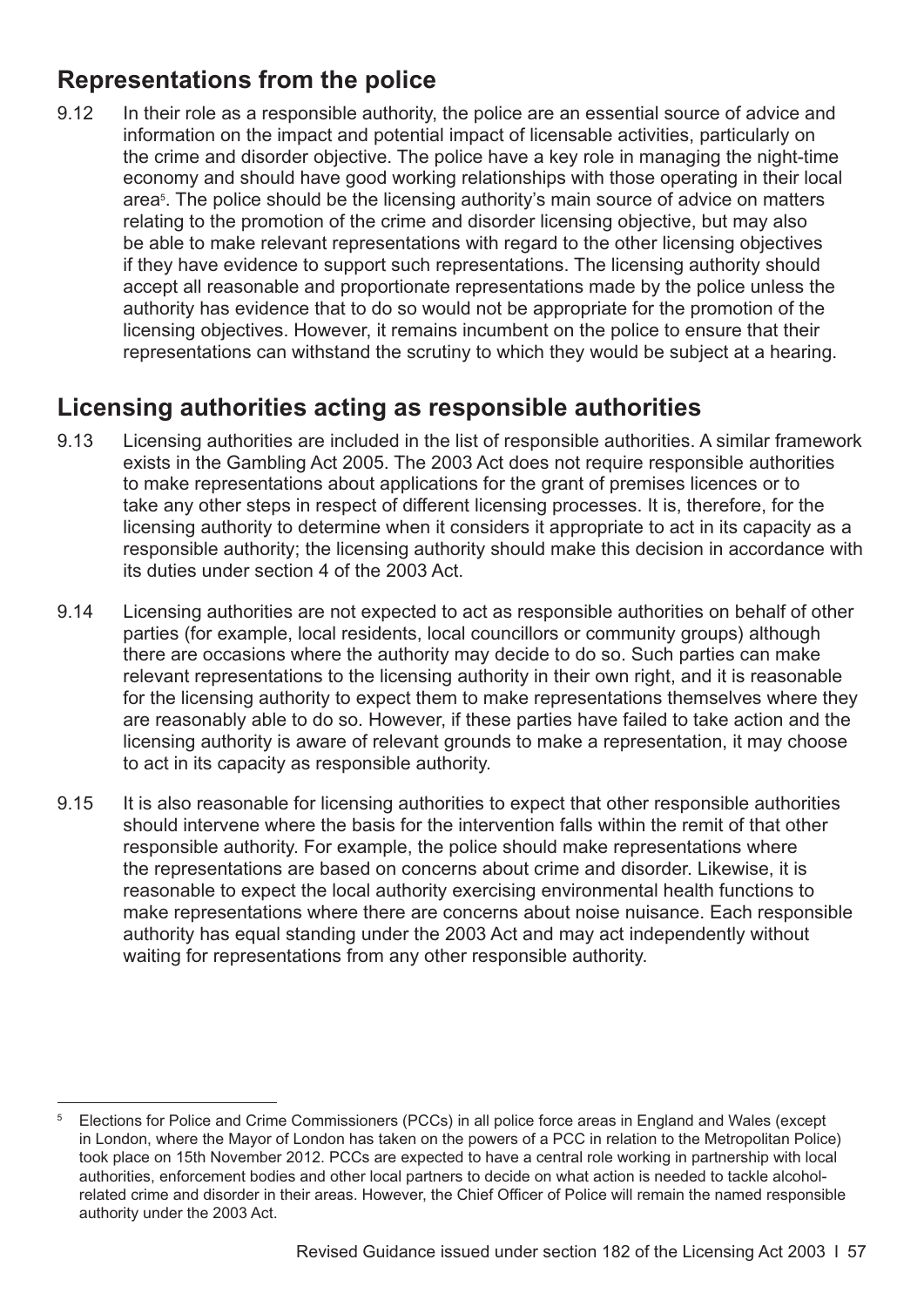- 9.16 The 2003 Act enables licensing authorities to act as responsible authorities as a means of early intervention; they may do so where they consider it appropriate without having to wait for representations from other responsible authorities. For example, the licensing authority may (in a case where it has applied a cumulative impact policy) consider that granting a new licence application will add to the cumulative impact of licensed premises in its area and therefore decide to make representations to that effect, without waiting for any other person to do so.
- 9.17 In cases where a licensing authority is also acting as responsible authority in relation to the same process, it is important to achieve a separation of responsibilities within the authority to ensure procedural fairness and eliminate conflicts of interest. In such cases licensing determinations will be made by the licensing committee or sub committee comprising elected members of the authority (although they are advised by a licensing officer). Therefore, a separation is achieved by allocating distinct functions (i.e. those of licensing authority and responsible authority) to different officials within the authority.
- 9.18 In these cases, licensing authorities should allocate the different responsibilities to different licensing officers or other officers within the local authority to ensure a proper separation of responsibilities. The officer advising the licensing committee (i.e. the authority acting in its capacity as the licensing authority) must be a different person from the officer who is acting for the responsible authority. The officer acting for the responsible authority should not be involved in the licensing decision process and should not discuss the merits of the case with those involved in making the determination by the licensing authority. For example, discussion should not take place between the officer acting as responsible authority and the officer handling the licence application regarding the merits of the case. Communication between these officers in relation to the case should remain professional and consistent with communication with other responsible authorities. Representations, subject to limited exceptions, must be made in writing. It is for the licensing authority to determine how the separate roles are divided to ensure an appropriate separation of responsibilities. This approach may not be appropriate for all licensing authorities and many authorities may already have processes in place to effectively achieve the same outcome.
- 9.19 Smaller licensing authorities, where such a separation of responsibilities is more difficult, may wish to involve officials from outside the licensing department to ensure a separation of responsibilities. However, these officials should still be officials employed by the authority.

#### **Health bodies acting as responsible authorities**

- 9.20 Where a local authority's Director of Public Health in England (DPH)<sup>6</sup> or Local Health Board (LHB) (in Wales) exercises its functions as a responsible authority, it should have sufficient knowledge of the licensing policy and health issues to ensure it is able to fulfil those functions. If the authority wishes to make representations, the DPH or LHB will need to decide how best to gather and coordinate evidence from other bodies which exercise health functions in the area, such as emergency departments and ambulance services.
- 9.21 Health bodies may hold information which other responsible authorities do not, but which would assist a licensing authority in exercising its functions. This information may be used by the health body to make representations in its own right or to support representations

<sup>&</sup>lt;sup>6</sup> This change was made as a result of the commencement of measures in the Health and Social Care Act 2012 which amended the 2003 Act and further provision in the NHS Bodies and Local Authorities (Partnership Arrangements, Care Trusts, Public Health and Local Healthwatch) Regulations 2012.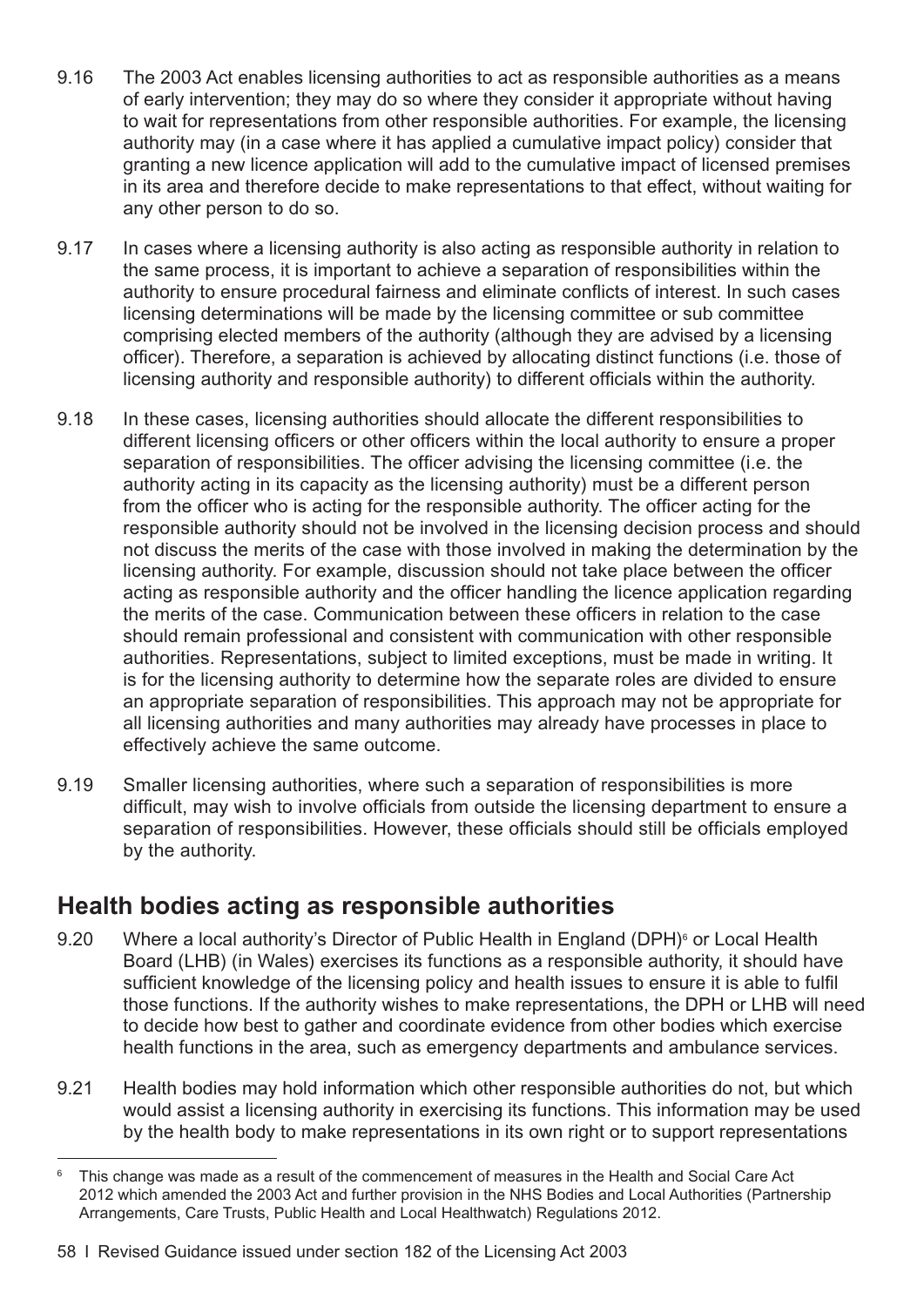by other responsible authorities, such as the police. Such representations can potentially be made on the grounds of all four licensing objectives. Perhaps the most obvious example is where drunkenness leads to accidents and injuries from violence, resulting in attendances at emergency departments and the use of ambulance services. Some of these incidents will be reported to the police, but many will not. Such information will often be relevant to the public safety and crime and disorder objectives.

- 9.22 However, health bodies are encouraged to make representations in respect of any of the four licensing objectives without necessarily seeking views from other responsible authorities where they have appropriate evidence to do so. There is also potential for health bodies to participate in the licensing process in relation to the protection of children from harm. This objective not only concerns the physical safety of children, but also their moral and psychological well being.
- 9.23 Evidence relating to under 18s alcohol-related emergency department attendance, hospital admissions and underage sales of alcohol, could potentially have implications for both the protection of children from harm and the crime and disorder objectives. Health bodies can provide evidence to lead or support representations in relation to this objective. In relation to proxy purchases, data collected by health bodies could be used to inform other responsible authorities, including the police and licensing authorities, about a prevalence of proxy purchasing in a particular area. For example, the police could use this data to tackle instances of 'shoulder tapping' (where under 18s approach adults to buy alcohol on their behalf) and to suggest measures which retailers might be able to take to ensure, as far as possible, that they are not knowingly selling alcohol to an adult who is buying on behalf of a person aged under 18. Although less obvious, health bodies may also have a role to play in the prevention of public nuisance where its effect is prejudicial to health and where they hold relevant data.
- 9.24 DPHs and LHBs will need to consider how to collect anonymised information about incidents that relate to specific premises or premises in a particular area (for example, a cumulative impact zone). Many areas have already developed procedures for local information sharing to tackle violence, which could provide useful evidence to support representations. The College of Emergency Medicine has issued guidelines for information sharing to reduce community violence which recommends that data about assault victims should be collected upon admission to emergency departments, including the date, time and location of the assault  $-$  i.e. the name of the pub, club or street where the incident occurred. Sometimes, it may be possible to link ambulance callouts or attendances at emergency departments to irresponsible practices at specific premises, such as serving alcohol to people who are intoxicated or targeting promotions involving unlimited or unspecified quantities of alcohol at particular groups.

#### **Disclosure of personal details of persons making representations**

- 9.25 Where a notice of a hearing is given to an applicant, the licensing authority is required under the Licensing Act 2003 (Hearings) Regulations 2005 to provide the applicant with copies of the relevant representations that have been made.
- 9.26 In exceptional circumstances, persons making representations to the licensing authority may be reluctant to do so because of fears of intimidation or violence if their personal details, such as name and address, are divulged to the applicant.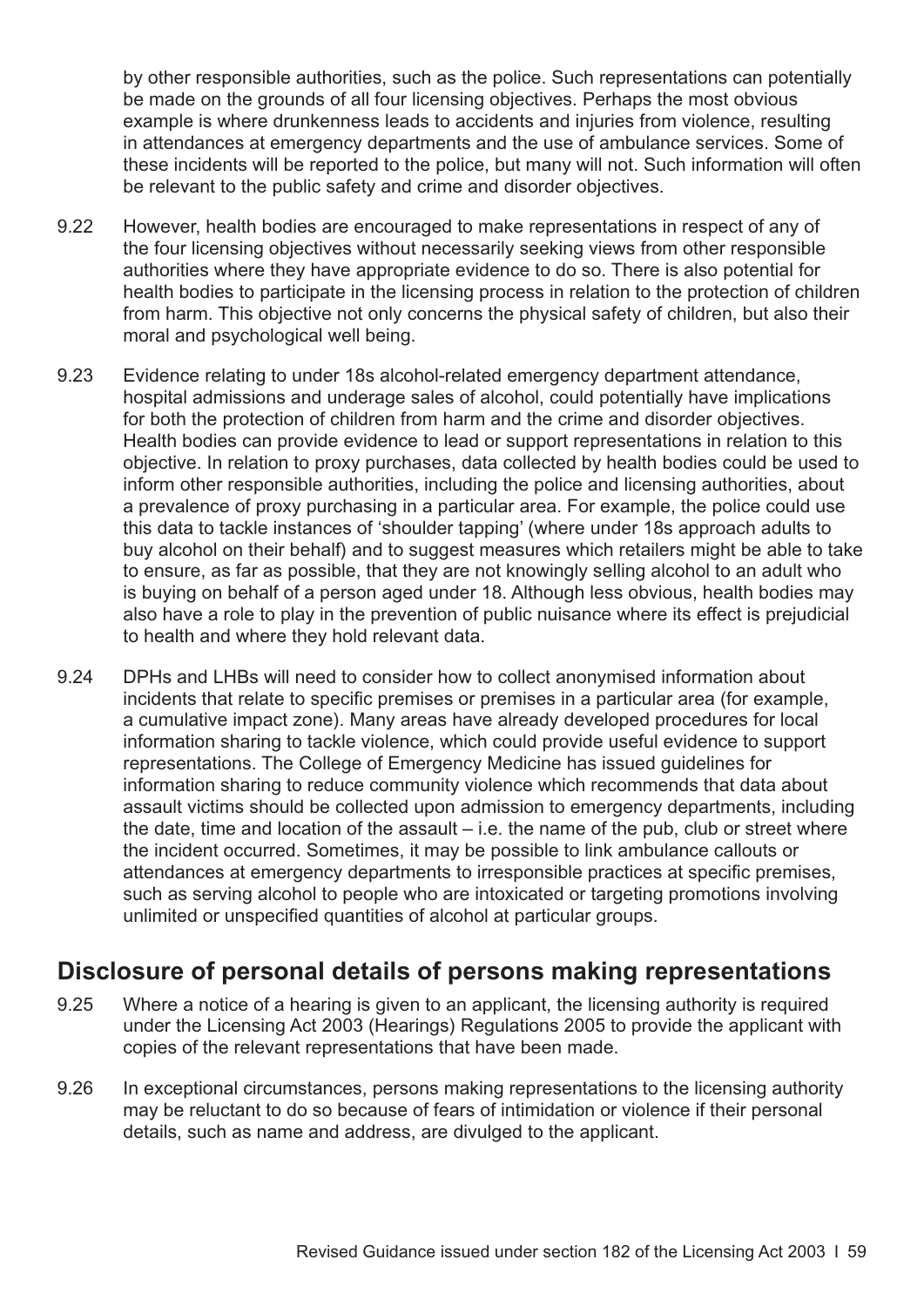- 9.27 Where licensing authorities consider that the person has a genuine and well-founded fear of intimidation and may be deterred from making a representation on this basis, they may wish to consider alternative approaches.
- 9.28 For instance, they could advise the persons to provide the relevant responsible authority with details of how they consider that the licensing objectives are being undermined so that the responsible authority can make representations if appropriate and justified.
- 9.29 The licensing authority may also decide to withhold some or all of the person's personal details from the applicant, giving only minimal details (such as street name or general location within a street). However, withholding such details should only be considered where the circumstances justify such action.

#### **Hearings**

- 9.30 Regulations governing hearings may be found on the [www.legislation.gov.uk](http://www.legislation.gov.uk) website. If the licensing authority decides that representations are relevant, it must hold a hearing to consider them. The need for a hearing can only be avoided with the agreement of the licensing authority, the applicant and all of the persons who made relevant representations. In cases where only 'positive' representations are received, without qualifications, the licensing authority should consider whether a hearing is required. To this end, it may wish to notify the persons who made representations and give them the opportunity to withdraw those representations. This would need to be done in sufficient time before the hearing to ensure that parties were not put to unnecessary inconvenience.
- 9.31 Responsible authorities should try to conclude any discussions with the applicant in good time before the hearing. If the application is amended at the last moment, the licensing committee should consider giving other persons time to address the revised application before the hearing commences.
- 9.32 Regulations made under the 2003 Act require that representations must be withdrawn 24 hours before the first day of any hearing. If they are withdrawn after this time, the hearing must proceed and the representations may be withdrawn orally at that hearing. However, where discussions between an applicant and those making representations are taking place and it is likely that all parties are on the point of reaching agreement, the licensing authority may wish to use the power given within the hearings regulations to extend time limits, if it considers this to be in the public interest.
- 9.33 Applicants should be encouraged to contact responsible authorities before formulating their applications so that the mediation process may begin before the statutory time limits come into effect after submission of an application. The hearing process must meet the requirements of regulations made under the 2003 Act. Where matters arise which are not covered by the regulations, licensing authorities may make arrangements as they see fit as long as they are lawful.
- 9.34 There is no requirement in the 2003 Act for responsible authorities that have made representations to attend, but it is generally good practice and assists committees in reaching more informed decisions. Where several responsible authorities within a local authority have made representations on an application, a single local authority officer may represent them at the hearing if the responsible authorities and the licensing authority agree. This local authority officer representing other responsible authorities may be a licensing officer, but only if this licensing officer is acting as a responsible authority on behalf of the licensing authority and has had no role in the licensing determination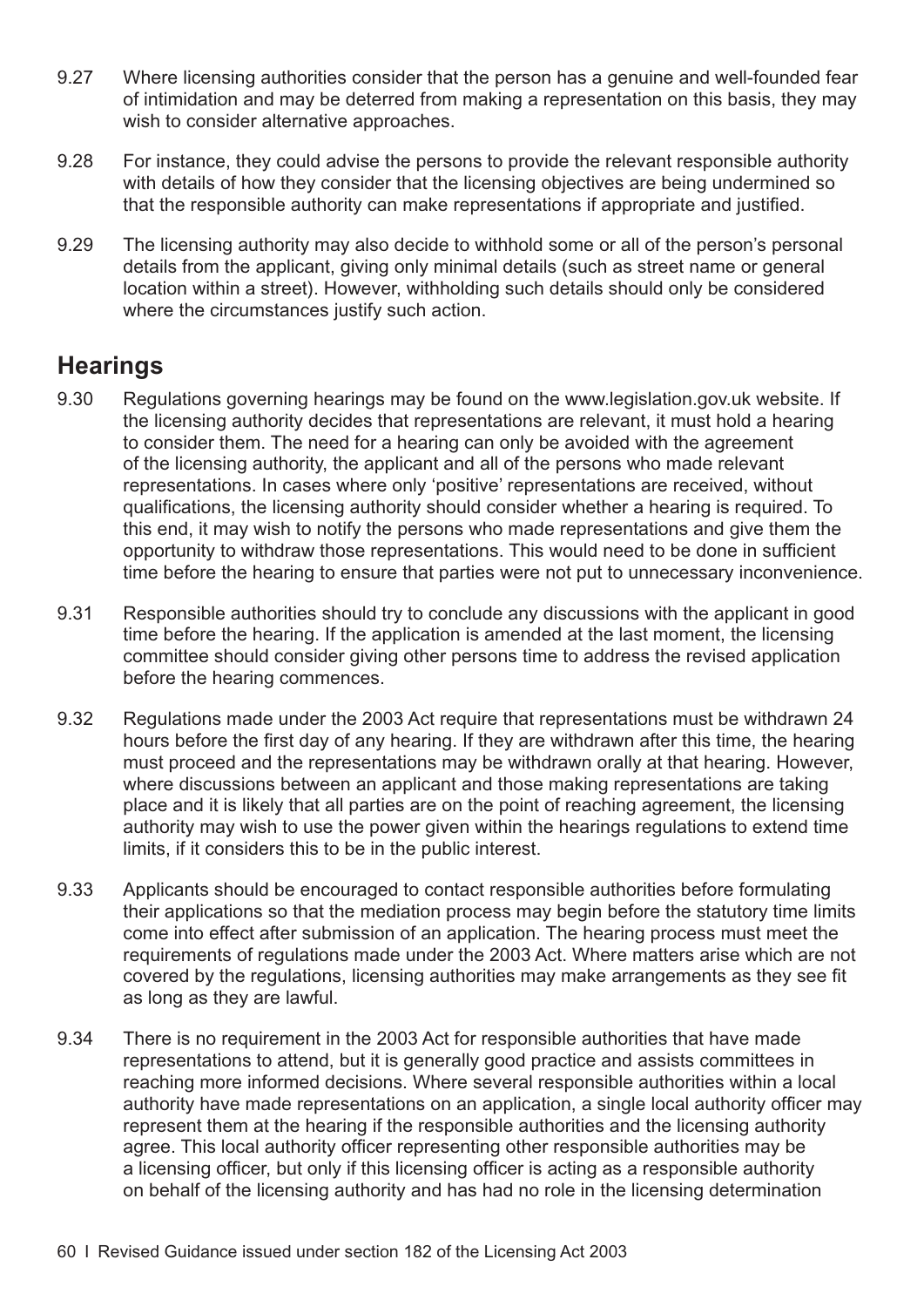process. This is to ensure that the responsible authorities are represented by an independent officer separate from the licensing determination process.

- 9.35 As noted in [paragraphs 9.13 to 9.19](#page-60-0) above, where the licensing officer is acting as a responsible authority the relevant steps should be followed to ensure that this individual has no role in the decision making process regarding the licensing determination.
- 9.36 As a matter of practice, licensing authorities should seek to focus the hearing on the steps considered appropriate to promote the particular licensing objective or objectives that have given rise to the specific representation and avoid straying into undisputed areas. A responsible authority or other person may choose to rely on their written representation. They may not add further representations to those disclosed to the applicant prior to the hearing, but they may expand on their existing representation.
- 9.37 In determining the application with a view to promoting the licensing objectives in the overall interests of the local community, the licensing authority must give appropriate weight to:
	- the steps that are appropriate to promote the licensing objectives;
	- the representations (including supporting information) presented by all the parties;
	- this Guidance:
	- its own statement of licensing policy.
- 9.38 The licensing authority should give its decision within five working days of the conclusion of the hearing (or immediately in certain specified cases) and provide reasons to support it. This will be important if there is an appeal by any of the parties. Notification of a decision must be accompanied by information on the right of the party to appeal. After considering all the relevant issues, the licensing authority may grant the application subject to such conditions that are consistent with the operating schedule. Any conditions imposed must be appropriate for the promotion of the licensing objectives; there is no power for the licensing authority to attach a condition that is merely aspirational. For example, conditions may not be attached which relate solely to the health of customers rather than their direct physical safety. Any conditions added to the licence must be those imposed at the hearing or those agreed when a hearing has not been necessary.
- 9.39 Alternatively, the licensing authority may refuse the application on the grounds that this is appropriate for the promotion of the licensing objectives. It may also refuse to specify a designated premises supervisor and/or only allow certain requested licensable activities. In the interests of transparency, the licensing authority should publish hearings procedures in full on its website to ensure that those involved have the most current information.
- 9.40 In the context of variations or minor variations, which may involve structural alteration to or change of use of a building, the decision of the licensing authority will not exempt an applicant from the need to apply for building control approval, planning permission or both of these where appropriate.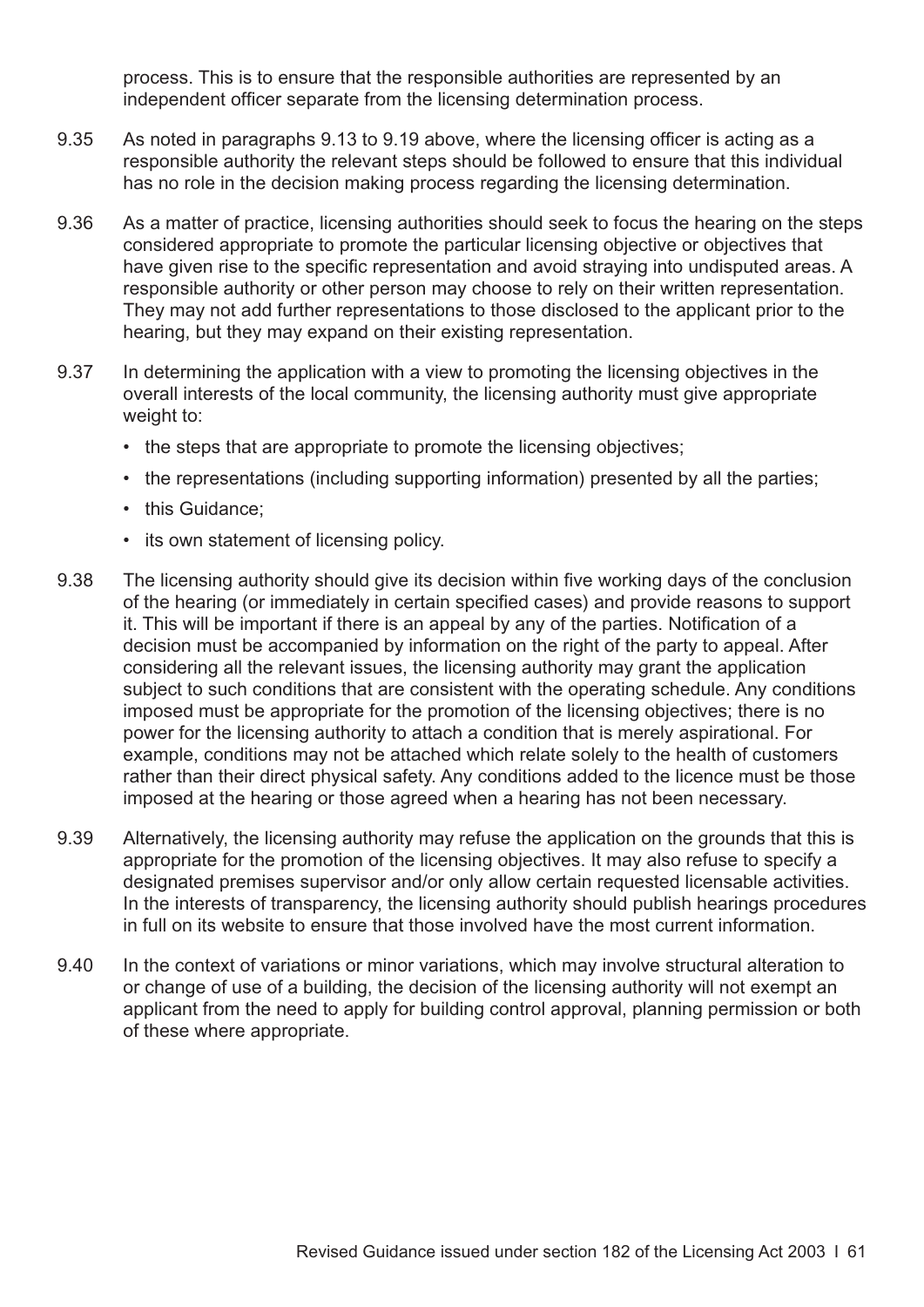## **Determining actions that are appropriate for the promotion of the licensing objectives**

- 9.41 Licensing authorities are best placed to determine what actions are appropriate for the promotion of the licensing objectives in their areas. All licensing determinations should be considered on a case-by-case basis. They should take into account any representations or objections that have been received from responsible authorities or other persons, and representations made by the applicant or premises user as the case may be.
- 9.42 The authority's determination should be evidence-based, justified as being appropriate for the promotion of the licensing objectives and proportionate to what it is intended to achieve.
- 9.43 Determination of whether an action or step is appropriate for the promotion of the licensing objectives requires an assessment of what action or step would be suitable to achieve that end. While this does not therefore require a licensing authority to decide that no lesser step will achieve the aim, the authority should aim to consider the potential burden that the condition would impose on the premises licence holder (such as the financial burden due to restrictions on licensable activities) as well as the potential benefit in terms of the promotion of the licensing objectives. However, it is imperative that the authority ensures that the factors which form the basis of its determination are limited to consideration of the promotion of the objectives and nothing outside those parameters. As with the consideration of licence variations, the licensing authority should consider wider issues such as other conditions already in place to mitigate potential negative impact on the promotion of the licensing objectives and the track record of the business. Further advice on determining what is appropriate when imposing conditions on a licence or certificate is provided in [Chapter 10.](#page-66-0) The licensing authority is expected to come to its determination based on an assessment of the evidence on both the risks and benefits either for or against making the determination.

## **Considering cases where licensing and planning applications are made simultaneously**

9.44 Where businesses have indicated, when applying for a licence under the 2003 Act, that they have also applied for planning permission or that they intend to do so, licensing committees and officers should consider discussion with their planning counterparts prior to determination with the aim of agreeing mutually acceptable operating hours and scheme designs.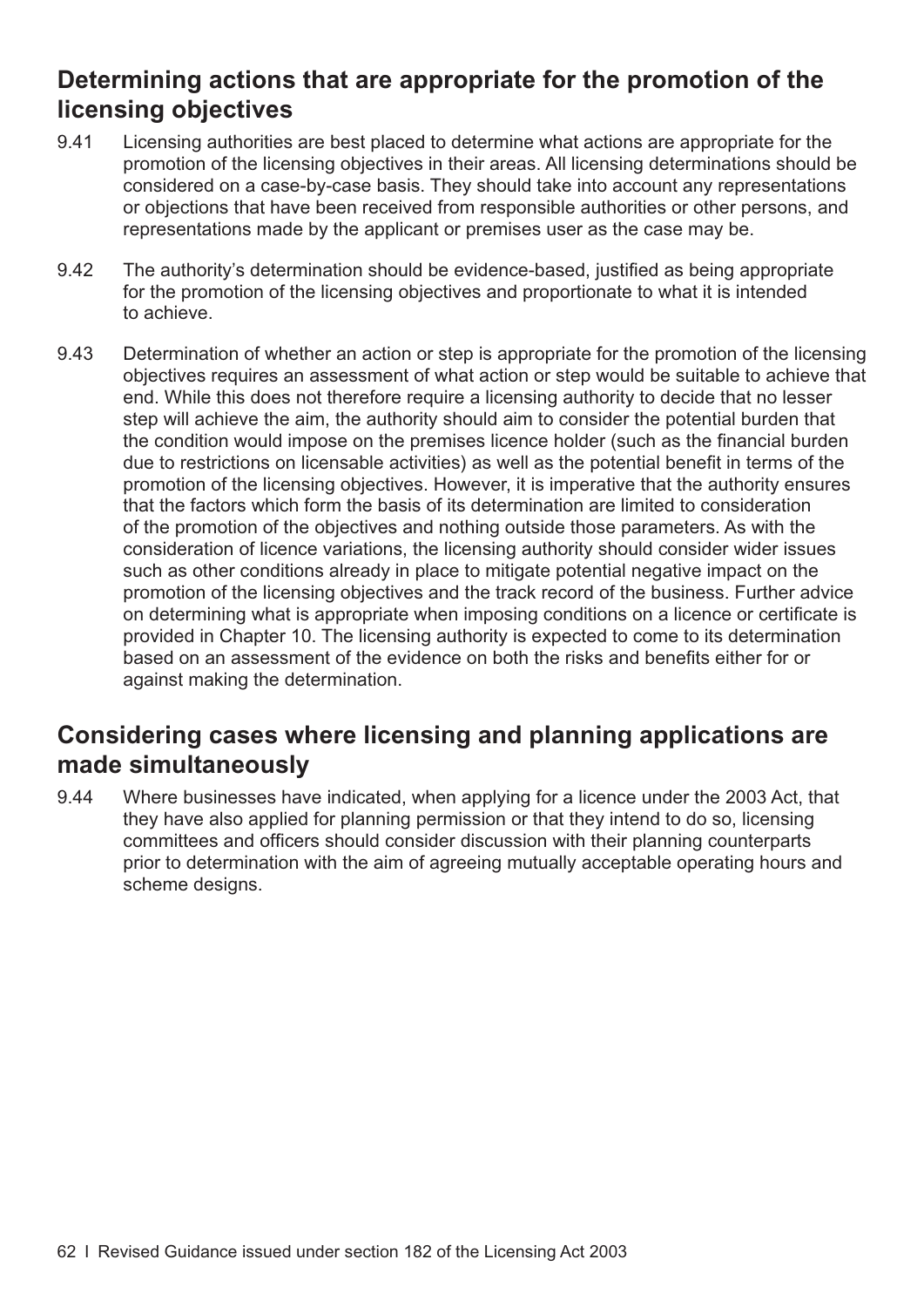## <span id="page-66-0"></span>10. Conditions attached to premises licences and club premises certificates

## **General**

- 10.1 This chapter provides further guidance in relation to conditions attached to premises licences and club premises certificates. General principles on licence conditions are set out in Chapter 1 (see [paragraph 1.16](#page-7-0)).
- 10.2 Conditions include any limitations or restrictions attached to a licence or certificate and essentially are the steps or actions that the holder of the premises licence or the club premises certificate will be required to take or refrain from taking in relation to the carrying on of licensable activities at the premises in question. Failure to comply with any condition attached to a licence or certificate is a criminal offence, which on conviction is punishable by an unlimited fine or up to six months' imprisonment. The courts have made clear that it is particularly important that conditions which are imprecise or difficult for a licence holder to observe should be avoided.
- 10.3 There are three types of condition that may be attached to a licence or certificate: proposed, imposed and mandatory. Each of these categories is described in more detail below.

## **Proposed conditions**

- 10.4 The conditions that are appropriate for the promotion of the licensing objectives should emerge initially from the risk assessment carried out by a prospective licence or certificate holder, which they should carry out before making their application for a premises licence or club premises certificate. This would be translated into the steps recorded in the operating schedule or club operating schedule, which must also set out the proposed hours during which licensable activities will be conducted and any other hours during which the premises will be open to the public.
- 10.5 It is not acceptable for licensing authorities to simply replicate the wording from an applicant's operating schedule. A condition should be interpreted in accordance with the applicant's intention.

## **Consistency with steps described in operating schedule**

- 10.6 The 2003 Act provides that where an operating schedule or club operating schedule has been submitted with an application and there have been no relevant representations made by responsible authorities or any other person, the licence or certificate must be granted subject only to such conditions as are consistent with the schedule accompanying the application and any mandatory conditions required under the 2003 Act.
- 10.7 Consistency means that the effect of the condition should be substantially the same as that intended by the terms of the operating schedule. If conditions are broken, this may lead to a criminal prosecution or an application for a review and it is extremely important therefore that they should be expressed on the licence or certificate in unequivocal and unambiguous terms. The duty imposed by conditions on the licence holder or club must be clear to the licence holder, club, enforcement officers and the courts.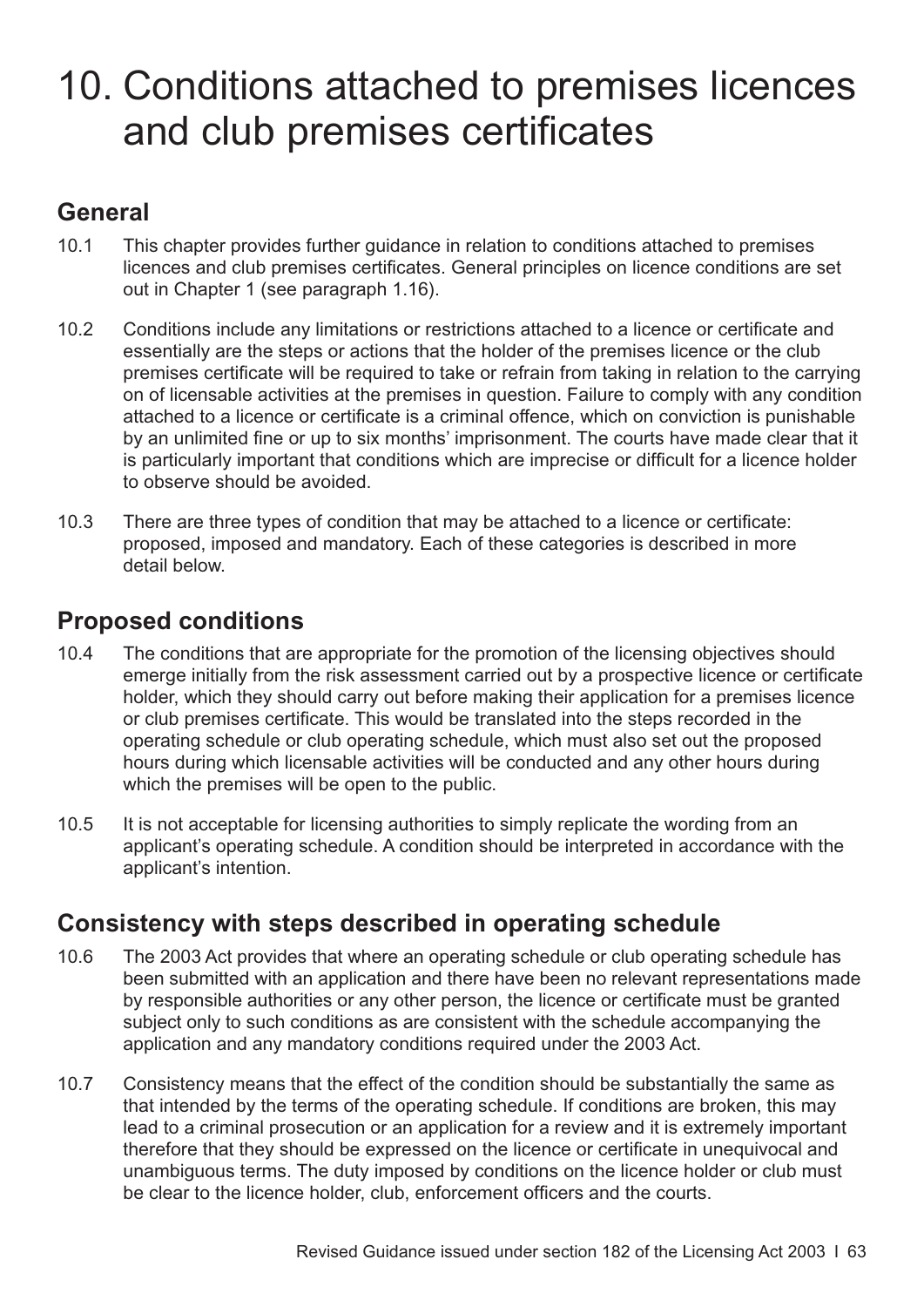## **Imposed conditions**

- 10.8 The licensing authority may not impose any conditions unless its discretion has been exercised following receipt of relevant representations and it is satisfied as a result of a hearing (unless all parties agree a hearing is not necessary) that it is appropriate to impose conditions to promote one or more of the four licensing objectives. This provision also applies to minor variations.
- 10.9 It is possible that in some cases no additional conditions will be appropriate to promote the licensing objectives.

#### **Proportionality**

10.10 The 2003 Act requires that licensing conditions should be tailored to the size, type, location and characteristics and activities taking place at the premises concerned. Conditions should be determined on a case-by-case basis and standardised conditions which ignore these individual aspects should be avoided. For example, conditions should not be used to implement a general policy in a given area such as the use of CCTV, polycarbonate drinking vessels or identity scanners where they would not be appropriate to the specific premises. Licensing authorities and other responsible authorities should be alive to the indirect costs that can arise because of conditions. These could be a deterrent to holding events that are valuable to the community or for the funding of good and important causes. Licensing authorities should therefore ensure that any conditions they impose are only those which are appropriate for the promotion of the licensing objectives.

#### **Naming, packing and promotion in retail premises**

- 10.11 The Government acknowledges that the irresponsible naming, packing or promotion of alcoholic drinks may contribute to alcohol related harms. Where there is direct evidence of specific incidents of irresponsible naming, packing or promotion of alcoholic drinks linked to the undermining of one of the licensing objectives, licensing authorities should, in the exercise of their licensing functions (in particular, in relation to an application for the grant, variation or review of a premises licence), consider whether it is appropriate to impose conditions on licences that require the licence holder to comply with the Portman Group's Retailer Alert Bulletins. This condition should be considered on a case by case basis and in the context of the promotion of the licensing objectives.
- 10.12 The Portman Group operates, on behalf of the alcohol industry, a Code of Practice on the Naming, Packaging and Promotion of Alcoholic Drinks. The Code seeks to ensure that drinks are packaged and promoted in a socially responsible manner and only to those who are 18 years old or older. Complaints about products under the Code are considered by an Independent Complaints Panel and the Panel's decisions are published on the Portman Group's website, in the trade press and in an annual report. If a product's packaging or point-of-sale advertising is found to be in breach of the Code, the Portman Group may issue a Retailer Alert Bulletin to notify retailers of the decision and ask them not to replenish stocks of any such product or to display such point-of-sale material, until there has been compliance with the decision.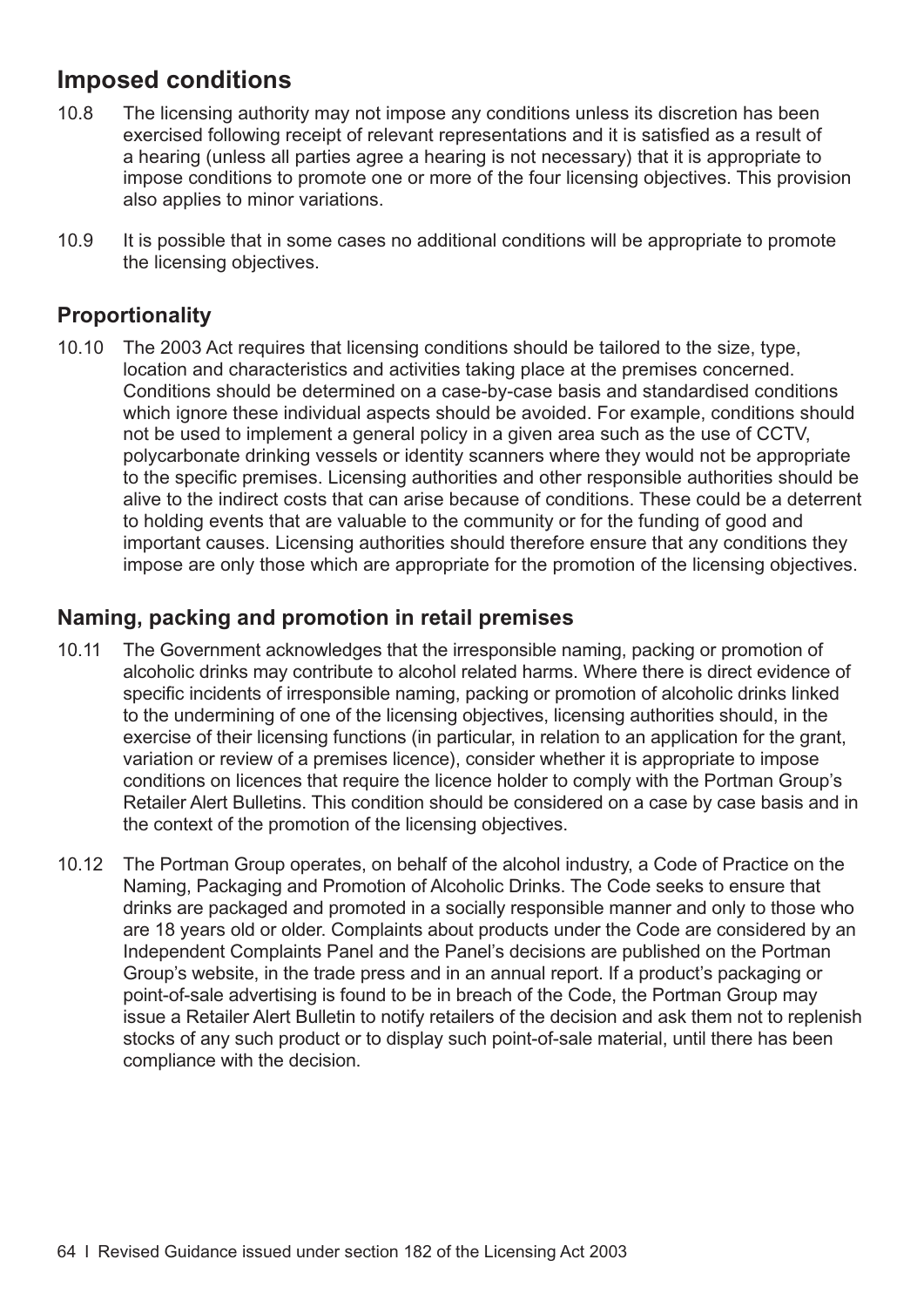#### **Hours of trading**

- 10.13 The Government acknowledges that different licensing strategies may be appropriate for the promotion of the licensing objectives in different areas. The 2003 Act gives the licensing authority power to make decisions about the hours during which premises can conduct licensable activities as part of the implementation of its licensing policy statement. Licensing authorities are best placed to make decisions about appropriate opening hours in their areas based on their local knowledge and in consultation with responsible authorities. However, licensing authorities must always consider each application and must not impose predetermined licensed opening hours, without giving individual consideration to the merits of each application.
- 10.14 Where there are objections to an application to extend the hours during which licensable activities are to be carried on and the licensing authority determines that this would undermine the licensing objectives, it may reject the application or grant it with appropriate conditions and/or different hours from those requested.
- 10.15 Shops, stores and supermarkets should normally be free to provide sales of alcohol for consumption off the premises at any times when the retail outlet is open for shopping unless there are good reasons, based on the licensing objectives, for restricting those hours.

## **The performance of plays**

10.16 The 2003 Act provides that other than for the purposes of public safety, conditions must not be attached to premises licences or club premises certificates authorising the performance of a play<sup>7</sup> which attempt to censor or modify the content of plays in any way. Any such condition would be ultra vires the 2003 Act.

## **Censorship**

10.17 In general, other than in the context of film classification for film exhibitions, licensing authorities should not use their powers under the 2003 Act to seek to impose conditions which censor the content of any form of regulated entertainment. This is not a proper function of licensing law and cannot be properly related to the licensing objectives. The content of regulated entertainment is a matter which is addressed by existing laws governing indecency and obscenity. Where the concern is about protecting children, their access should be restricted where appropriate. But no other limitation should normally be imposed.

## **Major festivals and carnivals**

10.18 Licensing authorities should publicise the need for the organisers of major festivals and carnivals to approach them at the earliest opportunity to discuss arrangements for licensing activities falling under the 2003 Act. For some events, the organisers may seek a single premises licence to cover a wide range of activities at varied locations within the premises. This would involve the preparation of a substantial operating schedule, and licensing authorities should offer advice and assistance about its preparation.

See [chapter 15](#page-101-0) for when a performance of a play is licensable.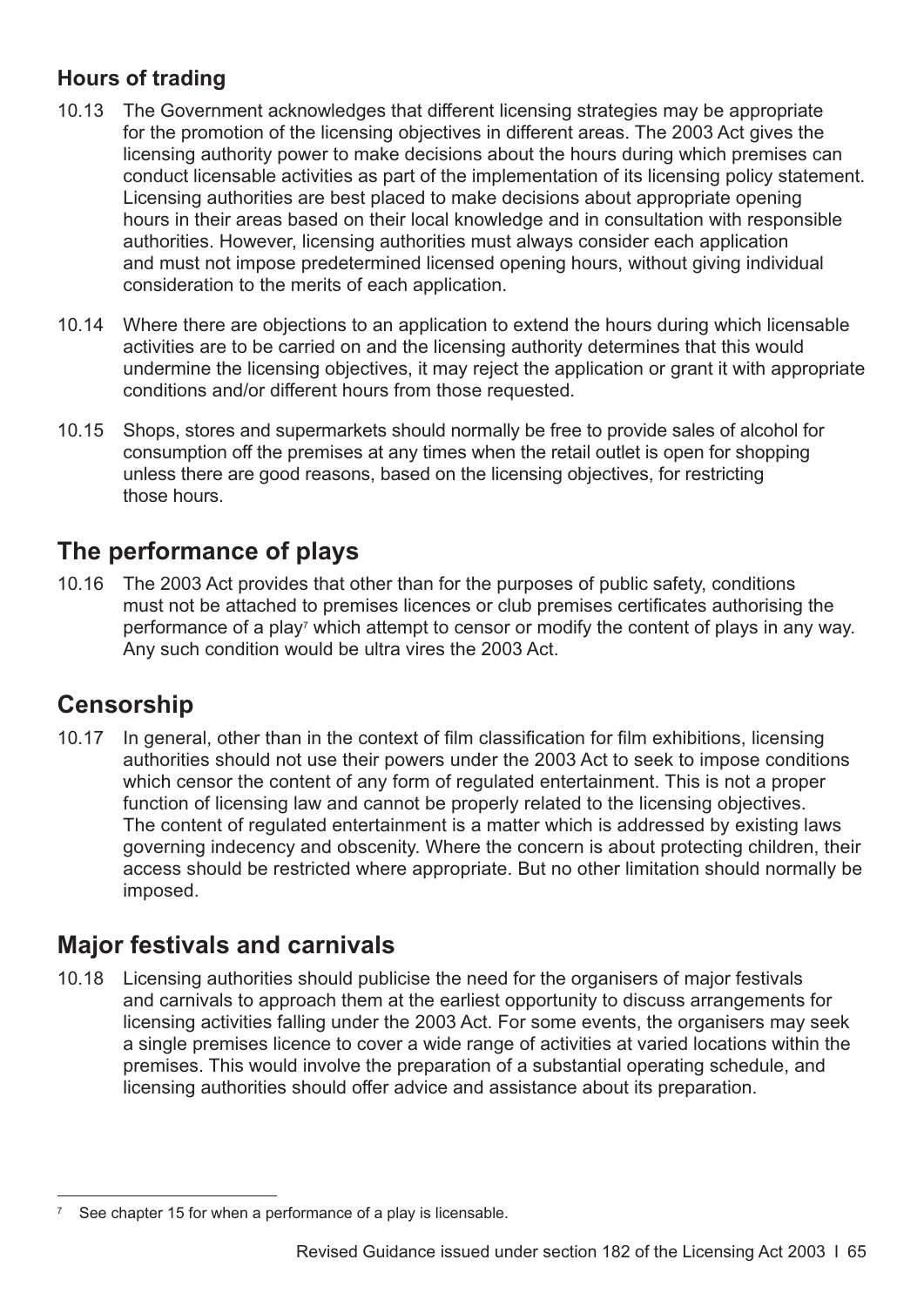- 10.19 For other events, applications for many connected premises licences may be made which in combination will represent a single festival. It is important that licensing authorities should publicise the need for proper co-ordination of such arrangements and will need to ensure that responsible authorities are aware of the connected nature of the individual applications.
- 10.20 Local authorities should bear in mind their ability to seek premises licences from the licensing authority for land or buildings under public ownership within the community in their own name.<sup>8</sup> This could include, for example, village greens, market squares, promenades, community halls, local authority owned art centres and similar public areas where festivals and carnivals might take place.<sup>9</sup> Performers and entertainers would then have no need to obtain a licence or give a temporary event notice themselves to enable them to give performances in these places, although they would need the permission of the local authority to put on the event.

## **Fixed prices**

- 10.21 Licensing authorities should not attach standardised blanket conditions promoting fixed prices for alcoholic drinks to premises licences or club licences or club premises certificates in an area. This may be unlawful under current law. However, it is important to note that the mandatory conditions made under sections 19A and 73B of the 2003 Act prohibit a number of types of drinks promotions including where they give rise to a significant risk to any one of the four licensing objectives; the mandatory conditions also prohibit the sale of alcohol below the permitted price, as defined in [paragraph 10.59](#page-75-0).
- 10.22 Where licensing authorities are asked by the police, other responsible authorities or other persons to impose restrictions on promotions in addition to those restricted by the mandatory conditions, they should consider each application on its individual merits, tailoring any conditions carefully to cover only irresponsible promotions in the particular and individual circumstances of any premises where these are appropriate for the promotion of the licensing objectives. In addition, when considering any relevant representations which demonstrate a clear causal link between sales promotions or price discounting and levels of crime and disorder on or near the premises, it would be appropriate for the licensing authority to consider the imposition of a new condition prohibiting irresponsible sales promotions or the discounting of prices of alcoholic beverages at those premises. However, before pursuing any form of restrictions at all, licensing authorities should take their own legal advice.

#### **Large capacity venues used exclusively or primarily for the "vertical" consumption of alcohol (HVVDs)**

10.23 Large capacity "vertical drinking" premises, sometimes called High Volume Vertical Drinking establishments (HVVDs), are premises with exceptionally high capacities, which are used primarily or exclusively for the sale and consumption of alcohol, and have little or no seating for patrons. Previous research has demonstrated that the environment within such establishments can have a significant bearing on the likelihood of crime and disorder.

<sup>&</sup>lt;sup>8</sup> No licence is required for any entertainment provided by or on behalf of a local authority, see paragraphs [15.16-15.19](#page-106-0)

The register of public spaces:<https://www.gov.uk/government/publications/licensed-spaces-register>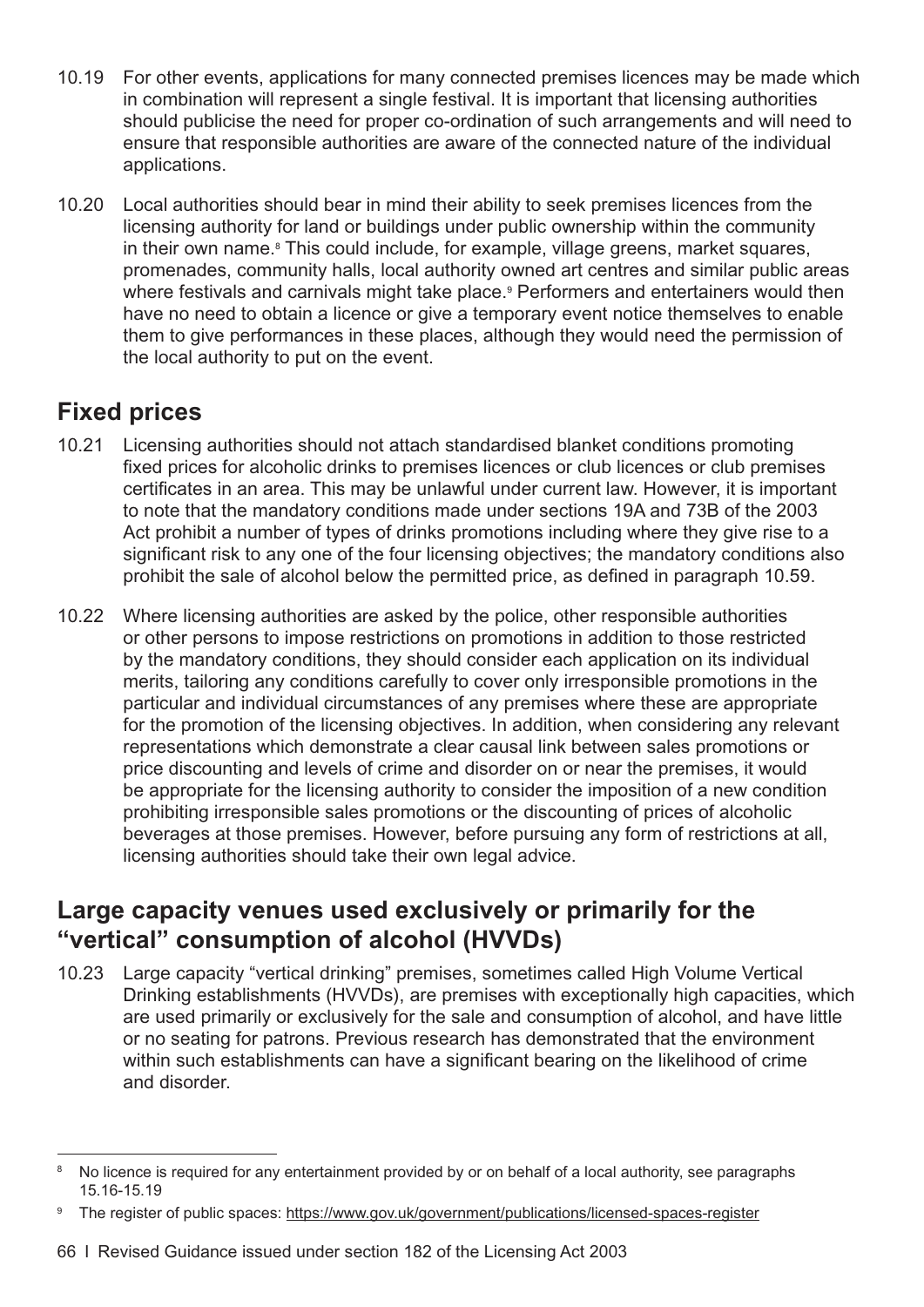- 10.24 Where appropriate, conditions can be attached to premises licences for the promotion of the prevention of crime and disorder at such premises that require the premises to observe:
	- a prescribed capacity;
	- an appropriate ratio of tables and chairs to customers based on the capacity; and
	- a requirement that security staff holding the appropriate SIA licence or exemption are present to control entry for the purpose of compliance with the capacity limit and to deny entry to individuals who appear drunk or disorderly or both.

## **Sale and use of new psychoactive substances (NPS) at alcohol licensed premises such as off-licences**

- 10.25 New psychoactive substances (NPS) mimic the effects of illegal drugs (like cocaine, cannabis and ecstasy) while being designed to evade controls. The sale of new psychoactive substances (NPS) – so called "legal highs" – is not regulated under the 2003 Act. However, licensing authorities may wish to consider whether conditions are appropriate to prevent the sale of such products alongside the sale of alcohol at a licensed premises, including at off-licences, or, for example, for on-trade premises to impose a door policy. Some NPS products may contain controlled drugs, and therefore be illegal, in which case the licensing authority should involve the police and consider applying for a review of the premises licence on crime and disorder grounds. But some NPS are not illegal. There is evidence that such NPS products can cause harms, particularly if taken in combination with alcohol. Further information about NPS is on the Government's "FRANK" website: [http://www.talktofrank.com/.](http://www.talktofrank.com/)
- 10.26 Licensing authorities will need to consider whether there is evidence that it would be appropriate to impose a condition of this kind specifically in order to promote one or more of the statutory licensing objectives, including public safety and protecting children from harm. Hospital admissions data or public order or nuisance data may assist or evidence that NPS are being purchased at a premises used by those under 18. Conditions must of course be tailored to the individual type, location and characteristics of the premises and events concerned and should be proportionate, justifiable and be capable of being met. As explained, in [Chapter 2 \(paragraph 2.6\),](#page-10-0) public safety includes the prevention of accidents and injuries and other immediate harms that can result from alcohol consumption such as unconsciousness or alcohol poisoning. Conditions relating to public safety may also promote the crime and disorder objective or nuisance objective. There will be occasions when a public safety condition could incidentally benefit a person's health more generally, but it should not be the purpose of the condition.

## **Mandatory conditions in relation to the supply of alcohol**

10.27 The 2003 Act provides for the following mandatory conditions to be included in every licence and/or club premises certificate in the circumstances specified.

#### **Designated premises supervisor**

10.28 The 2003 Act provides that, where a premises licence authorises the supply of alcohol, it must include a condition that no supply of alcohol may be made at a time when no designated premises supervisor has been specified in the licence or at a time when the designated premises supervisor does not hold a personal licence or the personal licence has been suspended.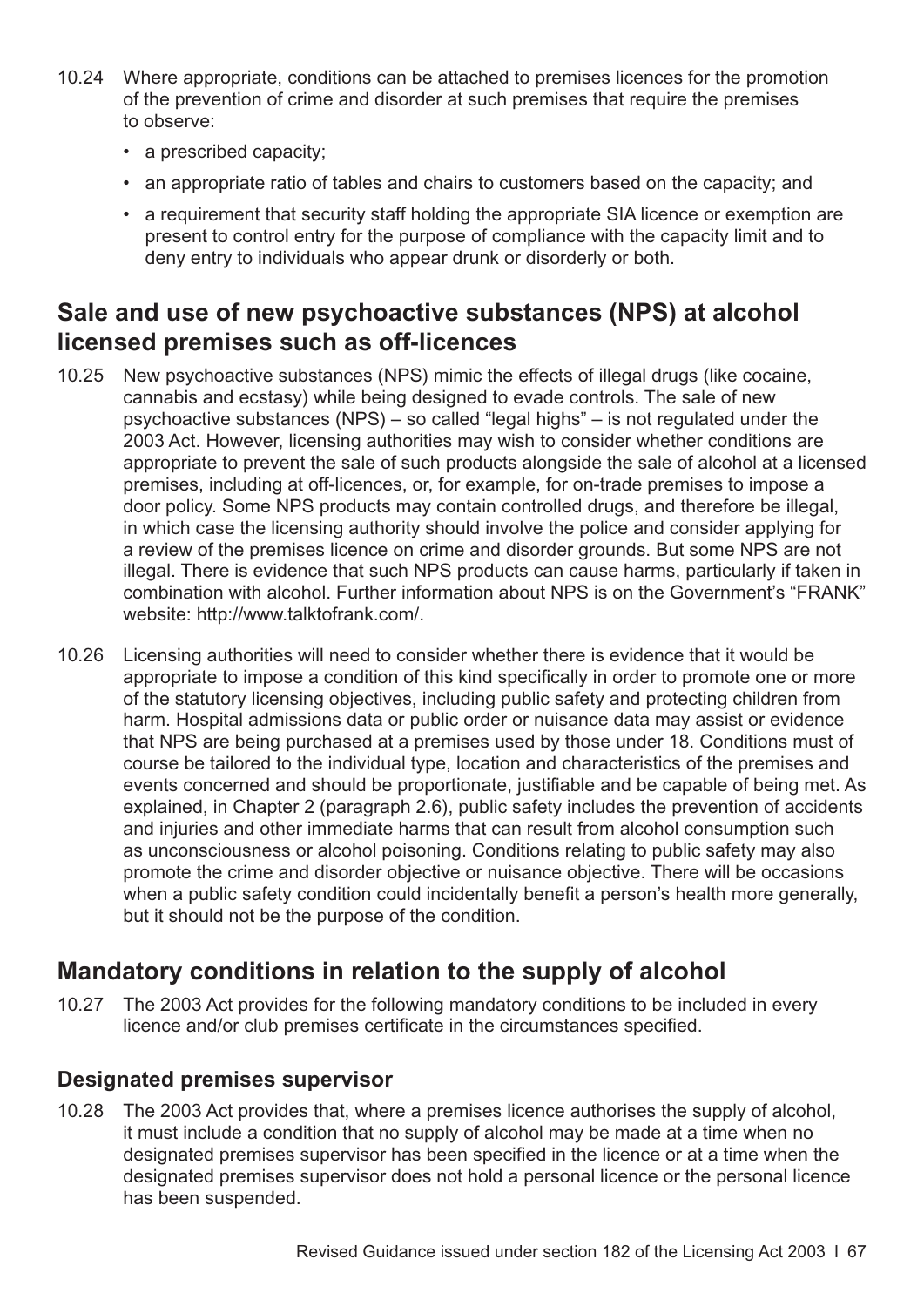- 10.29 The main purpose of the 'designated premises supervisor' as defined in the 2003 Act is to ensure that there is always one specified individual among these personal licence holders who can be readily identified for the premises where a premises licence is in force. That person will normally have been given day to day responsibility for running the premises by the premises licence holder. The requirements set out in relation to the designated premises supervisor and authorisation of alcohol sales by a personal licence holder do not apply to community premises in respect of which a successful application has been made to disapply the usual mandatory conditions in sections 19(2) and 19(3) of the 2003 Act (see [Chapter 4](#page-20-0) of this Guidance).
- 10.30 The 2003 Act does not require a designated premises supervisor or any other personal licence holder to be present on the premises at all times when alcohol is sold. However, the designated premises supervisor and the premises licence holder remain responsible for the premises at all times including compliance with the terms of the 2003 Act and conditions attached to the premises licence to promote the licensing objectives.

#### **Authorisation by personal licence holders**

- 10.31 In addition, every premises licence that authorises the sale of alcohol must require that every supply of alcohol under the premises licence must be made or authorised by a person who holds a personal licence. This in most instances will be the designated premises supervisor who must hold a valid personal licence. Any premises at which alcohol is sold or supplied may employ one or more personal licence holders. This does not mean that the condition should require the presence of the designated premises supervisor or any other personal licence holder on the premises at all times.
- 10.32 Similarly, the fact that every supply of alcohol must be made under the authority of a personal licence holder does not mean that only personal licence holders can make sales or that they must be personally present at every transaction. A personal licence holder may authorise members of staff to make sales of alcohol but may be absent at times from the premises when a transaction takes place. However, the responsible personal licence holder may not be able to escape responsibility for the actions of anyone authorised to make sales.
- 10.33 "Authorisation" does not imply direct supervision by a personal licence holder of each sale of alcohol. The question arises as to how sales can be authorised. Ultimately, whether an authorisation has been given is a question of fact that would have to be decided by the courts on the evidence before it in the course of a criminal prosecution.
- 10.34 The following factors should be relevant in considering whether or not an authorisation has been given:
	- the person(s) authorised to sell alcohol at any particular premises should be clearly identified;
	- the authorisation should have specified the acts which may be carried out by the person who is authorised to supply alcohol;
	- there should be an overt act of authorisation, for example, a specific written statement given to the individual who is authorised to supply alcohol; and
	- there should be in place sensible arrangements for the personal licence holder to monitor the activity that they have authorised on a reasonably regular basis.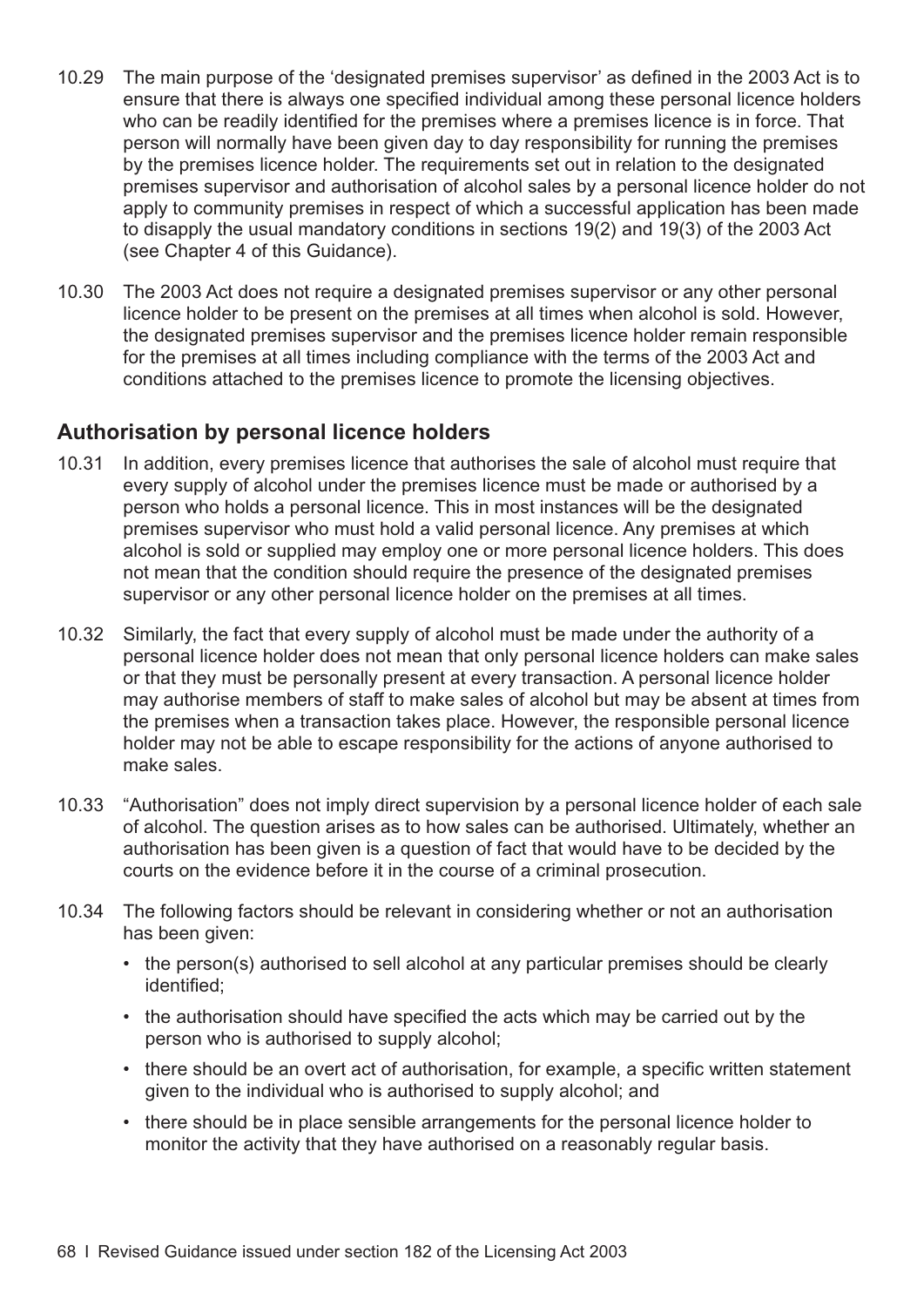- <span id="page-72-0"></span>10.35 It is strongly recommended that personal licence holders give specific written authorisations to individuals whom they are authorising to retail alcohol. A single written authorisation would be sufficient to cover multiple sales over an unlimited period. This would assist personal licence holders in demonstrating due diligence should issues arise with enforcement authorities; and would protect employees if they themselves are challenged in respect of their authority to sell alcohol.
- 10.36 Written authorisation is not a requirement of the 2003 Act and its absence alone could not give rise to enforcement action.
- 10.37 It must be remembered that while the designated premises supervisor or a personal licence holder may authorise other individuals to sell alcohol in their absence, they are responsible for any sales that may be made. Similarly, the premises licence holder remains responsible for ensuring that licensing law and licence conditions are observed at the premises.

#### **Arrangements for the mandatory licence conditions**

- 10.38 The mandatory conditions made under sections 19A and 73B of the 2003 Act (the conditions governing irresponsible promotions, dispensing alcohol directly into the mouth, provision of free tap water, age verification, small measures and the prohibition on sales of alcohol below the permitted price) do not have to be physically included in the licence or certificate but nonetheless will apply to every licence and certificate authorising the sale and supply of alcohol for consumption on the premises. The mandatory conditions set out in section 19 of the 2003 Act (the requirement for a DPS and for all sales to be made or authorised by a personal licence holder) do, however, have to be physically included in the licence. The mandatory aspirational licence conditions do not apply to activities (including the supply of alcohol) authorised by a temporary event notice.
- 10.39 Whereas the initial mandatory conditions in section 19 of the 2003 Act are set out in Annex A of the licence, the additional mandatory conditions made under section 19A of the 2003 Act are treated as if they were included in existing licences and certificates on the date that those conditions came into force.
- 10.40 Following their commencement, the mandatory conditions overrode any pre-existing conditions already included in a licence or certificate insofar as the mandatory conditions were identical to, or inconsistent with or more onerous than, any pre-existing conditions. It is not necessary to record on the face of existing licences and certificates the impact that the introduction of the mandatory conditions has had on pre-existing conditions.

#### **Irresponsible promotions**

10.41 Under this condition, the "responsible person" (defined in the 2003 Act as the holder of a premises licence, designated premises supervisor, a person aged 18 or over who is authorised to allow the sale or supply of alcohol by an under 18 or a member or officer of a club present on the club premises who can oversee the supply of alcohol) should be able to demonstrate that they have ensured that staff do not carry out, arrange or participate in any irresponsible promotions. An irresponsible promotion is one that fits one of the descriptions below (or is substantially similar), is carried on for the purpose of encouraging the sale or supply of alcohol for consumption on the premises. The aim of the condition is to prohibit or restrict promotions which encourage people to drink more than they might ordinarily do and in a manner which undermines the licensing objectives.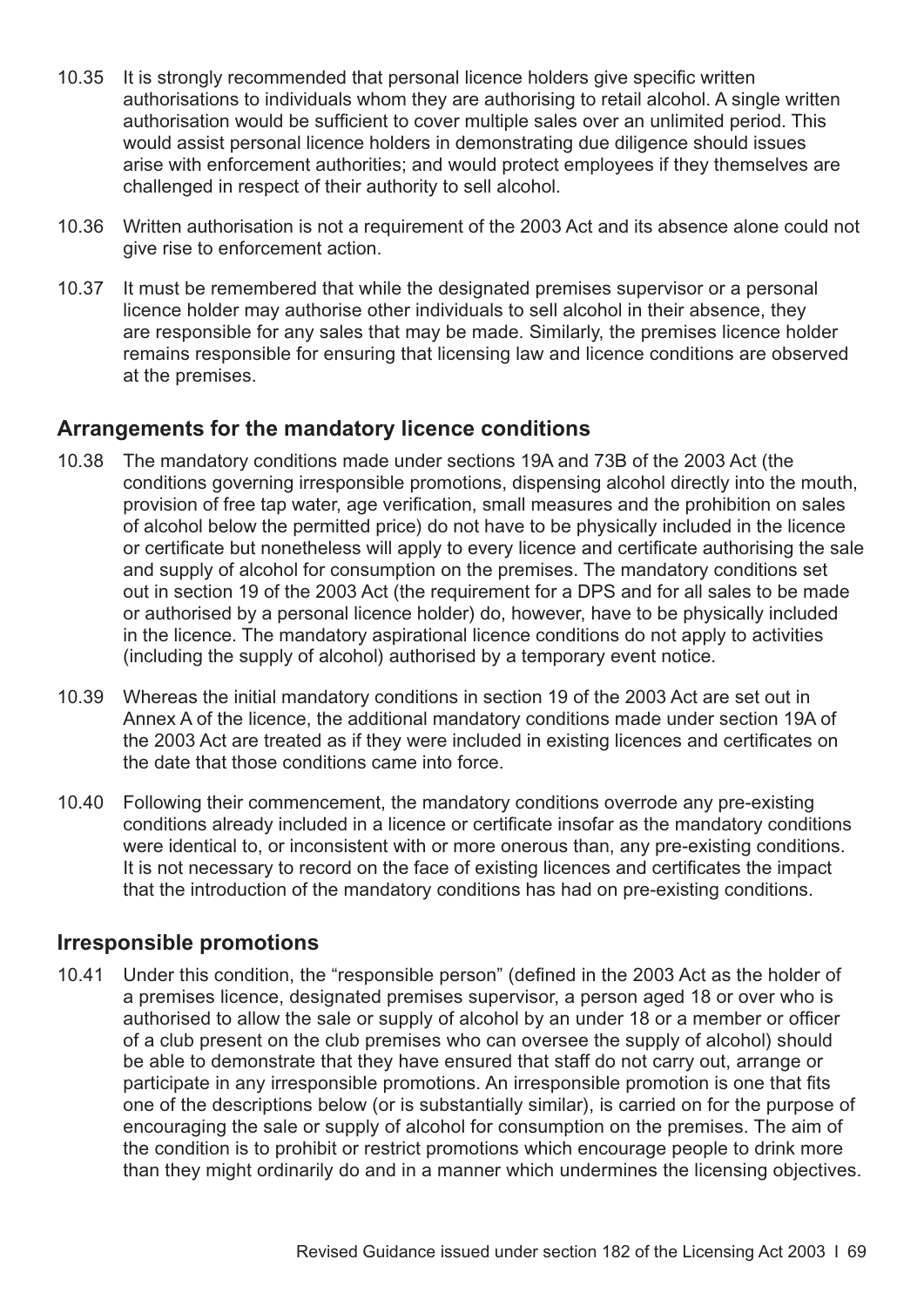#### **Drinking games**

10.42 Irresponsible promotions can include activities, whether drinking games or not, which may require or encourage individuals to drink a quantity of alcohol within a time limit, or drink as much alcohol as possible within a time limit or otherwise. For example, this may include organised 'drink downing' competitions. This would not prevent the responsible person from requiring all drinks to be consumed or abandoned at, or before, the closing time of the premises. Nor does it necessarily prohibit 'happy hours' as long as these are not designed to encourage individuals to drink excessively or rapidly.

#### **Large quantities of alcohol for free or a fixed price**

10.43 Irresponsible promotions can include the provision of unlimited or unspecified quantities of alcohol free or for a fixed or discounted price, where there is a significant risk that such a promotion would undermine one or more of the licensing objectives. This includes alcohol provided to the public or to a group defined by a particular characteristic, for example, a promotion which offers women free drinks before a certain time or "all you can drink for £10". Promotions can be designed with a particular group in mind (for example, over 65s). A common sense approach is encouraged, which may include specifying the quantity of alcohol included in it or not targeting a group which could become more vulnerable or present a greater risk of crime and disorder as a result of excessive alcohol consumption.

#### **Prizes and rewards**

10.44 The sale, supply or provision of free or discounted alcohol or any other item as a prize to encourage or reward the purchase and consumption of alcohol can be within the definition of an irresponsible promotion, where there is a significant risk that such a promotion would undermine one or more of the licensing objectives. This may include promotions under which free or discounted alcohol is offered as a part of the sale of alcohol, for example, "Buy one and get two free" and "Buy one cocktail and get a second cocktail for 25p". This includes promotions which involve the provision of free or discounted alcohol within the same 24 hour period.

#### **Posters and flyers**

10.45 Irresponsible promotions can also include the sale or supply of alcohol in association with promotional materials on display in or around the premises, which can either be reasonably considered to condone, encourage or glamorise anti social behaviour or refer to the effects of drunkenness in any favourable manner.

#### **Dispensing alcohol directly into the mouth**

10.46 The responsible person (see [paragraph 10.41\)](#page-72-0) must ensure that no alcohol is dispensed directly into the mouth of a customer. For example, this may include drinking games such as the 'dentist's chair' where a drink is poured continuously into the mouth of another individual and may also prevent a premises from allowing another body to promote its products by employing someone to dispense alcohol directly into customers' mouths. An exception to this condition would be when an individual is unable to drink without assistance due to a disability.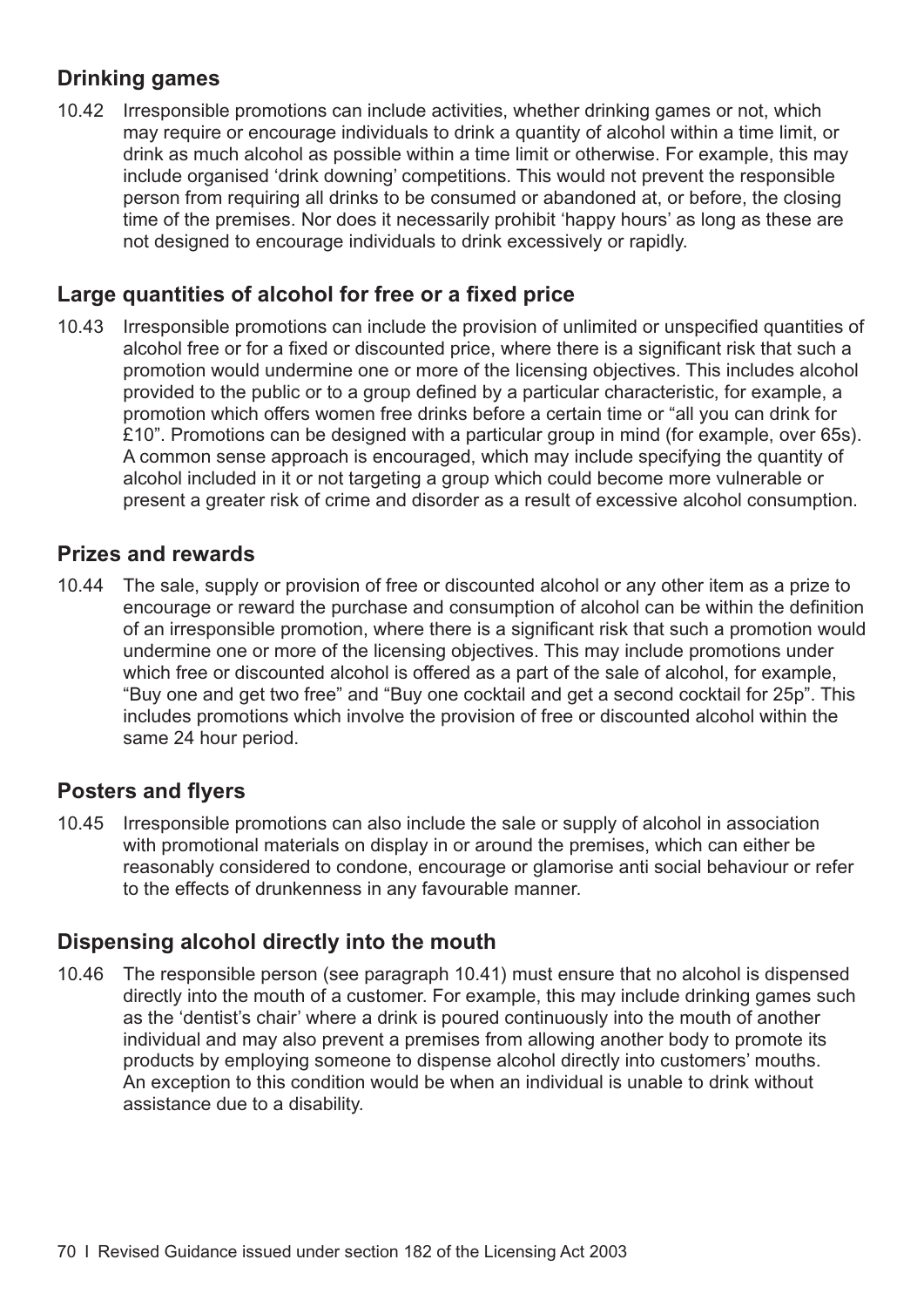#### **Free potable water**

10.47 The responsible person (see [paragraph 10.41\)](#page-72-0) must ensure that free potable water is provided on request to customers where it is reasonably available on the premises. What is meant by reasonably available is a question of fact; for example, it would not be reasonable to expect free tap water to be available in premises for which the water supply had temporarily been lost because of a broken mains water supply. However, it may be reasonable to expect bottled water to be provided in such circumstances.

#### **Age verification**

- 10.48 The premises licence holder or club premises certificate holder must ensure that an age verification policy applies to the premises in relation to the sale or supply of alcohol. This must as a minimum require individuals who appear to the responsible person (see [paragraph 10.41](#page-72-0)) to be under the age of 18 years of age to produce on request, before being served alcohol, identification bearing their photograph, date of birth, and either a holographic mark or ultraviolet feature.
- 10.49 The premises licence holder or club premises certificate holder must ensure that staff (in particular, staff who are involved in the supply of alcohol) are made aware of the existence and content of the age verification policy which applies by the premises.
- 10.50 The designated premises supervisor (where there is one) must ensure that the supply of alcohol at the premises is carried on in accordance with the age verification policy. This means that the DPS has personal responsibility for ensuring that staff are not only aware of, but are also applying, the age verification policy.
- 10.51 It is acceptable, and indeed encouraged, for premises to have an age verification policy which requires individuals who appear to the responsible person to be under an age greater than 18 to produce such identification on request. For example, if premises have a policy that requires any individual that appears to be under the age of 21 to produce identification that meets the criteria listed above, this is perfectly acceptable under the mandatory code.
- 10.52 Licence holders should consider carefully what steps they are required to take to comply with the age verification requirements under the 2003 Act in relation to sales of alcohol made remotely. These include sales made online, by telephone and mail order sales, and alcohol delivery services. Each of these sales must comply with the requirements of the 2003 Act. The mandatory condition requires that age verification takes place before a person is served alcohol. Where alcohol is sold remotely (for example, online) or through a telephone transaction, the sale is made at this point but the alcohol is not actually served until it is delivered to the customer. Age verification measures (for example, online age verification) should be used to ensure that alcohol is not sold to any person under the age of 18. However, licence holders should also consider carefully what steps are appropriate to ensure that age verification takes place before the alcohol is served (i.e. physically delivered) to the customer to be satisfied that the customer is aged 18 or over. It is, therefore, the responsibility of the person serving or delivering the alcohol to ensure that age verification has taken place and that photo ID has been checked if the person appears to be less than 18 years of age.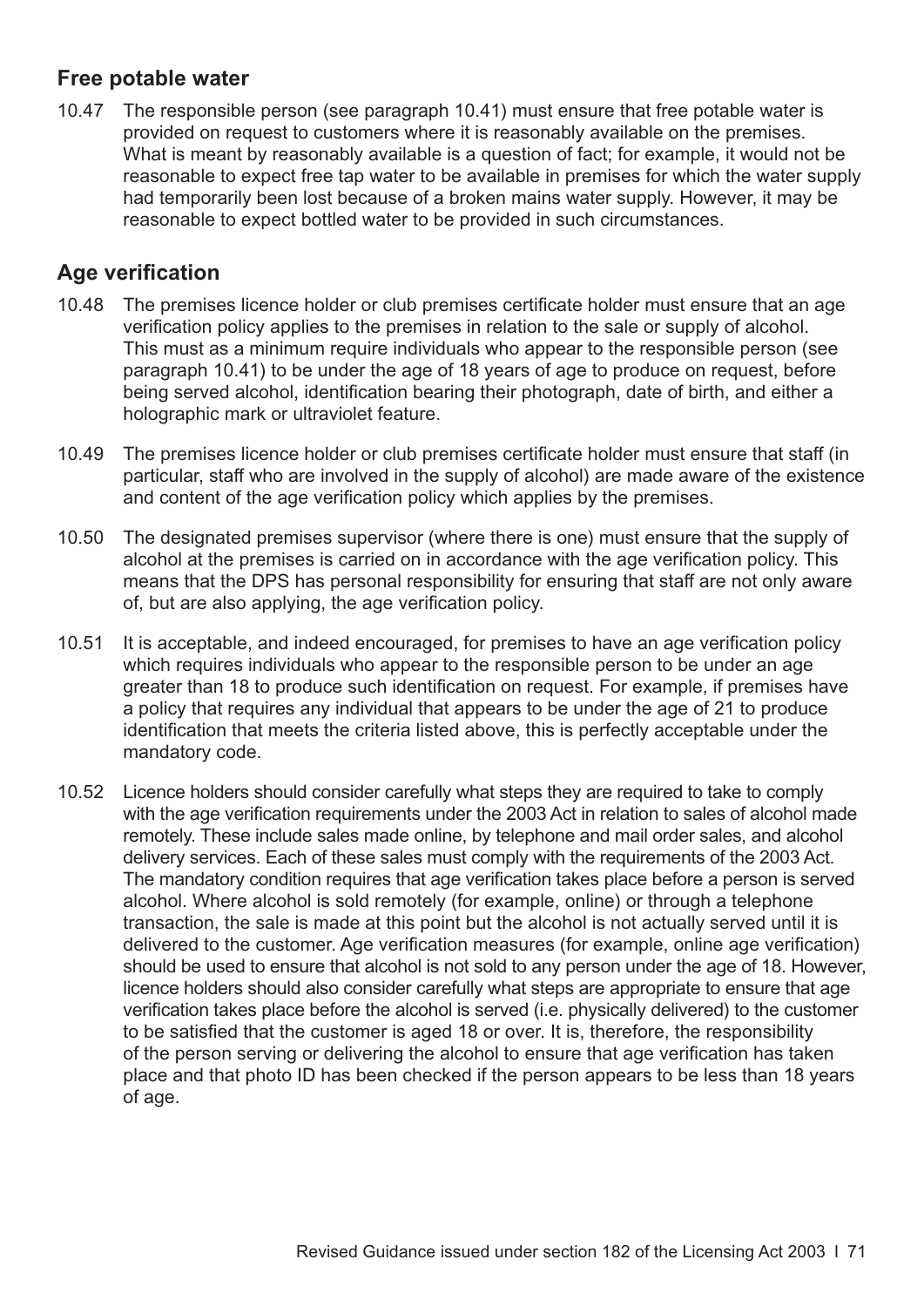#### **Smaller measures**

- 10.53 The responsible person (see [paragraph 10.41\)](#page-72-0) shall ensure that the following drinks, if sold or supplied on the premises, are available in the following measures:
	- Beer or cider: 1/2 pint
	- Gin, rum, vodka or whisky: 25ml or 35ml
	- Still wine in a glass: 125ml
- 10.54 As well as making the drinks available in the above measures, the responsible person must also make customers aware of the availability of these measures by displaying them on printed materials available to customers on the premises. This can include making their availability clear on menus and price lists, and ensuring that these are displayed in a prominent and conspicuous place in the relevant premises (for example, at the bar). Moreover, staff must make customers aware of the availability of small measures when customers do not request that they be sold alcohol in a particular measure.
- 10.55 This condition does not apply if the drinks in question are sold or supplied having been made up in advance ready for sale or supply in a securely closed container. For example, if beer is only available in pre-sealed bottles the requirement to make it available in 1/2 pints does not apply.
- 10.56 The premises licence holder or club premises certificate holder must ensure that staff are made aware of the application of this condition.

#### **Ban on sales of alcohol below the permitted price**

- 10.57 The relevant person (the holder of the premises licence, the designated premises supervisor (if any) in respect of such a licence, the personal licence holder who makes or authorises a supply of alcohol under such a licence, or any member or officer of a club present on the premises in a capacity which enables the member or officer to prevent the supply in question) shall ensure that no alcohol is sold or supplied for consumption on or off the premises for a price which is less than the permitted price.
- 10.58 The permitted price is defined as the aggregate of the duty chargeable in relation to the alcohol on the date of its sale or supply and the amount of that duty multiplied by a percentage which represents the rate of VAT chargeable in relation to the alcohol on the date of its sale or supply. Detailed guidance on how to make this calculation and a calculator to determine permitted prices for each product are available on the Home Office website.
- 10.59 Where there is a change to the rate of duty or VAT applying to alcohol (for instance, following a Budget), the relevant person should ensure that the permitted price reflects the new rates within fourteen days of the introduction of the new rate.
- 10.60 It is still permitted to sell alcohol using promotions (as long as they are compatible with any other licensing condition that may be in force), and the relevant person should ensure that the price of the alcohol is not less than the permitted price. Detailed guidance on the use of promotions is given in the guidance document available on the Gov.uk website.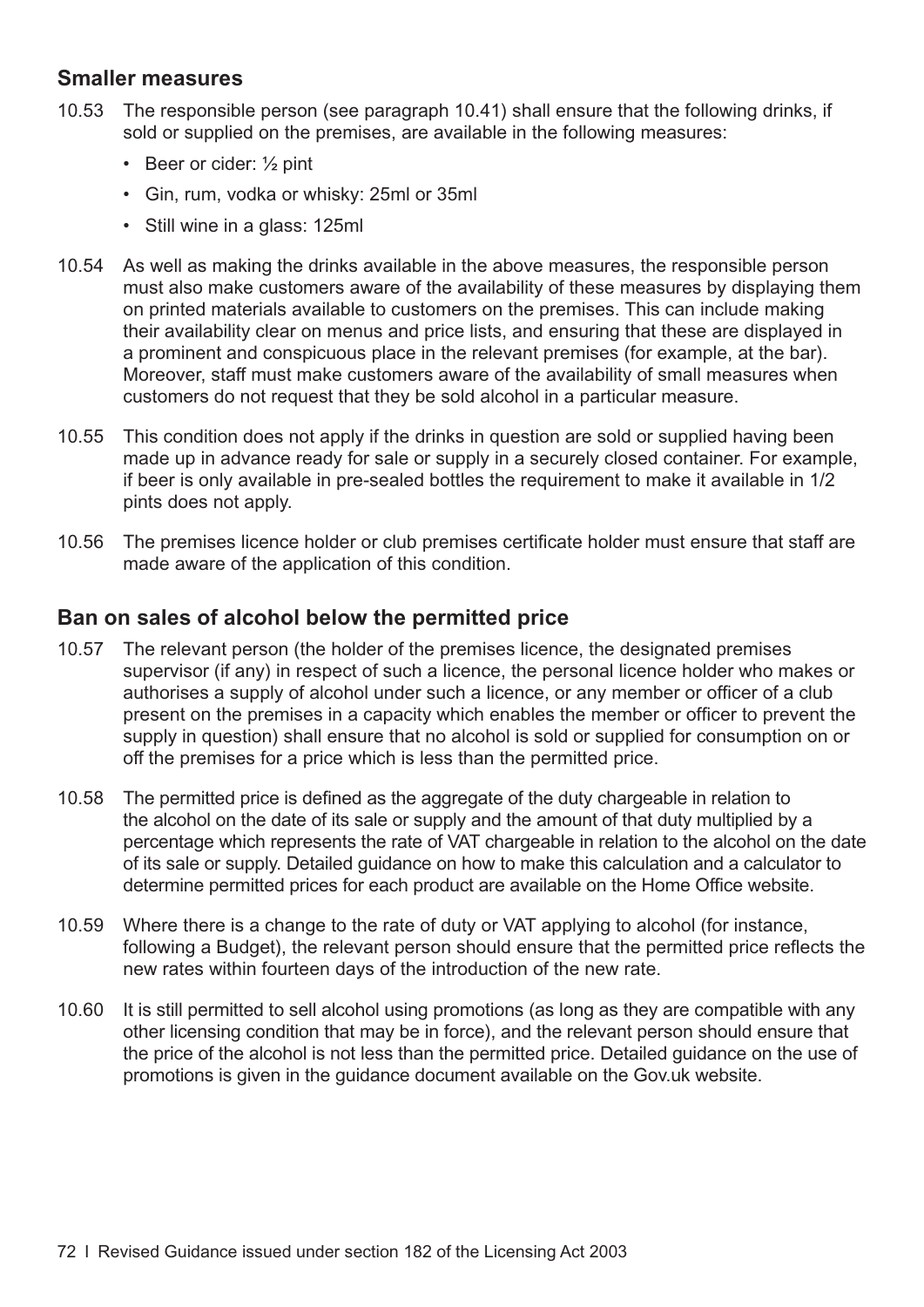#### <span id="page-76-0"></span>**Exhibition of films**

- 10.61 The 2003 Act provides that where a premises licence or club premises certificate authorises the exhibition of a film, it must include a condition requiring the admission of children to films to be restricted in accordance with recommendations given either by a body designated under section 4 of the Video Recordings Act 1984 specified in the licence (currently only the British Board of Film Classification (BBFC)) or by the licensing authority itself.
- 10.62 The effect of paragraph 5 of Schedule 1 to the 2003 Act is to exempt adverts from the definition of regulated entertainment, but not exempt them from the definition of exhibition of a film. Since the above mandatory condition applies to 'any film', it is therefore applicable to the exhibition of adverts.

#### **Door supervision**

- 10.63 Under section 21 of the 2003 Act, when a condition is included in a premises licence that at specified times an individual must be present at the premises to carry out a security activity (as defined in section 21(3)(a) by reference to the Private Security Industry Act 2001 ("the 2001 Act")), the licence must include a condition requiring that individual to be licensed by the Security Industry Authority ("the SIA") under the 2001 Act, or be entitled to carry out that activity by virtue of section 4 of the 2001 Act.
- 10.64 A premises licence need not require a person to hold a licence granted by the SIA if that person benefits from an exemption under section 4 of the 2001 Act. For example, certain employees benefit from an exemption when carrying out conduct in connection with a certified sports ground (section 4(6) to (12)). Furthermore, in certain circumstances persons benefit from an exemption where they operate under the SIA's Approved Contractor Scheme (section 15).
- 10.65 Conditions under section 21 of the 2003 Act should only relate to individuals carrying out security activities defined by section 21(3)(a) of the 2003 Act. Therefore, they should only relate to an activity to which paragraph 2(1)(a) of Schedule 2 to the 2001 Act applies (certain manned guarding activities) and which is licensable conduct within the meaning of section 3(2) of that Act. The requirement does not relate to individuals performing non-security related activities, and section 21 should not be used in relation to any such activities.
- 10.66 Section 21 of the 2003 Act continues to ensure that a premises licence need not impose such a requirement in relation to those licensed premises which the 2001 Act treats as unlicensed premises. Those are:
	- premises in respect of which there is in force a premises licence authorising a performance of a play or an exhibition of a film;
	- casinos or bingo halls licensed under the Gambling Act 2005;
	- premises where a club certificate is in force when activities are being carried on under the authority of that certificate.

See paragraph 8(3) of Schedule 2 to the 2001 Act for full details.

10.67 It should be noted, however, that the 2001 Act will require contractors and a small number of employees (those managing/supervising and those supplied under contract) to be licensed as manned guards (rather than door supervisors) when undertaking licensable conduct on premises to which paragraph 8(3) of Schedule 2 to the 2001 Act applies.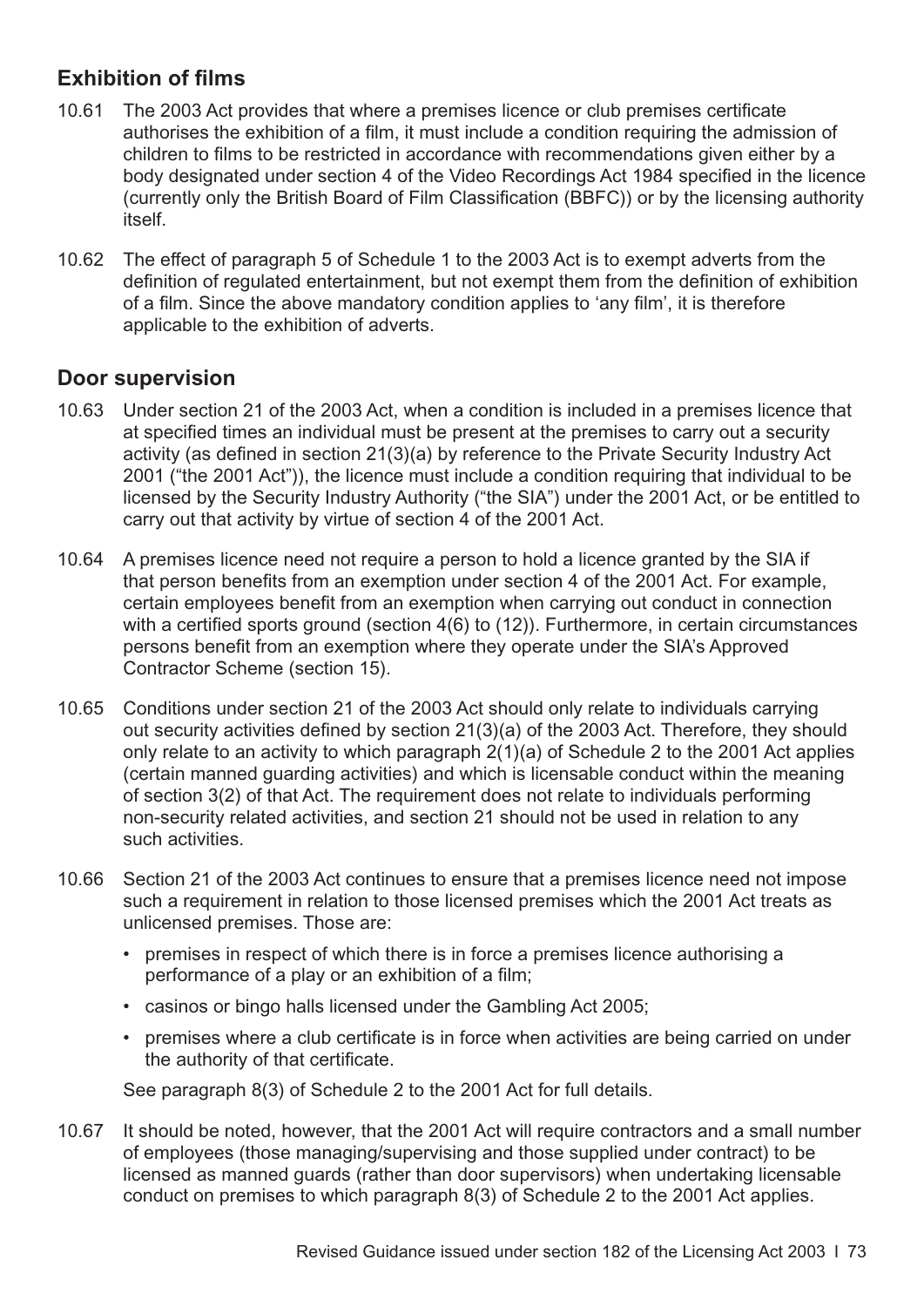10.68 It is therefore important that if a licensing authority intends that individuals must be present to carry out security activities (as defined by section 21(3)(a) of the 2003 Act) this should be explicit, as should the mandatory condition for those individuals to hold an SIA licence or be entitled to carry out that activity by virtue of section 4 of the 2001 Act. On the other hand, where a licensing authority intends that individuals must be present to carry out other activities (for example, activities related to safety or steward activities to organise, advise and direct members of the public), no mandatory condition should be imposed under section 21 of the 2003 Act. In all cases it is important when determining whether or not a condition is to be imposed under section 21 of the 2003 Act to consider whether the activities of any individual working in licensed premises fall within the definition of security activities in section 21(3)(a) of the 2003 Act. (Regardless of whether a condition is imposed under section 21 of the 2003 Act, under the 2001 Act the appropriate SIA licence must be held by any individual performing an activity for which they are licensable under that Act.)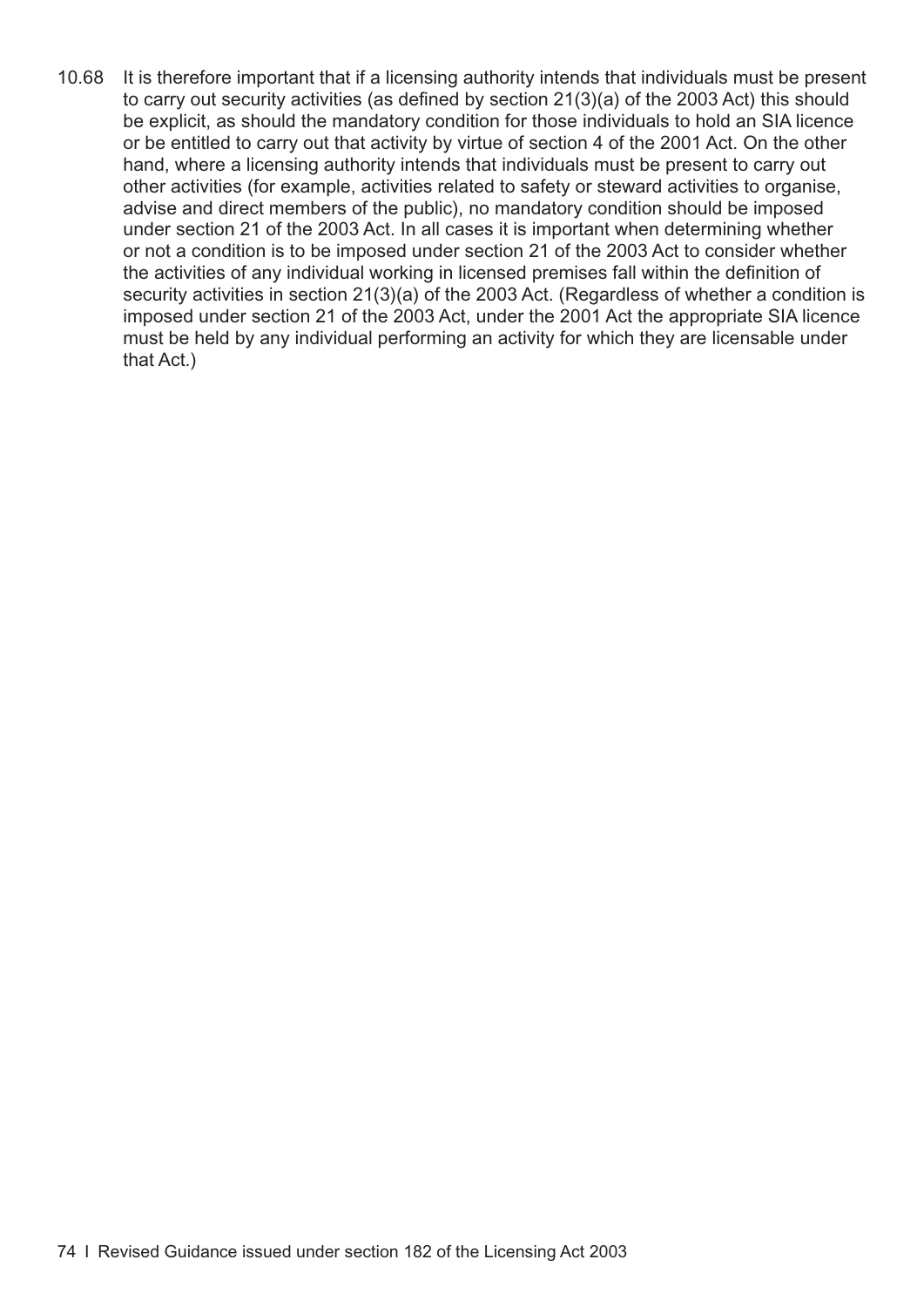# 11. Reviews

#### **The review process**

- 11.1 The proceedings set out in the 2003 Act for reviewing premises licences and club premises certificates represent a key protection for the community where problems associated with the licensing objectives occur after the grant or variation of a premises licence or club premises certificate.
- 11.2 At any stage, following the grant of a premises licence or club premises certificate, a responsible authority, or any other person, may ask the licensing authority to review the licence or certificate because of a matter arising at the premises in connection with any of the four licensing objectives.
- 11.3 An application for review may be made electronically, provided that the licensing authority agrees and the applicant submits a subsequent hard copy of the application, if the licensing authority requires one. The licensing authority may also agree in advance that the application need not be given in hard copy. However, these applications are outside the formal electronic application process and may not be submitted via GOV.UK or the licensing authority's electronic facility.
- 11.4 In addition, the licensing authority must review a licence if the premises to which it relates was made the subject of a closure order by the police based on nuisance or disorder and the magistrates' court has sent the authority the relevant notice of its determination, or if the police have made an application for summary review on the basis that premises are associated with serious crime and/or disorder.
- 11.5 Any responsible authority under the 2003 Act may apply for a review of a premises licence or club premises certificate. Therefore, the relevant licensing authority may apply for a review if it is concerned about licensed activities at premises and wants to intervene early without waiting for representations from other persons. However, it is not expected that licensing authorities should normally act as responsible authorities in applying for reviews on behalf of other persons, such as local residents or community groups. These individuals or groups are entitled to apply for a review for a licence or certificate in their own right if they have grounds to do so. It is also reasonable for licensing authorities to expect other responsible authorities to intervene where the basis for the intervention falls within the remit of that other authority. For example, the police should take appropriate steps where the basis for the review is concern about crime and disorder or the sexual exploitation of children. Likewise, where there are concerns about noise nuisance, it is reasonable to expect the local authority exercising environmental health functions for the area in which the premises are situated to make the application for review.
- 11.6 Where the relevant licensing authority does act as a responsible authority and applies for a review, it is important that a separation of responsibilities is still achieved in this process to ensure procedural fairness and eliminate conflicts of interest. As outlined previously in [Chapter 9](#page-58-0) of this Guidance, the distinct functions of acting as licensing authority and responsible authority should be exercised by different officials to ensure a separation of responsibilities. Further information on how licensing authorities should [achieve this separation of responsibilities can be found in Chapter 9, paragraphs 9.13 to](#page-60-0)  9.19 of this Guidance.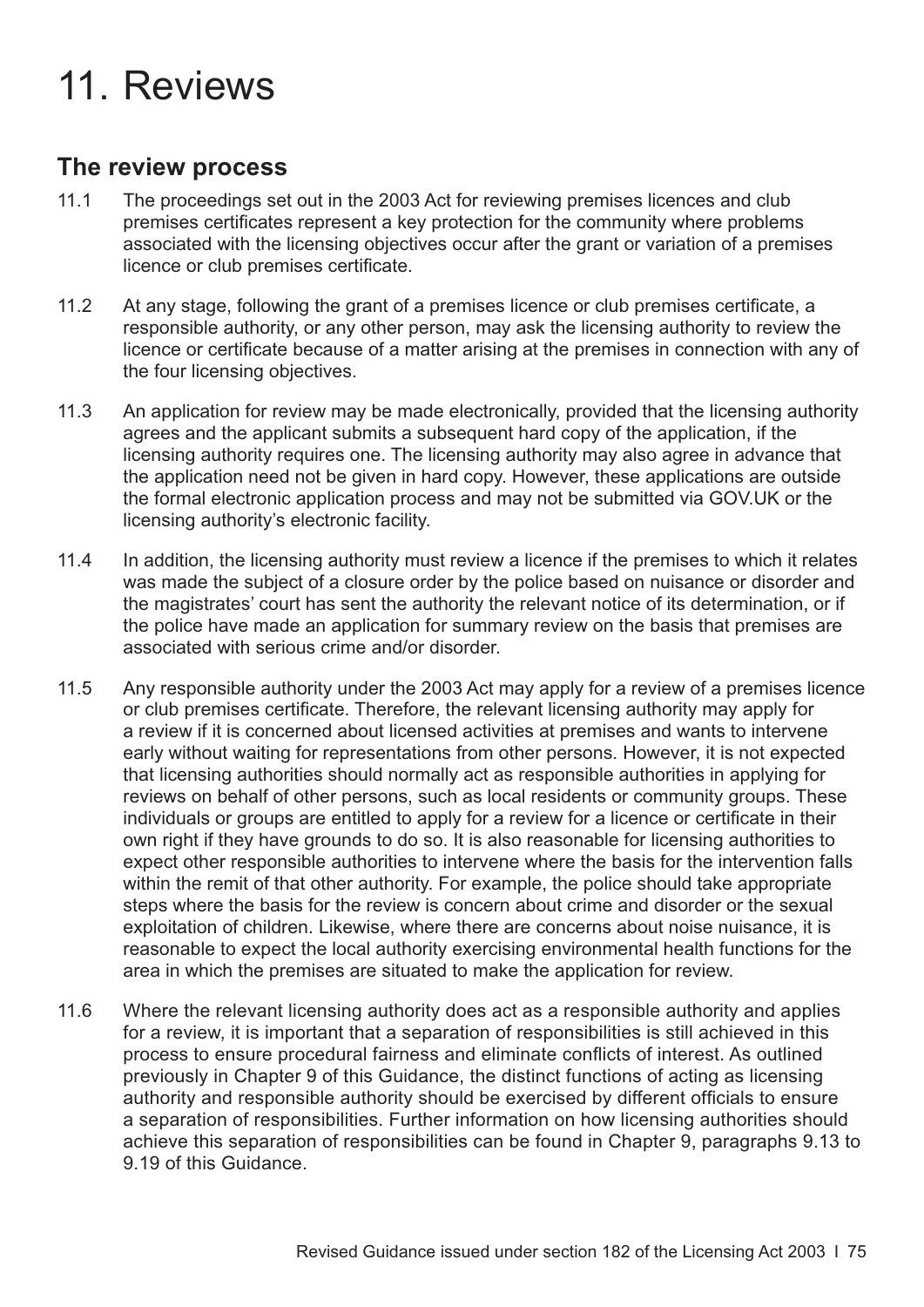- 11.7 In every case, any application for a review must relate to particular premises in respect of which there is a premises licence or club premises certificate and must be relevant to the promotion of one or more of the licensing objectives. Following the grant or variation of a licence or certificate, a complaint regarding a general issue in the local area relating to the licensing objectives, such as a general (crime and disorder) situation in a town centre, should generally not be regarded as a relevant representation unless it can be positively tied or linked by a causal connection to particular premises, which would allow for a proper review of the licence or certificate. For instance, a geographic cluster of complaints, including along transport routes related to an individual public house and its closing time, could give grounds for a review of an existing licence as well as direct incidents of crime and disorder around a particular public house.
- 11.8 Where a licensing authority receives a geographic cluster of complaints, the authority may consider whether these issues are the result of the cumulative impact of licensed premises within the area concerned. In such circumstances, the authority may also consider whether it would be appropriate to include a special policy relating to cumulative impact within its licensing policy statement. Further guidance on cumulative impact policies can be found in [Chapter 13](#page-86-0) of this Guidance.
- 11.9 Representations must be made in writing and may be amplified at the subsequent hearing or may stand in their own right. Additional representations which do not amount to an amplification of the original representation may not be made at the hearing. Representations may be made electronically, provided the licensing authority agrees and the applicant submits a subsequent hard copy, unless the licensing authority waives this requirement.
- 11.10 Where authorised persons and responsible authorities have concerns about problems identified at premises, it is good practice for them to give licence holders early warning of their concerns and the need for improvement, and where possible they should advise the licence or certificate holder of the steps they need to take to address those concerns. A failure by the holder to respond to such warnings is expected to lead to a decision to apply for a review. Co-operation at a local level in promoting the licensing objectives should be encouraged and reviews should not be used to undermine this co-operation.
- 11.11 If the application for a review has been made by a person other than a responsible authority (for example, a local resident, residents' association, local business or trade association), before taking action the licensing authority must first consider whether the complaint being made is relevant, frivolous, vexatious or repetitious. Further guidance on determining whether a representation is frivolous or vexatious can be found in Chapter 9 of this Guidance [\(paragraphs 9.4 to 9.10\)](#page-58-0).

#### **Repetitious grounds of review**

- 11.12 A repetitious ground is one that is identical or substantially similar to:
	- a ground for review specified in an earlier application for review made in relation to the same premises licence or certificate which has already been determined; or
	- representations considered by the licensing authority when the premises licence or certificate was granted; or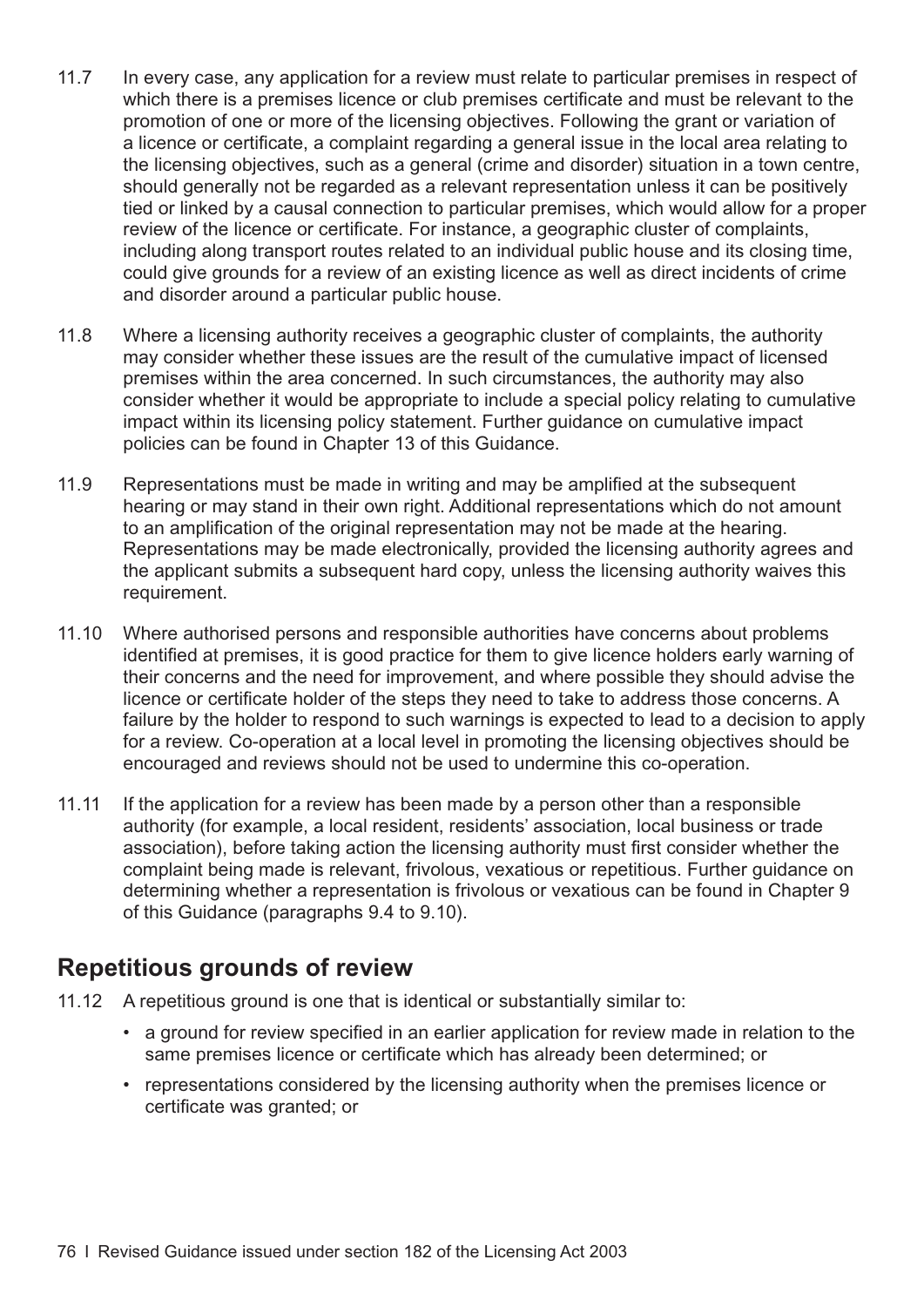- representations which would have been made when the application for the premises licence was first made and which were excluded then by reason of the prior issue of a provisional statement; and, in addition to the above grounds, a reasonable interval has not elapsed since that earlier review or grant.
- 11.13 Licensing authorities are expected to be aware of the need to prevent attempts to review licences merely as a further means of challenging the grant of the licence following the failure of representations to persuade the licensing authority on an earlier occasion. It is for licensing authorities themselves to judge what should be regarded as a reasonable interval in these circumstances. However, it is recommended that more than one review originating from a person other than a responsible authority in relation to a particular premises should not be permitted within a 12 month period on similar grounds save in compelling circumstances or where it arises following a closure order.
- 11.14 The exclusion of a complaint on the grounds that it is repetitious does not apply to responsible authorities which may make more than one application for a review of a licence or certificate within a 12 month period.
- 11.15 When a licensing authority receives an application for a review from a responsible authority or any other person, or in accordance with the closure procedures described in Part 8 of the 2003 Act (for example, closure orders), it must arrange a hearing. The arrangements for the hearing must follow the provisions set out in regulations. These regulations are published on the Government's legislation website ([www.legislation.gov.uk\)](http://www.legislation.gov.uk). It is particularly important that the premises licence holder is made fully aware of any representations made in respect of the premises, any evidence supporting the representations and that the holder or the holder's legal representative has therefore been able to prepare a response.

## **Powers of a licensing authority on the determination of a review**

- 11.16 The 2003 Act provides a range of powers for the licensing authority which it may exercise on determining a review where it considers them appropriate for the promotion of the licensing objectives.
- 11.17 The licensing authority may decide that the review does not require it to take any further steps appropriate to promote the licensing objectives. In addition, there is nothing to prevent a licensing authority issuing an informal warning to the licence holder and/or to recommend improvement within a particular period of time. It is expected that licensing authorities will regard such informal warnings as an important mechanism for ensuring that the licensing objectives are effectively promoted and that warnings should be issued in writing to the licence holder.
- 11.18 However, where responsible authorities such as the police or environmental health officers have already issued warnings requiring improvement – either orally or in writing – that have failed as part of their own stepped approach to address concerns, licensing authorities should not merely repeat that approach and should take this into account when considering what further action is appropriate.
- 11.19 Where the licensing authority considers that action under its statutory powers is appropriate, it may take any of the following steps:
	- modify the conditions of the premises licence (which includes adding new conditions or any alteration or omission of an existing condition), for example, by reducing the hours of opening or by requiring door supervisors at particular times;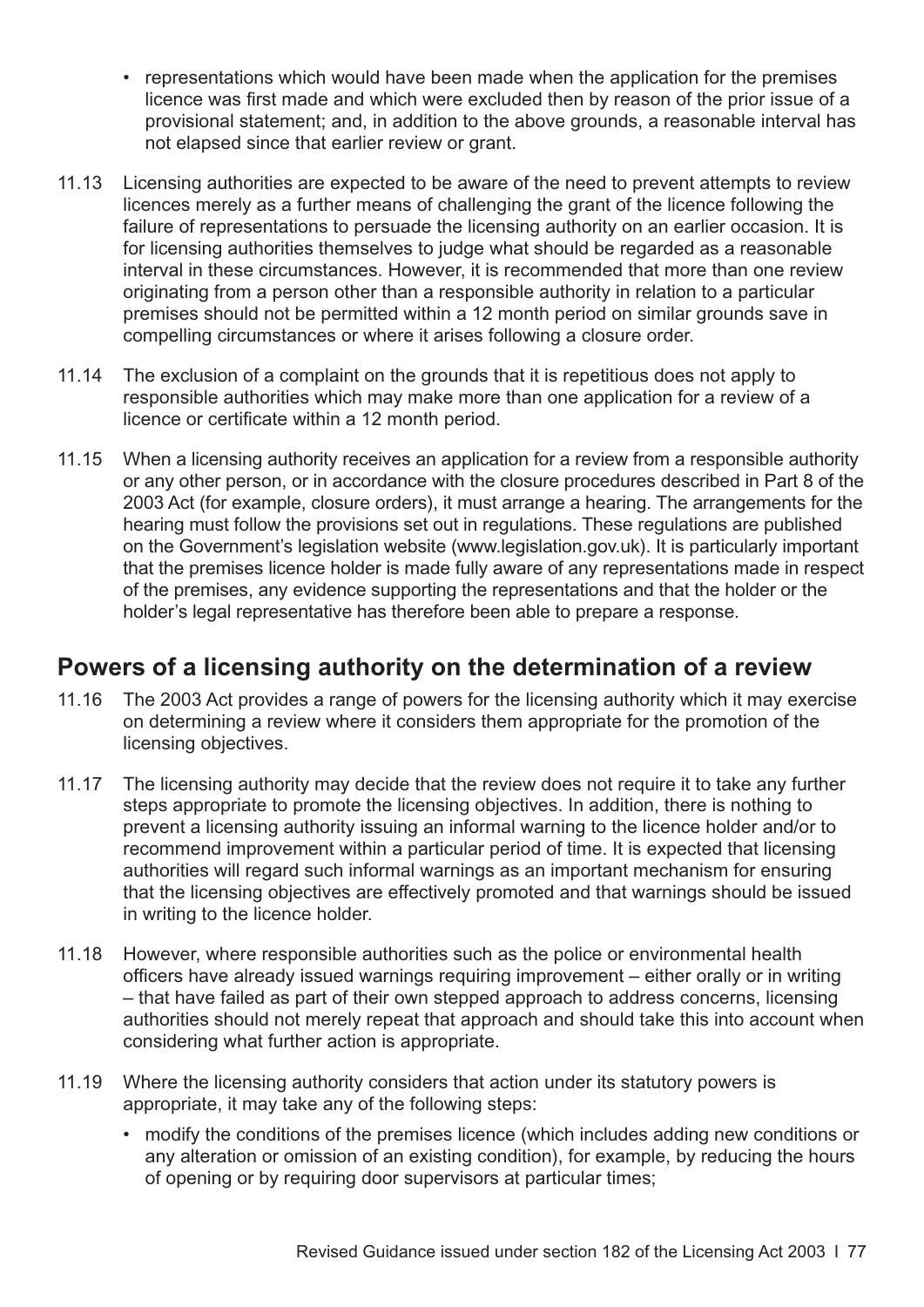- exclude a licensable activity from the scope of the licence, for example, to exclude the performance of live music or playing of recorded music (where it is not within the incidental live and recorded music exemption) $10$ ;
- remove the designated premises supervisor, for example, because they consider that the problems are the result of poor management;
- suspend the licence for a period not exceeding three months;
- revoke the licence.
- 11.20 In deciding which of these powers to invoke, it is expected that licensing authorities should so far as possible seek to establish the cause or causes of the concerns that the representations identify. The remedial action taken should generally be directed at these causes and should always be no more than an appropriate and proportionate response to address the causes of concern that instigated the review.
- 11.21 For example, licensing authorities should be alive to the possibility that the removal and replacement of the designated premises supervisor may be sufficient to remedy a problem where the cause of the identified problem directly relates to poor management decisions made by that individual.
- 11.22 Equally, it may emerge that poor management is a direct reflection of poor company practice or policy and the mere removal of the designated premises supervisor may be an inadequate response to the problems presented. Indeed, where subsequent review hearings are generated by representations, it should be rare merely to remove a succession of designated premises supervisors as this would be a clear indication of deeper problems that impact upon the licensing objectives.
- 11.23 Licensing authorities should also note that modifications of conditions and exclusions of licensable activities may be imposed either permanently or for a temporary period of up to three months. Temporary changes or suspension of the licence for up to three months could impact on the business holding the licence financially and would only be expected to be pursued as an appropriate means of promoting the licensing objectives. So, for instance, a licence could be suspended for a weekend as a means of deterring the holder from allowing the problems that gave rise to the review to happen again. However, it will always be important that any detrimental financial impact that may result from a licensing authority's decision is appropriate and proportionate to the promotion of the licensing objectives. But where premises are found to be trading irresponsibly, the licensing authority should not hesitate, where appropriate to do so, to take tough action to tackle the problems at the premises and, where other measures are deemed insufficient, to revoke the licence.

# **Reviews arising in connection with crime**

11.24 A number of reviews may arise in connection with crime that is not directly connected with licensable activities. For example, reviews may arise because of drugs problems at the premises; money laundering by criminal gangs, the sale of contraband or stolen goods, the sale of firearms, or the sexual exploitation of children. Licensing authorities do not have the power to judge the criminality or otherwise of any issue. This is a matter for the courts. The licensing authority's role when determining such a review is not therefore to establish the guilt or innocence of any individual but to ensure the promotion of the crime prevention objective.

78 I Revised Guidance issued under section 182 of the Licensing Act 2003

<sup>&</sup>lt;sup>10</sup> See [chapter 15](#page-101-0) in relation to the licensing of live and recorded music.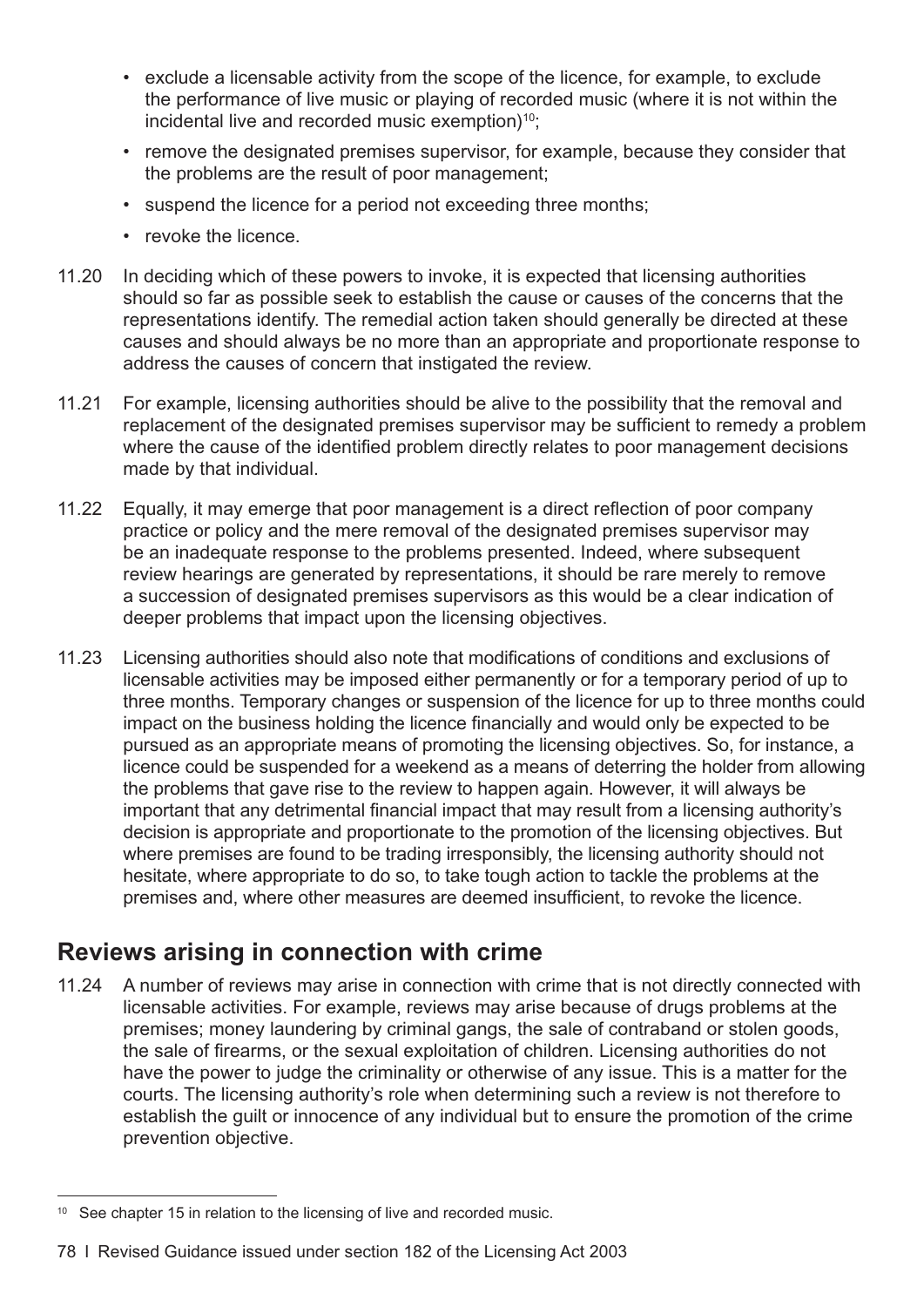- 11.25 Reviews are part of the regulatory process introduced by the 2003 Act and they are not part of criminal law and procedure. There is, therefore, no reason why representations giving rise to a review of a premises licence need be delayed pending the outcome of any criminal proceedings. Some reviews will arise after the conviction in the criminal courts of certain individuals, but not all. In any case, it is for the licensing authority to determine whether the problems associated with the alleged crimes are taking place on the premises and affecting the promotion of the licensing objectives. Where a review follows a conviction, it would also not be for the licensing authority to attempt to go beyond any finding by the courts, which should be treated as a matter of undisputed evidence before them.
- 11.26 Where the licensing authority is conducting a review on the grounds that the premises have been used for criminal purposes, its role is solely to determine what steps should be taken in connection with the premises licence, for the promotion of the crime prevention objective. It is important to recognise that certain criminal activity or associated problems may be taking place or have taken place despite the best efforts of the licence holder and the staff working at the premises and despite full compliance with the conditions attached to the licence. In such circumstances, the licensing authority is still empowered to take any appropriate steps to remedy the problems. The licensing authority's duty is to take steps with a view to the promotion of the licensing objectives in the interests of the wider community and not those of the individual licence holder.
- 11.27 There is certain criminal activity that may arise in connection with licensed premises which should be treated particularly seriously. These are the use of the licensed premises:
	- for the sale and distribution of drugs controlled under the Misuse of Drugs Act 1971 and the laundering of the proceeds of drugs crime;
	- for the sale and distribution of illegal firearms;
	- for the evasion of copyright in respect of pirated or unlicensed films and music, which does considerable damage to the industries affected;
	- for prostitution or the sale of unlawful pornography;
	- by organised groups of paedophiles to groom children;
	- as the base for the organisation of criminal activity, particularly by gangs;
	- for the organisation of racist activity or the promotion of racist attacks;
	- for knowingly employing a person who is unlawfully in the UK or who cannot lawfully be employed as a result of a condition on that person's leave to enter;
	- for unlawful gambling; and
	- for the sale or storage of smuggled tobacco and alcohol.
- 11.28 It is envisaged that licensing authorities, the police and other law enforcement agencies, which are responsible authorities, will use the review procedures effectively to deter such activities and crime. Where reviews arise and the licensing authority determines that the crime prevention objective is being undermined through the premises being used to further crimes, it is expected that revocation of the licence – even in the first instance – should be seriously considered.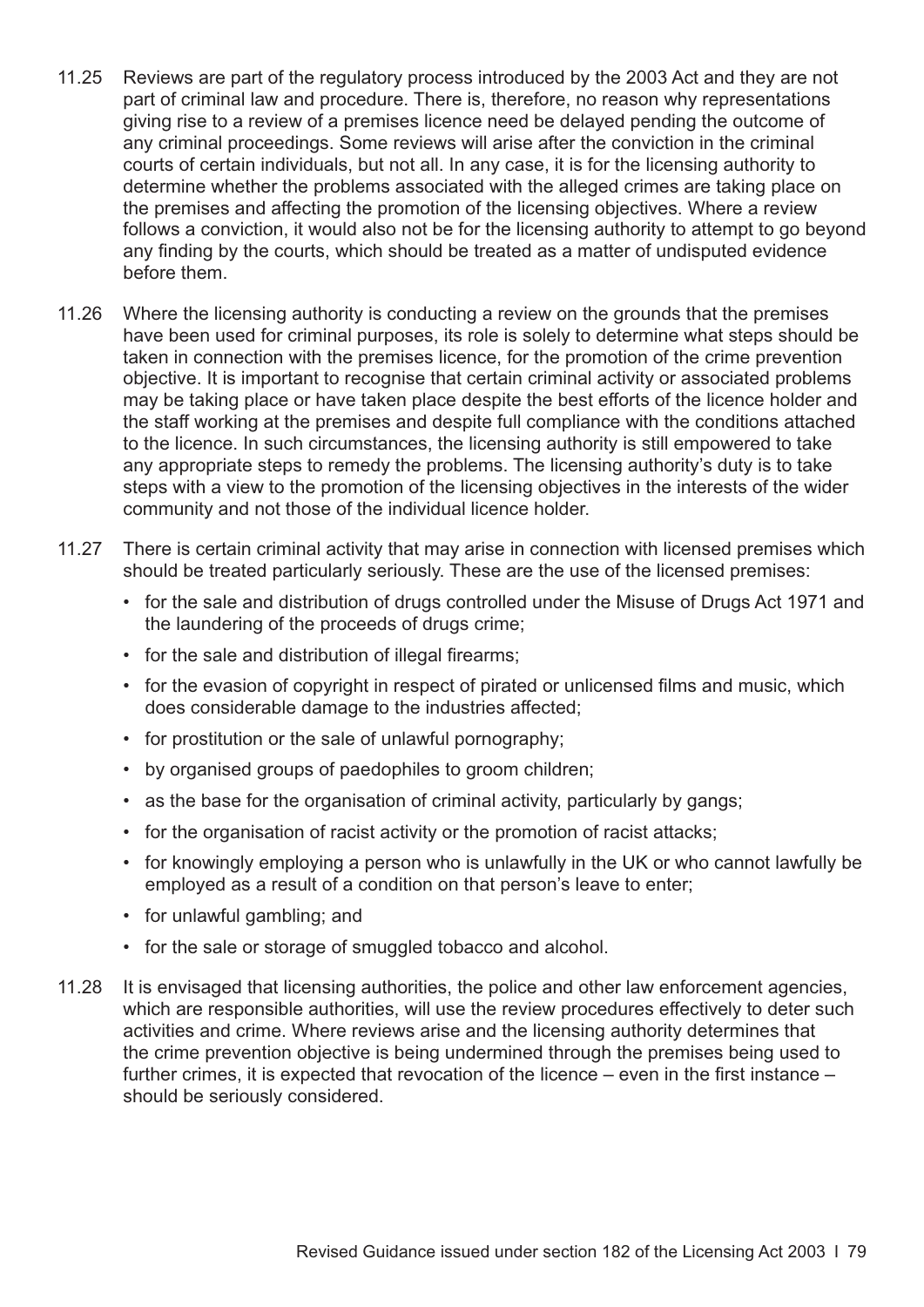## **Review of a premises licence following closure order**

- 11.29 Licensing authorities are subject to certain timescales, set out in the legislation, for the review of a premises licence following a closure order. The relevant time periods run concurrently and are as follows:
	- when the licensing authority receives notice that a magistrates' court has made a closure order it has 28 days to determine the licence review – the determination must be made before the expiry of the 28th day after the day on which the notice is received;
	- the hearing must be held within ten working days, the first of which is the day after the day the notice from the magistrates' court is received;
	- notice of the hearing must be given no later than five working days before the first hearing day (there must be five clear working days between the giving of the notice and the start of the hearing).

## **Review of a premises licence following persistent sales of alcohol to children**

11.30 The Government recognises that the majority of licensed premises operate responsibly and undertake due diligence checks on those who appear to be under the age of 18 at the point of sale (or 21 and 25 where they operate a Challenge 21 or 25 scheme). Where these systems are in place, licensing authorities may wish to take a proportionate approach in cases where there have been two sales of alcohol within very quick succession of one another (e.g., where a new cashier has not followed policy and conformed with a store's age verification procedures). However, where persistent sales of alcohol to children have occurred at premises, and it is apparent that those managing the premises do not operate a responsible policy or have not exercised appropriate due diligence, responsible authorities should consider taking steps to ensure that a review of the licence is the norm in these circumstances. This is particularly the case where there has been a prosecution for the offence under section 147A or a closure notice has been given under section 169A of the 2003 Act. In determining the review, the licensing authority should consider revoking the licence if it considers this appropriate.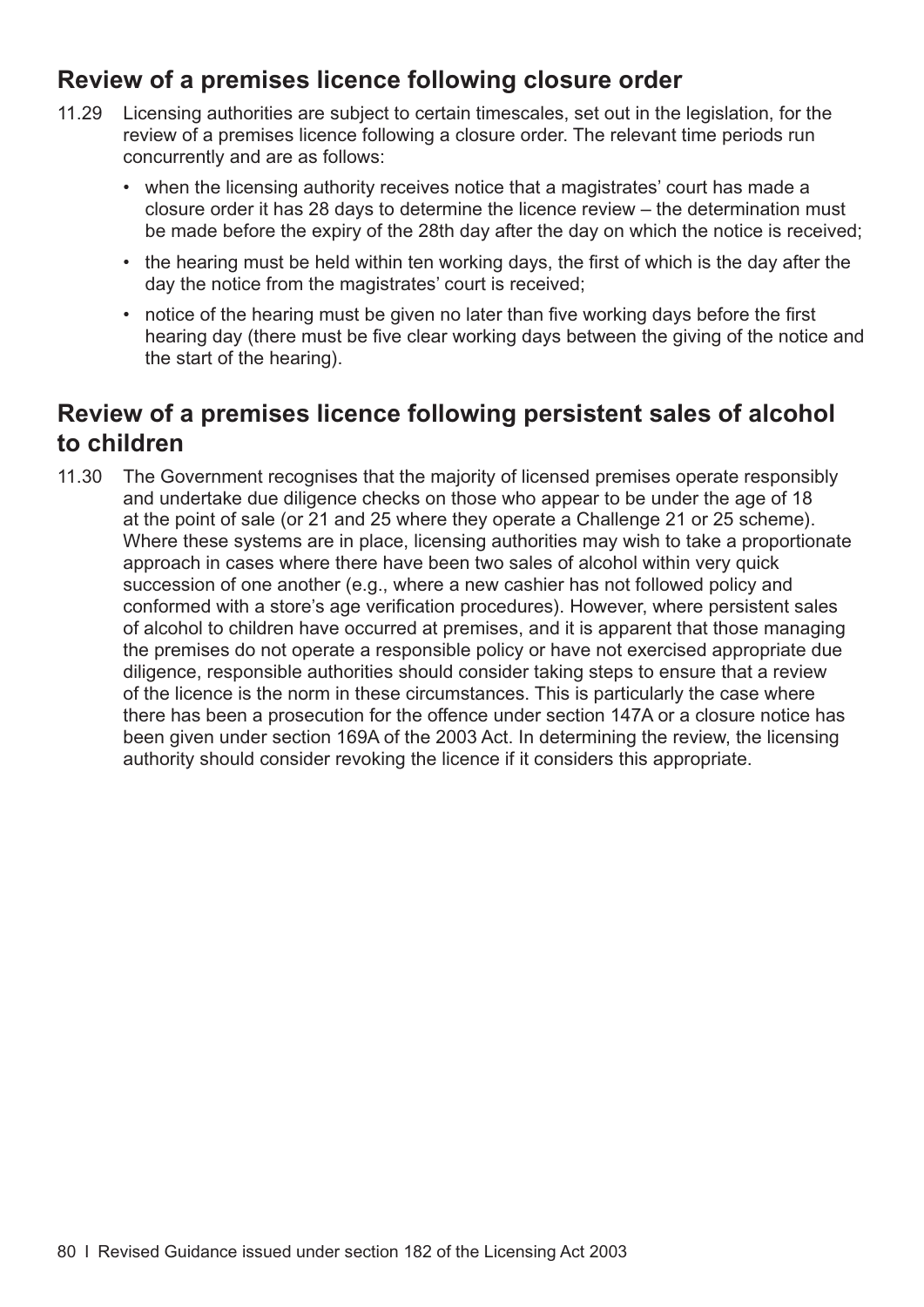# 12. Appeals

12.1 This chapter provides advice about entitlements to appeal in connection with various decisions made by a licensing authority under the provisions of the 2003 Act. Entitlements to appeal for parties aggrieved by decisions of the licensing authority are set out in Schedule 5 to the 2003 Act.

#### **General**

- 12.2 With the exception of appeals in relation to closure orders, an appeal may be made to any magistrates' court in England or Wales but it is expected that applicants would bring an appeal in a magistrates' court in the area in which they or the premises are situated.
- 12.3 An appeal has to be commenced by the appellant giving a notice of appeal to the designated officer for the magistrates' court within a period of 21 days beginning with the day on which the appellant was notified by the licensing authority of the decision which is being appealed.
- 12.4 The licensing authority will always be a respondent to the appeal, but in cases where a favourable decision has been made for an applicant, licence holder, club or premises user against the representations of a responsible authority or any other person, or the objections of the chief officer of police or local authority exercising environmental health functions, the holder of the premises or personal licence or club premises certificate or the person who gave an interim authority notice or the premises user will also be a respondent to the appeal, and the person who made the relevant representation or gave the objection will be the appellants.
- 12.5 Where an appeal has been made against a decision of the licensing authority, the licensing authority will in all cases be the respondent to the appeal and may call as a witness a responsible authority or any other person who made representations against the application, if it chooses to do so. For this reason, the licensing authority should consider keeping responsible authorities and others informed of developments in relation to appeals to allow them to consider their position. Provided the court considers it appropriate, the licensing authority may also call as witnesses any individual or body that they feel might assist their response to an appeal.
- 12.6 The court, on hearing any appeal, may review the merits of the decision on the facts and consider points of law or address both.
- 12.7 On determining an appeal, the court may:
	- dismiss the appeal;
	- substitute for the decision appealed against any other decision which could have been made by the licensing authority; or
	- remit the case to the licensing authority to dispose of it in accordance with the direction of the court and make such order as to costs as it thinks fit.

All parties should be aware that the court may make an order for one party to pay another party's costs.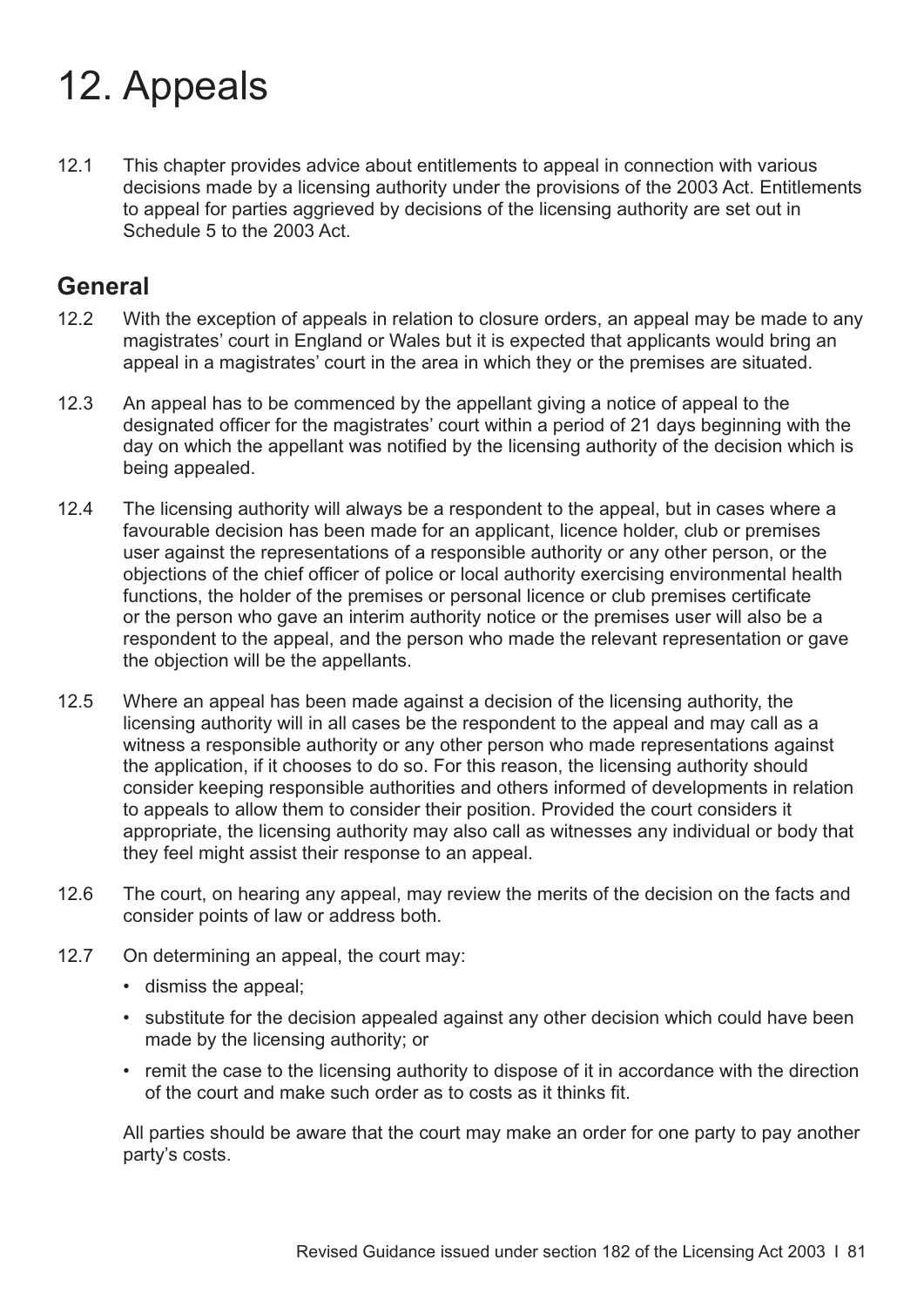# **Licensing policy statements and Section 182 guidance**

- 12.8 In hearing an appeal against any decision made by a licensing authority, the magistrates' court will have regard to that licensing authority's statement of licensing policy and this Guidance. However, the court would be entitled to depart from either the statement of licensing policy or this Guidance if it considered it was justified to do so because of the individual circumstances of any case. In other words, while the court will normally consider the matter as if it were "standing in the shoes" of the licensing authority, it would be entitled to find that the licensing authority should have departed from its own policy or the Guidance because the particular circumstances would have justified such a decision.
- 12.9 In addition, the court is entitled to disregard any part of a licensing policy statement or this Guidance that it holds to be ultra vires the 2003 Act and therefore unlawful. The normal course for challenging a statement of licensing policy or this Guidance should be by way of judicial review, but where it is submitted to an appellate court that a statement of policy is itself ultra vires the 2003 Act and this has a direct bearing on the case before it, it would be inappropriate for the court, on accepting such a submission, to compound the original error by relying on that part of the statement of licensing policy affected.

## **Giving reasons for decisions**

12.10 It is important that a licensing authority should give comprehensive reasons for its decisions in anticipation of any appeals. Failure to give adequate reasons could itself give rise to grounds for an appeal. It is particularly important that reasons should also address the extent to which the decision has been made with regard to the licensing authority's statement of policy and this Guidance. Reasons should be promulgated to all the parties of any process which might give rise to an appeal under the terms of the 2003 Act.

## **Implementing the determination of the magistrates' courts**

12.11 As soon as the decision of the magistrates' court has been promulgated, licensing authorities should implement it without delay. Any attempt to delay implementation will only bring the appeal system into disrepute. Standing orders should therefore be in place that on receipt of the decision, appropriate action should be taken immediately unless ordered by the magistrates' court or a higher court to suspend such action (for example, as a result of an on-going judicial review). Except in the case of closure orders, the 2003 Act does not provide for a further appeal against the decision of the magistrates' courts and normal rules of challenging decisions of magistrates' courts will apply.

### **Provisional statements**

12.12 To avoid confusion, it should be noted that a right of appeal only exists in respect of the terms of a provisional statement that is issued rather than one that is refused. This is because the 2003 Act does not empower a licensing authority to refuse to issue a provisional statement. After receiving and considering relevant representations, the licensing authority may only indicate, as part of the statement, that it would consider certain steps to be appropriate for the promotion of the licensing objectives when, and if, an application were made for a premises licence following the issuing of the provisional statement. Accordingly, the applicant or any person who has made relevant representations may appeal against the terms of the statement issued.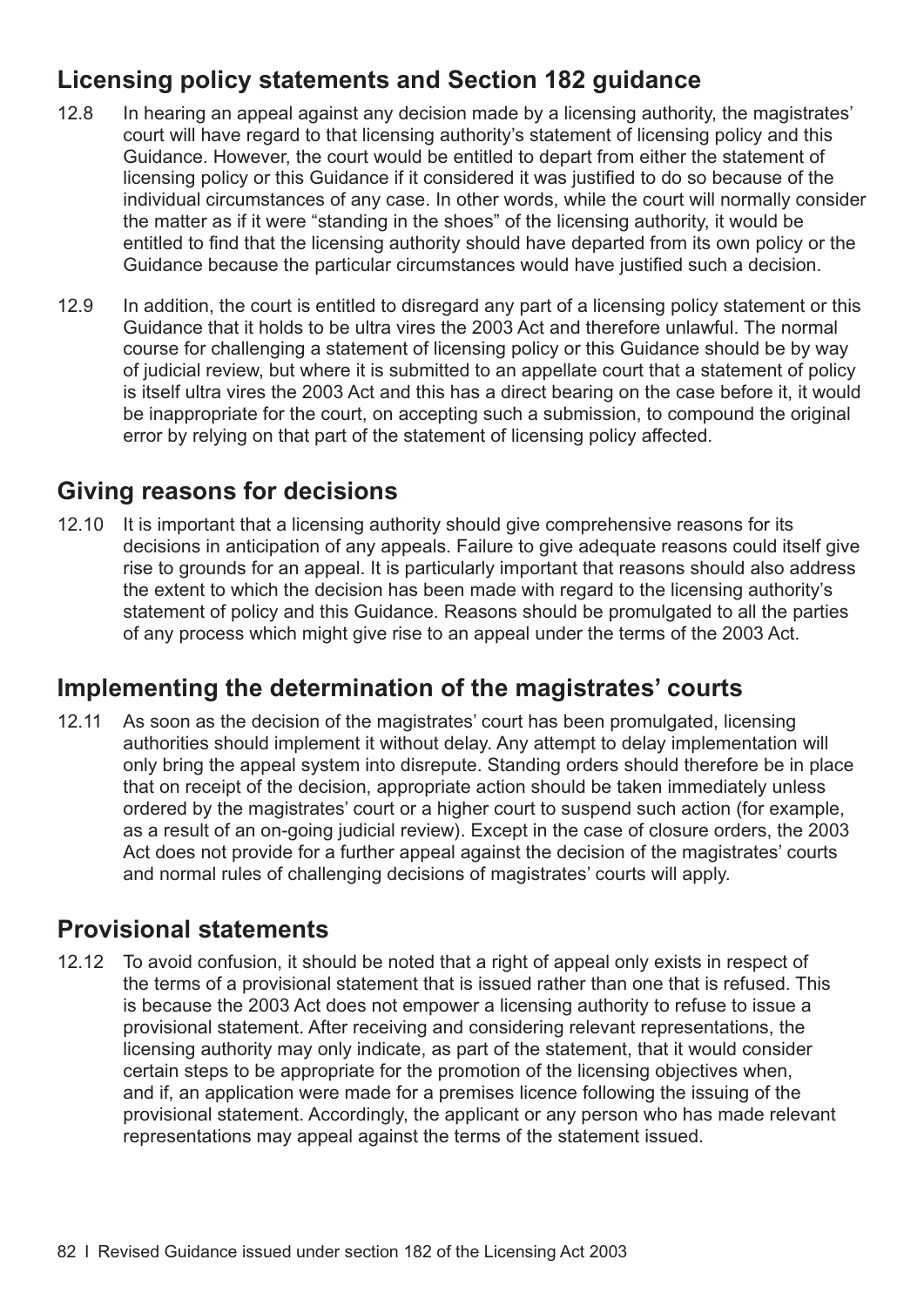# <span id="page-86-0"></span>13. Statements of licensing policy

## **Introduction**

#### **The Licensing Act 2003**

13.1 This chapter provides guidance on the development and preparation of local statements of licensing policy for publication by licensing authorities, the general principles that it is recommended should underpin them, and core content to which licensing authorities are free to add.

## **General**

- 13.2 Section 5 of the 2003 Act requires a licensing authority to prepare and publish a statement of its licensing policy at least every five years. Such a policy must be published before the authority carries out any function in respect of individual applications and notices made under the terms of the 2003 Act. During the five-year period, the policy must be kept under review and the licensing authority may make any revisions to it as it considers appropriate, for instance in the light of feedback from the local community on whether the licensing objectives are being met. If the licensing authority determines and publishes its policy in this way, a new five-year period commences on the date it is published. Previously, licensing authorities were required to determine their licensing policies for each three-year period. Licensing policies published in respect of the three-year period that began on 7 January 2011 are to be treated as though they apply to a period of five years beginning at that date.
- 13.3 Where revisions to the section 182 Guidance are made by the Secretary of State, it will be for the licensing authority to determine whether revisions to its own licensing policy statement are appropriate.

# **Consultation on policies**

- 13.4 Before determining its policy, the licensing authority must consult the persons listed in section 5(3) of the 2003 Act. These are:
	- the chief officer of police for the area;
	- the fire and rescue authority for the area;
	- each local authority's Director of Public Health in England (DPH)<sup>11</sup> or Local Health Board in Wales for an area any part of which is in the licensing authority's area,
	- persons/bodies representative of local premises licence holders;
	- persons/bodies representative of local club premises certificate holders;
	- persons/bodies representative of local personal licence holders; and
	- persons/bodies representative of businesses and residents in its area.

<sup>11</sup> This change was made as a result of the commencement of measures in the Health and Social Care Act 2012 which amended the 2003 Act and further provision in the NHS Bodies and Local Authorities (Partnership Arrangements, Care Trusts, Public Health and Local Healthwatch) Regulations 2012.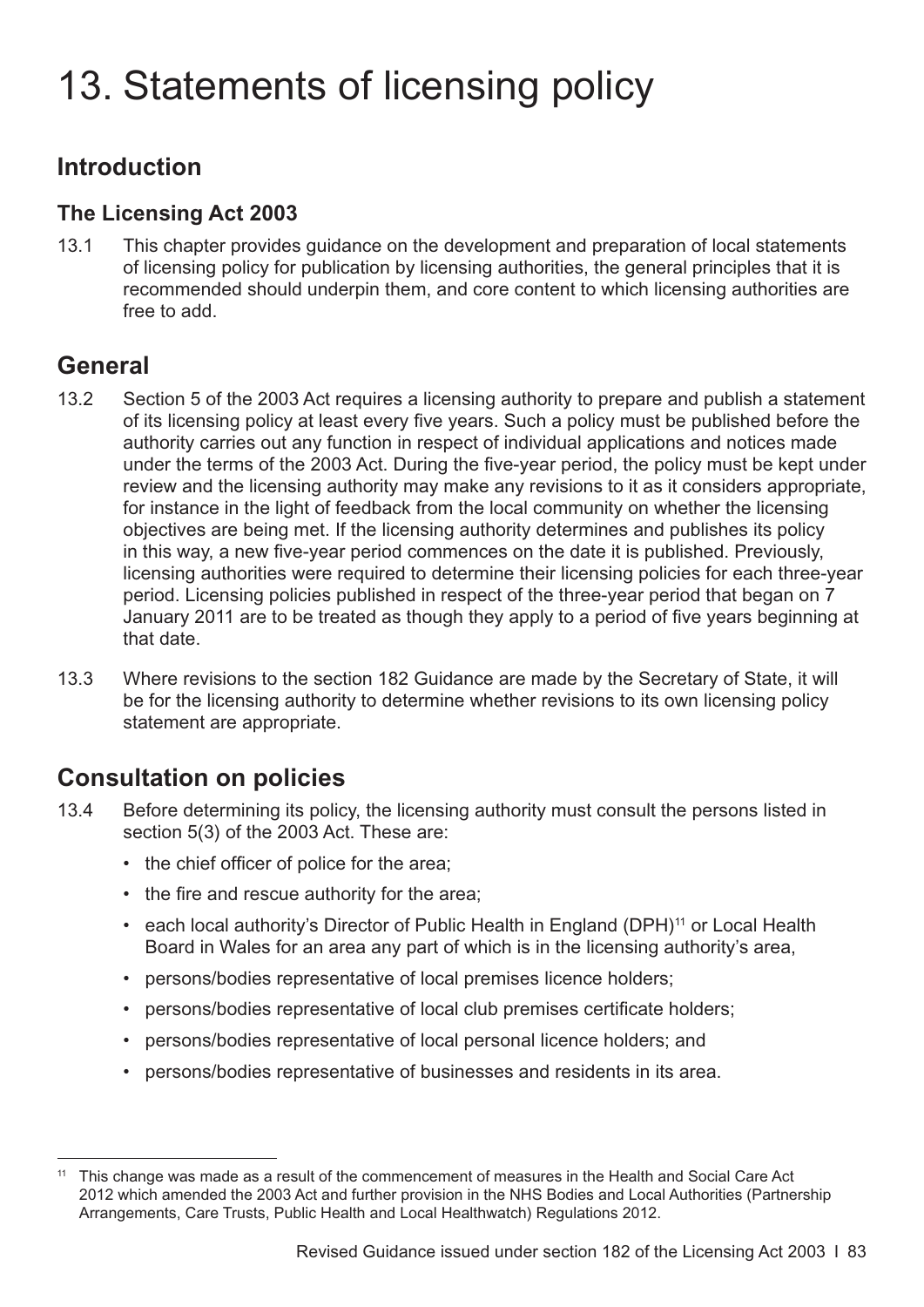- 13.5 The views of all these persons or bodies should be given appropriate weight when the policy is determined. It is recognised that in some areas, it may be difficult to identify persons or bodies that represent all parts of industry affected by the provisions of the 2003 Act, but licensing authorities must make reasonable efforts to do so. Licensing authorities should note that the terms of the 2003 Act do not prevent them consulting other bodies or persons.
- 13.6 Subject to the statutory requirements, it is for each licensing authority to determine the extent of the consultation it should undertake, and whether any particular person or body is representative of the groups described in the 2003 Act. While it is clearly good practice to consult widely, this may not always be necessary or appropriate (for example, where a licensing authority has recently carried out a comprehensive consultation in relation to a revision to its policy made within five years of a full revision to it). As such, it may decide on a simple consultation with those persons listed.
- 13.7 However, licensing authorities should consider very carefully whether a full consultation is appropriate as a limited consultation may not allow all persons sufficient opportunity to comment on and influence local policy (for example, where an earlier consultation was limited to a particular part of the policy, such as a proposal to introduce a cumulative impact policy).
- 13.8 Fee levels are intended to provide full cost recovery of all licensing functions including the preparation and publication of a statement of licensing policy, but this will be based on the statutory requirements. Where licensing authorities exceed these requirements, they will have to absorb those costs themselves.

## **Fundamental principles**

- 13.9 All statements of policy should begin by stating the four licensing objectives, which the licensing policy should promote. In determining its policy, a licensing authority must have regard to this Guidance and give appropriate weight to the views of consultees.
- 13.10 While statements of policy may set out a general approach to making licensing decisions, they must not ignore or be inconsistent with provisions in the 2003 Act. For example, a statement of policy must not undermine the right of any person to apply under the terms of the 2003 Act for a variety of permissions and to have any such application considered on its individual merits.
- 13.11 Similarly, no statement of policy should override the right of any person to make representations on an application or to seek a review of a licence or certificate where provision has been made for them to do so in the 2003 Act.
- 13.12 Statements of policies should make clear that:
	- licensing is about regulating licensable activities on licensed premises, by qualifying clubs and at temporary events within the terms of the 2003 Act; and
	- conditions attached to various authorisations will be focused on matters which are within the control of individual licence holders and others with relevant authorisations, i.e. the premises and its vicinity.
- 13.13 A statement of policy should also make clear that licensing law is not the primary mechanism for the general control of nuisance and anti-social behaviour by individuals once they are away from the licensed premises and, therefore, beyond the direct control of the individual, club or business holding the licence, certificate or authorisation
- 84 I Revised Guidance issued under section 182 of the Licensing Act 2003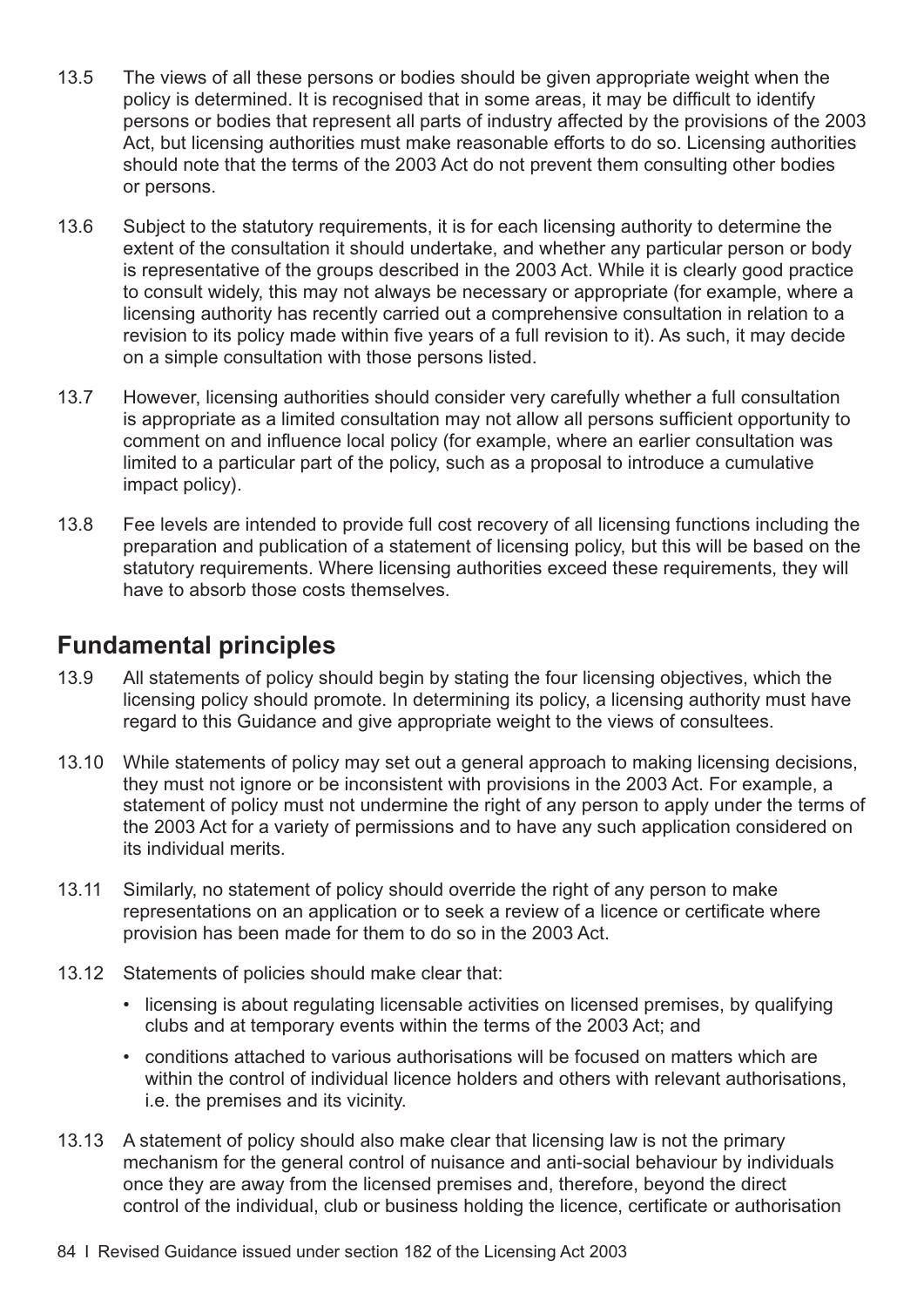concerned. Nonetheless, it is a key aspect of such control and licensing law will always be part of a holistic approach to the management of the evening and night-time economy in town and city centres.

## **Licence conditions**

- 13.14 Statements of licensing policy should reflect the general principles regarding licence conditions set out in [Chapter 1](#page-4-0) of this guidance.
- 13.15 Statements of licensing policy should include a firm commitment to avoid attaching conditions that duplicate other regulatory regimes as far as possible. [Chapter 10](#page-66-0) provides further detail on this issue.

### **Enforcement**

- 13.16 The Government recommends that licensing authorities should establish and set out jointenforcement protocols with the local police and the other authorities and describe them in their statement of policy. This will clarify the division of responsibilities for licence holders and applicants, and assists enforcement and other authorities to deploy resources more efficiently.
- 13.17 In particular, these protocols should also provide for the targeting of agreed problem and high-risk premises which require greater attention, while providing a lighter touch for low risk premises or those that are well run. In some local authority areas, the limited validity of public entertainment, theatre, cinema, night café and late night refreshment house licences has in the past led to a culture of annual inspections regardless of whether the assessed risks make such inspections necessary. The 2003 Act does not require inspections to take place save at the discretion of those charged with this role. Principles of risk assessment and targeted inspection (in line with the recommendations of the Hampton review) should prevail and, for example, inspections should not be undertaken routinely but when and if they are judged necessary. This should ensure that resources are used efficiently and for example, are more effectively concentrated on problem premises.

### **Entertainment provision**

13.18 Statements of licensing policy should set out the extent to which the licensing authority intends to facilitate a broad range of entertainment provision for enjoyment by a wide cross-section of the public. Statements of licensing policy should address what balance is to be struck between promoting the provision of entertainment and addressing concerns relevant to the licensing objectives. Licensing authorities should be conscious that licensing policy may inadvertently deter live music by imposing indirect costs of a disproportionate nature, for example a blanket policy that any pub providing live music entertainment must have door supervisors.

### **The need for licensed premises**

13.19 There can be confusion about the difference between the "need" for premises and the "cumulative impact" of premises on the licensing objectives, for example, on crime and disorder. "Need" concerns the commercial demand for another pub or restaurant or hotel and is a matter for the planning authority and for the market. This is not a matter for a licensing authority in discharging its licensing functions or for its statement of licensing policy.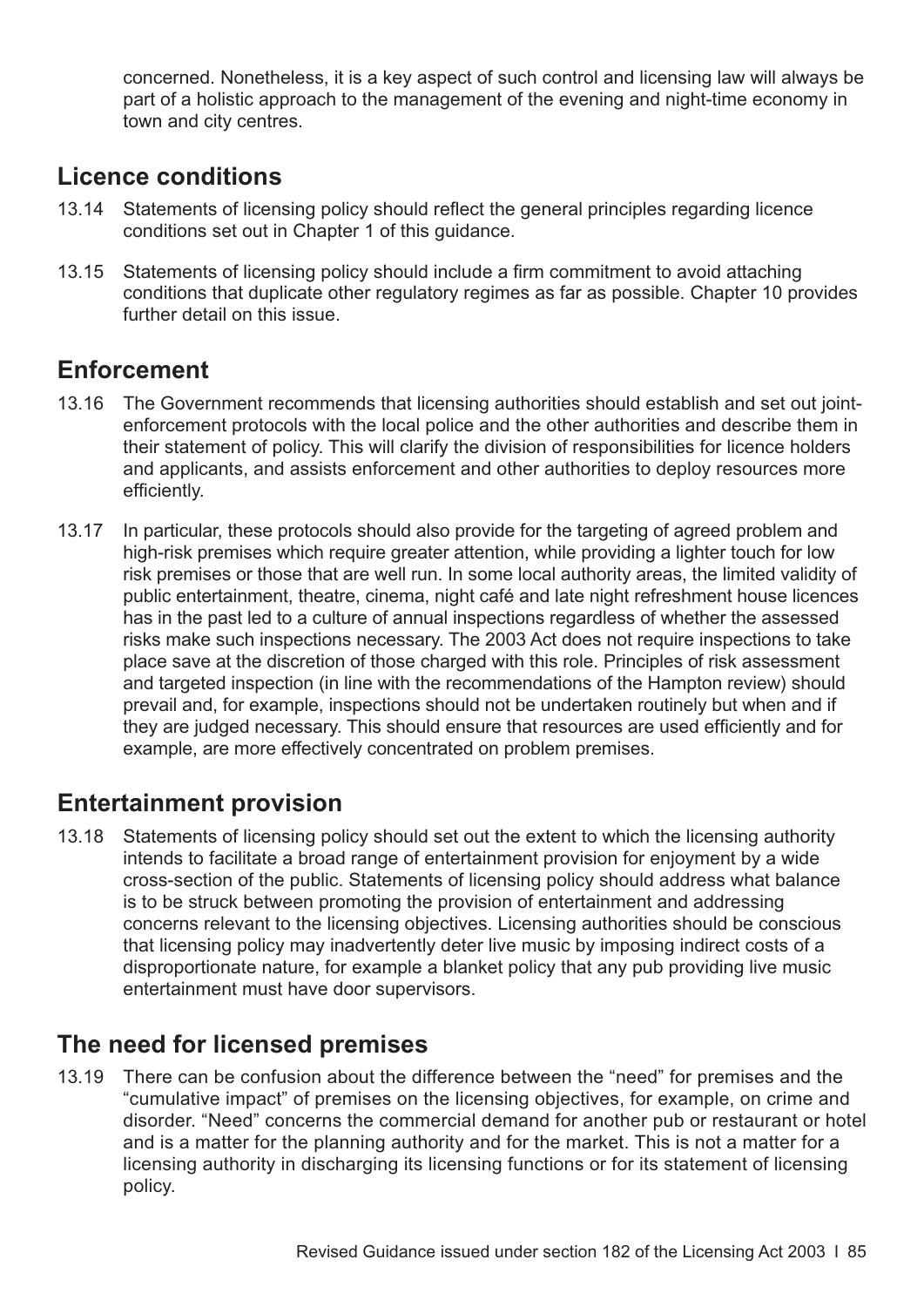# **The cumulative impact of a concentration of licensed premises**

#### **What is cumulative impact?**

- 13.20 "Cumulative impact" is not mentioned specifically in the 2003 Act. In this Guidance, it means the potential impact on the promotion of the licensing objectives of a significant number of licensed premises concentrated in one area. The cumulative impact of licensed premises on the promotion of the licensing objectives is a proper matter for a licensing authority to consider in developing its licensing policy statement. Cumulative impact policies (CIP) may relate to premises licensed to carry on any licensable activity, including the sale of alcohol for consumption on or off the premises, and the provision of late night refreshment. This includes late night fast food outlets which are not licensed to sell alcohol.
- 13.21 In some areas, where the number, type or density of premises selling alcohol or providing late night refreshment is high or exceptional, serious problems of nuisance and disorder may be arising or have begun to arise outside or some distance from those premises. Such problems generally occur as a result of large numbers of drinkers being concentrated in an area, for example when leaving premises at peak times or when queuing at fast food outlets or for public transport. Licensing authorities should consider whether the number of fast food outlets or off licences in an area contribute to these problems, and may choose to include them in their cumulative impact policy.
- 13.22 Queuing in itself may lead to conflict, disorder and anti-social behaviour. Moreover, large concentrations of people may also increase the incidence of other criminal activities such as drug dealing, pick pocketing and street robbery. Local services such as public transport services, public lavatory provision and street cleaning may not be able to meet the demand posed by such concentrations of drinkers leading to issues such as street fouling, littering, traffic and public nuisance caused by concentrations of people who cannot be effectively dispersed quickly.
- 13.23 Variable licensing hours may facilitate a more gradual dispersal of customers from premises. However, in some cases, the impact on surrounding areas of the behaviour of the customers of all premises taken together will still be greater than the impact of customers of individual premises. These conditions are more likely to arise in town and city centres, but may also arise in other urban centres and the suburbs, for example on smaller high streets with high concentrations of licensed premises.

#### **Evidence of cumulative impact**

- 13.24 There should be an evidential basis for the decision to include a special policy within the statement of licensing policy. Local Community Safety Partnerships and responsible authorities, such as the police and the local authority exercising environmental health functions, may hold relevant information which would inform licensing authorities when establishing the evidence base for introducing a special policy relating to cumulative impact into their licensing policy statement. Information which licensing authorities may be able to draw on to evidence the cumulative impact of licensed premises on the promotion of the licensing objectives includes:
	- local crime and disorder statistics, including statistics on specific types of crime and crime hotspots;
	- statistics on local anti-social behaviour offences;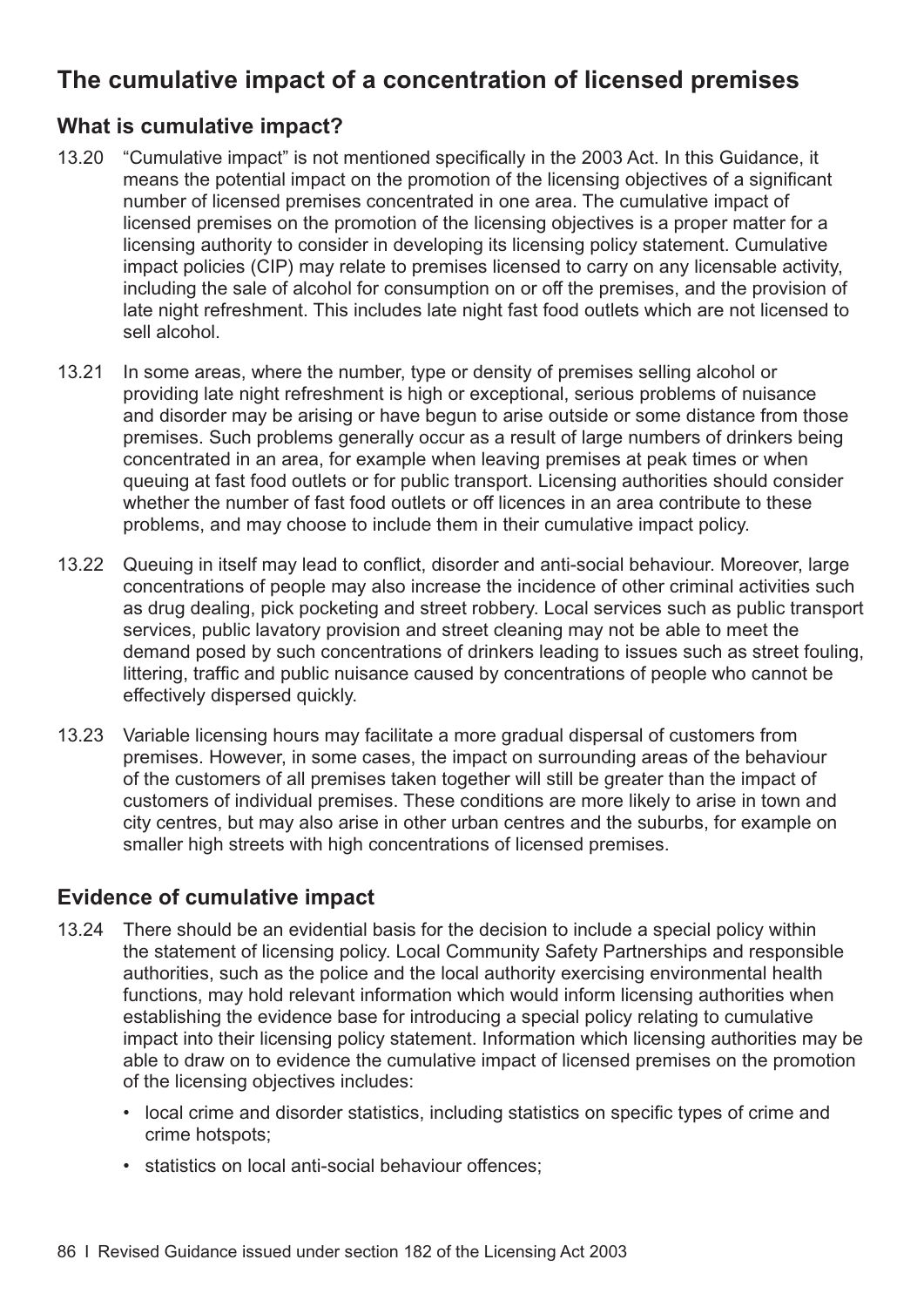- health-related statistics such as alcohol-related emergency attendances and hospital admissions;
- environmental health complaints, particularly in relation to litter and noise;
- complaints recorded by the local authority, which may include complaints raised by local residents or residents' associations;
- residents' questionnaires;
- evidence from local councillors; and
- evidence obtained through local consultation.
- 13.25 The licensing authority may consider this evidence, alongside its own evidence as to the impact of licensable activities within its area, and consider in particular the times at which licensable activities are carried on. Information which may inform consideration of these issues includes:
	- trends in licence applications, particularly trends in applications by types of premises and terminal hours;
	- changes in terminal hours of premises;
	- premises' capacities at different times of night and the expected concentrations of drinkers who will be expected to be leaving premises at different times.
- 13.26 Where existing information is insufficient or not readily available, but the licensing authority believes there are problems in its area resulting from the cumulative impact of licensed premises, it can consider conducting or commissioning a specific study to assess the position. This may involve conducting observations of the night-time economy to assess the extent of incidents relating to the promotion of the licensing objectives, such as incidences of criminal activity and anti-social behaviour, examples of public nuisance, specific issues such as underage drinking and the key times and locations at which these problems are occurring.
- 13.27 In order to identify the areas in which problems are occurring, information about specific incidents can be mapped and, where possible, a time analysis undertaken to identify the key areas and times at which there are specific issues.
- 13.28 After considering the available evidence and consulting those individuals and organisations listed in section 5(3) of the 2003 Act and any others, a licensing authority may be satisfied that it is appropriate to include an approach to cumulative impact in its licensing policy statement. The special policy should also be considered alongside local planning policy and other factors which may assist in mitigating the cumulative impact of licensed premises, as set out in [paragraph 13.39](#page-92-0). When the licensing authority decides to introduce an approach to cumulative impact, it may decide it is appropriate to indicate in its statement that it is adopting a special policy whereby, when it receives relevant representations, there is a rebuttable presumption that, for example, applications or variation applications which seek to extend the sale or apply of alcohol or provision of late night refreshment are refused or subject to certain limitations.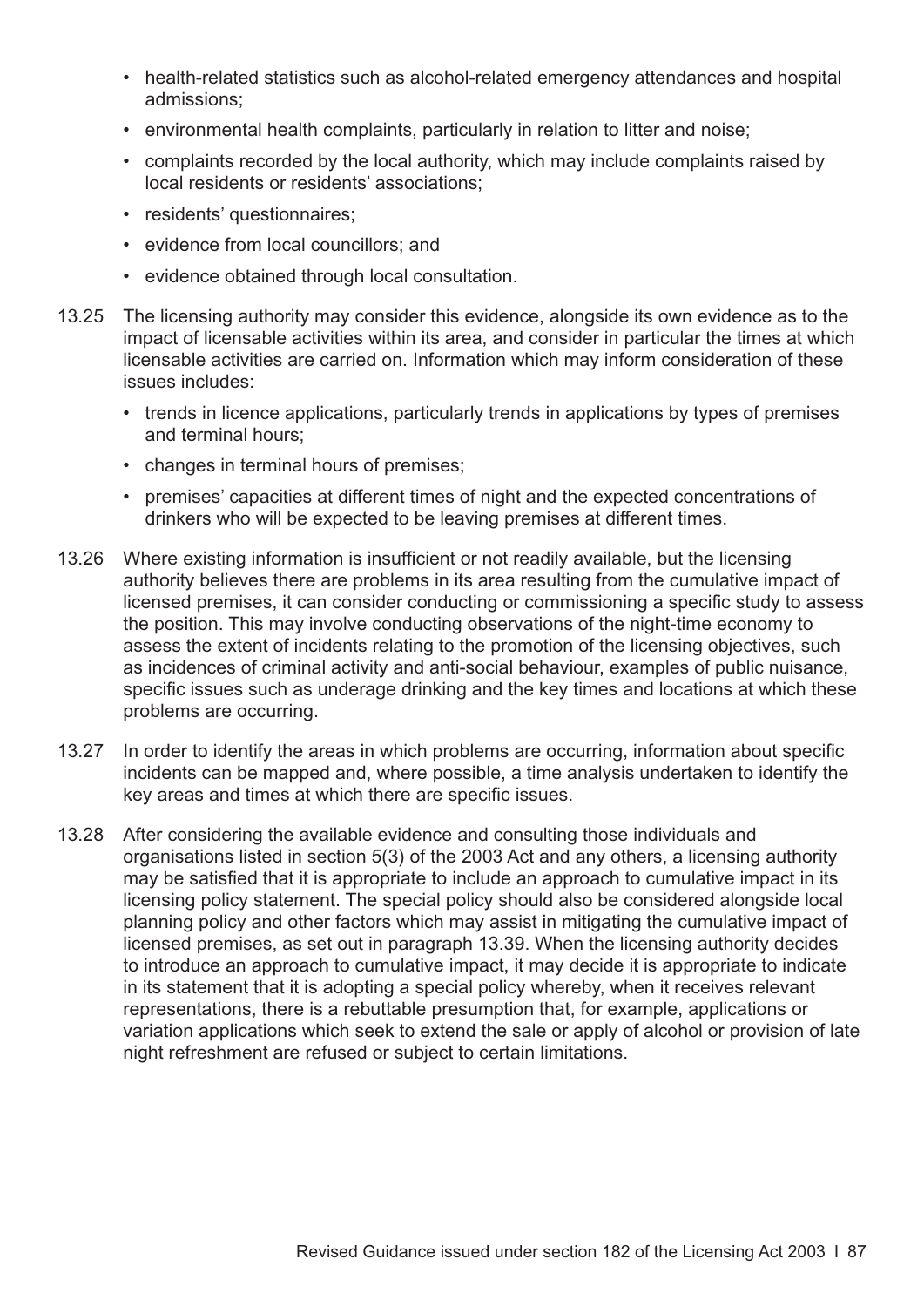# **Steps to a special policy**

- 13.29 The steps to be followed in considering whether to adopt a special policy within the statement of licensing policy are summarised below.
	- Identify concern about crime and disorder; public safety; public nuisance; or protection of children from harm.
	- Consider whether there is good evidence that crime and disorder or nuisance are occurring, or whether there are activities which pose a threat to public safety or the protection of children from harm.
	- If such problems are occurring, identify whether these problems are being caused by the customers of licensed premises, or that the risk of cumulative impact is imminent.
	- Identify the boundaries of the area where problems are occurring (this can involve mapping where the problems occur and identifying specific streets or localities where such problems arise).
	- Consult those specified in section 5(3) of the 2003 Act, and subject to the outcome of the consultation, include and publish details of the special policy in the licensing policy statement.

#### **Effect of special policies**

- 13.30 The effect of adopting a special policy of this kind is to create a rebuttable presumption that applications for the grant or variation of premises licences or club premises certificates which are likely to add to the existing cumulative impact will normally be refused or subject to certain limitations, following relevant representations, unless the applicant can demonstrate in the operating schedule that there will be no negative cumulative impact on one or more of the licensing objectives. Applicants should give consideration to potential cumulative impact issues when setting out the steps they will take to promote the licensing objectives in their application.
- 13.31 However, a special policy must stress that this presumption does not relieve responsible authorities (or any other persons) of the need to make a relevant representation, referring to information which had been before the licensing authority when it developed its statement of licensing policy, before a licensing authority may lawfully consider giving effect to its special policy. If there are no representations, the licensing authority must grant the application in terms that are consistent with the operating schedule submitted.
- 13.32 Once adopted, special policies should be reviewed regularly to assess whether they are needed any longer or if those which are contained in the statement of licensing policy should be amended.
- 13.33 The absence of a special policy does not prevent any responsible authority or other person making representations on an application for the grant or variation of a licence on the grounds that the premises will give rise to a negative cumulative impact on one or more of the licensing objectives.
- 13.34 Special policies may apply to the impact of a concentration of any licensed premises, including those licensed for the sale of alcohol on or off the premises, and premises licensed to provide late night refreshment. When establishing its evidence base for introducing a special policy, licensing authorities should be considering the contribution to cumulative impact made by different types of premises within its area, in order to determine the appropriateness of including different types of licensed premises within the special policy.
- 88 I Revised Guidance issued under section 182 of the Licensing Act 2003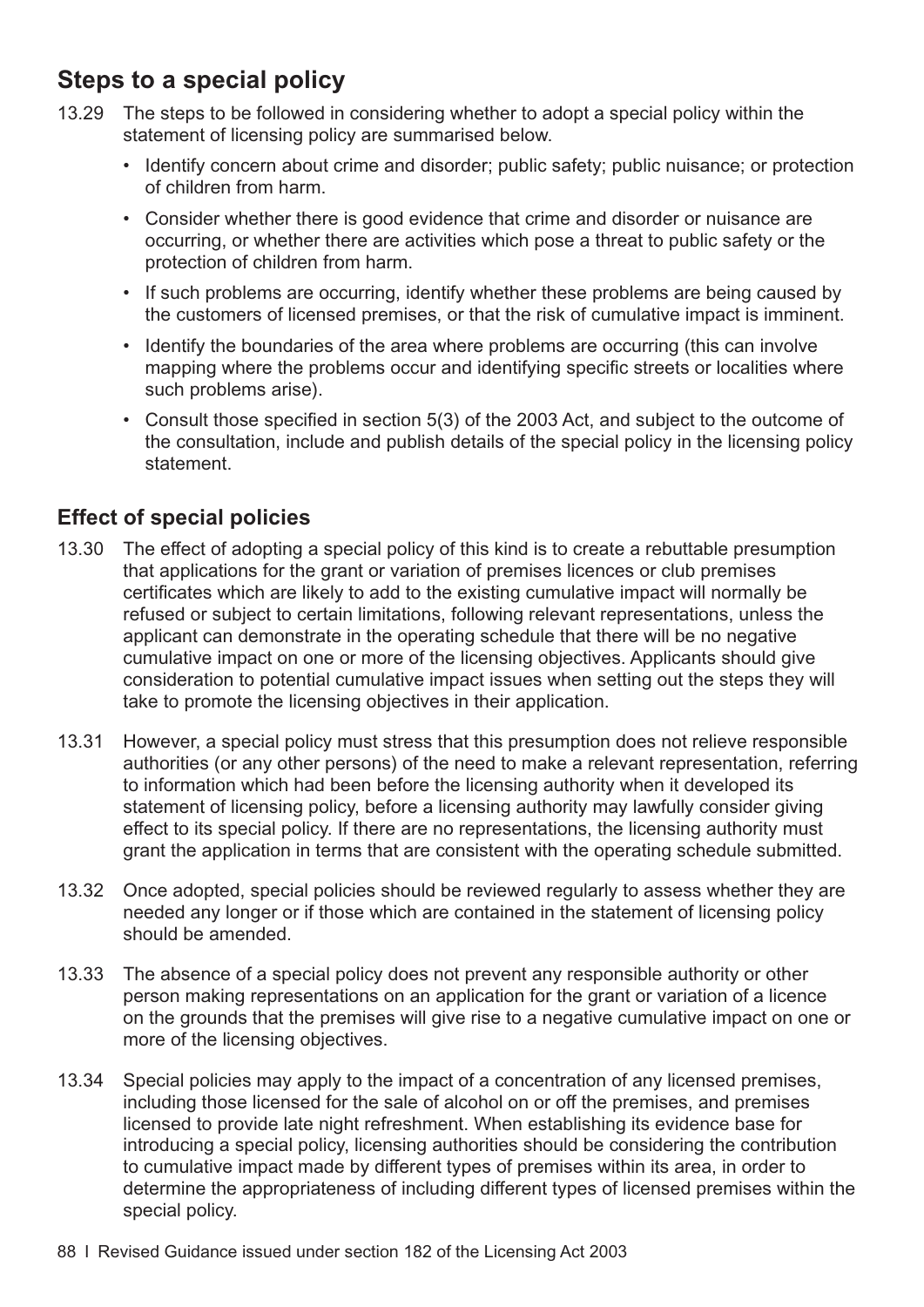<span id="page-92-0"></span>13.35 It is recommended that licensing authorities should publish contact points in their statements of licensing policy where members of public can obtain advice about whether or not activities should be licensed.

## **Limitations on special policies relating to cumulative impact**

- 13.36 A special policy should never be absolute. Statements of licensing policy should always allow for the circumstances of each application to be considered properly and for applications that are unlikely to add to the cumulative impact on the licensing objectives to be granted. After receiving relevant representations in relation to a new application for or a variation of a licence or certificate, the licensing authority must consider whether it would be justified in departing from its special policy in the light of the individual circumstances of the case. The impact can be expected to be different for premises with different styles and characteristics. For example, while a large nightclub or high capacity public house might add to problems of cumulative impact, a small restaurant or a theatre may not. If the licensing authority decides that an application should be refused, it will still need to show that the grant of the application would undermine the promotion of one of the licensing objectives and that appropriate conditions would be ineffective in preventing the problems involved.
- 13.37 Special policies should never be used as a ground for revoking an existing licence or certificate when representations are received about problems with those premises. Where the licensing authority has concerns about the effect of activities at existing premises between midnight and 6am on the promotion of the licensing objectives in a specific area, it may introduce an Early Morning Alcohol Restriction Order (EMRO) if there is sufficient evidence to do so (see [chapter 16](#page-118-0)). The "cumulative impact" on the promotion of the licensing objectives of a concentration of multiple licensed premises should only give rise to a relevant representation when an application for the grant or variation of a licence or certificate is being considered. A review must relate specifically to individual premises, and by its nature, "cumulative impact" relates to the effect of a concentration of many premises. Identifying individual premises in the context of a review would inevitably be arbitrary.
- 13.38 Special policies can also not be used to justify rejecting applications to vary an existing licence or certificate except where those modifications are directly relevant to the policy (as would be the case with an application to vary a licence with a view to increasing the capacity limits of the premises) and are strictly appropriate for the promotion of the licensing objectives.
- 13.39 Every application should still be considered individually. Therefore, special policies must not restrict such consideration by imposing quotas – based on either the number of premises or the capacity of those premises. Quotas that indirectly have the effect of predetermining the outcome of any application should not be used because they have no regard to the individual characteristics of the premises concerned.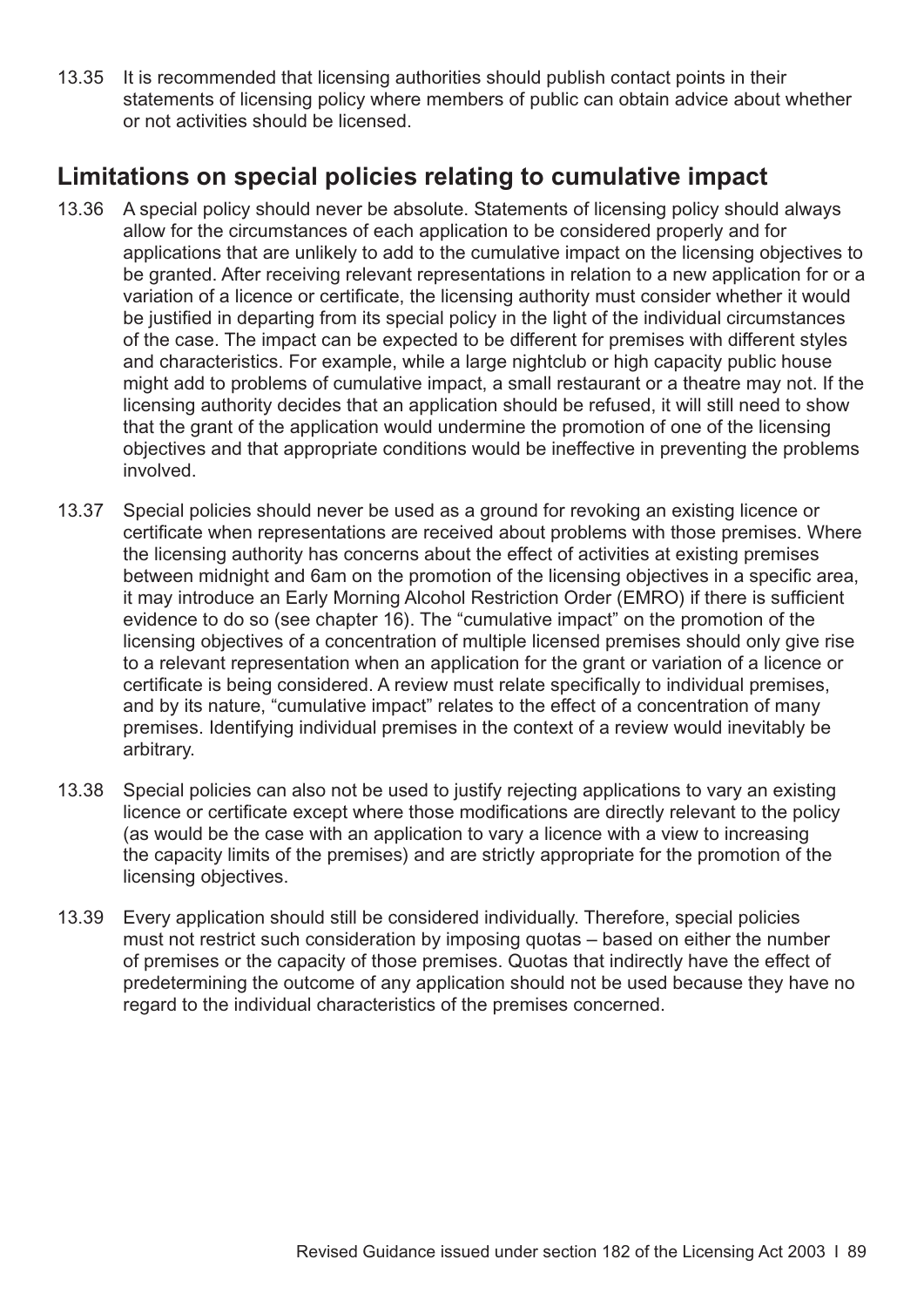# **Other mechanisms for controlling cumulative impact**

- 13.40 Once away from the licensed premises, a minority of consumers will behave badly and unlawfully. To enable the general public to appreciate the breadth of the strategy for addressing these problems, statements of policy should also indicate the other mechanisms both within and outside the licensing regime that are available for addressing such issues. For example:
	- planning control;
	- positive measures to create a safe and clean town centre environment in partnership with local businesses, transport operators and other departments of the local authority;
	- the provision of CCTV surveillance in town centres, taxi ranks, provision of public conveniences open late at night, street cleaning and litter patrols;
	- powers of local authorities to designate parts of the local authority area as places where alcohol may not be consumed publicly;
	- the confiscation of alcohol from adults and children in designated areas;
	- police enforcement of the general law concerning disorder and anti-social behaviour, including the issuing of fixed penalty notices;
	- prosecution for the offence of selling alcohol to a person who is drunk (or allowing such a sale);
	- police powers to close down instantly for up to 24 hours (extendable to 48 hours) any licensed premises in respect of which a TEN has effect on grounds of disorder, the likelihood of disorder, or noise emanating from the premises causing a nuisance; and
	- the power of the police, other responsible authorities or other persons to seek a review of a licence or certificate.
	- Raising a contribution to policing the late night economy through the Late Night Levy.
	- Early Morning Alcohol Restriction Orders (see [Chapter 16\)](#page-118-0).
- 13.41 As part of its licensing policy, the licensing authority may also wish to consider the use of alternative measures such as fixed closing times, staggered closing times and zoning within its area, providing such mechanisms are justified on the basis of the licensing objectives and are only presumptive, with final decisions continuing to be made in relation to individual premises on a case by case basis in accordance with what is appropriate to promote the licensing objectives. The licensing authority would be expected to include its intention to use such measures in its statement of licensing policy and justify doing so in order to orchestrate closing times so as to manage problems in the night-time economy based on the promotion of the licensing objectives. As with the creation of a CIP, the use of such mechanisms would create a rebuttable presumption and would apply in the event of representations being received.

# **Public Spaces Protection Order**

13.42 The Designated Public Place Order (DPPO) has been replaced by the Public Spaces Protection Order (PSPO) in the Anti-social Behaviour Crime and Policing Act 201412. PSPOs can be used to restrict the drinking of alcohol in a public space where this has or is likely to have a detrimental effect on the quality of life on those in the locality, be persistent or continuing in nature, and unreasonable. Before making a PSPO, a council

<sup>&</sup>lt;sup>12</sup> For full guidance on the PSPO please see the statutory guidance on the 2014 Act: [https://www.gov.uk/government/](https://www.gov.uk/government/uploads/system/uploads/attachment_data/file/352562/ASB_Guidance_v8_July2014_final__2_.pdf) [uploads/system/uploads/attachment\\_data/file/352562/ASB\\_Guidance\\_v8\\_July2014\\_final\\_2\\_.pdf](https://www.gov.uk/government/uploads/system/uploads/attachment_data/file/352562/ASB_Guidance_v8_July2014_final__2_.pdf)

<sup>90</sup> I Revised Guidance issued under section 182 of the Licensing Act 2003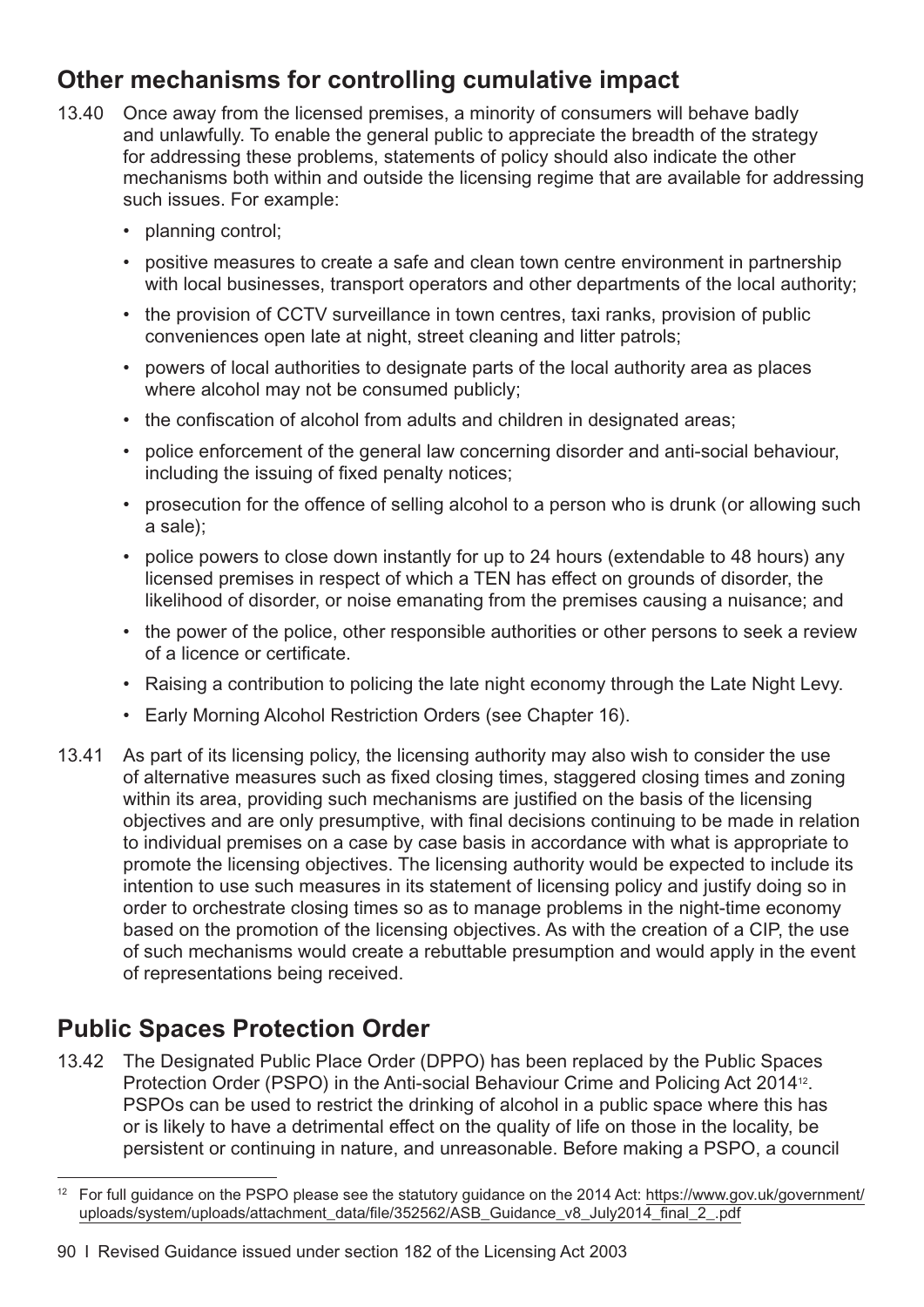must consult the local police. DPPOs will continue to be valid for a period of three years following commencement of the PSPO in October 2014. Once that three year period expires, they will be treated as a PSPO and enforceable as such. Where a local authority occupies or manages premises, or where premises are managed on its behalf, and it licenses that place for alcohol sales, the PSPO will not apply when the licence is being used for alcohol sales (or 30 minutes after), but the place will be subject to the PSPO at all other times<sup>13</sup>. This allows local authorities to promote community events while still using a PSPO to tackle the problems of anti-social drinking.

13.43 It should be noted that when one part of a local authority seeks a premises licence of this kind from the licensing authority, the licensing committee and its officers must consider the matter from an entirely neutral standpoint. If relevant representations are made, for example, by local residents or the police, they must be considered fairly by the committee. Anyone making a representation that is genuinely aggrieved by a positive decision in favour of a local authority application by the licensing authority would be entitled to appeal to the magistrates' court and thereby receive an independent review of any decision.

# **Licensing hours**

- 13.44 With regard to licensing hours, the Government acknowledges that different licensing approaches may be appropriate for the promotion of the licensing objectives in different areas. The 2003 Act gives the licensing authority power to make decisions regarding licensed opening hours as part of the implementation of its licensing policy statement and licensing authorities are best placed to make such decisions based on their local knowledge and in consultation with other responsible authorities. However, licensing authorities must always consider each application and must not impose predetermined licensed opening hours, without giving individual consideration to the merits of each application.
- 13.45 Statements of licensing policy should set out the licensing authority's approach regarding licensed opening hours and the strategy it considers appropriate for the promotion of the licensing objectives in its area. The statement of licensing policy should emphasise the consideration which will be given to the individual merits of an application. The Government recognises that licensed premises make an important contribution to our local communities, and has given councils a range of tools to effectively manage the different pressures that licensed premises can bring. In determining appropriate strategies around licensed opening hours, licensing authorities cannot seek to restrict the activities of licensed premises where it is not appropriate for the promotion of the licensing objectives to do so.

# **Children**

- 13.46 It is an offence under the 2003 Act to:
	- permit children under the age of 16 who are not accompanied by an adult to be present on premises being used exclusively or primarily for supply of alcohol for consumption on those premises under the authorisation of a premises licence, club premises certificate or where that activity is carried on under the authority of a TEN; and
	- to permit the presence of children under 16 who are not accompanied by an adult between midnight and 5am at other premises supplying alcohol for consumption on the premises under the authority of any premises licence, club premises certificate or TEN.

<sup>&</sup>lt;sup>13</sup> Licensed premises in general are exempt from the effect of a PSPO.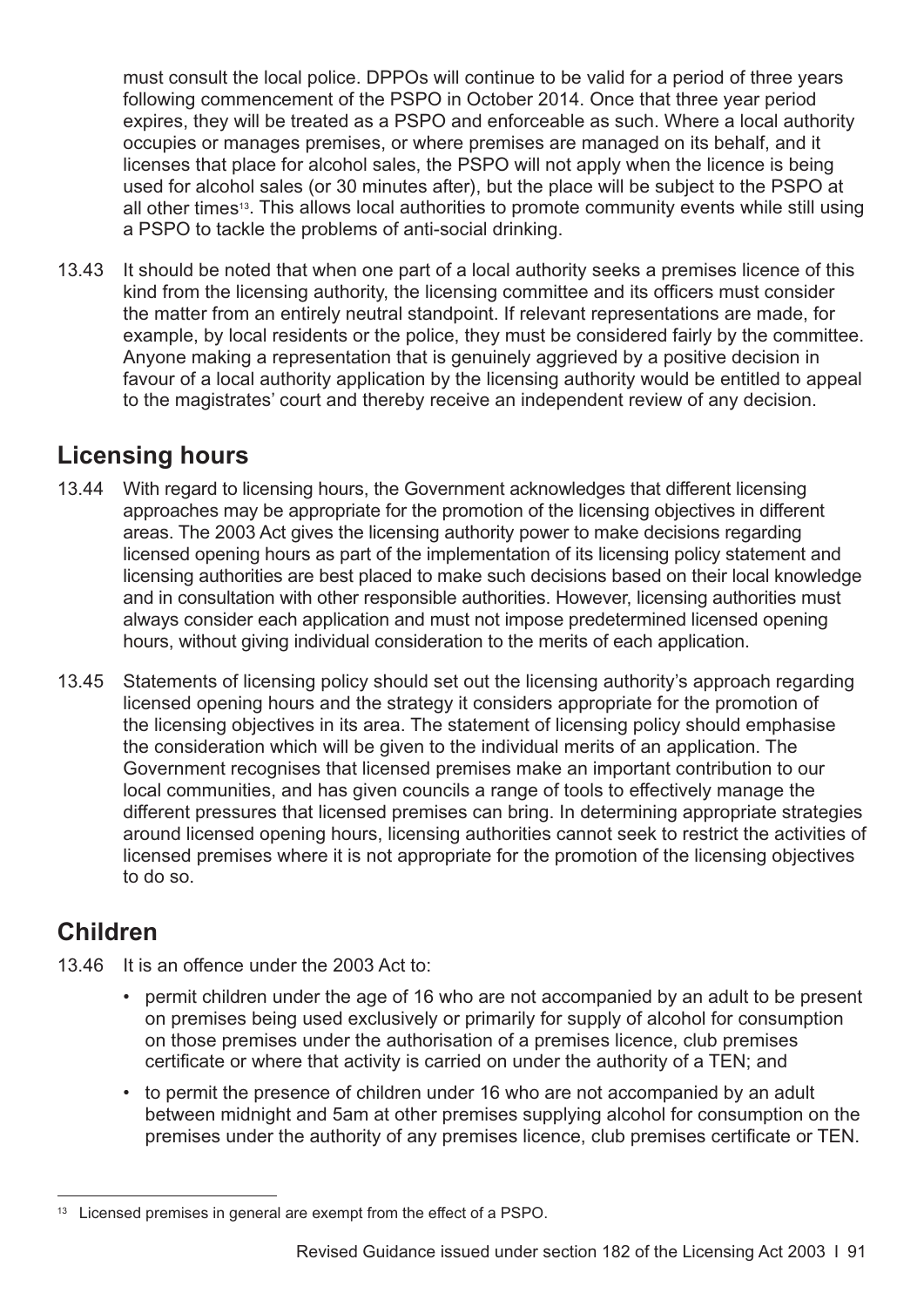- 13.47 Outside of these hours, the offence does not prevent the admission of unaccompanied children under 16 to the wide variety of premises where the consumption of alcohol is not the exclusive or primary activity. This does not mean that children should automatically be admitted to such premises and the following paragraphs are therefore of great importance notwithstanding the offences under the 2003 Act. The expression 'exclusively or primarily' should be given its ordinary and natural meaning in the context of the particular circumstances.
- 13.48 Where it is not clear that the business is predominately for the sale and consumption of alcohol, operators and enforcement agencies should seek to clarify the position before enforcement action is taken. Mixed businesses may be more difficult to classify and in such cases operators and enforcement agencies should consult where appropriate about their respective interpretations of the activities taking place on the premises before any moves are taken which might lead to prosecution.
- 13.49 The 2003 Act does not automatically permit unaccompanied children under the age of 18 to have free access to premises where the consumption of alcohol is not the exclusive or primary activity or to the same premises even if they are accompanied, or to premises where the consumption of alcohol is not involved. Subject only to the provisions of the 2003 Act and any licence or certificate conditions, admission will always be at the discretion of those managing the premises. The 2003 Act includes no presumption of giving children access but equally, no presumption of preventing their access to licensed premises. Each application and the circumstances of individual premises must be considered on their own merits.
- 13.50 A statement of licensing policy should not seek to limit the access of children to any premises unless it is appropriate for the prevention of physical, moral or psychological harm to them (please see [Chapter 2](#page-9-0)). It may not be possible for licensing policy statements to anticipate every issue of concern that could arise in respect of children in relation to individual premises and therefore the individual merits of each application should be considered in each case.
- 13.51 A statement of licensing policy should make clear the range of alternatives which may be considered for limiting the access of children where that is appropriate for the prevention of harm to children. Conditions which may be relevant in this respect are outlined in [paragraph 2.26.](#page-13-0)
- 13.52 Statements of policy should also make clear that conditions requiring the admission of children to any premises cannot be attached to licences or certificates. Where no licensing restriction is appropriate, this should remain a matter for the discretion of the individual licence holder, club or premises user.
- 13.53 Venue operators seeking premises licences and club premises certificates should consider including such prohibitions and restrictions in their operating schedules particularly where their own risk assessments have determined that the presence of children is undesirable or inappropriate.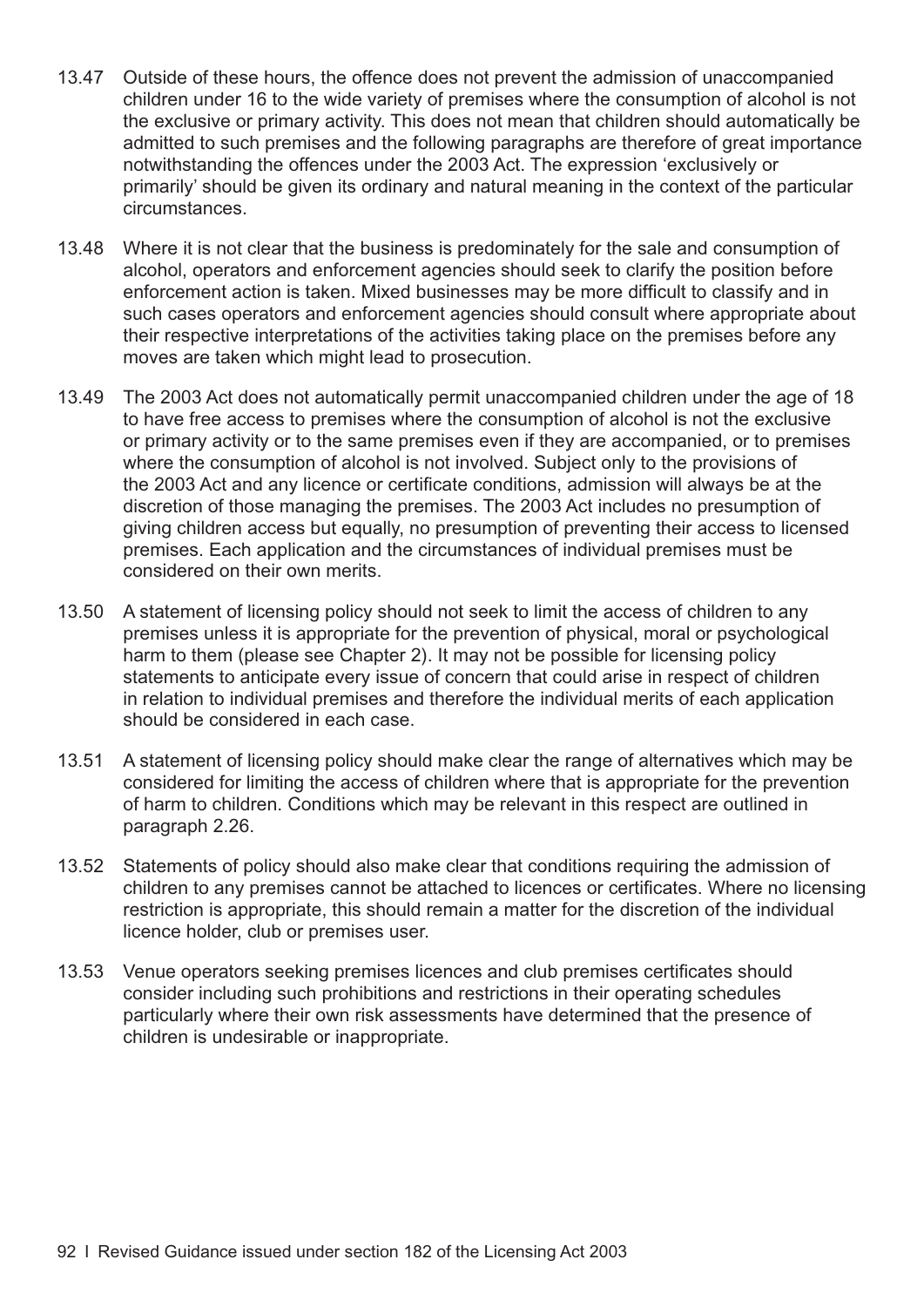# **Responsible authority and children**

13.54 A statement of licensing policy should indicate which body the licensing authority judges to be competent to act as the responsible authority in relation to the protection of children from harm. This may be the local authority social services department, the Local Safeguarding Children Board or other competent body as agreed locally. It would be practical and useful for statements of licensing policy to include descriptions of the responsible authorities in any area and appropriate contact details.

## **Children and cinemas**

13.55 The statement of policy should make clear that in the case of premises giving film exhibitions<sup>14</sup>, the licensing authority will expect licence holders or clubs to include in their operating schedules arrangements for restricting children from viewing age-restricted films classified according to the recommendations of the British Board of Film Classification or the licensing authority itself (see [paragraphs 10.61 to 10.62](#page-76-0)).

## **Integrating strategies**

13.56 It is recommended that statements of licensing policy should provide clear indications of how the licensing authority will secure the proper integration of its licensing policy with local crime prevention, planning, transport, tourism, equality schemes, cultural strategies and any other plans introduced for the management of town centres and the nighttime economy. Many of these strategies are not directly related to the promotion of the licensing objectives, but, indirectly, impact upon them. Co-ordination and integration of such policies, strategies and initiatives are therefore important.

# **Planning and building control**

- 13.57 The statement of licensing policy should indicate that planning permission, building control approval and licensing regimes will be properly separated to avoid duplication and inefficiency. The planning and licensing regimes involve consideration of different (albeit related) matters. Licensing committees are not bound by decisions made by a planning committee, and vice versa.
- 13.58 There are circumstances when as a condition of planning permission, a terminal hour has been set for the use of premises for commercial purposes. Where these hours are different to the licensing hours, the applicant must observe the earlier closing time. Premises operating in breach of their planning permission would be liable to prosecution under planning law. Proper integration should be assured by licensing committees, where appropriate, providing regular reports to the planning committee.

<sup>&</sup>lt;sup>14</sup> See [paragraphs 15.22 -15.24](#page-107-0) in relation to the licensing exemption for an exhibition of a film on community premises.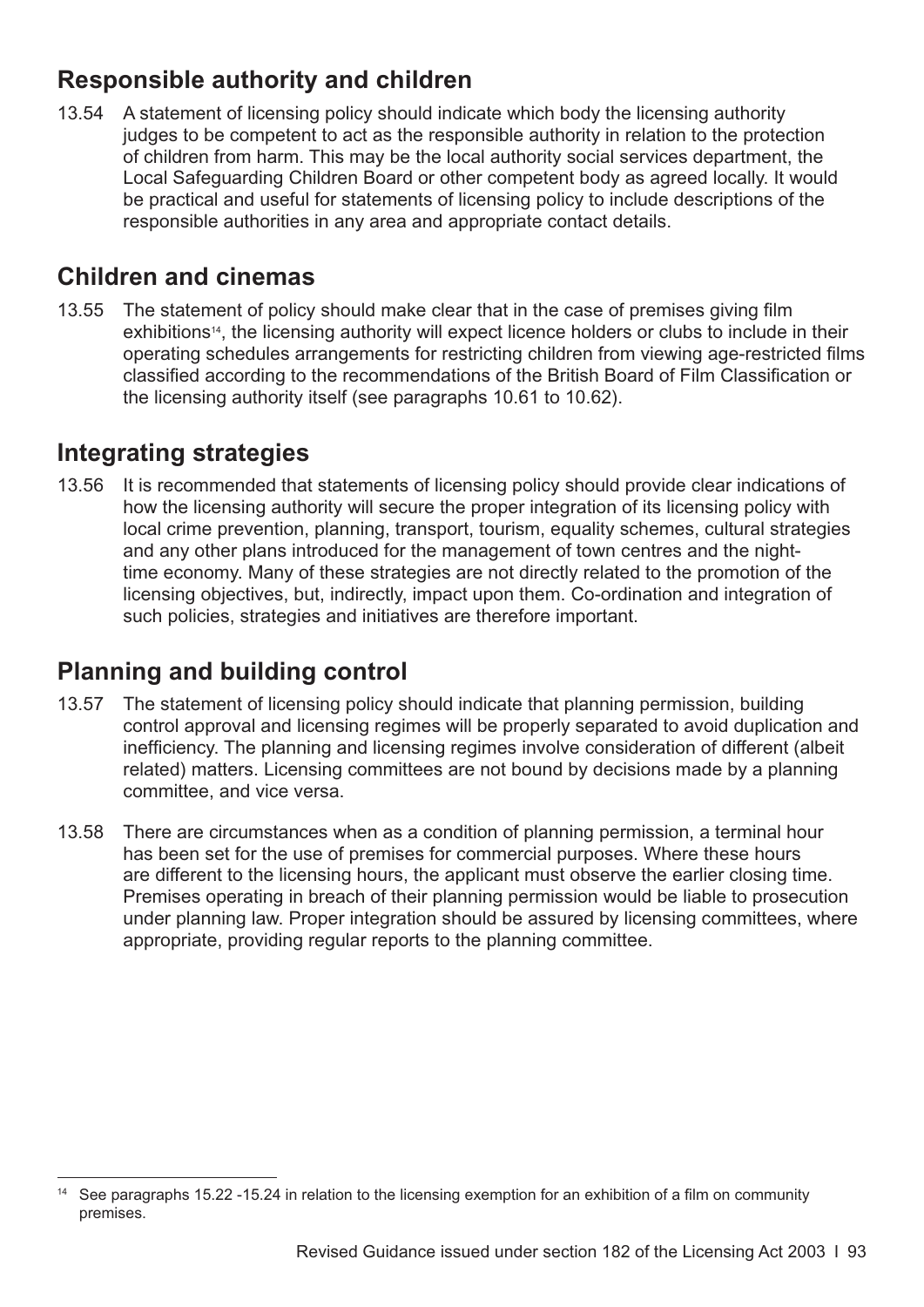# **Promotion of equality**

- 13.59 A statement of licensing policy should recognise that the Equality Act 2010 places a legal obligation on public authorities to have due regard to the need to eliminate unlawful discrimination, harassment and victimisation; to advance equality of opportunity; and to foster good relations, between persons with different protected characteristics. The protected characteristics are age, disability, gender reassignment, pregnancy and maternity, race, religion or belief, sex, and sexual orientation.
- 13.60 Public authorities are required to publish information at least annually to demonstrate their compliance with the Equality Duty. The statement of licensing policy should refer to this legislation, and explain how the Equality Duty has been complied with. Further guidance is available from Government Equalities Office and the Equality and Human Rights Commission.

## **Administration, exercise and delegation of functions**

- 13.61 The 2003 Act provides that the functions of the licensing authority (including its determinations) are to be taken or carried out by its licensing committee (except those relating to the making of a statement of licensing policy or where another of its committees has the matter referred to it). The licensing committee may delegate these functions to sub-committees or in appropriate cases, to officials supporting the licensing authority. Where licensing functions are not automatically transferred to licensing committees, the functions must be carried out by the licensing authority as a whole and not by its executive. Statements of licensing policy should indicate how the licensing authority intends to approach its various functions. Many of the decisions and functions will be purely administrative in nature and statements of licensing policy should underline the principle of delegation in the interests of speed, efficiency and cost-effectiveness.
- 13.62 The 2003 Act does not prevent the development by a licensing authority of collective working practices with other parts of the local authority or other licensing authorities for work of a purely administrative nature, e.g. mail-outs. In addition, such administrative tasks may be contracted out to private businesses. But any matters regarding licensing decisions must be carried out by the licensing committee, its sub-committees or officers.
- 13.63 Where, under the provisions of the 2003 Act, there are no relevant representations on an application for the grant of a premises licence or club premises certificate or police objection to an application for a personal licence or to an activity taking place under the authority of a temporary event notice, these matters should be dealt with by officers in order to speed matters through the system. Licensing committees should receive regular reports on decisions made by officers so that they maintain an overview of the general situation. Although essentially a matter for licensing authorities to determine themselves, it is recommended that delegation should be approached in the following way: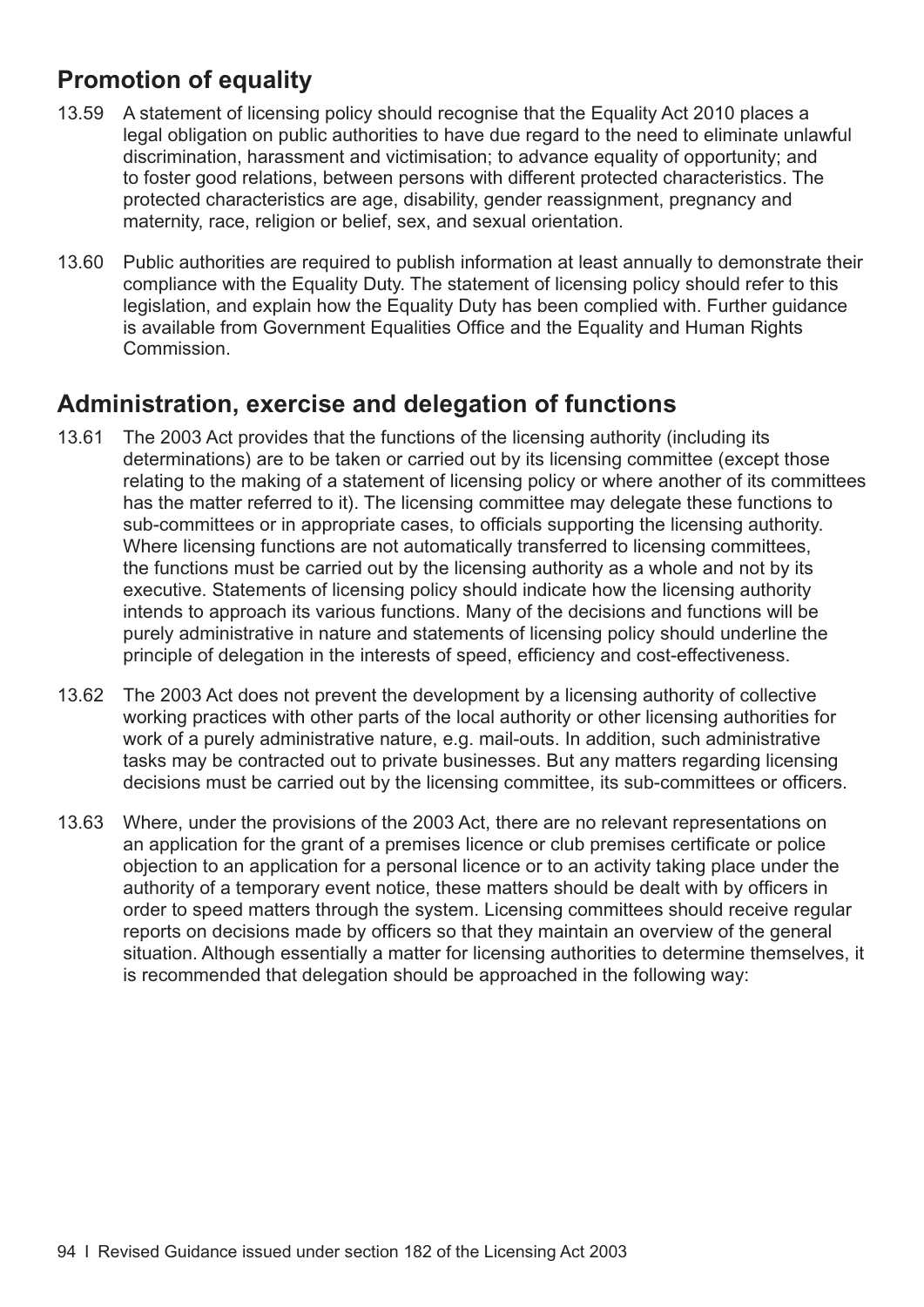## **Table: Recommended Delegation of Functions**

| <b>Matters to be dealt with</b>                                                                                            | <b>Sub Committee</b>                 | <b>Officers</b>                       |
|----------------------------------------------------------------------------------------------------------------------------|--------------------------------------|---------------------------------------|
| Application for personal licence                                                                                           | If a police objection                | If no objection made                  |
| Application for personal licence with unspent<br>convictions                                                               | All cases                            |                                       |
| Application for premises licence/club<br>premises certificate                                                              | If a relevant<br>representation made | If no relevant<br>representation made |
| Application for provisional statement                                                                                      | If a relevant<br>representation made | If no relevant<br>representation made |
| Application to vary premises licence/club<br>premises certificate                                                          | If a relevant<br>representation made | If no relevant<br>representation made |
| Application to vary designated premises<br>supervisor                                                                      | If a police objection                | All other cases                       |
| Request to be removed as designated<br>premises supervisor                                                                 |                                      | All cases                             |
| Application for transfer of premises licence                                                                               | If a police objection                | All other cases                       |
| Applications for interim authorities                                                                                       | If a police objection                | All other cases                       |
| Application to review premises licence/club<br>premises certificate                                                        | All cases                            |                                       |
| Decision on whether a representation is<br>irrelevant frivolous vexatious etc                                              |                                      | All cases                             |
| Decision to object when local authority is<br>a consultee and not the relevant authority<br>considering the application    | All cases                            |                                       |
| Determination of an objection to a temporary<br>event notice                                                               | All cases                            |                                       |
| Determination of application to vary premises<br>licence at community premises to include<br>alternative licence condition | If a police objection                | All other cases                       |
| Decision whether to consult other responsible<br>authorities on minor variation application                                |                                      | All cases                             |
| Determination of minor variation application                                                                               |                                      | All cases                             |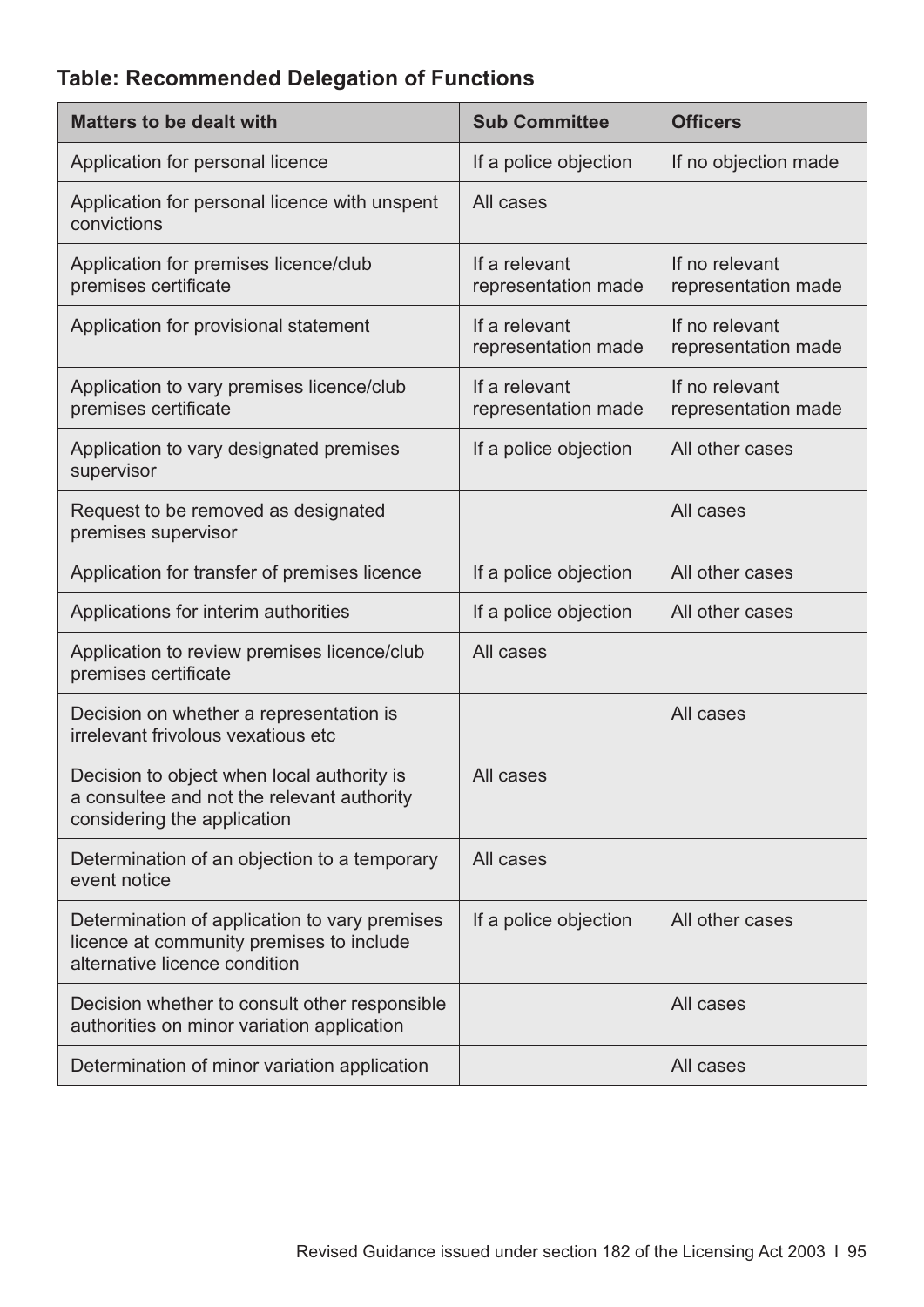# 14. Licence fees

14.1 The 2003 Act requires a licensing authority to suspend a premises licence or club premises certificate if the annual fee is not paid when it is due. However, this does not apply immediately if the payment was not made before or at the time of the due date because of an administrative error, or because the holder disputed liability for the fee before or at the time of the due date. In either of these cases, there is a grace period of 21 days. This period is intended to allow the licensing authority and the licence or certificate holder an opportunity to resolve the dispute or error. If the dispute or error is not resolved during this 21-day period, the licence will be suspended.

## **Dispute**

14.2 The 2003 Act describes a dispute as one relating to liability to pay the fee at all or relating to its amount. In either case, the licence or certificate holder must notify the licensing authority of the dispute on or before the date on which the fee to which it relates becomes due.

## **Administrative error**

14.3 There is no definition of "administrative error" in the 2003 Act, but it can include an error on the part of the licensing authority, the licence or certificate holder, or any other person. Therefore, "administrative error" will be given its plain, ordinary meaning. An example might be where post has been misdirected.

### **Suspension**

- 14.4 If a licensing authority suspends a licence or certificate, it must notify the holder in writing and specify the date on which the suspension takes effect; this date must be at least two working days after the day the authority gives the notice. It should be noted that this is the minimum period only, and licensing authorities should consider applying longer periods. The authority may wish to inform the police and other responsible authorities that the licence or certificate has been suspended.
- 14.5 A suspension ceases to have effect on the day on which the licensing authority receives payment of the outstanding fee from the licence or certificate holder. To enable the licence holder to demonstrate that the licence has been reinstated, the licensing authority is required to give the holder written acknowledgment of receipt as soon as practicable following receipt, and:
	- a) if payment was received on a working day, no later than the end of the next working day, or
	- b) if payment was received on a day when the authority is not working, no later than the end of the second working day after the day on which the fee was received.
- 14.6 Licensing authorities may wish to consider requesting, in the notice of suspension mentioned above, that subsequent payment of the outstanding fee may be made in such manner as would most expeditiously bring it to the attention of the authority. The licensing authority may also wish to inform the police and other responsible authorities that the licence or certificate has been reinstated.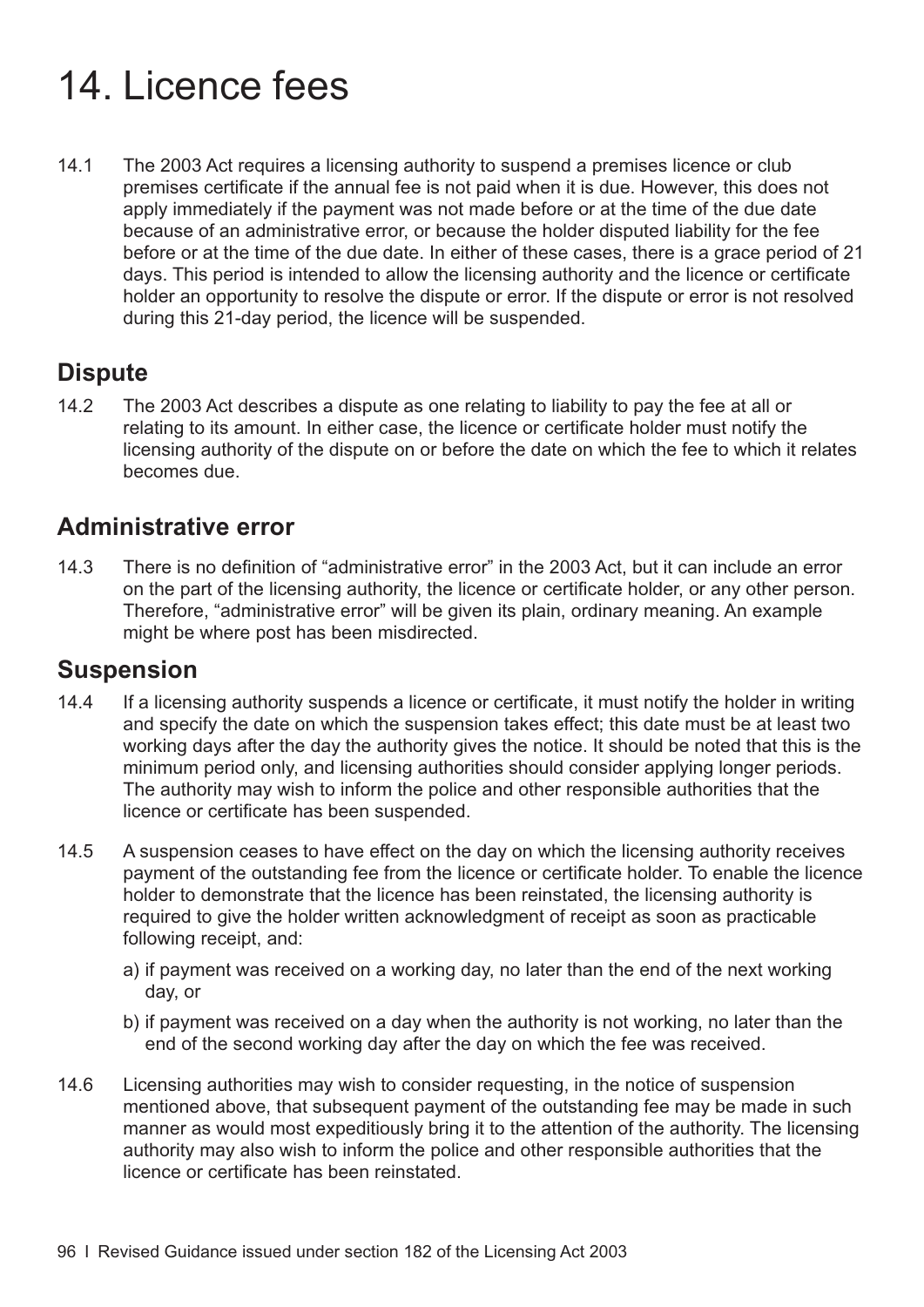# **Effects of suspension**

14.7 A premises licence or certificate that has been suspended does not have effect to authorise licensable activities. However, it can for example be subject to a hearing or, in the case of a premises licence, an application for transfer. The licence will nevertheless only be reinstated when the outstanding fee has been paid. Formally, the debt is owed by the holder who held the licence at the time it was suspended. However, it may be more likely in practice that the new holder will actually make the payment. The suspension of licences and certificates is only applicable to unpaid annual fees that become due after sections 55A and 92A of the 2003 Act came into force on 25 April 2012. In the case of a licence or certificate where more than one payment year has been missed (since the coming into force of sections 55A and 92A) payment of the outstanding fee in relation to each year will be required to reinstate the licence.

## **Additional fees for large scale events**

- 14.8 It should be noted that premises licences for large scale events do not automatically attract the higher fee levels set out in the fee regulations made under the 2003 Act, which must be paid in addition to the standard application or variation fees when the premises licence relates to activities attracting the attendance of 5,000 or more. Venues that are permanent or purpose built or structurally altered for the activity are exempt from the additional fee.
- 14.9 Regulations prescribe that the additional fee for large scale events would not be payable where the premises is a structure which is not a vehicle, vessel or moveable structure, and has been constructed or structurally altered to allow:
	- the proposed licensable activities to take place;
	- the premises to be modified temporarily, from time to time, if relevant for the proposed licensable activities;
	- the proposed number of people on the premises at any one time; and
	- the premises to be used in a manner which complies with the operating schedule.
- 14.10 The full details of where the additional fee is applicable can be found in regulations on the Government's legislation website – [www.legislation.gov.uk/](http://www.legislation.gov.uk/)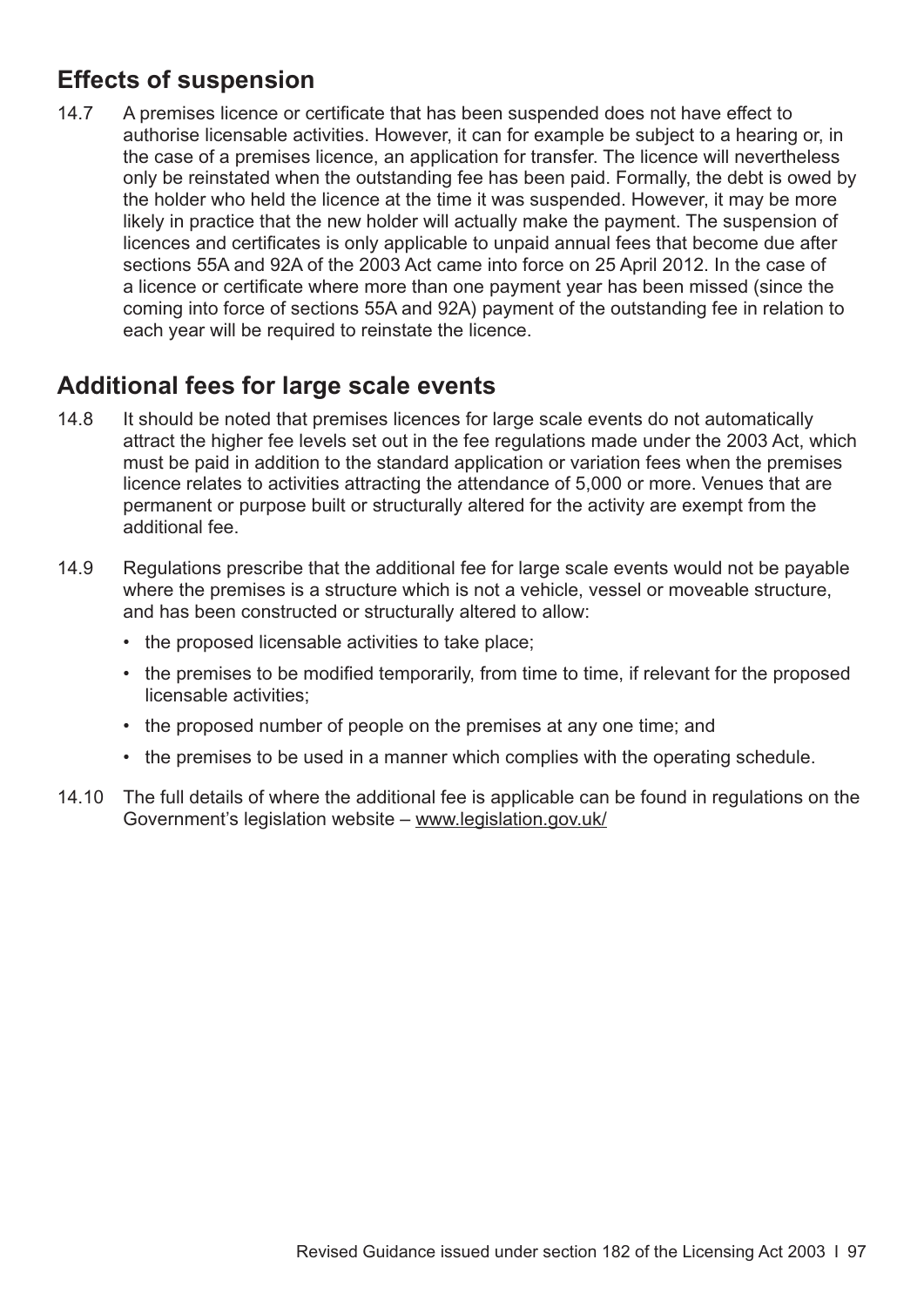# <span id="page-101-0"></span>15. Regulated entertainment

# **Types of regulated entertainment**

- 15.1 Schedule 1 to the 2003 Act sets out what activities are regarded as the provision of regulated entertainment and when they are licensable and those activities which are not and therefore exempt from the regulated entertainment regime. Changes to regulated entertainment are due to take effect on 6 April 2015. Therefore, up until that date you should refer to chapter 15 of the guidance published in October 2014.
- 15.2 The descriptions of entertainment activities licensable under the 2003 Act are:
	- a performance of a play;
	- an exhibition of a film;
	- an indoor sporting event:
	- a boxing or wrestling entertainment;
	- a performance of live music;
	- any playing of recorded music;
	- a performance of dance; and
	- entertainment of a similar description to a performance of live music, any playing of recorded music or a performance of dance.
- 15.3 To be licensable, one or more of these activities needs to be provided for the purpose (at least partly) of entertaining an audience; has to be held on premises made available for the purpose of enabling that activity; and must also either:
	- take place in the presence of a public audience, or
	- where that activity takes place in private, be the subject of a charge made with a view to profit.
- 15.4 Guidance around what constitutes audiences and private events is at paragraphs [15.11-15.14.](#page-105-0)

## **Overview of circumstances in which entertainment activities are not licensable**

- 15.5 There are a number of exemptions that mean that a licence (or other authorisation<sup>15</sup>) under the 2003 Act is not required. This Guidance cannot give examples of every eventuality or possible entertainment activity that is not licensable. However, the following activities are examples of entertainment which are not licensable:
	- activities which involve participation as acts of worship in a religious context;
	- activities in places of public religious worship;
	- education teaching students to perform music or to dance;
	- the demonstration of a product  $-$  for example, a guitar  $-$  in a music shop;

 $15$  The word 'licence' is typically used as a reference to all forms of authorisation

<sup>98</sup> I Revised Guidance issued under section 182 of the Licensing Act 2003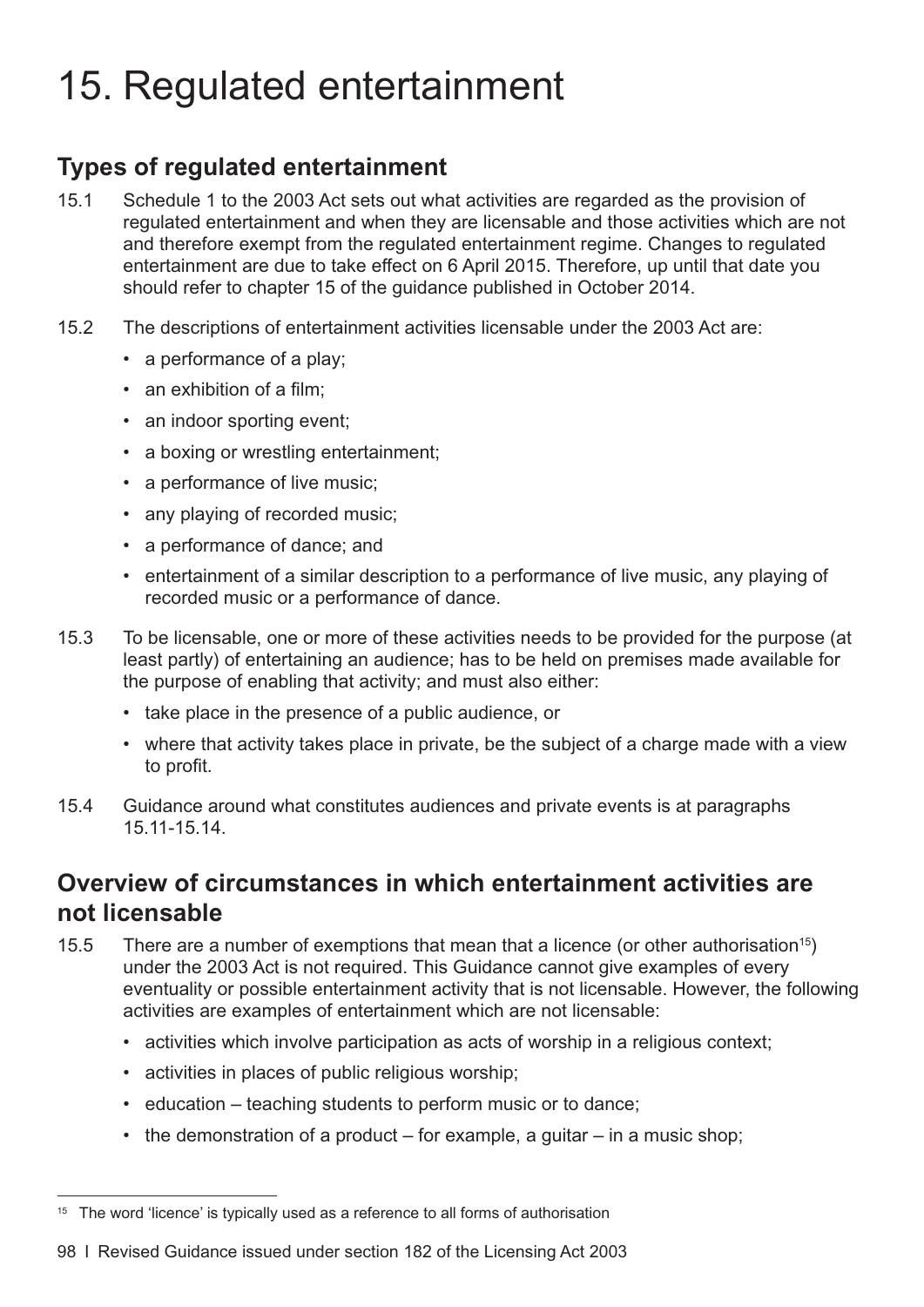- <span id="page-102-0"></span>• the rehearsal of a play or performance of music for a private audience where no charge is made with a view to making a profit;
- Morris dancing (or similar)<sup>16</sup>;
- Incidental music the performance of live music or the playing of recorded music if it is incidental to some other activity<sup>17</sup>:
- Incidental film an exhibition of moving pictures if it is incidental to some other activity18;
- A spontaneous performance of music, singing or dancing;
- Garden fetes or similar if not being promoted or held for purposes of private gain;
- Films for advertisement, information, education or in museums or art galleries;
- Television or radio broadcasts as long as the programme is live and simultaneous;
- Vehicles in motion at a time when the vehicle is not permanently or temporarily parked;
- Games played in pubs, youth clubs etc. (e.g. pool, darts and table tennis);
- Stand-up comedy; and
- Provision of entertainment facilities (e.g. dance floors)<sup>19</sup>.
- 15.6 As a result of deregulatory changes that have amended the 2003 Act<sup>20</sup>, no licence is required for the following activities:
	- Plays: no licence is required for performances between 08.00 and 23.00 on any day, provided that the audience does not exceed 500.
	- Dance: no licence is required for performances between 08.00 and 23.00 on any day, provided that the audience does not exceed 500<sup>21</sup>.
	- Films: no licence is required for 'not-for-profit' film exhibition held in community premises between 08.00 and 23.00 on any day provided that the audience does not exceed 500 and the organiser (a) gets consent to the screening from a person who is responsible for the premises; and (b) ensures that each such screening abides by age classification ratings.
	- Indoor sporting events: no licence is required for an event between 08.00 and 23.00 on any day, provided that those present do not exceed 1000.
	- Boxing or wrestling entertainment: no licence is required for a contest, exhibition or display of Greco-Roman wrestling, or freestyle wrestling between 08.00 and 23.00 on any day, provided that the audience does not exceed 1000.

<sup>&</sup>lt;sup>16</sup> Including any live music or playing of recorded music as an integral part of a performance of Morris dancing, or similar activity.

<sup>17</sup> See [paragraphs 15.57-15.61](#page-114-0)

<sup>18</sup> See [paragraphs 15.65-15.68](#page-116-0)

<sup>&</sup>lt;sup>19</sup> This was previously licensable under the 2003 Act until the commencement of the Live Music Act 2012.

<sup>&</sup>lt;sup>20</sup> The Live Music Act 2012 ("2012 Act") <http://www.legislation.gov.uk/ukpga/2012/2>; Licensing Act 2003 (Descriptions of Entertainment) (Amendment) Order 2013 ("2013 Order") [http://www.legislation.gov.uk/uksi/2013/1578/contents/](http://www.legislation.gov.uk/uksi/2013/1578/contents/made) [made](http://www.legislation.gov.uk/uksi/2013/1578/contents/made) ; The Legislative Reform (Entertainment Licensing) Order 2014 ("2014 Order") [http://www.legislation.gov.uk/](http://www.legislation.gov.uk/uksi/2014/3253/introduction/made) [uksi/2014/3253/introduction/made](http://www.legislation.gov.uk/uksi/2014/3253/introduction/made); and the Deregulation Act 2015 ("2015 Act").

<sup>&</sup>lt;sup>21</sup> But see [paragraphs 15.47 -15.48](#page-112-0) in relation to dance that is adult entertainment and remains licensable.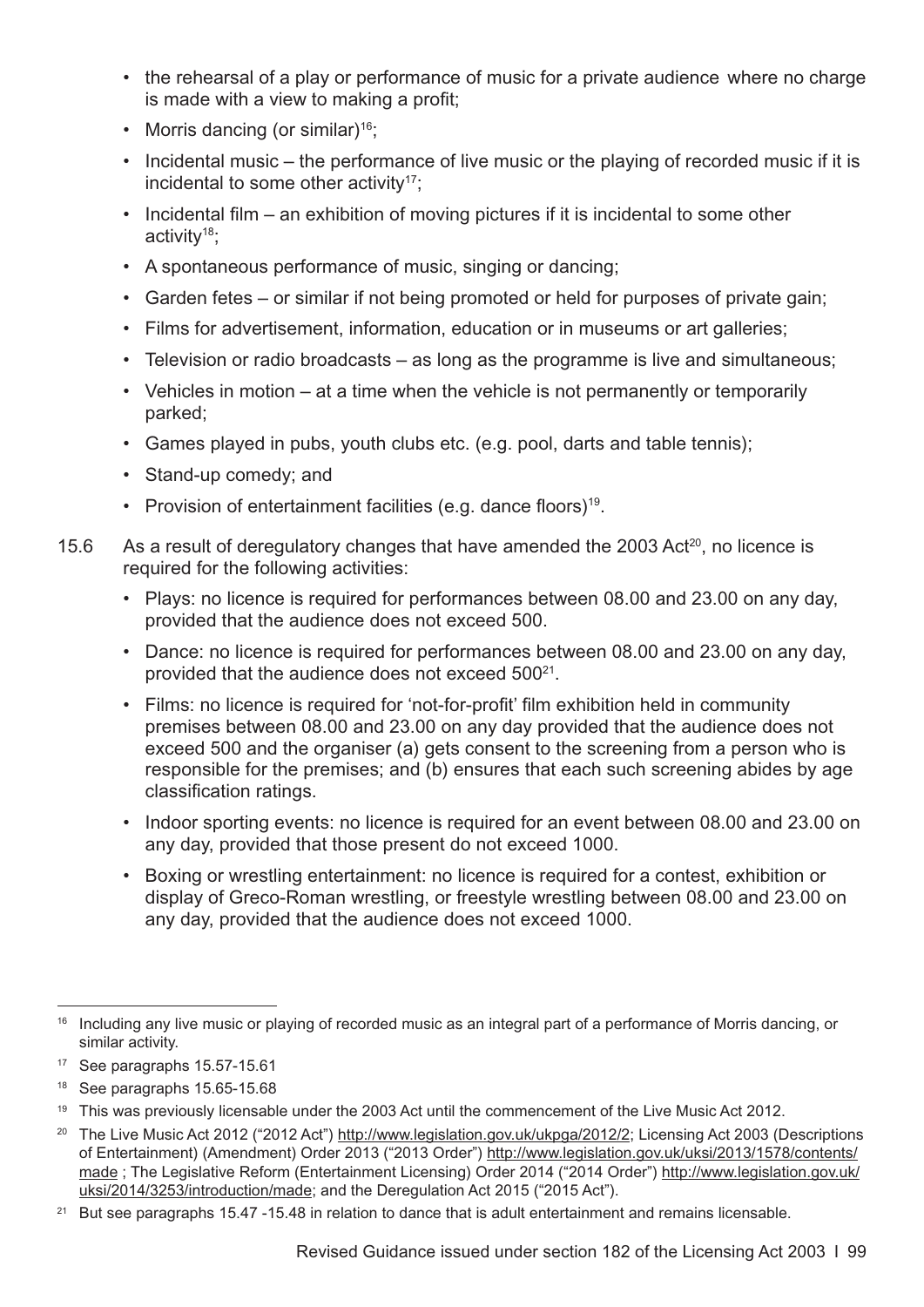- Live music: no licence permission is required for:
	- a performance of unamplified live music between 08.00 and 23.00 on any day, on any premises.
	- a performance of amplified live music between 08.00 and 23.00 on any day on premises authorised to sell alcohol for consumption on those premises, provided that the audience does not exceed  $500^{22}$ .
	- a performance of amplified live music between 08.00 and 23.00 on any day, in a workplace<sup>23</sup> that is not licensed to sell alcohol on those premises, provided that the audience does not exceed 500.
	- a performance of amplified live music between 08.00 and 23.00 on any day, in a church hall, village hall, community hall, or other similar community premises, that is not licensed by a premises licence to sell alcohol, provided that (a) the audience does not exceed 500, and (b) the organiser gets consent for the performance from a person who is responsible for the premises.
	- a performance of amplified live music between 08.00 and 23.00 on any day, at the non-residential premises of (i) a local authority, or (ii) a school, or (iii) a hospital, provided that (a) the audience does not exceed 500, and (b) the organiser gets consent for the performance on the relevant premises from: (i) the local authority concerned, or (ii) the school or (iii) the health care provider for the hospital.
- Recorded Music: no licence permission is required for:
	- any playing of recorded music between 08.00 and 23.00 on any day on premises authorised to sell alcohol for consumption on those premises, provided that the audience does not exceed 50024.
	- any playing of recorded music between 08.00 and 23.00 on any day, in a church hall, village hall, community hall, or other similar community premises, that is not licensed by a premises licence to sell alcohol, provided that (a) the audience does not exceed 500, and (b) the organiser gets consent for the performance from a person who is responsible for the premises.
	- any playing of recorded music between 08.00 and 23.00 on any day, at the nonresidential premises of (i) a local authority, or (ii) a school, or (iii) a hospital, provided that (a) the audience does not exceed 500, and (b) the organiser gets consent for the performance on the relevant premises from: (i) the local authority concerned, or (ii) the school proprietor or (iii) the health care provider for the hospital.
- Cross activity exemptions: no licence is required between 08.00 and 23.00 on any day, with no limit on audience size for:
	- any entertainment taking place on the premises of the local authority where the entertainment is provided by or on behalf of the local authority;
	- any entertainment taking place on the hospital premises of the health care provider where the entertainment is provided by or on behalf of the health care provider;
	- any entertainment taking place on the premises of the school where the entertainment is provided by or on behalf of the school proprietor; and

<sup>&</sup>lt;sup>22</sup> Provided that a number of other important conditions are satisfied (see [paragraphs 15.38-15.43](#page-111-0)).

<sup>&</sup>lt;sup>23</sup> The Live Music Act 2012 provides that if premises are licensed under the 2003 Act, they cannot also be treated as a workplace for the purpose of the 2012 Act.

<sup>&</sup>lt;sup>24</sup> Provided that a number of other important conditions are satisfied, see [paragraphs 15.38-15.43.](#page-111-0)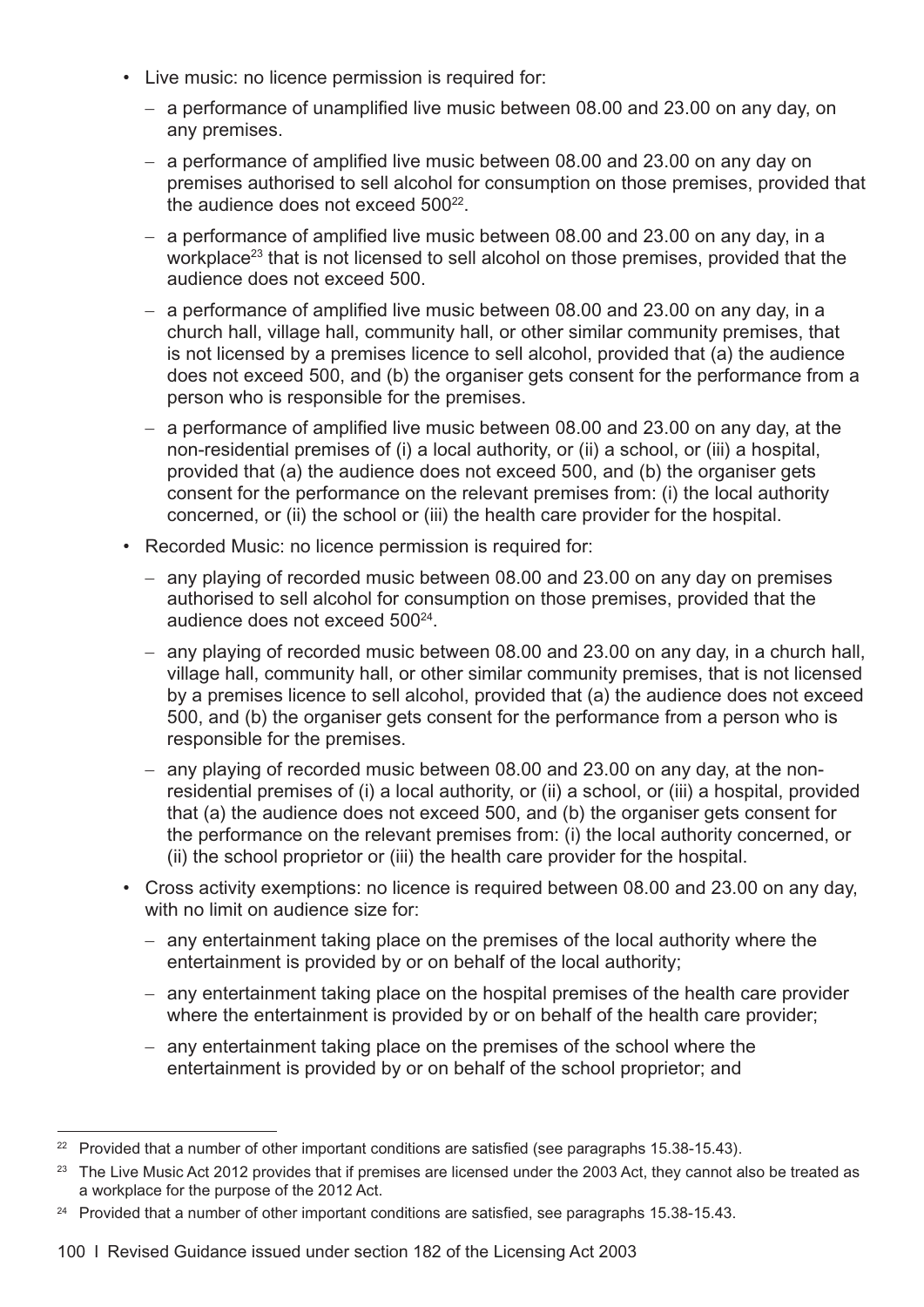- any entertainment (excluding films and a boxing or wrestling entertainment) taking place at a travelling circus, provided that (a) it takes place within a moveable structure that accommodates the audience, and (b) that the travelling circus has not been located on the same site for more than 28 consecutive days.
- 15.7 The deregulatory changes mean that, for example, an indoor sporting event that takes place between 07.00 and 23.30 on a particular day is licensable in respect of activities taking place between 07.00-08.00 and 23.00-23.30. Similarly, where the audience for a performance of dance fluctuates, those activities are licensable if, and for so long as, the number of people in the audience exceeds 500. If organisers are uncertain as to audience sizes or if audience migration is likely<sup>25</sup>, it might be easier and more flexible to secure an appropriate authorisation. Examples of where a Temporary Event Notice (TEN)<sup>26</sup> could still be required include if the activity is the playing of recorded music or the exhibition of a film that requires an authorisation; or if the entertainment is not authorised by an existing licence or certificate and its conditions.
- 15.8 Of course, anyone involved in the organisation or provision of entertainment activities whether or not any such activity is licensable under the 2003 Act – must comply with any applicable duties that may be imposed by other legislation relevant to the event (e.g. in areas such as crime and disorder, fire, health and safety, noise, nuisance and planning).<sup>27</sup> Any such person should take steps to be aware of relevant best practice, and may find responsible authorities a useful source of expert support and advice.
- 15.9 The various effects of the changes made to entertainment licensing by the set of deregulatory changes between 2012 and 2015<sup>28</sup> are described in greater detail in subsequent paragraphs:
	- Music entertainment, see in particular paragraphs: [15.20-15.21;](#page-107-0) [15.26-15.33](#page-109-0); and [15.36-15.44;](#page-111-0)
	- Plays, dance, and indoor sporting events, see in particular paragraphs: [15.34-15.35](#page-110-0) and [15.45-15.48;](#page-112-0)
	- Local authority, hospital and school premises, see in particular paragraphs: [15.16-15.20](#page-106-0)
	- Community premises, see in particular paragraphs: [15.21-15.24](#page-107-0) and [15.34-15.35](#page-110-0)
	- Circuses, see in particular [paragraph 15.25](#page-108-0)
	- Boxing or wrestling entertainment, see in particular paragraphs: [15.49-15.51.](#page-113-0)

## **General circumstances in which entertainment activities are licensable**

15.10 An authorisation for regulated entertainment is always required for entertainment activities that take place before 08.00 or after 23.00, unless exempted under any other provision of the 2003 Act, as amended<sup>29</sup>.

<sup>&</sup>lt;sup>25</sup> See paragraph 15.12

<sup>&</sup>lt;sup>26</sup> See [chapter 7](#page-36-0)

<sup>&</sup>lt;sup>27</sup> See [paragraphs 15.70-15.72](#page-117-0) in relation to other licensing regimes

<sup>&</sup>lt;sup>28</sup> An entertainment activity may meet the conditions of more than one exemption

<sup>29</sup> See examples at [paragraph 15.5](#page-101-0)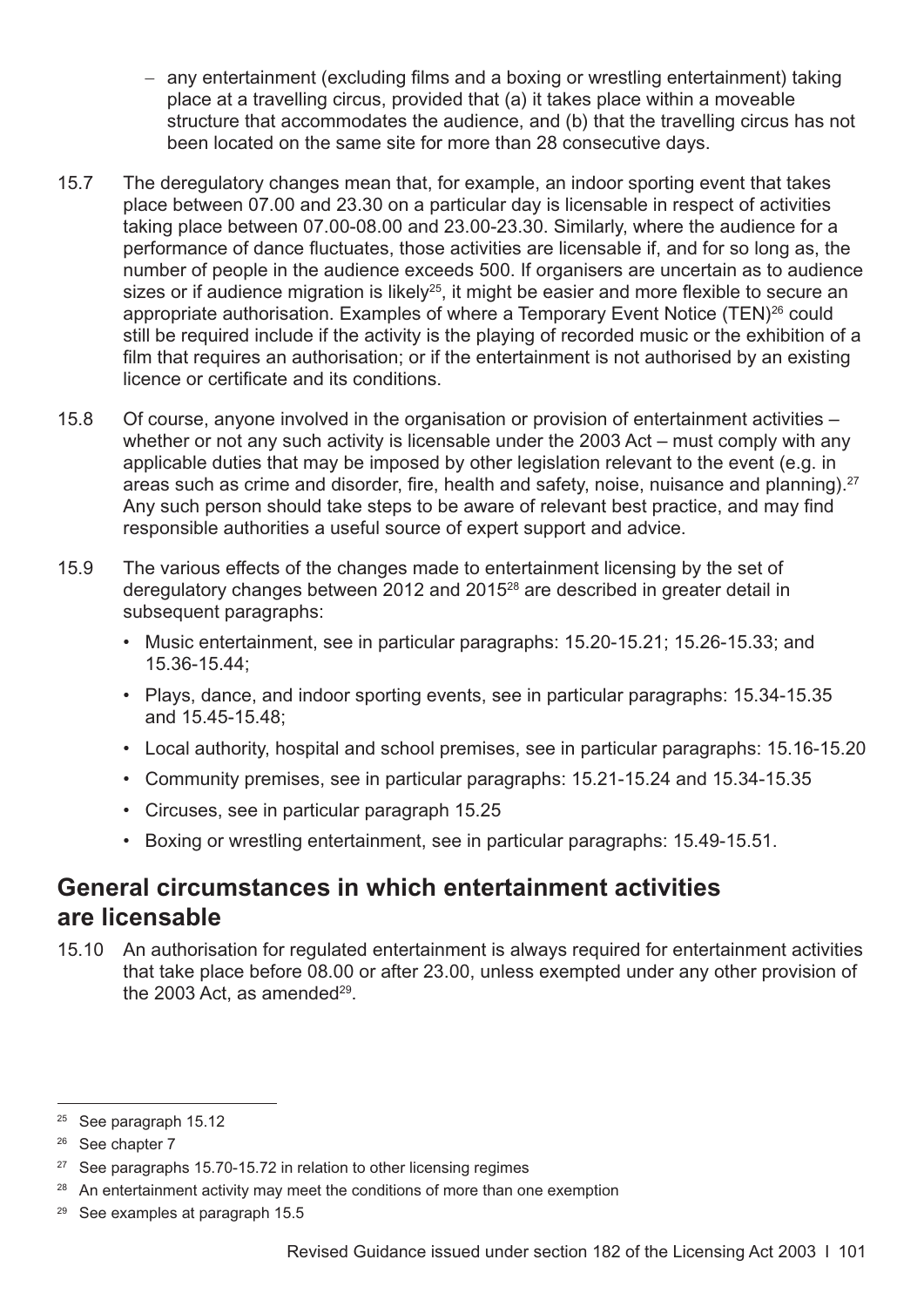#### <span id="page-105-0"></span>**Audience**

- 15.11 For the purposes of regulated entertainment, the term "audience" refers to any person for whose entertainment (at least in part) any licensable activities are provided. An audience member need not be, or want to be, entertained: what matters is that an audience is present<sup>30</sup> and that the purpose of the licensable activity is (at least in part) intended to entertain any person present $31$ . The audience will not include performers, together with any person who contributes technical skills in substantial support of a performer (for example, a sound engineer or stage technician), during any associated activities. This includes setting up before the entertainment, reasonable breaks (including intervals) between activities and packing up thereafter. Similarly, security staff and bar workers will not form part of the audience while undertaking their duties.
- 15.12 More than one entertainment activity (or for a single activity, more than one performance or event) can be held concurrently, provided that the audience for each such performance or event does not exceed the threshold at which such a performance or event becomes licensable. In some circumstances, there will be a clear distinction between performances or events; for example, their taking place in separate rooms or on separate floors. However, organisers will have to ensure that audiences do not grow or migrate, so that the audience exceeds the relevant limit for any one performance or event at any time. If there is the possibility of audience migration, it might be easier and more flexible to secure an appropriate authorisation.

#### **Private events**

- 15.13 Events held in private are not licensable unless those attending are charged for the entertainment with a view to making a profit (including raising money for charity). For example, where a party is held for friends in a private dwelling featuring amplified live music, if a charge or contribution is made solely to cover the costs of the entertainment, the activity is not regulated entertainment. Similarly, any charge made to the organiser of a private event by musicians, other performers, or their agents does not of itself make that entertainment licensable – it would only do so if the guests attending were themselves charged by the organiser for that entertainment with a view to achieving a profit. The fact that this might inadvertently result in the organiser making a profit would be irrelevant, as long as there had not been an intention to make a profit.
- 15.14 Schedule 1 to the 2003 Act also makes it clear that before entertainment is regarded as being provided for consideration, a charge has to be:
	- made by or on behalf of a person concerned with the organisation or management of the entertainment; and
	- paid by or on behalf of some or all of the persons for whom the entertainment is provided.

In some circumstances, such as un-ticketed live music events, a degree of judgement may be required as to whether persons are part of an audience. Factors to consider could include whether a person is within the perimeter of the premises, the audible range of the performance, and their visibility of the entertainment. In order to meet the definition of an entertainment activity in the 2003 Act, the activity must take place in the presence of an audience and be provided for the purpose, or for purposes which include the purpose of, entertaining that audience.

<sup>&</sup>lt;sup>31</sup> For example, a darts championship competition hosted in part to entertain an audience could be a licensable activity, but a pub game of darts played for the enjoyment of the participants is not licensable.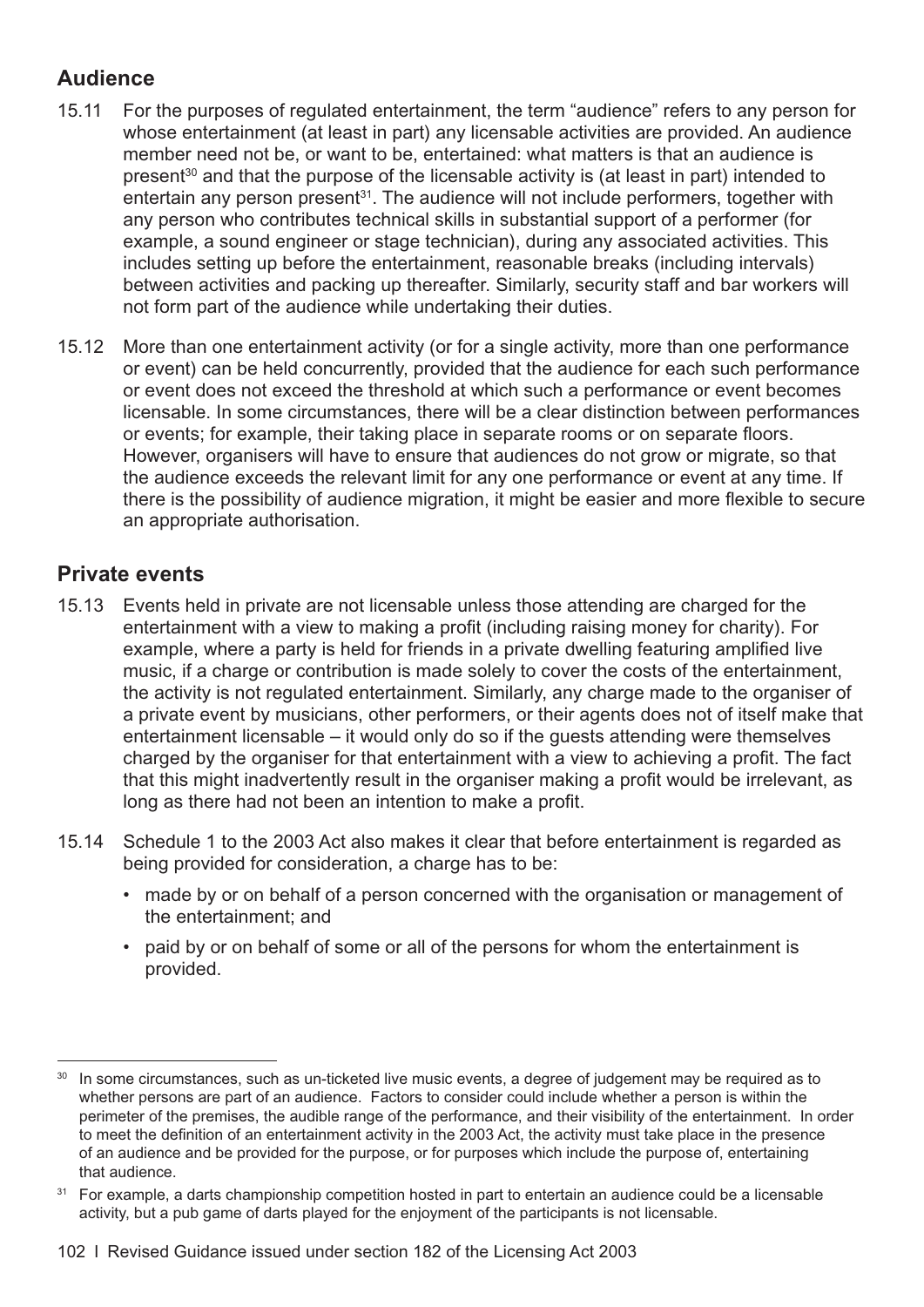## <span id="page-106-0"></span>**Circumstances in which entertainment activities are no longer licensable**

15.15 No licence is required for certain entertainment activities on specified premises, as follows:

#### **Local authorities, hospital healthcare providers and school proprietors: cross-entertainment activity exemption**

- 15.16 No licence is required for any entertainment provided by or on behalf of a local authority, health care provider, or school proprietor to the extent that it takes place on defined premises, between 08.00-23.00 on any day provided that:
	- for entertainment provided by, or on behalf of, a local authority it takes places on premises in which that authority has a relevant property interest, or is in lawful occupation;
	- for entertainment provided by, or on behalf of, a health care provider it takes place on any premises forming part of a hospital in which the provider has a relevant property interest, or is in lawful occupation; and
	- for entertainment provided by, or on behalf of, a school proprietor it takes place on the premises of the school.
- 15.17 This Guidance cannot give examples of every eventuality where entertainment is not licensable under this exemption through being provided "by or on behalf of". It will depend on the facts in each case. However, the following are examples of activities that are not usually considered to be licensable under this exemption:
	- Any entertainment activity hosted by a local authority on their own premises, where there is a significant relationship between the local authority and the provider of the entertainment (e.g. principal and agent);
	- Any entertainment activity organised on a local authority's behalf on that local authority's premises by a cultural trust in discharge of a local authority's discretionary power to arrange entertainment provision and support for the arts, including festivals and celebrations.
	- Any entertainment activity organised by a healthcare provider on their own hospital premises in partnership with a hospital charity;
	- Any entertainment event on school premises organised by the Parent Teacher Association (PTA) to benefit the school.
- 15.18 It is for the local authority, health care provider or school proprietor to determine whether, and on what basis, they can (or wish) to provide entertainment activity under this exemption, including consideration of issues around fundraising, profit making, governance or use of public funds. However a pure hire of premises by a third party<sup>32</sup> does not constitute the provision of an entertainment event "on behalf of" a local authority, healthcare provider, or school proprietor and nor does commercial entertainment which the local authority<sup>33</sup> merely facilitates through providing a public space<sup>34</sup>.

<sup>32</sup> But see [paragraph 15.20](#page-107-0)

<sup>&</sup>lt;sup>33</sup> Or healthcare provider or school proprietor.

<sup>&</sup>lt;sup>34</sup> The exemption would similarly not apply, for example, to a commercial company operating on premises belonging to a local authority under a long term lease.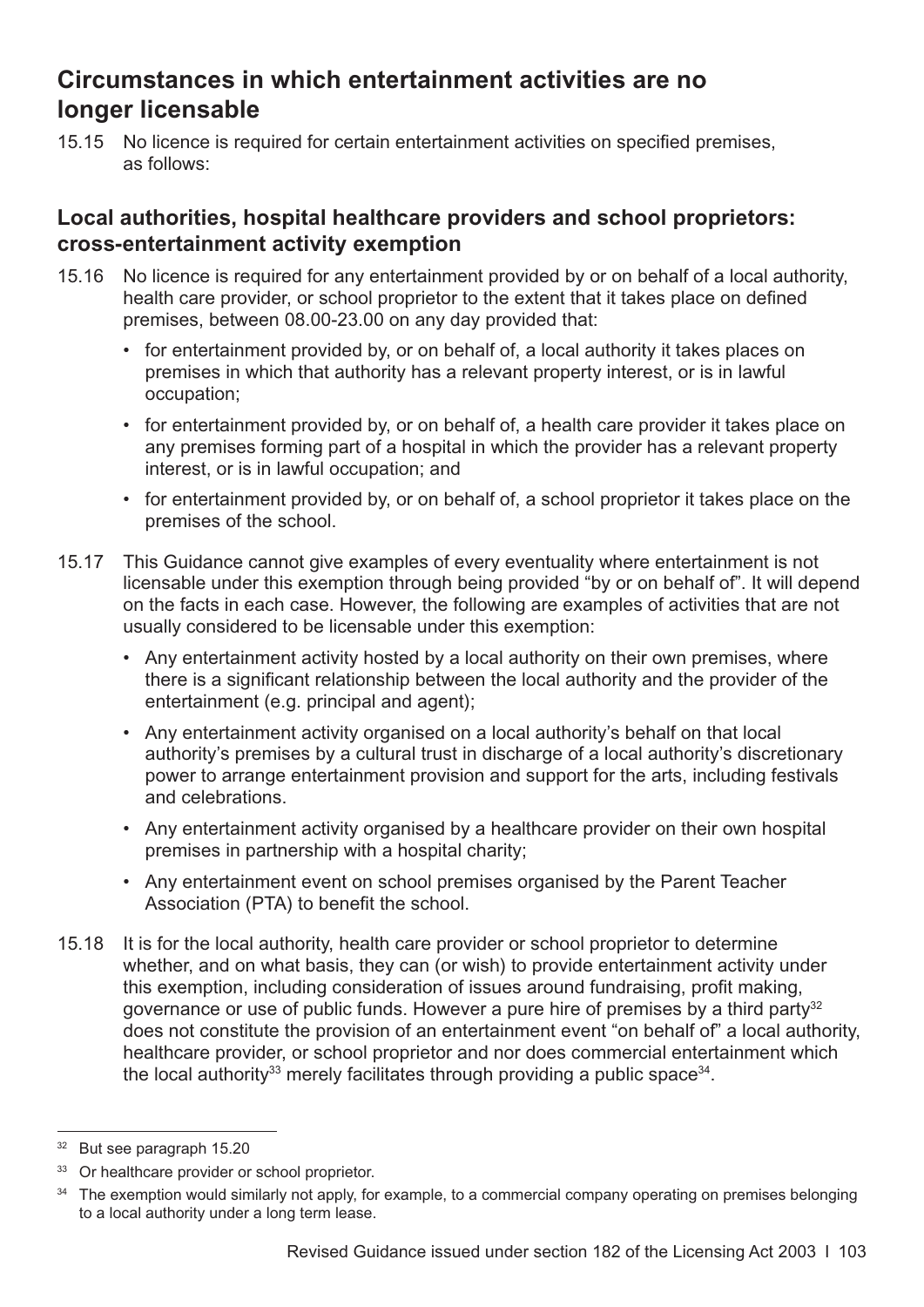<span id="page-107-0"></span>15.19 All the terms used in this exemption, such as "local authority", "health care", "health care provider", "hospital", "school", "school premises", "school proprietor", "domestic premises" and "relevant property interest" are defined in the 2014 Order<sup>35</sup>.

#### **Local authority, hospital and school premises: third party music entertainment**

- 15.20 No licence is required for a performance of live music or the playing of recorded music on local authority, hospital or school premises, that are not domestic premises, between 08.00-23.00 on any day provided that:
	- it is performed in front of an audience of no more than 500 people; and
	- a person concerned in the organisation or management of the music entertainment has obtained the prior written consent<sup>36</sup> of the local authority, health care provider or school proprietor (as appropriate) for that entertainment to take place. It is for these "trusted providers" to determine whether, or not, they wish to make their premises available for music entertainment by a 3rd party and on what terms they deem it appropriate.

#### **Community premises: music entertainment**

- 15.21 No licence is required for a performance of live music or the playing of recorded music on community premises<sup>37</sup>, between 08.00-23.00 on any day provided that:
	- the community premises are **not** authorised, by a premises licence or club premises certificate, to be used for the supply of alcohol for consumption on the premises<sup>38</sup>;
	- the music entertainment is in the presence of an audience of no more than 500 people; and
	- a person concerned in the organisation or management of the music entertainment has obtained the prior written consent<sup>39</sup> of the management committee of the premises, or if there is no management committee, a person who has control of the premises in connection with the carrying on by that person of a trade, business or other undertaking, or failing that a person with a relevant property interest in the premises.

#### **Community premises: exhibition of film**

- 15.22 No licence<sup>40</sup> is required for an exhibition of a film on community premises<sup>41</sup> between 08.00-23.00 on any day provided that:
	- $\cdot$  the film entertainment is not provided with a view to profit<sup>42</sup>;
	- the film entertainment is in the presence of an audience of no more than 500 people;

- <sup>37</sup> The definition of community premises is covered in [paragraphs 4.38-4.42](#page-25-0) of this Guidance. A community premises is likely to be multi-functional and 'other similar building' within the definition cannot be stretched to ordinarily include a public house, a bingo hall, or other business premises or private property.
- <sup>38</sup> Where a community premises is licensed for the supply of alcohol by a premises licence (or exceptionally a club premises certificate), then any performance of live music or the playing of recorded music on relevant alcohol licensed premises may be subject to the conditional deregulation described in [paragraphs 15.26-15.33](#page-109-0).

- <sup>40</sup> However, see [paragraph 15.70](#page-117-0) in relation to copyright
- <sup>41</sup> See footnote 37
- <sup>42</sup> See [paragraph 15.23](#page-108-0)

<sup>&</sup>lt;sup>35</sup> See [footnote 20](#page-102-0)

<sup>&</sup>lt;sup>36</sup> This requirement is designed to ensure that those responsible for the premises hosting the entertainment have considered and approved the effect of the event on other users of their premises and the wider community.

<sup>39</sup> See footnote 36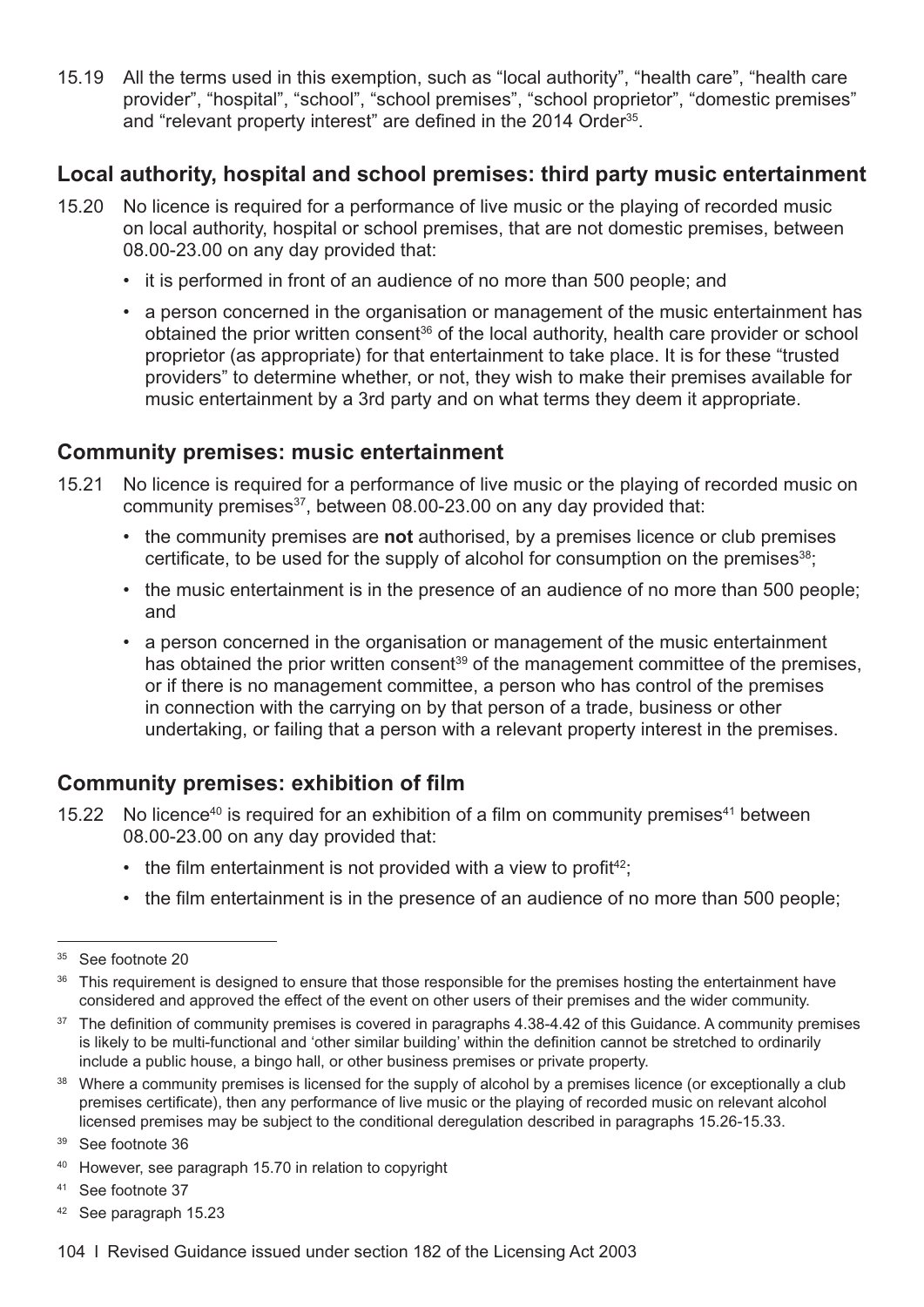- the admission of children is subject to such restrictions as are necessary to comply with the recommendation issued by the BBFC or relevant licensing authority regarding the admission of children; and
- a person concerned in the organisation or management of the exhibition of the film has obtained the prior written consent<sup>43</sup> of the management committee of the premises, or if there is no management committee, a person who has control of the premises in connection with the carrying on by that person of a trade, business or other undertaking, or failing that a person with a relevant property interest in the premises.
- 15.23 Under this exemption, one condition is that the film entertainment is not being provided with a view to profit<sup>44</sup>. An entry charge does not of itself make the film entertainment licensable; it is whether the organiser intended to make a profit (that includes raising money for charity). A charge or contribution that is made solely to cover the costs of the film screening<sup>45</sup> is consistent with 'not being provided with a view to profit'. The 'not with a view to profit' condition applies solely to the activity of exhibiting the film under this exemption. A charge with a view to making a profit may legitimately be levied for any other activity or event that is distinct from film admission, such as the provision of refreshments, film talks, or a social event.
- 15.24 This community film exemption is also conditional on those responsible having in place operating arrangements that ensure that the age rating for the film is implemented by means of a suitable child admission policy<sup>46</sup>. How this is achieved is a matter for the organisation or social group exhibiting the film. For example, they may operate a membership subscription scheme which pays for entry to all titles in a season and is limited to adults. It could be a children's film club with a policy of only showing films that are suitable for all by being rated 'U' by the BBFC. Alternatively, the organisers could sell tickets to the public and ensure that children are only permitted to attend in accordance with any age rating for the film  $-$  i.e. a door admissions policy linked to proof of age.

#### **Travelling circuses**

- 15.25 Where types of entertainment are present in a performance by a travelling circus<sup>47</sup> they will not be licensable provided that certain qualifying conditions are met<sup>48</sup>. The qualifying conditions are that:
	- the entertainment is not an exhibition of a film or a boxing or wrestling entertainment;
	- the entertainment takes place between 08.00 and 23.00 on the same day;
	- the entertainment takes place wholly within a moveable structure and the audience present is accommodated wholly inside that moveable structure; and
	- the travelling circus has not been located on the same site for more than 28 consecutive days.

- <sup>44</sup> 'not provided with a view to profit' is the inverse of 'with a view to profit' mentioned in [paragraph 15.13](#page-105-0)
- <sup>45</sup> Legitimate costs of a film screening would include overheads directly relevant to providing the film entertainment (e.g. premises hire, film hire, equipment etc.)
- <sup>46</sup> See 3rd bullet point in [paragraph 15.22](#page-107-0)
- <sup>47</sup> 'Travelling circus' is defined in the 2014 Order as meaning a circus which travels from site to site for the purpose of giving performances. Musical entertainment at a travelling fairground is likely to be incidental to the main attractions and rides that are not themselves regulated entertainment.
- <sup>48</sup> There is no audience limit for this exemption, but the conditions are designed to ensure that deregulation does not have unintended consequences for the licensing objectives – e.g. only bona fide travelling circuses qualify.

<sup>43</sup> See [footnote 36](#page-107-0)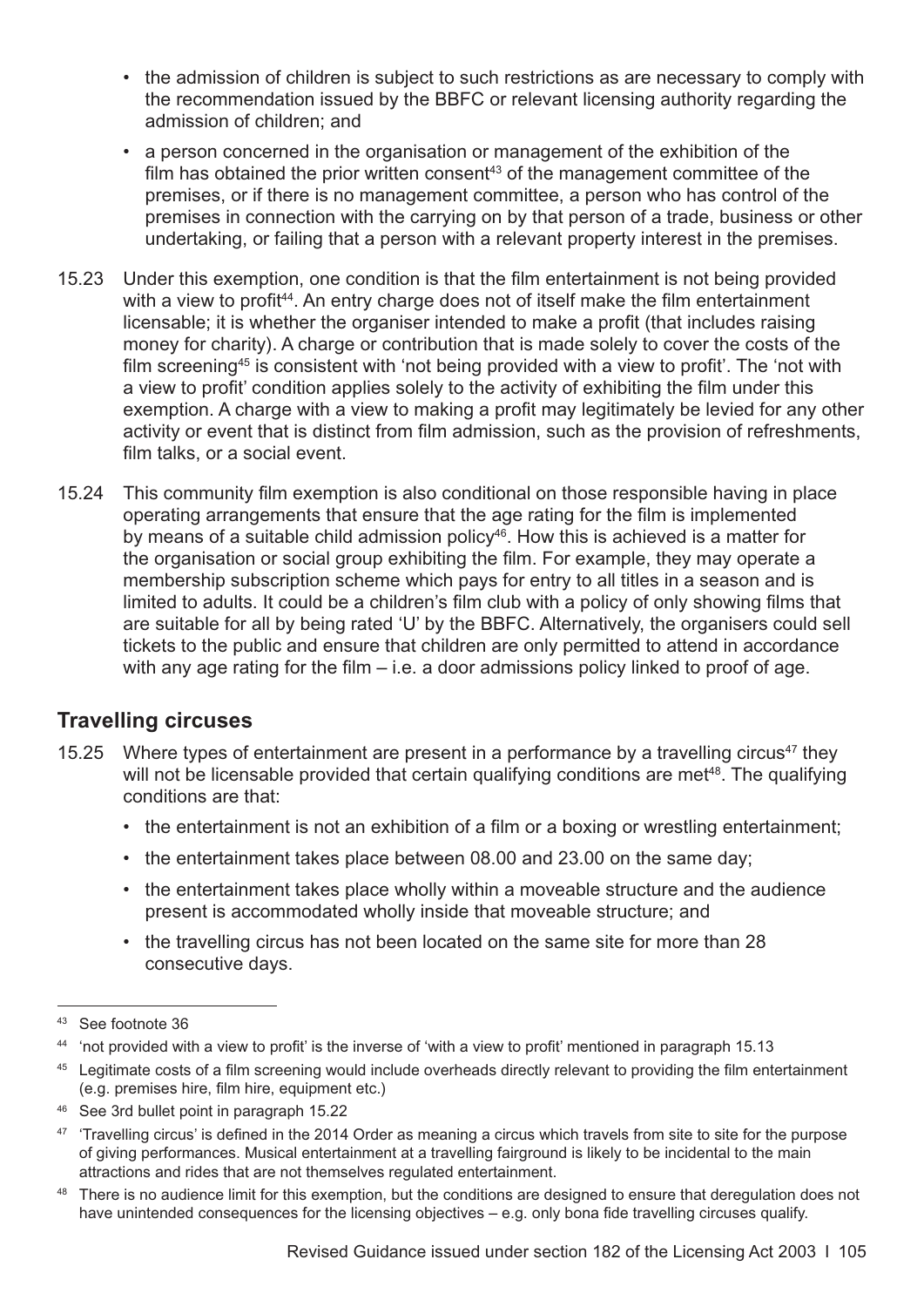## <span id="page-109-0"></span>**Live music**

- 15.26 Live music is licensable:
	- where a performance of live music whether amplified or unamplified takes place before 08.00 or after 23.00 on any day;
	- where a performance of amplified live music does not take place either on relevant licensed premises, or at a workplace that is not licensed other than for the provision of late night refreshment;
	- where a performance of amplified live music takes place at a time when the relevant licensed premises are not open for the purposes of being used for the sale or supply of alcohol for consumption on the premises<sup>49</sup>:
	- where a performance of amplified live music takes place at relevant licensed premises, or workplaces<sup>50</sup>, in the presence of an audience of more than 500 people<sup>51</sup>; or
	- where a licensing authority intentionally removes the effect of the deregulation provided for by the 2003 Act when imposing a condition on a premises licence or club premises certificate as a result of a licence review $52$ .
- 15.27 In any of the above circumstances, unless the performance of live music is appropriately authorised by a premises licence, club premises certificate or TEN, allowing it to take place could lead to enforcement action and, where relevant, a review of the alcohol licence or certificate.
- 15.28 A public performance of live unamplified music that takes place between 08.00 and 23.00 on the same day no longer requires a licence under the 2003 Act in any location. An exception to this is where a specific condition related to live music is included following a review of the premises licence or club premises certificate in respect of relevant licensed premises.
- 15.29 As a result of the amendments to the 2003 Act, section 177 of the 2003 Act now only applies to performances of dance<sup>53</sup>.

## **Key terms used in relation to live music**

15.30 Under the live music provisions, "music" includes vocal or instrumental music or any combination of the two. "Live music" is a performance of live music in the presence of an audience which it is intended to entertain. While a performance of live music can include the playing of some recorded music, 'live' music requires that the performance does not consist entirely of the playing of recorded music without any additional (substantial and continual) creative contribution being made. So, for example, a drum machine or backing track being used to accompany a vocalist<sup> $54$ </sup> or a band would be part of the performance of amplified live music. The performance of a DJ who is merely playing tracks would not be classified as live music, but it might if he or she was performing a set which largely

<sup>49</sup> See [Chapter 3](#page-16-0) of this Guidance

<sup>50</sup> See [paragraph 15.31](#page-110-0) 

<sup>&</sup>lt;sup>51</sup> The 2014 Order substituted "500" for "200" that was in the 2012 Act

<sup>52</sup> See [paragraphs 15.55-15.56](#page-114-0)

<sup>53</sup> See [paragraph 2.12.](#page-11-0) Post the 2013 Order, Section177 can be relevant to a performance of dance after 23.00 on any day

<sup>54</sup> Karaoke is generally classed as a performance of live music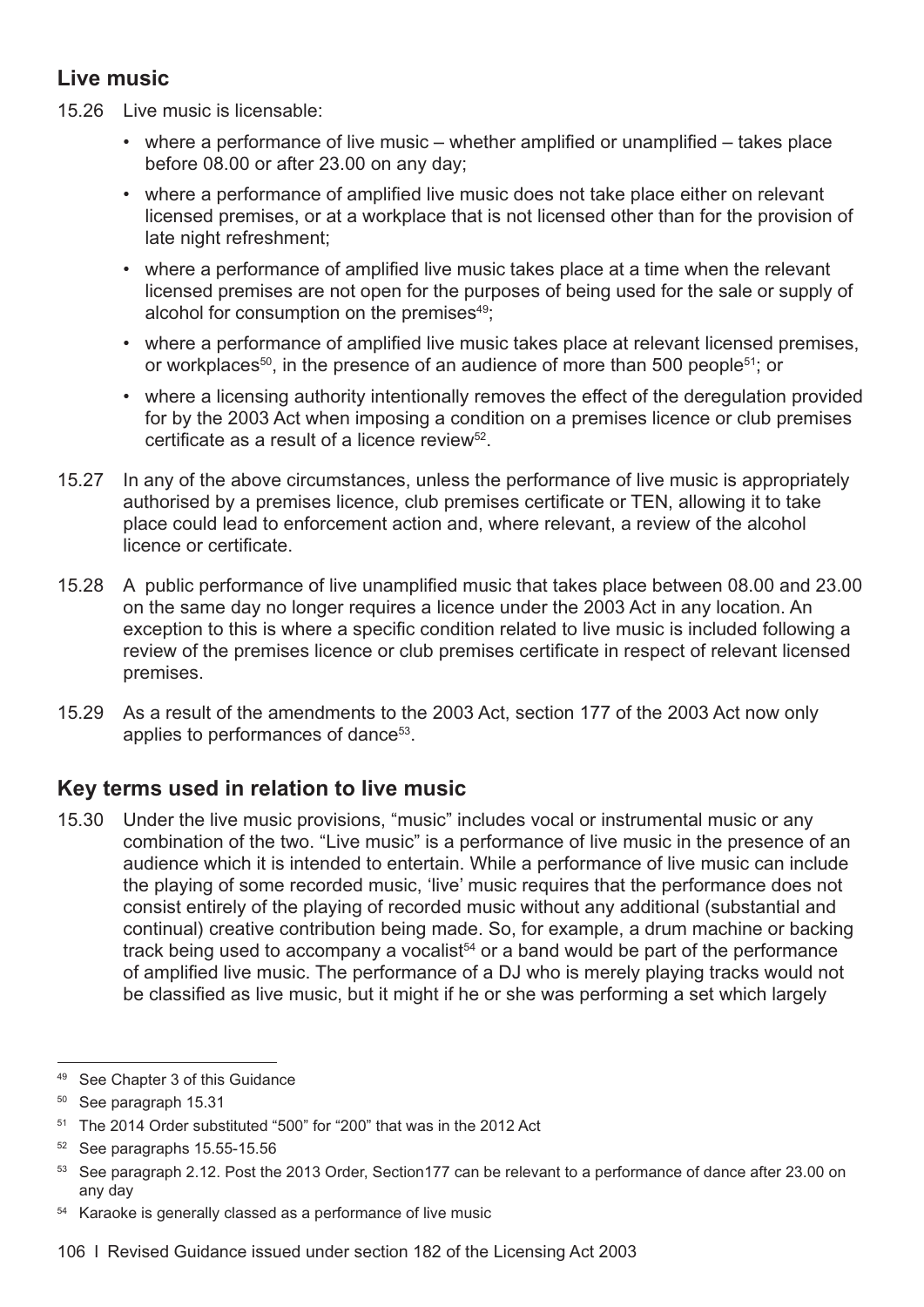<span id="page-110-0"></span>consisted of mixing recorded music in a live performance to create new sounds<sup>55</sup>. There will inevitably be a degree of judgement as to whether a performance is live music (or recorded music) and organisers of events should check with their licensing authority if this consideration is relevant to whether the activity is authorised by a licence or certificate. In the event of a dispute about whether a performance is live music or not, it will be for the licensing authority initially and ultimately, for the courts to decide in the individual circumstances of any case.

- 15.31 A "workplace" is as defined in regulation 2(1) of the Workplace (Health, Safety and Welfare) Regulations 1992 and is anywhere that is made available to any person as a place of work. It is a very wide term which can include outdoor spaces, as well as the means of entry and exit.
- 15.32 A "relevant licensed premises" for the purposes of this chapter is one which is authorised to sell or supply alcohol for consumption on the premises by a premises licence or club premises certificate. Premises cannot benefit from the deregulation introduced by the 2012 Act by virtue of holding an authorisation for the sale or supply of alcohol under  $a$  TFN  $56$

#### **Recorded music**

- 15.33 No licence is required for recorded music where it takes place on premises which are authorised by a premises licence or club premises certificate to be used for the supply of alcohol for consumption on the premises. However, recorded music remains licensable:
	- where the playing of recorded music takes places before 08.00 or after 23.00 on any day;
	- where the playing of recorded music takes place at a time when the relevant licensed premises are not open for the purposes of being used for the sale or supply of alcohol for consumption on the premises; $57$
	- where the playing of recorded music takes place at relevant licensed premises in the presence of an audience of more than 500 people; and
	- where a licensing authority intentionally removes the effect of the deregulation provided for by the 2003 Act (as amended).<sup>58</sup>

#### **Plays and dance**

- 15.34 No licence is required for a performance of a play or dance to the extent that certain qualifying conditions59 are satisfied. However a performance of a play or dance remains licensable:
	- where the performance takes places before 08.00 or after 23.00 on any day; or
	- where the performance takes place in the presence of an audience of more than 500 people.

<sup>55</sup> This would include 'scratching'

<sup>&</sup>lt;sup>56</sup> TENs are covered in chapter 7

<sup>57</sup> See [Chapter 3](#page-16-0) of this Guidance

<sup>&</sup>lt;sup>58</sup> This would be by way of imposing a condition on a premises licence or club premises certificate as a result of a licence review, see [paragraphs 15.55-15.56](#page-114-0)

<sup>59</sup> See [paragraphs 15.6](#page-102-0) and [15.45-15.48](#page-112-0)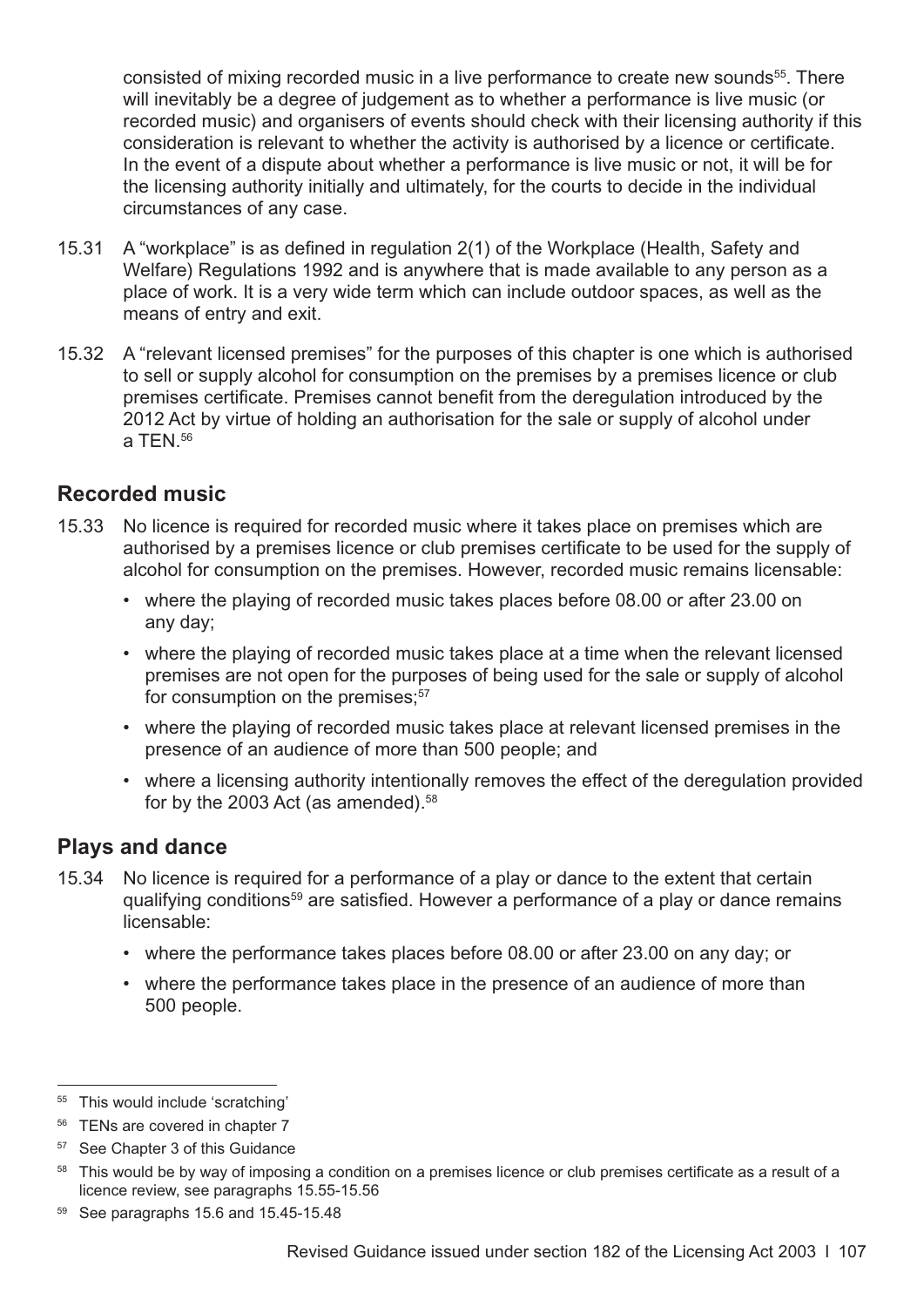## <span id="page-111-0"></span>**Indoor Sport**

- 15.35 No licence is required for an indoor sporting event to the extent that certain qualifying conditions<sup>60</sup> are satisfied. However an indoor sporting event remains licensable:
	- where the event takes places before 08.00 or after 23.00 on any day;
	- where the event takes place in the presence of more than 1000 spectators.

# **Licence conditions**

#### **Live Music or recorded music**

- 15.36 Any existing licence conditions<sup>61</sup> (or conditions added on a determination of an application for a premises licence or club premises certificate<sup>62</sup>) which relate to live music or recorded music remain in place, but are **suspended** between the hours of 08.00 and 23.00 on the same day where the following conditions are met:
	- at the time of the music entertainment, the premises are open for the purposes of being used for the sale or supply of alcohol for consumption on the premises;
	- if the music is amplified, it takes place before an audience of no more than 500 people; and
	- the music takes place between 08.00 and 23.00 on the same day.
- 15.37 Whether a licence condition relates to live or recorded music will be a matter of fact in each case. In some instances, it will be obvious that a condition relates to music and will be suspended, for example "during performances of live music all doors and windows must remain closed". In other instances, it might not be so obvious: for example, a condition stating "during performances of regulated entertainment all doors and windows must remain closed" would be suspended insofar as it relates to music between 08.00 and 23.00 on the same day to an audience of up to 500, but the condition would continue to apply if there was regulated entertainment after 23.00.
- 15.38 More general licence conditions (e.g. those relating to overall management of potential noise nuisance) that are not specifically related to the provision of entertainment (e.g. signage asking patrons to leave quietly) will continue to have effect.
- 15.39 [Chapter 9](#page-58-0) of this Guidance sets out how a licensing authority must determine applications for a new licence or to vary an existing premises licence. Licence conditions imposed, in accordance with [paragraphs 9.41 to 9.43](#page-65-0), for live or recorded music activities will only apply if the activity meets the criteria of having more than 500 people present, and/or the activities are taking place between 23.00 and 08.00.
- 15.40 These conditions will, in effect, be suspended between 08.00 and 23.00 if a performance of live music or the playing of recorded music takes place before an audience of 500 people or fewer, but will remain on the face of the licence for when these activities may take place under other circumstances.

<sup>&</sup>lt;sup>60</sup> See [paragraph 15.6](#page-102-0).

<sup>&</sup>lt;sup>61</sup> In relation to relevant licensed premises, see [paragraph 15.32](#page-110-0)

<sup>&</sup>lt;sup>62</sup> See paragraphs 15.39-15.40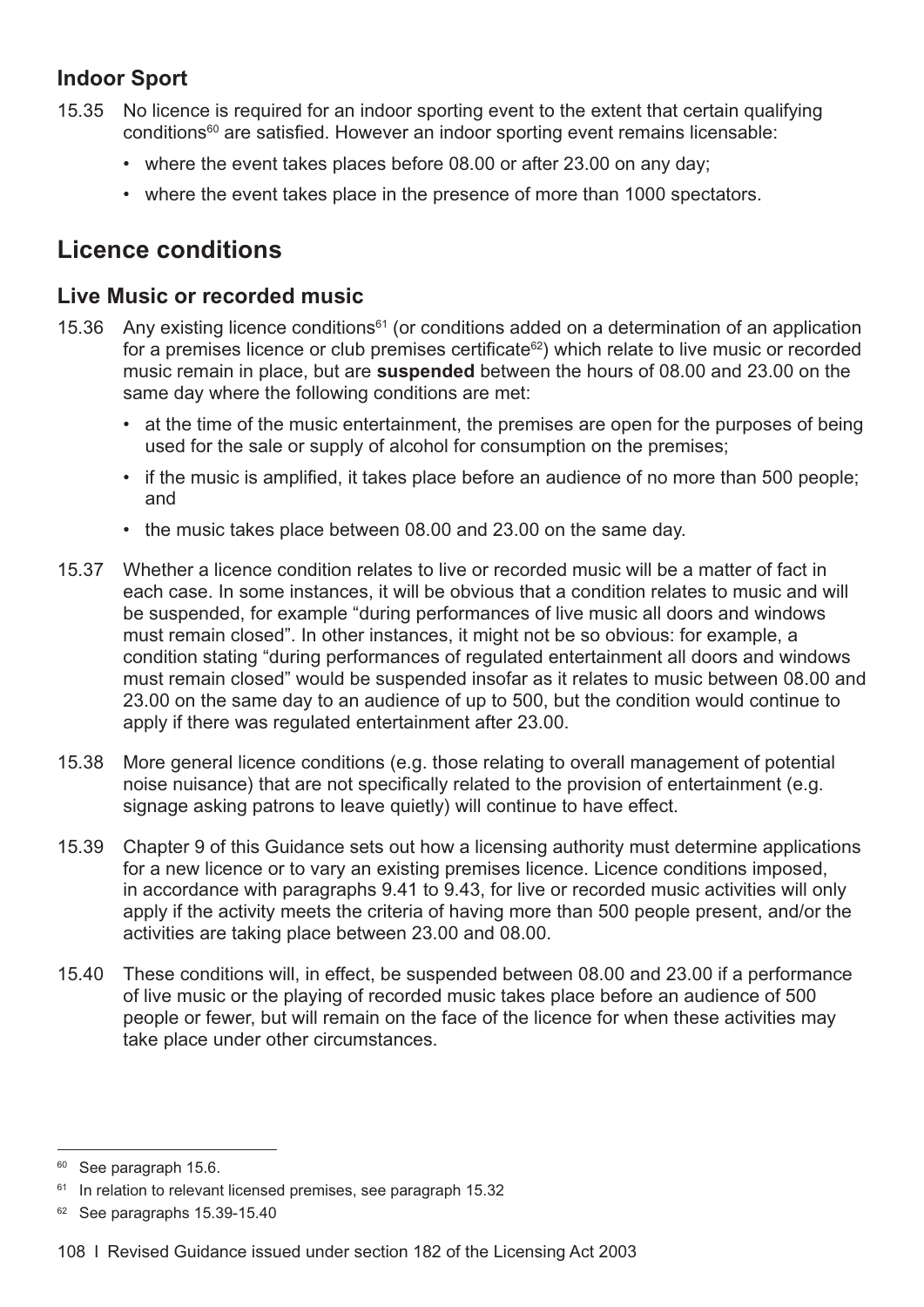<span id="page-112-0"></span>15.41 Where a performance of live music or the playing of recorded music on relevant licensed premises is not licensable, it remains possible for anyone to apply for a review of a licence or certificate, if there are appropriate grounds to do so.<sup>63</sup>

#### **Beer gardens**

- 15.42 Beer gardens are often included as part of a premises licence or club premises certificate. Live amplified music that takes place in a beer garden is exempt from licensing requirements, provided the beer garden is included in the licence or certificate applying to the relevant licensed premises, and the performance takes place between 08.00 and 23.00 on the same day before an audience of 500 people or fewer.
- 15.43 Where a beer garden does not form part of the relevant licensed premises and so is not included in plans attached to a premises licence or club premises certificate, it is nevertheless very likely that it will be a workplace<sup>64</sup>. Paragraph 12B of Schedule 1 to the 2003 Act says that a performance of live music in a workplace that does not have a licence (except to provide late night refreshment) is not regulated entertainment if it takes place between 08.00 and 23.00 on the same day in front of an audience of no more than 500 people. Note that the exemption in paragraph 12B does not apply to the playing of recorded music.
- 15.44 However, a licensing authority may, where justified<sup>65</sup>, impose a licence condition that relates to the performance of live music in an unlicensed beer garden being served by any associated premises licence or club premises certificate. Provided such a condition is lawfully imposed, it takes effect in accordance with its terms.

### **Plays, dance and indoor sport**

- 15.45 Where qualifying conditions are satisfied $66$ , any current licence condition that relates to a performance of a play or dance, or an indoor sporting event for which a licence is no longer required will (except in the circumstances described in the next paragraph) have no effect.
- 15.46 Where, however, these non-licensable activities take place at the same time as other activities for which a licence is required (e.g. the sale or supply of alcohol for consumption on the premises), conditions included in a licence may nevertheless apply to the non-licensable activities in the circumstances set out in paragraphs [15.52 and 15.53](#page-113-0)  (conditions relating to other non-licensable activities).
- 15.47 Dance that is sufficiently sexual in nature continues to be regulated. Performances of dance which are "relevant entertainment" within the meaning of the Local Government (Miscellaneous Provisions) Act 1982 ("the 1982 Act") are not deregulated, regardless of the size of the audience or the time of day. "Relevant entertainment" is defined in the 1982 Act as a live performance or live display of nudity that, ignoring financial gain, can

<sup>&</sup>lt;sup>63</sup> See [paragraphs 15.55-15.56](#page-114-0) and chapter 11.

 $64$  A beer garden is one example of a potential workplace, see [paragraph 15.31.](#page-110-0) Whether other outdoor spaces (such as seating adjacent to a premises, a smoking shelter, or a car park) constitute a workplace, part of the licensed premises, or neither, will be a matter of fact in each case.

<sup>&</sup>lt;sup>65</sup> Including on a licence review

<sup>&</sup>lt;sup>66</sup> See [paragraph 15.6](#page-102-0)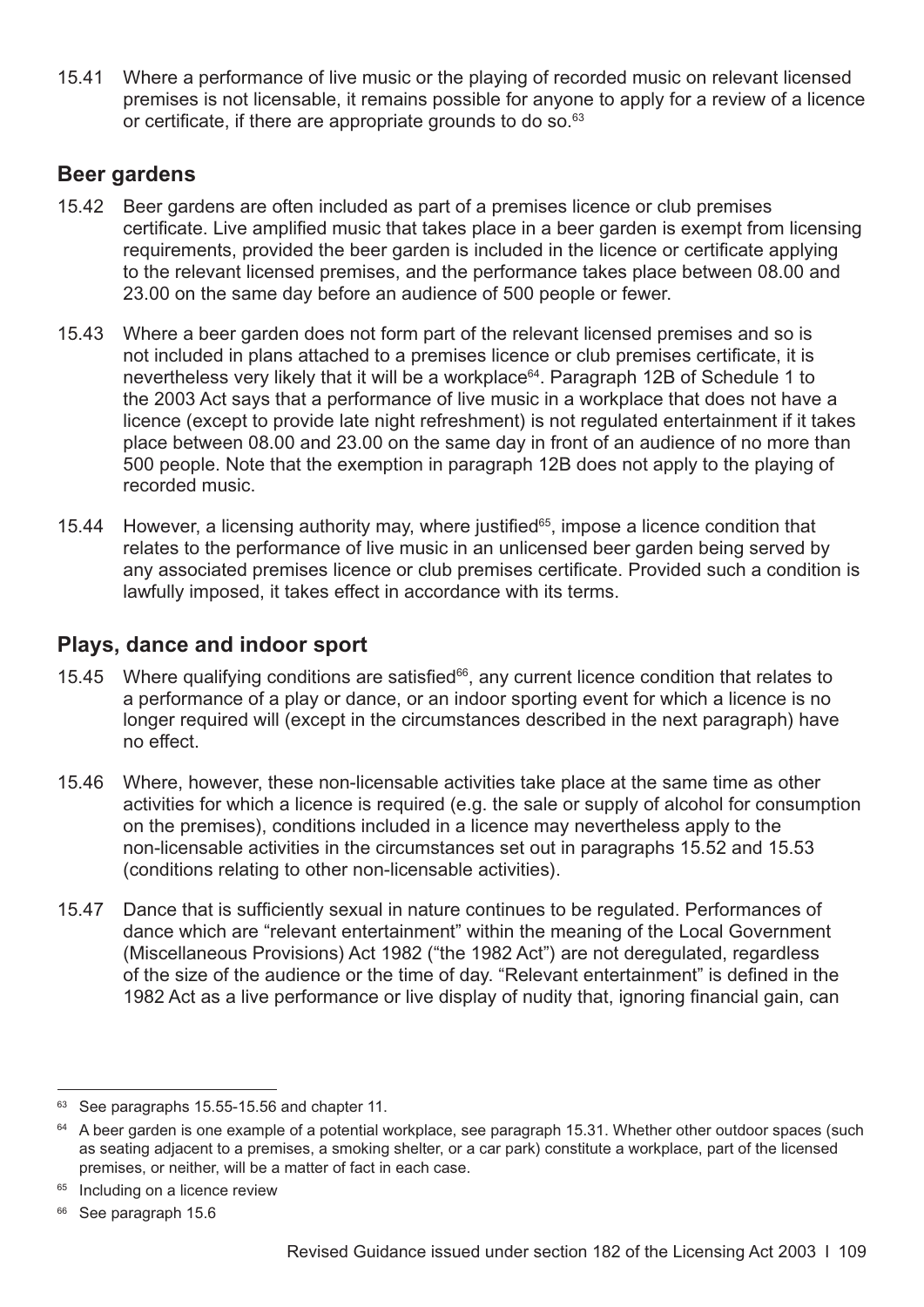<span id="page-113-0"></span>be assumed to be provided solely or principally for the purpose of sexually stimulating any member of the audience.<sup>67</sup>

- 15.48 In almost all cases where a performance of dance is potentially licensable as both the provision of **relevant** entertainment (under the 1982 Act) and **regulated** entertainment (under the 2003 Act), the 1982 Act disapplies the entertainment licensing regime in the 2003 Act in favour of its stricter regime for the control of sex establishments. However, an authorisation under the 2003 Act rather than the 1982 Act will continue to be required where:
	- the premises are not licensed as a sex entertainment venue under the 1982 Act, and
	- relevant entertainment has been provided at those premises on no more than 11 occasions in any 12 month period, with none of those occasions lasting longer than 24 hours or taking place within a month of any other such occasion.

## **Boxing or wrestling entertainment and conditions relating to combined fighting sports**

- 15.49 An indoor boxing or wrestling entertainment cannot also be an indoor sporting event, and any contest, exhibition or display that combines boxing or wrestling with one or more martial arts ('combined fighting sports') is – whether indoors or not – a boxing or wrestling entertainment.
- 15.50 Where a premises licence or club premises certificate purports to authorise a boxing or wrestling entertainment or combined fighting sports as an 'indoor sporting event', the 2013 Order provides that the authorisation will be treated as having authorised those activities as a boxing or wrestling entertainment. Those activities will continue to be subject to any relevant conditions attached to that authorisation.
- 15.51 A contest, exhibition or display of Greco-Roman wrestling, or of freestyle wrestling, between two participants (regardless of their sex) does not require a licence provided that certain qualifying conditions are met. They are that:
	- it takes place in the presence of no more than 1,000 spectators;
	- it takes place between 08.00 and 23.00 on the same day; and
	- it take place wholly inside a building and the spectators present at that entertainment are accommodated wholly inside that building.

#### **Conditions relating to other non-licensable activities**

15.52 If appropriate for the promotion of the licensing objectives, and if there is a link to remaining licensable activities, conditions that relate to non-licensable activities can be added to or altered on that premises licence or club premises certificate at review following problems occurring at the premises. This has been a feature of licence conditions since the 2003 Act came into force. A relevant example could be the use of conditions relating to large screen broadcasts of certain sporting events which, combined with alcohol consumption, could create a genuine risk to the promotion of the licensing objectives. It is also not uncommon for licence conditions relating to the sale of alcohol to restrict access to outside areas, such as unlicensed beer gardens, after a certain time.

110 I Revised Guidance issued under section 182 of the Licensing Act 2003

<sup>67</sup> Home Office Guidance is available at: [http://webarchive.nationalarchives.gov.uk/20100413151441/http://](http://webarchive.nationalarchives.gov.uk/20100413151441/http:/crimereduction.homeoffice.gov.uk/crimereduction057a.pdf) [crimereduction.homeoffice.gov.uk/crimereduction057a.pdf](http://webarchive.nationalarchives.gov.uk/20100413151441/http:/crimereduction.homeoffice.gov.uk/crimereduction057a.pdf)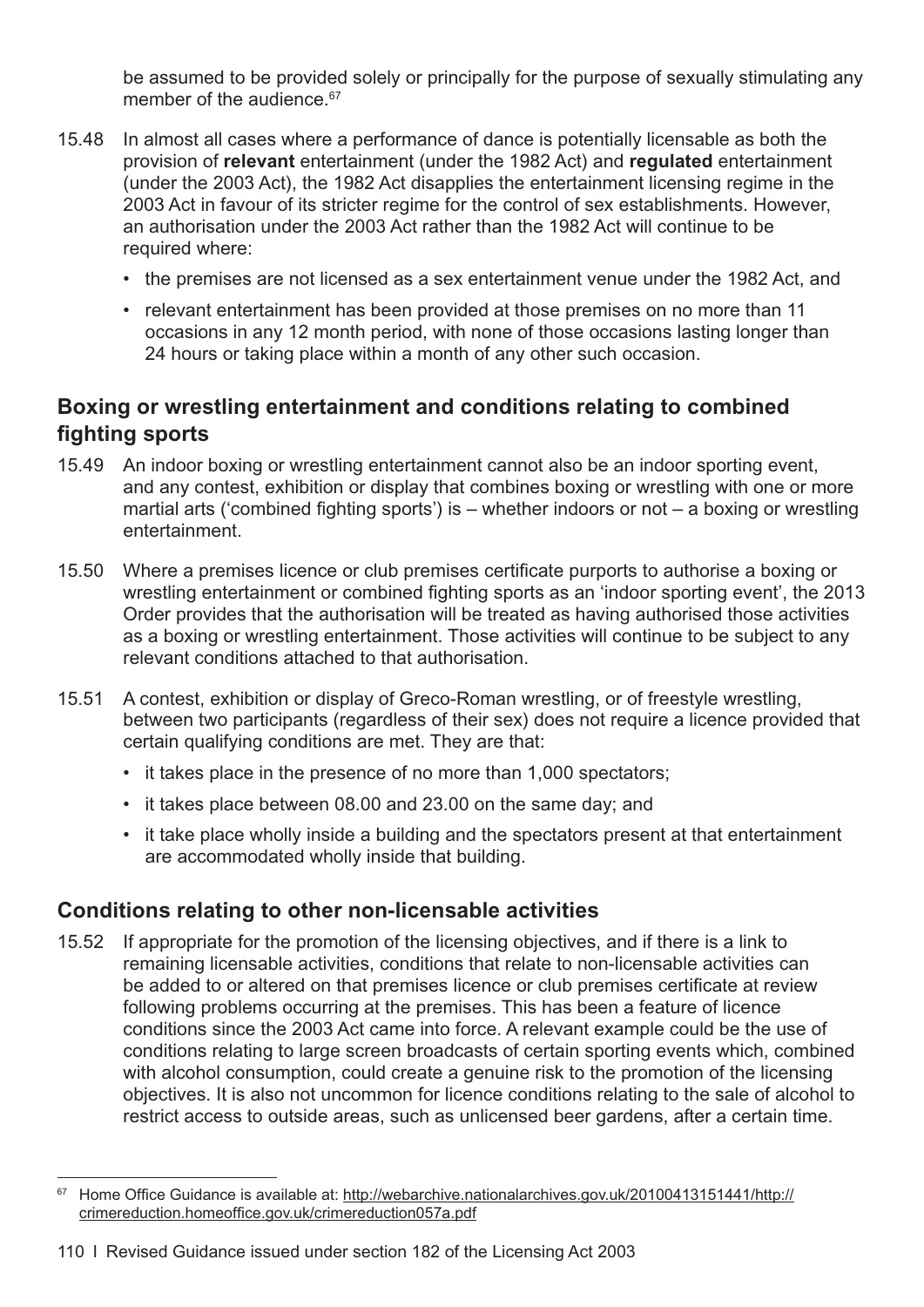<span id="page-114-0"></span>15.53 Similarly, while karaoke no longer needs licensing as the provision of entertainment facilities<sup>68</sup> (and will generally be classed as a performance of live music<sup>69</sup>) it might, for example, be possible on review to limit the use or volume of a microphone made available for customers on an 'open-mic' night (which encompasses more than just live music), if a problem had occurred because of customers purchasing alcohol for consumption on the premises becoming louder and less aware of causing noise nuisance later in the evening. Another example might be a condition restricting access to a dance floor at certain times, where the presence of customers in close proximity who had been consuming alcohol on the premises had led to serious disorder. In the first instance it is for the licensing authority to satisfy itself that a particular condition is appropriate and lawful in each case.

## **Removing licence conditions**

15.54 A licence holder who wishes to remove conditions relating to activities that are no longer licensable<sup>70</sup> may apply to the licensing authority for a licence variation. In the course of considering such applications, licensing authorities should remove such conditions unless there are sufficiently serious and specific concerns about the effects of hosting deregulated entertainment activities along with the remaining licensable activities taking place in the premises.

# **Licence reviews: Live and recorded music**

- 15.55 On a review of a premises licence or club premises certificate, section 177A(3) of the 2003 Act permits a licensing authority to lift the suspension $71$  and give renewed effect to an existing condition relating to music. Similarly, under section 177A(4), a licensing authority may add a condition relating to music as if music were regulated entertainment, and as if that premises licence or club premises certificate licensed the music. In both instances the condition should include a statement that Section 177A does not apply to the condition.
- 15.56 An application for a review in relation to relevant premises can be made by a licensing authority, any responsible authority or any other person. Applications for review must still be relevant to one or more of the licensing objectives and meet a number of further requirements<sup>72</sup>.

# **Incidental music**

- 15.57 The performance of live music or playing of recorded music is not regulated entertainment under the 2003 Act if it is 'incidental' to another activity "which is not itself a description of entertainment falling within paragraph 2" of Schedule 1 to the 2003 Act.
- 15.58 The incidental music exemption can apply to an indoor sporting event or a performance of a play or dance for which no licence is required, as it takes place between 08.00 and 23.00 on the same day and before an audience which does not exceed the relevant

<sup>68</sup> As a result of the 2012 Act

<sup>69</sup> Karaoke is generally classed as a 'performance of live music', and provided that it is genuinely taking place, it is not likely to be classed as the 'playing of recorded music'

<sup>&</sup>lt;sup>70</sup> A licence holder may favour removal if the previously licensable activity has "grandfather" conditions that are out of date, or unclear. Where such a condition in relation to live or recorded music is suspended, then the licence holder may wish to avoid any prospect of the condition being given renewed effect (were a suspension to be lifted following a licence review).

<sup>&</sup>lt;sup>71</sup> See paragraph 15.38.

<sup>&</sup>lt;sup>72</sup> See [Chapter 11](#page-78-0) for more information about reviews under the 2003 Act.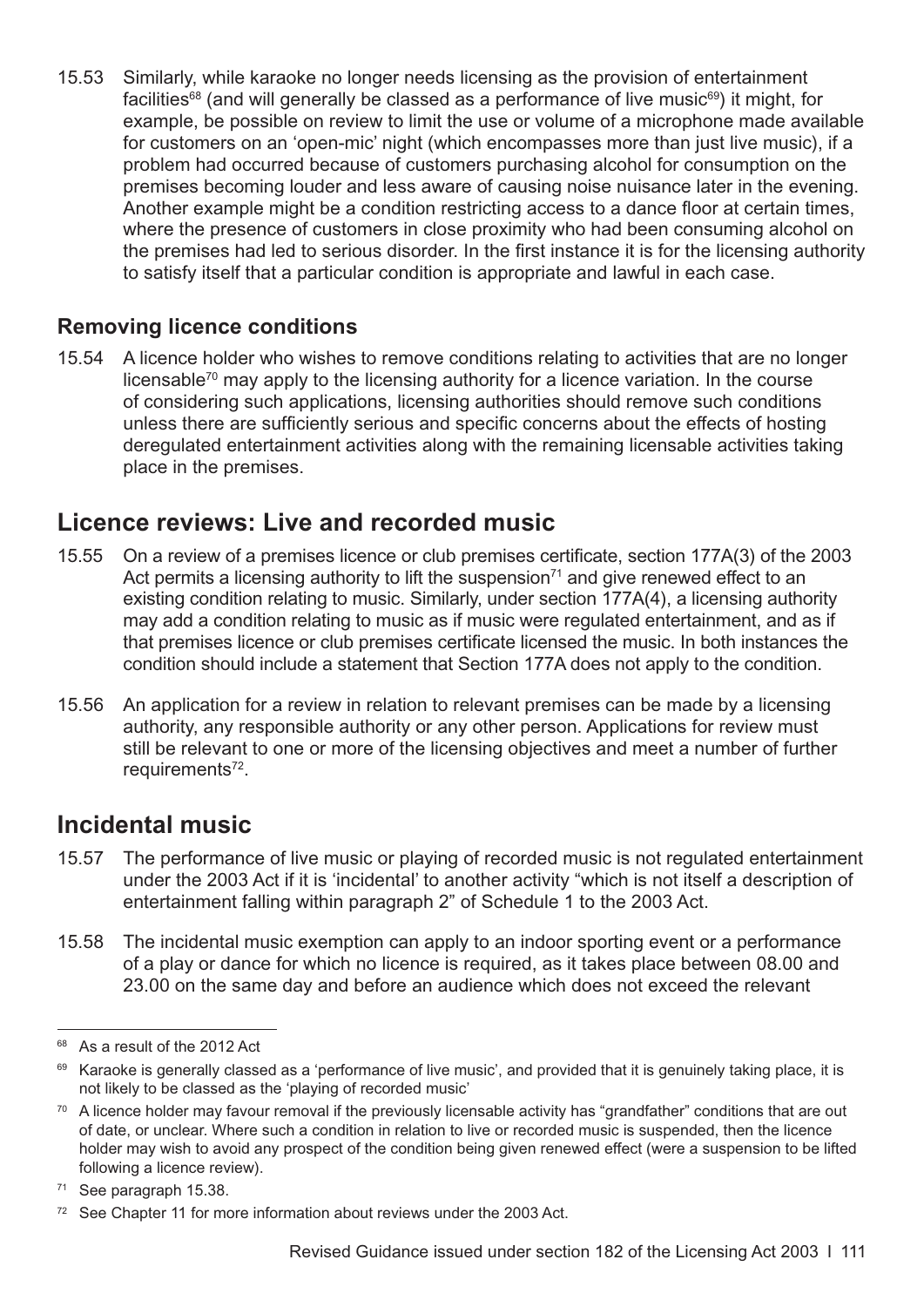limit. This is because such an activity is no longer a description of entertainment within the meaning of paragraph 2 of Schedule 1 to the 2003 Act. This means that, while a performance of live music or the playing of recorded music cannot be incidental to a boxing or wrestling entertainment<sup>73</sup> such music may be within the scope of the incidental music exemption for an indoor sporting event or performance of a play or dance for which no licence is required.

- 15.59 Whether or not music is "incidental" to another activity will depend on the facts of each case. In considering whether or not live or recorded music is incidental, one relevant factor could be whether, against a background of the other activities already taking place, the addition of music will create the potential to undermine the promotion of one or more of the four licensing objectives of the 2003 Act. Other factors might include some or all of the following:
	- Is the music the main, or one of the main, reasons for people attending the premises and being charged?
	- Is the music advertised as the main attraction?
	- Does the volume of the music disrupt or predominate over other activities, or could it be described as 'background' music?
- 15.60 Conversely, factors which would not normally be relevant in themselves include:
	- the number of musicians, e.g. an orchestra providing incidental music at a large exhibition;
	- whether musicians are paid;
	- whether the performance is pre-arranged; and
	- whether a charge is made for admission to the premises.
- 15.61 In any disputed case, it will be for the licensing authority initially and, ultimately, for the courts to consider whether music is "incidental" in the individual circumstances of any case.

# **Busking**

- 15.62 Busking or street performance is the practice of performing in public spaces for money. Performances are not limited to music or singing and can take the form of a wide range of activities that people find entertaining.
- 15.63 Busking is generally **not** licensable under the 2003 Act as:
	- it often occurs in a place that is not a premises made available (at least in part) for the purposes of providing entertainment<sup>74</sup>;
	- the entertainment is usually incidental to another activity, such as shopping or sightseeing, as there are few circumstances in which anyone would go out specifically to watch buskers; and
	- any unamplified live music is not licensable between 08.00 and 23.00<sup>75</sup>.

<sup>&</sup>lt;sup>73</sup> And as such, the music entertainment needs to be authorised under the 2003 Act. This would include music during a Greco-Roman or freestyle wrestling entertainment. While, depending on the circumstances, the Greco-Roman or freestyle wrestling may, or may not be licensable, it is still within the 'description' of a 'wrestling entertainment'.

<sup>74</sup> See [paragraph 15.3](#page-101-0)

<sup>75</sup> See [paragraph 15.28](#page-109-0)

<sup>112</sup> I Revised Guidance issued under section 182 of the Licensing Act 2003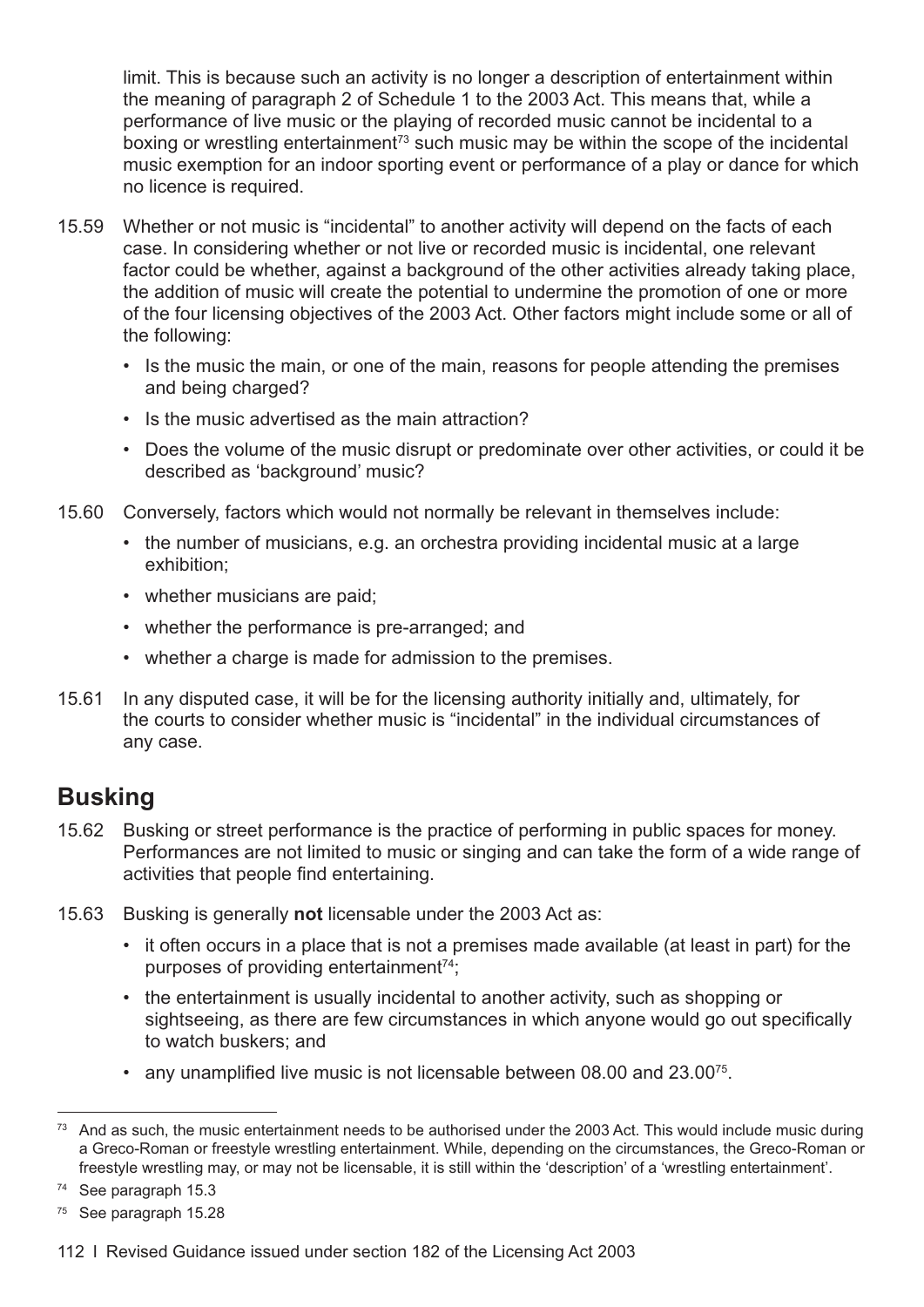15.64 Local authorities may have policies on busking, including codes of conduct or permit regimes and occasionally byelaws and legislation specific to a local authority – although many localities have no policy or restrictions.

# **Incidental film**

- 15.65 An exhibition of a film within the meaning of paragraph 15 of Schedule 1 to the 2003 Act is not regulated entertainment if it is 'incidental' to another activity "which is not itself a description of entertainment falling within paragraph 2" of Schedule 1 to the 2003 Act.
- 15.66 The incidental film exemption can apply to an indoor sporting event or a performance of a play or dance for which no licence is required as it takes place between 08.00 and 23.00 on the same day before an audience which does not exceed the relevant limit. Such activities would no longer be a description of entertainment within the meaning of paragraph 2 of Schedule 1 to the 2003 Act. This means that, while any exhibition of moving pictures cannot be incidental to a boxing or wrestling entertainment<sup>76</sup>, such film displays may be within the scope of the incidental film exemption for an indoor sporting event or performance of a play or dance for which no licence is required.<sup>77</sup>
- 15.67 Whether or not an exhibition of moving pictures is "incidental" to another activity will depend on the facts of each case. In considering whether or not film is incidental, one relevant factor could be whether, against a background of the other activities already taking place, the addition of an exhibition of moving images will create the potential to undermine the promotion of one or more of the four licensing objectives of the 2003 Act. This would mean that if the BBFC or the relevant licensing authority has given an age rating to a film, video, or music video, then to qualify for the "incidental film" licensing exemption, the admission of children to the premises will need to be restricted in accordance with the appropriate age rating. But that is one aspect of one relevant factor. Other factors to consider in assessing whether film is incidental might include some or all of the following:
	- Is the film the main, or one of the main, reasons for people attending the premises and being charged?
	- Is the film advertised as the main attraction?
	- Does the screening of the film predominate over other activities, or could it be described as 'background' images?
	- Does the appearance of moving pictures within another entertainment activity, for which no licence is required (e.g. a performance of a play or dance<sup>78</sup>), undermine the promotion of the licensing objectives?
- 15.68 In any disputed case, it will be for the licensing authority initially and, ultimately, for the courts to consider whether film is "incidental" in the individual circumstances of any case.

<sup>&</sup>lt;sup>76</sup> And as such, the film display needs to be authorised under the 2003 Act. This would include moving pictures during a Greco-Roman or freestyle wrestling entertainment. While, depending on the circumstances, the Greco-Roman or freestyle wrestling may, or may not be licensable, it is still within the 'description' of a 'wrestling entertainment'.

<sup>77</sup> For indoor sporting events, it takes place between 08.00 and 23.00 in front of an audience which does not exceed 1,000.

<sup>78</sup> See [paragraph 15.34](#page-110-0)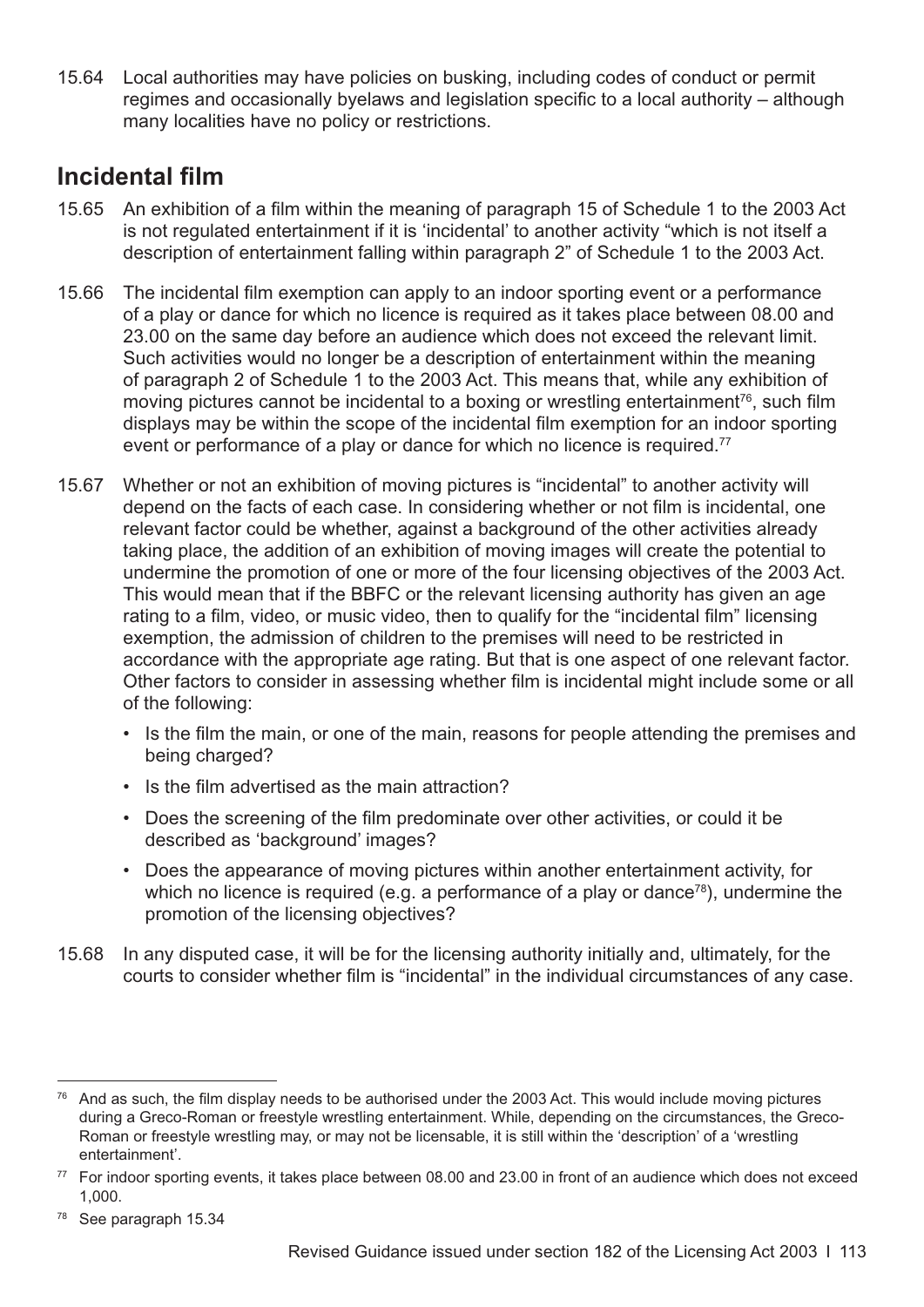# **Entertainment activity provided as part of childcare**

15.69 Entertainment activity that is provided as part of childcare will generally not be licensable. This includes entertainment activity in a nursery or private home. In addition, paragraph 5 of Schedule 1 to the 2003 Act includes a licensing exemption for an exhibition of a film where the main purpose is to provide education. Education will generally include all forms of pre-school child and day care. Furthermore, an exhibition of a film, or the playing of live or recorded music, will generally be incidental to the activity of childcare and so the incidental music and film exemption in paragraph  $\overline{7}$  of Schedule 1 will also apply<sup>79</sup>. This will generally be the case for any entertainment activity organised as part of wraparound childcare80, including breakfast clubs, after school clubs or holiday clubs linked to the child's school or based in the local community.

# **Other Licensing regimes**

# **Copyright**

15.70 The deregulation of licensing for the provision of entertainment under the 2003 Act does not remove the requirement for licences for the use of copyright works. Entertainment activities as described in [paragraph 15.2](#page-101-0) may require music and screening licences for example. The acquisition of such licences will make the entertainment compliant with the Copyright, Designs and Patents Act 1988.81

# **Leafleting**

15.71 The deregulation of entertainment licensing does not remove the prohibition on the unauthorised distribution of free printed matter in an area that has been designated under Schedule 3A of the Environmental Protection Act 1990<sup>82</sup>. The organisers of the event or entertainment may need to obtain consent from the relevant principal litter authority before giving out free printed promotional material (leaflets, flyers, cards etc.) in a public place in certain areas.

## **Child performers**

15.72 Child performance legislation<sup>83</sup> requires that a licence must be obtained from a child's home local authority before a child can take part in certain types of performance and activities. A licence may be required whether or not any payment is made for the child to perform. The deregulation of entertainment licensing does not alter the regulations on when children can take part in performances $84$ .

<sup>79</sup> See [paragraphs 15.57-15.68](#page-114-0)

<sup>80</sup> Childcare for school aged children around traditional school hours

<sup>&</sup>lt;sup>81</sup> Further information concerning how to acquire such licences can be found on<http://www.copyrighthub.co.uk>

<sup>82</sup> <http://www.legislation.gov.uk/ukpga/1990/43/schedule/3A>

<sup>83</sup> Children and Young Persons Act 1993 and 1963; The Children (Performance) Regulations 1968 as amended.

<sup>84</sup> The Children (Performances) Regulations 1968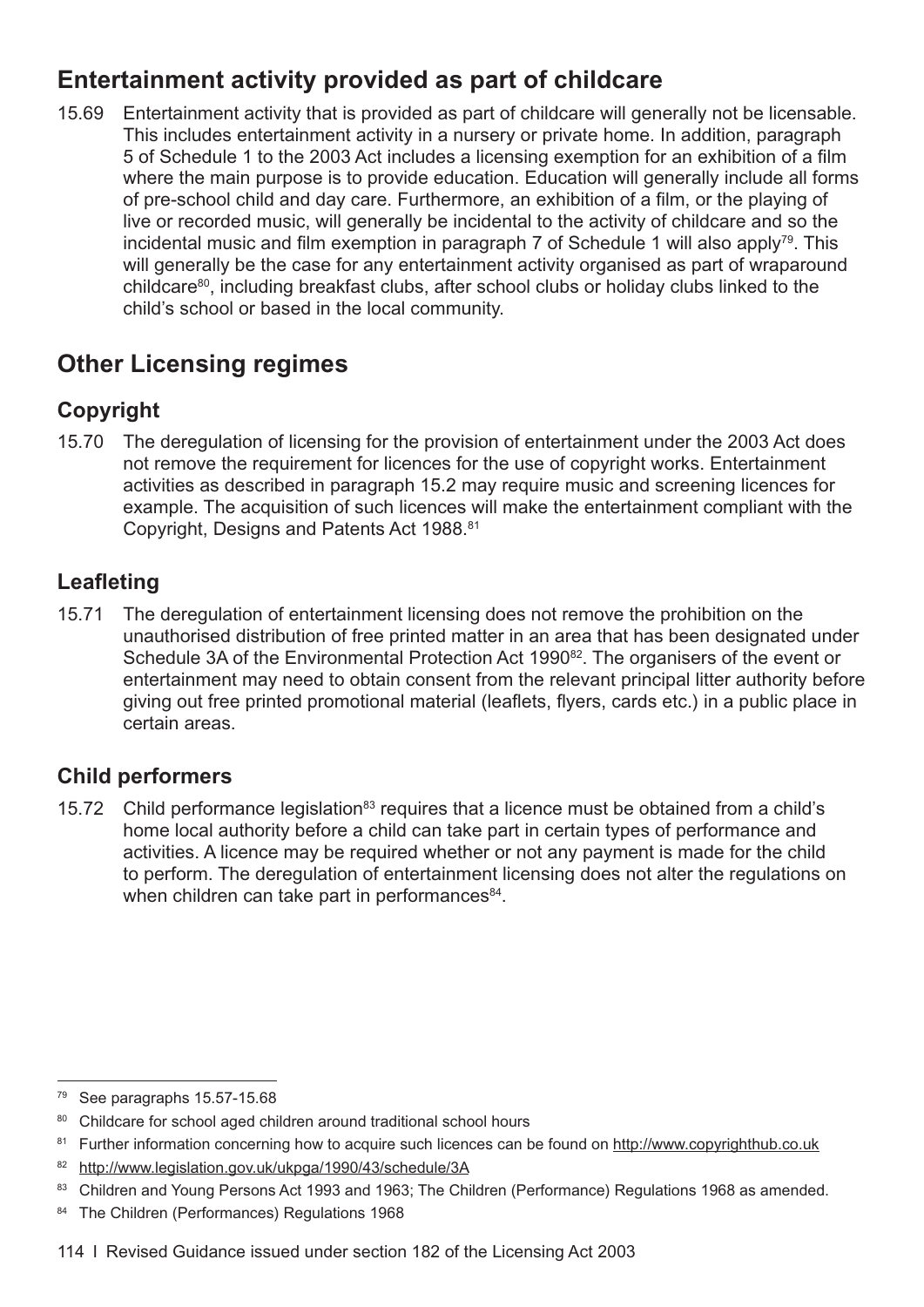# 16. Early morning alcohol restriction orders

# **General**

- 16.1 This chapter provides guidance to licensing authorities about Early Morning Alcohol Restriction Orders ("EMROs"). The power conferred on licensing authorities to make, vary or revoke an EMRO (or propose to take any of these steps) is set out in sections 172A to 172E of the 2003 Act. The exercise of the licensing authority's functions may be delegated by its committee to a sub-committee, other than the decision to make, vary or revoke an EMRO (which is exercised by its full council). This power enables a licensing authority to prohibit the sale of alcohol for a specified time period between the hours of 12am and 6am in the whole or part of its area, if it is satisfied that this would be appropriate for the promotion of the licensing objectives.
- 16.2 EMROs are designed to address recurring problems such as high levels of alcohol-related crime and disorder in specific areas at specific times; serious public nuisance; and other instances of alcohol-related anti-social behaviour which is not directly attributable to specific premises.
- 16.3 An EMRO:
	- applies to the supply of alcohol authorised by premises licences, club premises certificates and temporary event notices;
	- applies for any period beginning at or after 12am and ending at or before 6am. It does not have to apply on every day of the week, and can apply for different time periods on different days of the week;
	- applies for a limited or unlimited period (for example, an EMRO could be introduced for a few weeks to apply to a specific event);
	- applies to the whole or any part of the licensing authority's area;
	- will not apply to any premises on New Year's Eve (defined as 12am to 6am on 1 January each year);
	- will not apply to the supply of alcohol by those who provide hotel or similar accommodation to their residents between 12 am and 6am, provided the alcohol is sold at those times only through mini-bars and/or room service; and
	- will not apply to a relaxation of licensing hours by virtue of an order made under section 172 of the 2003 Act.

# **The EMRO process**

- 16.4 An EMRO can apply to the whole or part of the licensing authority's area. The area may, for example, comprise a single floor of a shopping complex or exclude premises which have clearly demonstrated to the licensing authority that the licensable activities carried on there do not contribute to the problems which form the basis for the proposed EMRO.
- 16.5 If the licensing authority already has a Cumulative Impact Policy ("CIP") in its Licensing Policy Statement (see [Chapter 13](#page-86-0) of this Guidance), it should consider the relationship between the CIP and proposed EMRO area, and the potential overall impact on its local licensing policy.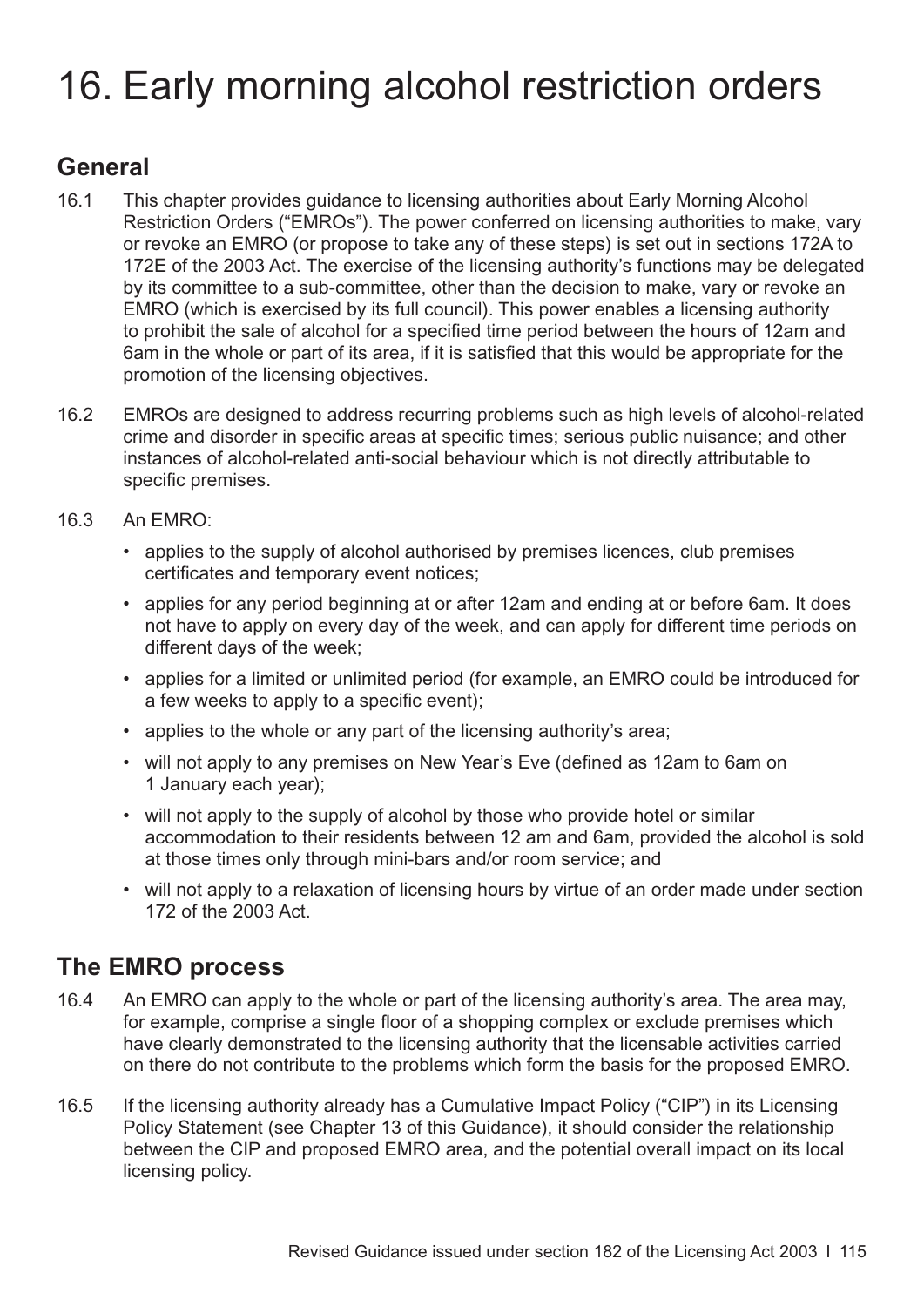<span id="page-119-0"></span>16.6 Introducing an EMRO is a licensing function. Therefore, this is not the responsibility of a council's executive. The final decision to make an EMRO (or to vary or revoke one) must be made by the full council of the licensing authority. Any preceding steps, including advertising the proposed EMRO, holding hearings and making a determination to put before the full council for its final decision, are for the licensing committee of the licensing authority. The licensing committee may delegate these steps to the licensing subcommittee or officers as it sees fit.

# **Evidence**

- 16.7 When establishing its evidence base for making an EMRO, a licensing authority<sup>85</sup> may wish to consider the approach set out in [paragraphs 13.24 to 13.28](#page-89-0) of this Guidance which includes indicative types of evidence, although this should not be considered an exhaustive list of the types of evidence which may be relevant. These matters are not necessarily determinative. They include but are not necessarily limited to:
	- local crime and disorder statistics, including statistics on specific types of crime and crime hotspots, statistics on local anti-social behaviour offences,
	- environmental health complaints, particularly in relation to litter and noise;
	- complaints recorded by the local authority, which may include complaints raised by local residents or residents' associations;
	- residents' questionnaires;
	- trends in licence applications, particularly trends in applications by types of premises and terminal hours;
	- changes in terminal hours of premises;
	- capacities of different premises at different times of night and the expected concentrations of drinkers who will be expected to be leaving premises at different times.
- 16.8 Before a licensing authority makes a determination to recommend to the full council that it makes a proposed EMRO, it should be satisfied that it has sufficient evidence to demonstrate that making the EMRO would be appropriate for the promotion of the licensing objectives. The requirement to take an evidence-based decision to promote the licensing objectives should enable licensing authorities to draw on their experience from other licensing decisions they make under the 2003 Act, such as the determination of applications for the grant of premises licences. The licensing authority should consider evidence from partners, including from responsible authorities and local Community Safety Partnerships, alongside its own evidence, to determine whether an EMRO would be appropriate for the promotion of the licensing objectives.

<sup>&</sup>lt;sup>85</sup> The final decision to make an EMRO (or to vary or revoke one) must be made by the full council of the licensing authority. However, all preceding steps, including advertising the proposed EMRO, holding hearings and making a determination to put before the full council for its final decision, are for the licensing committee of the licensing authority. The licensing committee may delegate these steps to the licensing sub-committee or officers as it sees fit.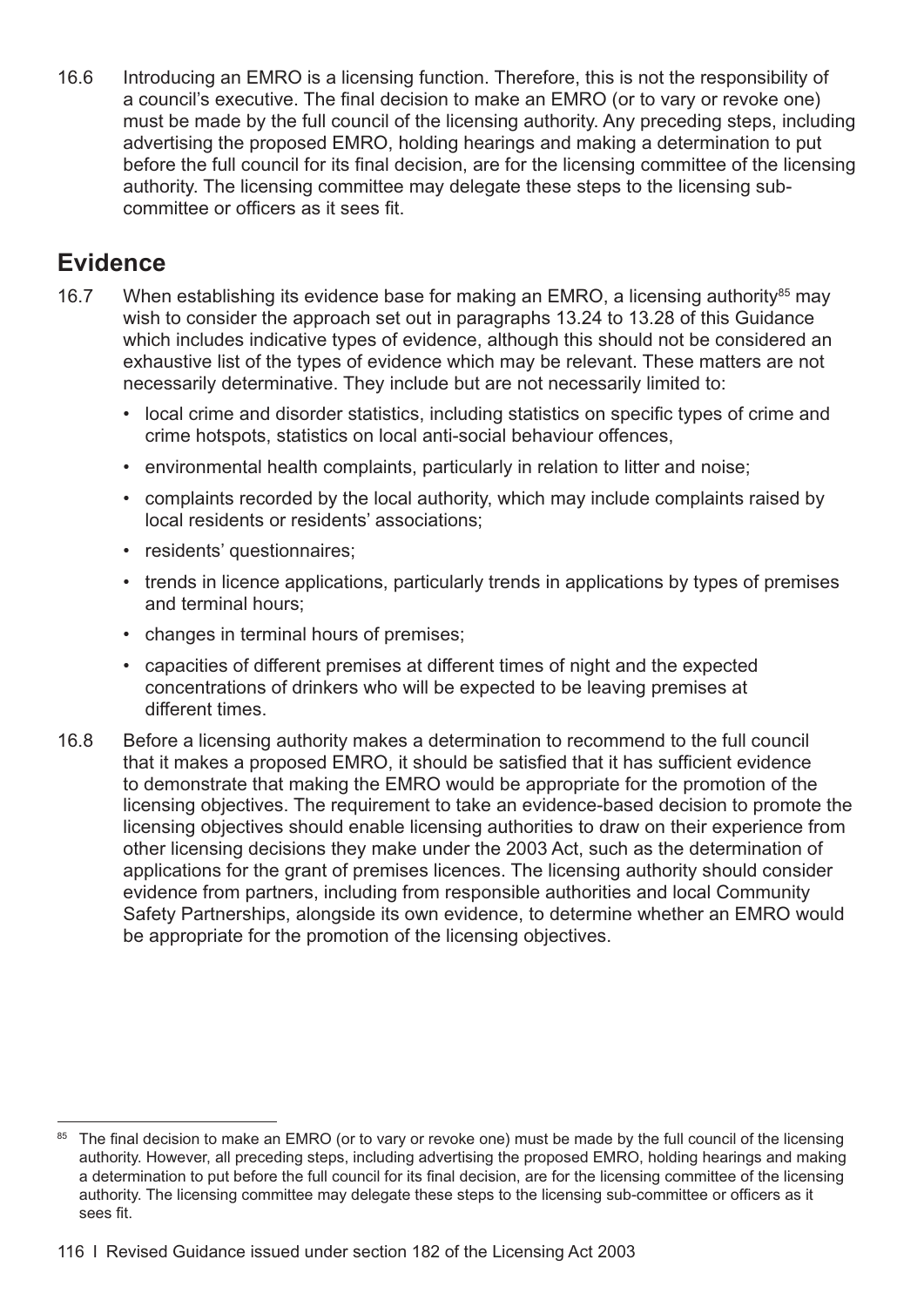# **Introducing an EMRO**

- 16.9 An EMRO is a powerful tool which will prevent licensed premises in the area to which the EMRO relates from supplying alcohol during the times at which the EMRO applies. The licensing authority should consider whether other measures may address the problems that they have identified as the basis for introducing an EMRO. As set out in paragraphs [9.41-9.43](#page-65-0) of this Guidance, when determining whether a step is appropriate to promote the licensing objectives, a licensing authority is not required to decide that no lesser step will achieve the aim. They should, however, consider whether taking that step is reasonable, justified and proportionate. The introduction of an EMRO may have farreaching, wider impacts on the socio-economic circumstances in an area. In considering whether the introduction of an EMRO is an appropriate step to promote the licensing objectives, based on whether this is reasonable, justified and proportionate, a licensing authority may hold informal discussions early in the process with a range of interested partners; these include, but are not limited to, premises that may be affected by the introduction of the EMRO. Other measures that could be taken instead of making an EMRO might include:
	- working in partnership with licensed premises on voluntary measures and encouraging the creation of business-led best practice schemes in the area;
	- reviewing licences of specific problem premises;
	- introducing a CIP;
	- use of the new closure power in the Anti-social Behaviour, Crime and Policing Act 2014 which replaces section 161 of the 2003 Licensing Act. This new closure power can be used to protect victims and communities by quickly closing premises that are causing nuisance or disorder. Further guidance on this power can be found on the gov.uk website, under the Anti-social Behaviour, Crime and Policing Act: anti-social behaviour guidance;
	- use of other mechanisms such as those set out in [paragraph 13.39](#page-92-0) of this Guidance
- 16.10 If the licensing authority has identified a problem in a specific area attributable to the supply of alcohol at two or more premises in that area, and has sufficient evidence to demonstrate that it is appropriate for the promotion of the licensing objectives, it can propose making an EMRO. The licensing authority should first decide on the matters which must be the subject of the proposal. These are:
	- the days (and periods on those days) on which the EMRO would apply;
	- the area to which the EMRO would apply;
	- the period for which the EMRO would apply (if it is a finite period); and
	- the date from which the proposed EMRO would apply.

In relation to the date when it plans to introduce the EMRO, the licensing authority should note that this may change when it is specified in the final order without the need to formally consult on the new date (as if it was a new proposal), provided it does not adversely affect any person as described in [paragraph 16.21](#page-123-0).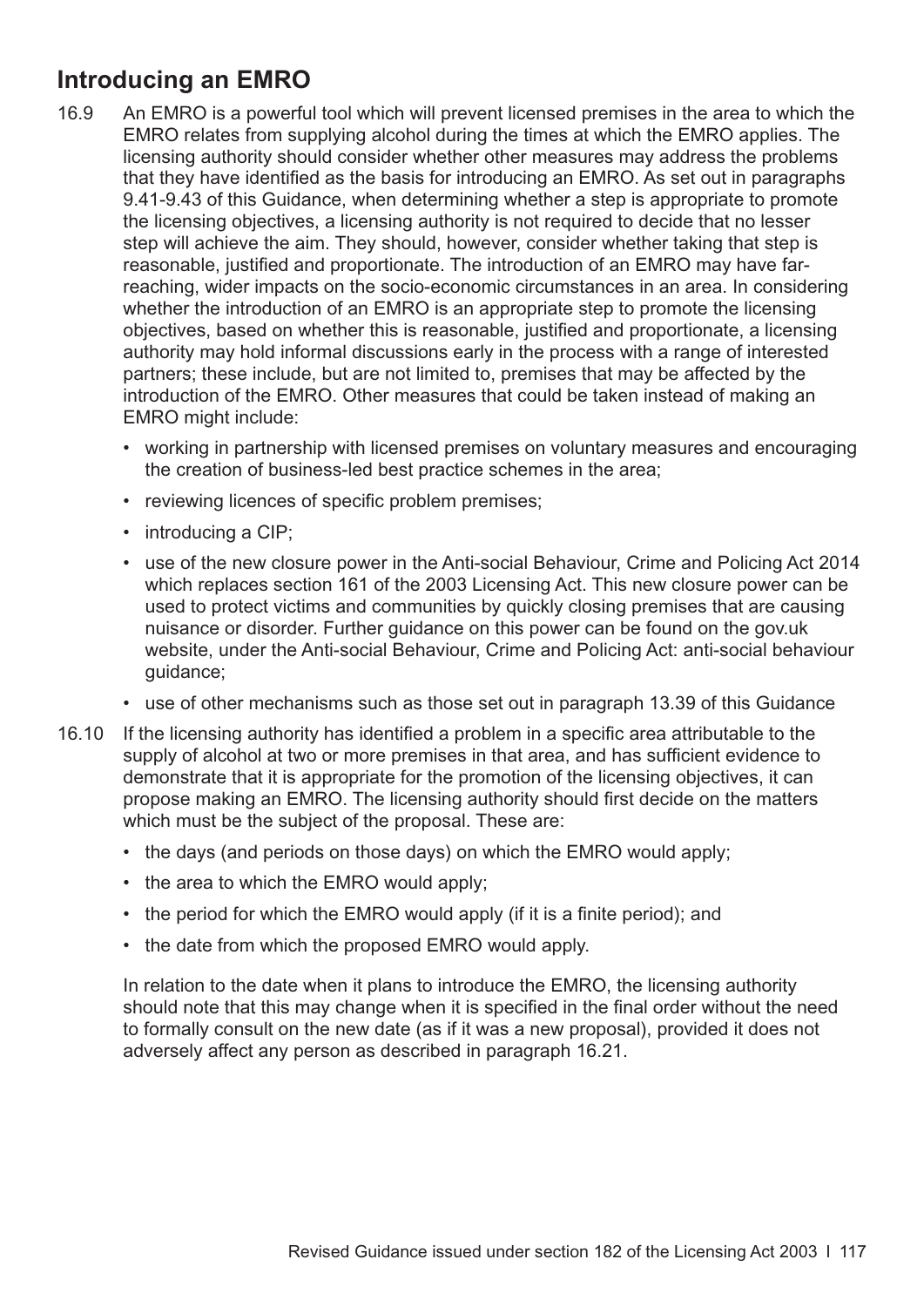# **Advertising an EMRO**

- 16.11 The proposed EMRO must be advertised. The licensing authority should include a short summary of the evidence and the manner in which representations can be made in the document, as well as the details of the proposed EMRO. The proposal must be advertised for at least 42 days (a reference in this Chapter to a period of "days" means a period comprising calendar days and not only working days). The licensing authority must publish the proposal on its website and in a local newspaper. If no newspaper exists, it must be published in a local newsletter, circular or similar document. The licensing authority must also send a notice of the proposal to all affected people in its area. They are:
	- holders of (and applicants for) premises licences or club premises certificates to which the proposed EMRO would apply;
	- premises users in relation to TENs to which the proposed EMRO would apply;
	- those who have received a provisional statement in respect of a premises to which the proposed EMRO would apply.
- 16.12 Licensing authorities must, moreover, display a notice of the proposal in the area to which the EMRO would apply, in a manner which is likely to bring the proposal to the attention of those who may have an interest in it.
- 16.13 The licensing authority should also inform responsible authorities in its area and neighbouring licensing authorities of its proposal to make an EMRO. It may also like to consider what further steps could be taken, in any particular case, to publicise the proposal in order to draw it to the wider attention of any other persons who are likely to have an interest in it.

# **Representations**

- 16.14 Those who are affected by a proposed EMRO, responsible authorities or any other person have 42 days (starting on the day after the day on which the proposed EMRO is advertised) to make relevant representations. To be considered a relevant representation, a representation must:
	- be about the likely effect of the making of the EMRO on the promotion of the licensing objectives;
	- be made in writing in the prescribed form and manner, setting out the EMRO to which it relates and the nature of the representation;
	- be received within the deadline; and
	- if made by a person other than a responsible authority, not be frivolous or vexatious. [Chapter 9](#page-58-0) of this Guidance gives further advice on determining whether a representation is frivolous or vexatious.

Representations can be made in relation to any aspect of the proposed EMRO. If a licensing authority decides that a representation is not relevant, it should consider informing the person who has made that representation.

16.15 Responsible authorities may wish to make representations, as may affected persons (as set out in the above paragraph).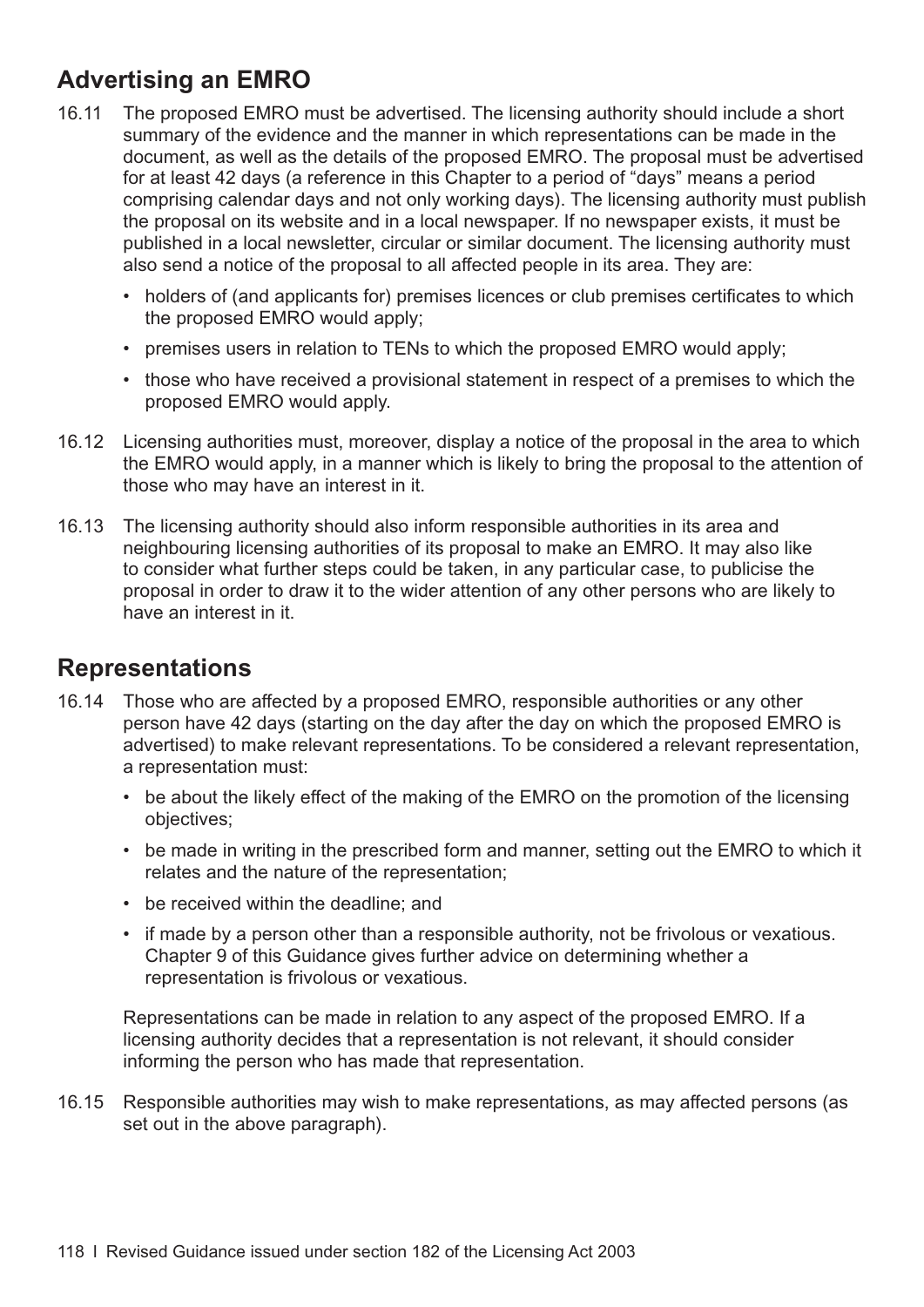- 16.16 Others may also wish to make representations about the proposed EMRO. These persons could include, but are not limited to:
	- residents:
	- employees of affected businesses;
	- owners and employees of businesses outside the proposed EMRO area; and
	- users of the late night economy.

# **Hearings**

- 16.17 If a relevant representation or representations are received, the licensing authority must hold a hearing to consider them (unless the authority and anyone who has made representations agree that this is unnecessary). The licensing authority should consider, based on the number of relevant representations received by it and any other circumstances it considers appropriate, whether to hold the hearing over several days, which could be arranged to take place other than on consecutive working days.
- 16.18 As described in [paragraph 16.6](#page-119-0), a hearing to consider representations in relation to an EMRO may be held by the licensing committee, the licensing sub-committee or an officer of the licensing authority. It is recommended, however, that such hearings be conducted by the licensing committee or sub-committee.
- 16.19 Licensing committees or sub-committees<sup>86</sup> should be familiar with the hearing process as it has similarities with other processes under the 2003 Act. Further guidance on hearings can be found in Chapter 9 of this Guidance [\(paragraphs 9.30 to 9.40\)](#page-63-0). However, licensing authorities should note the following key points in relation to a hearing about a proposed EMRO:
	- the hearing must be commenced within 30 working days, beginning with the day after the end of the period during which representations may be made;
	- the hearing does not have to take place on consecutive working days, if an authority considers this to be necessary to enable it to consider any of the representations made by a party or if it considers this approach to be in the public interest;
	- a licensing committee or sub-committee must make its determination within 10 working days of the conclusion of the hearing;
	- the licensing committee or sub-committee is not required to notify those making representations of its determination; and
	- the licensing authority may give notices in relation to a hearing by electronic means provided it is satisfied that the text of the notice is capable of being accessed by the recipient, it is legible in all material respects and is capable of being reproduced in written form (e.g. printed by the recipient).
- 16.20 The licensing committee or sub-committee will determine the manner in which the hearing will be conducted in accordance with the Licensing Act 2003 (Hearings) Regulations 2005. If a licensing committee or sub-committee determines that a representation is frivolous or vexatious, it must notify in writing the person who made the representation.

<sup>86</sup> This could also be done by a licensing officer, however, it is recommended that representations in relation to an EMRO are conducted by the licensing committee or sub-committee.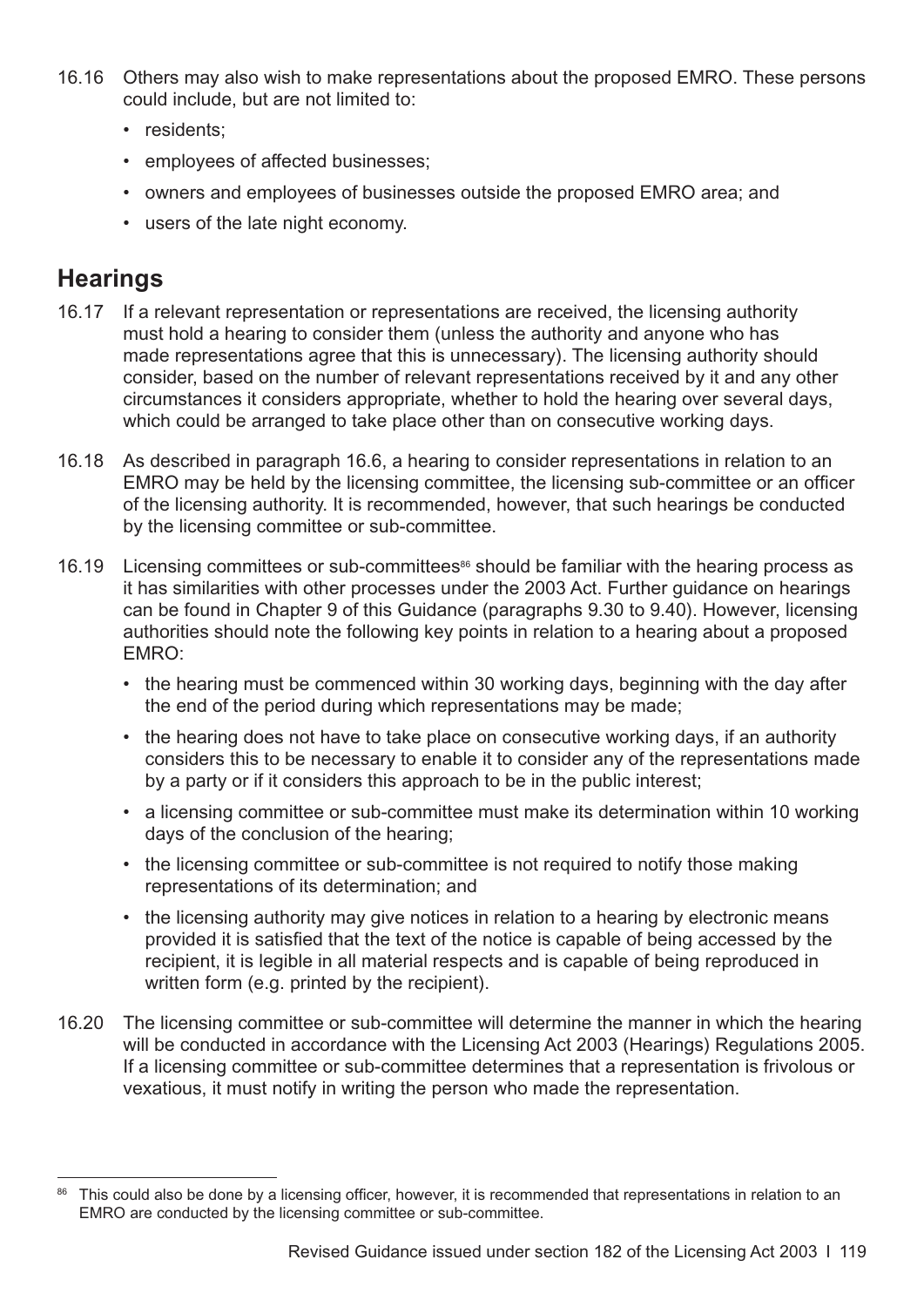- <span id="page-123-0"></span>16.21 As a result of the hearing, the licensing committee or sub-committee has three options:
	- to determine that the proposed EMRO is appropriate for promotion of the licensing objectives;
	- to determine that the proposed EMRO is not appropriate for the promotion of the objectives and therefore that the process should be ended;
	- to determine that the proposed EMRO should be modified.

In the final case, if the authority proposes that the modified EMRO should differ from the initial proposal in relation to the area specified, any day not in the initial proposal or the period of any day specified, the authority should advertise what is in effect a new proposal to make an EMRO in the manner described above, so that further representations may be made.

However, there will be cases in which it may be possible to modify the terms of a proposed EMRO without being required to formally consult. This may arise where the modified terms would not have a more adverse effect on any person (primarily, if not solely, licensed premises which will be subject of the EMRO) than the EMRO in the terms in which it was originally proposed. Such cases may include the following:

- the modification may shorten the period during which the EMRO would apply or reduce the number of days on which it applies, provided these periods were a part of the original proposal. For example, a change to an EMRO applying on Fridays and Saturdays to just applying on Saturdays may not require re advertisement and consultation of the EMRO design, whereas changing the days the EMRO applies on from Fridays and Saturdays to just Thursdays might reasonably be expected to require further consultation;
- the date on which the EMRO commences is later than that described in the original proposal;

Licensing authorities should consider very carefully in each case (including in relation to legality) whether further consultation on a proposed modification to the EMRO is necessary.

# **Final EMRO**

- 16.22 If the licensing authority determines that the proposed EMRO is appropriate for the promotion of the licensing objectives, its determination must be put to the full council for its final decision. There is no time specified in legislation by which the full council must make this decision. This is intended to reflect the fact that the licensing authority may only meet in full council infrequently.
- 16.23 The matters set out in the final order must be no different from the matters set out in the proposal to make the order, subject to the caveat described above in paragraph 16.21. The order must be set out in the prescribed form and contain the prescribed content.
- 16.24 No later than 7 days after the day on which the EMRO is made, the licensing authority must send a notice to all affected persons of the EMRO, and make the order available for at least 28 days on its website and by displaying a notice in the EMRO area. A licensing authority should retain details of the EMRO on its website for as long as the EMRO is in force. It is recommended that the licensing authority advises neighbouring licensing authorities and the Secretary of State that the order has been made, the nature of the order and when (and for how long) it will take effect.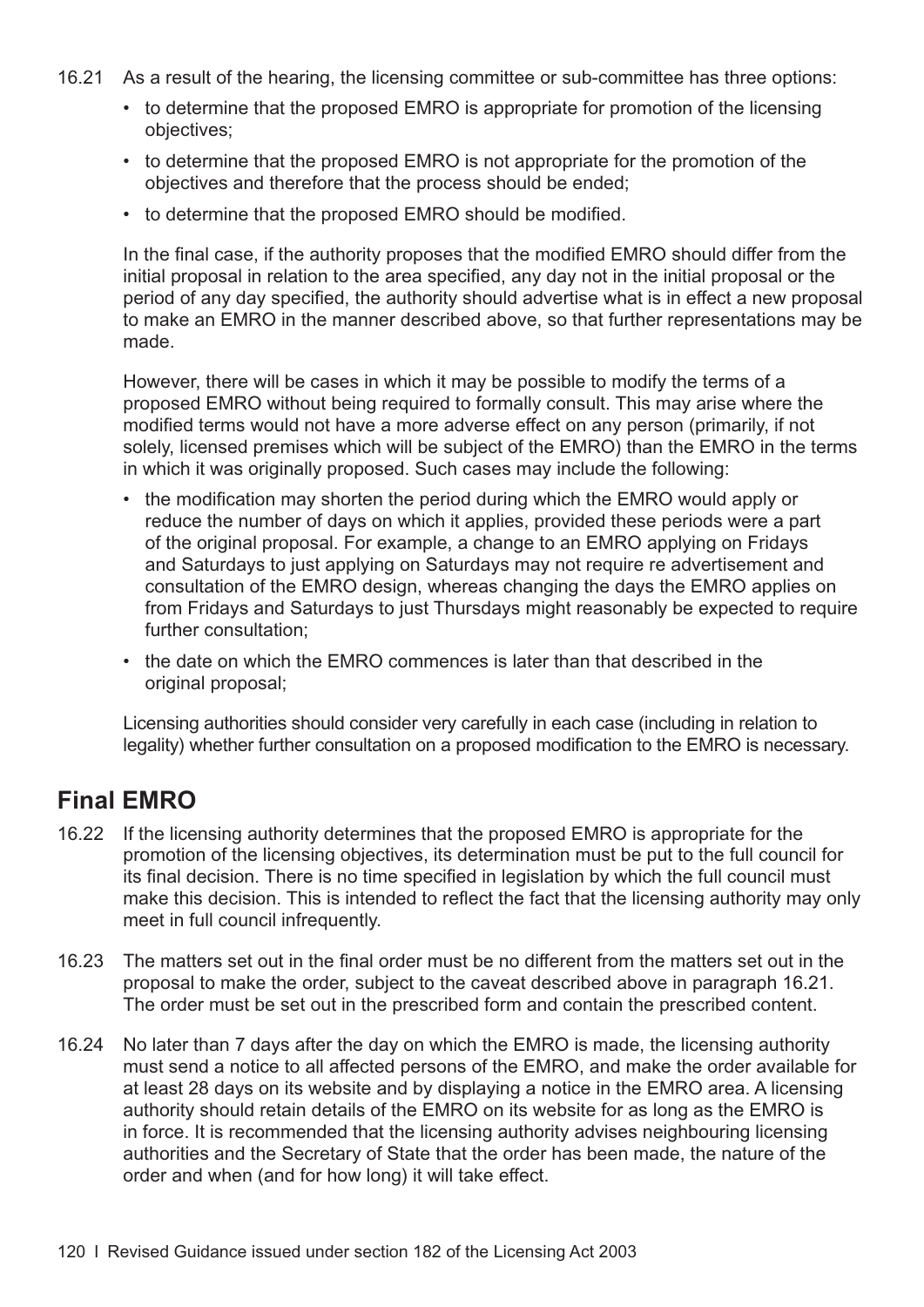- 16.25 The licensing authority should monitor the effectiveness of the EMRO to ensure it continues to be appropriate for the promotion of the licensing objectives and periodically review whether it is appropriate to continue to apply it. The licensing authority should consider setting out its policy in relation to reviewing EMROs (if any) in its statement of licensing policy.
- 16.26 The variation or revocation of an order requires the licensing authority to undertake the same process as that which applied on its introduction; that is after gathering the appropriate evidence, it advertises its new EMRO proposal, following the process set out above so that those affected and anyone else can make representations.
- 16.27 If an order applies for a finite period, the order will cease to apply on its last day. If the licensing authority wishes to introduce a further (new) EMRO, it must follow the full process for proposing a new EMRO.
- 16.28 Licensing authorities should update their statement of licensing policy (in accordance with section 5 of the 2003 Act) to include reference to the EMRO as soon as reasonably possible.

## **Exceptions to an EMRO**

16.29 EMROs will not apply on New Year's Eve in recognition of its status as a national celebration. The supply of alcohol to residents through mini-bars and room service in premises with overnight accommodation will also not be subject to an EMRO.

# **Enforcement of EMROs**

- 16.30 The sale or supply of alcohol in contravention of an EMRO is an 'unauthorised licensable activity' which is an offence under section 136 of the 2003 Act. Moreover, it may result in a closure notice being served on the premises under section 19 of the Criminal Justice and Police Act 2001 as a precursor to an application for a closure order under section 21 of that Act. This may alternatively, result in the licence being reviewed on crime prevention grounds. Further information on reviews can be found in [Chapter 11](#page-78-0) of this Guidance.
- 16.31 An EMRO overrides all authorisations to supply alcohol under the 2003 Act (including temporary event notices). It is immaterial whether an authorisation was granted before or after an EMRO was made as there are no authorisations that have the effect of authorising the sale of alcohol during the EMRO period, with the only exception being a licensing hours order made under section 172 of the 2003 Act.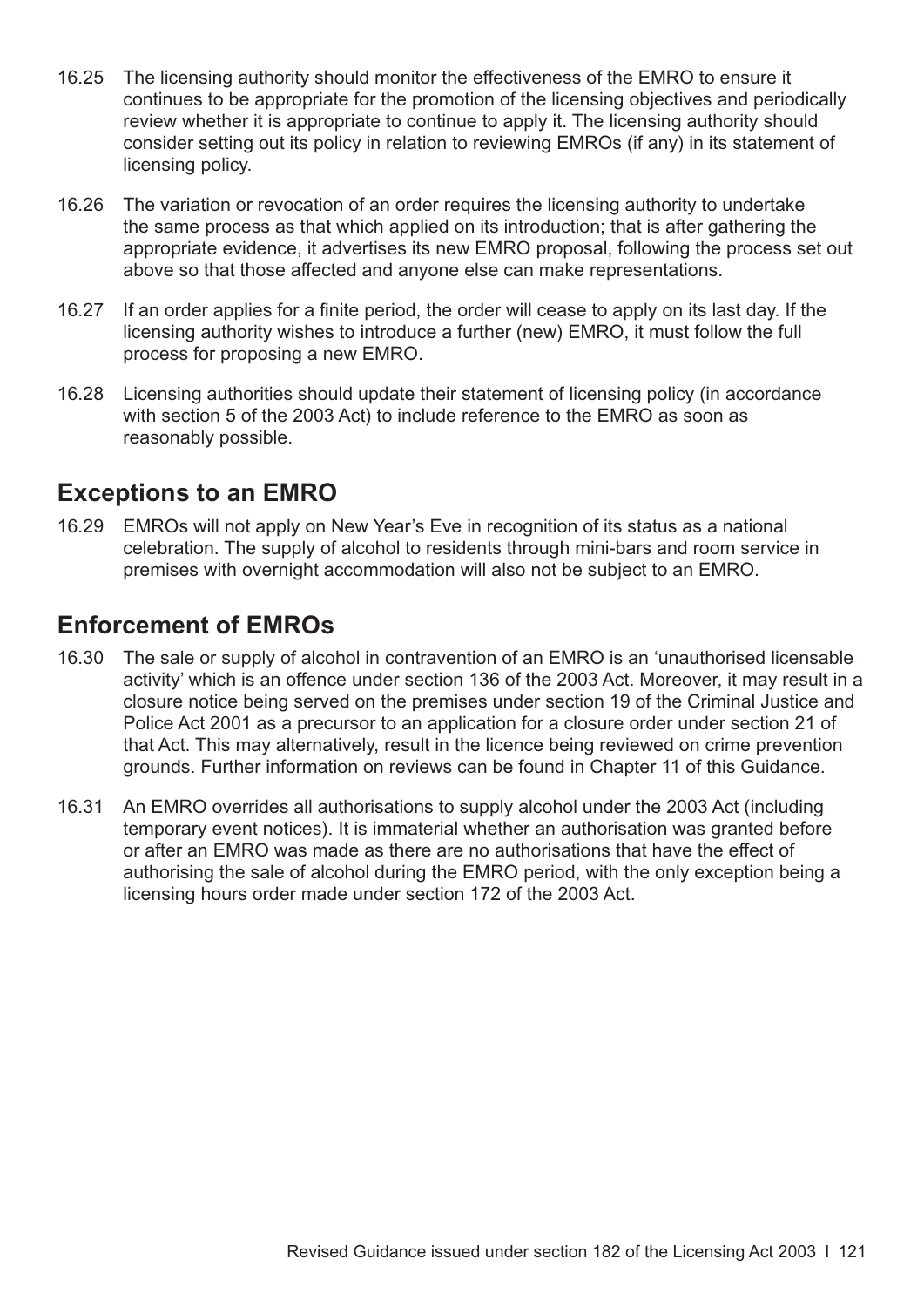# **EMRO Process Flowchart**